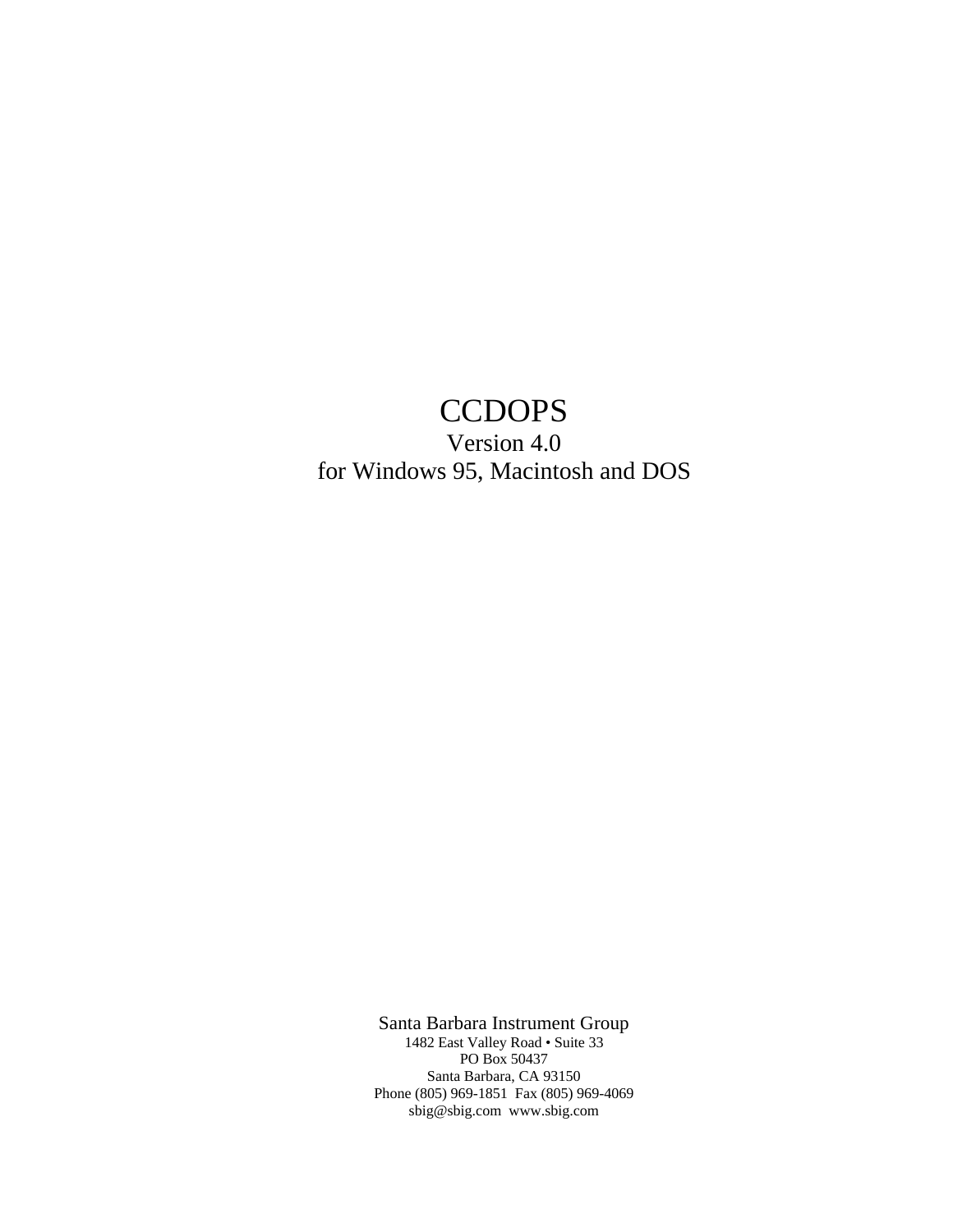CCDOPS Manual Revision 4 First Printing © Santa Barbara Instrument Group, June 1998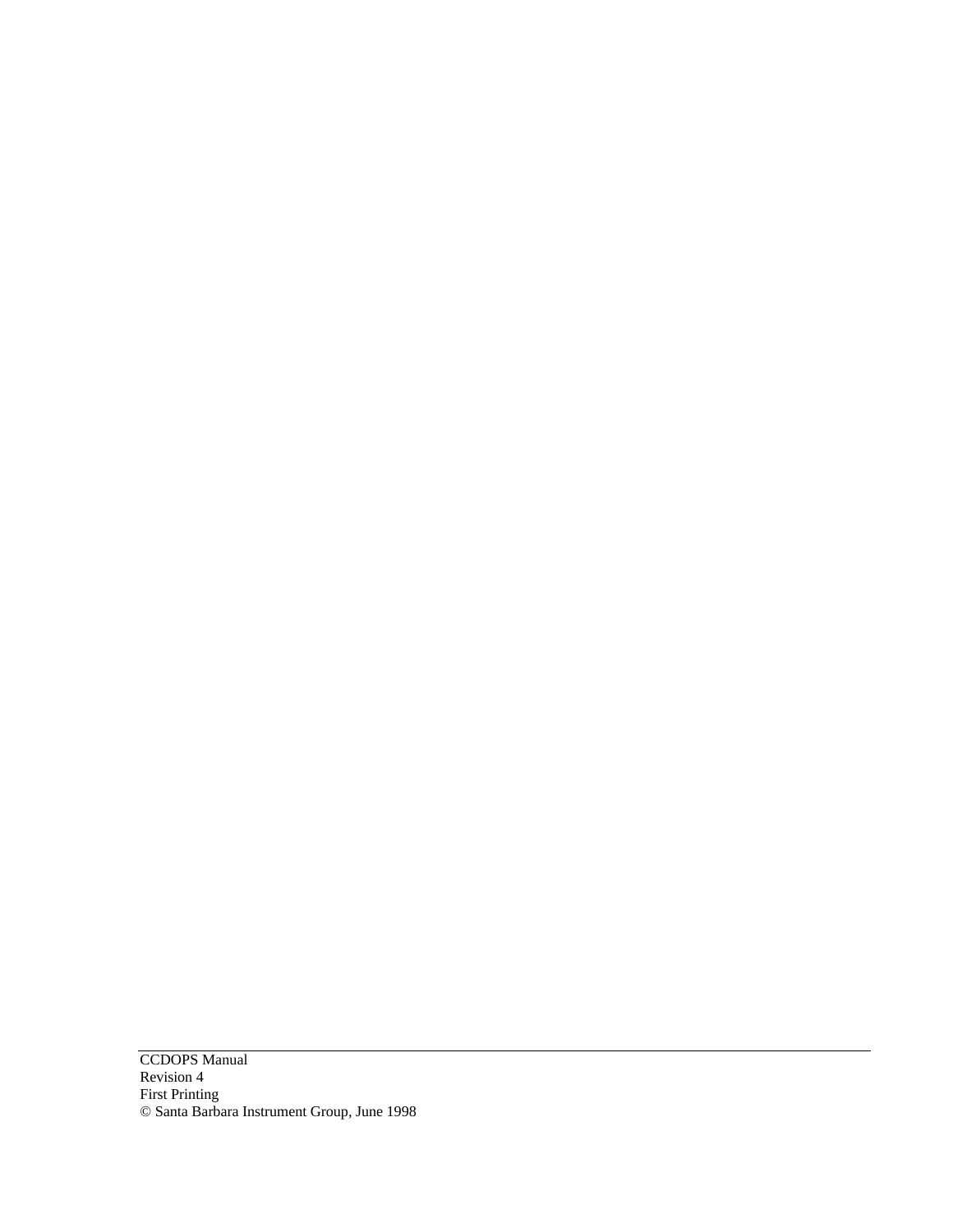# **Table of Contents**

| 1.               |  |
|------------------|--|
| 1.1.             |  |
| 1.2.             |  |
| 1.3.             |  |
| 1.3.1            |  |
| 1.3.2            |  |
| 1.3.3            |  |
| $\overline{2}$ . |  |
| 2.1.             |  |
| 2.1.1            |  |
| 2.1.2            |  |
| 2.1.3            |  |
| 2.1.4            |  |
| 2.1.5            |  |
| 2.1.6            |  |
| 2.1.7            |  |
| 2.2.             |  |
| 2.2.1            |  |
| 2.2.2            |  |
| 2.2.3            |  |
| 2.2.4            |  |
| 2.3.             |  |
| 2.3.1            |  |
| 2.3.2            |  |
| 2.3.3            |  |
| 2.3.4            |  |
| 2.3.5            |  |
| 2.4.             |  |
| 2.4.1            |  |
| 2.4.2            |  |
| 2.4.3            |  |
| 2.5.             |  |
| 2.5.1            |  |
| 2.5.2            |  |
| 2.6.             |  |
| 2.6.1            |  |
| 2.6.2            |  |
| 2.6.3            |  |
| 2.7.             |  |
| 2.7.1            |  |
| 2.7.2            |  |
| 2.7.3            |  |
| 2.7.4            |  |
| 2.7.5            |  |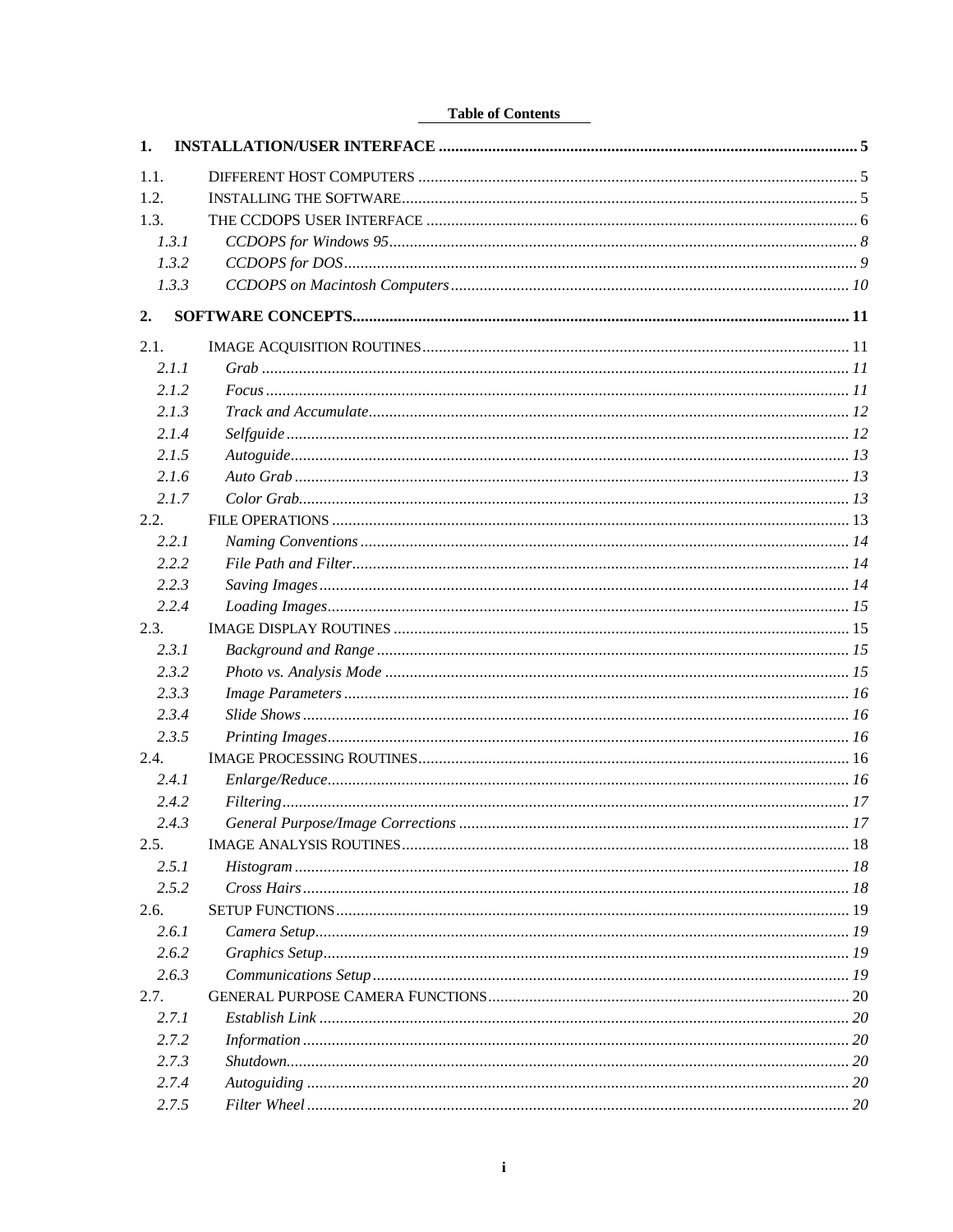| 3.    |  |
|-------|--|
| 3.1.  |  |
| 3.2.  |  |
|       |  |
|       |  |
|       |  |
| 3.3.  |  |
| 3.4.  |  |
|       |  |
|       |  |
|       |  |
|       |  |
|       |  |
|       |  |
|       |  |
|       |  |
|       |  |
|       |  |
|       |  |
| 3.5.  |  |
| 3.6.  |  |
|       |  |
|       |  |
|       |  |
|       |  |
|       |  |
| 3.7.  |  |
|       |  |
| 3.8.  |  |
|       |  |
|       |  |
|       |  |
|       |  |
|       |  |
| 3.9.  |  |
|       |  |
|       |  |
|       |  |
|       |  |
|       |  |
| 3.10. |  |
|       |  |
| 3.11. |  |
|       |  |
| 4.    |  |
|       |  |
| 4.1   |  |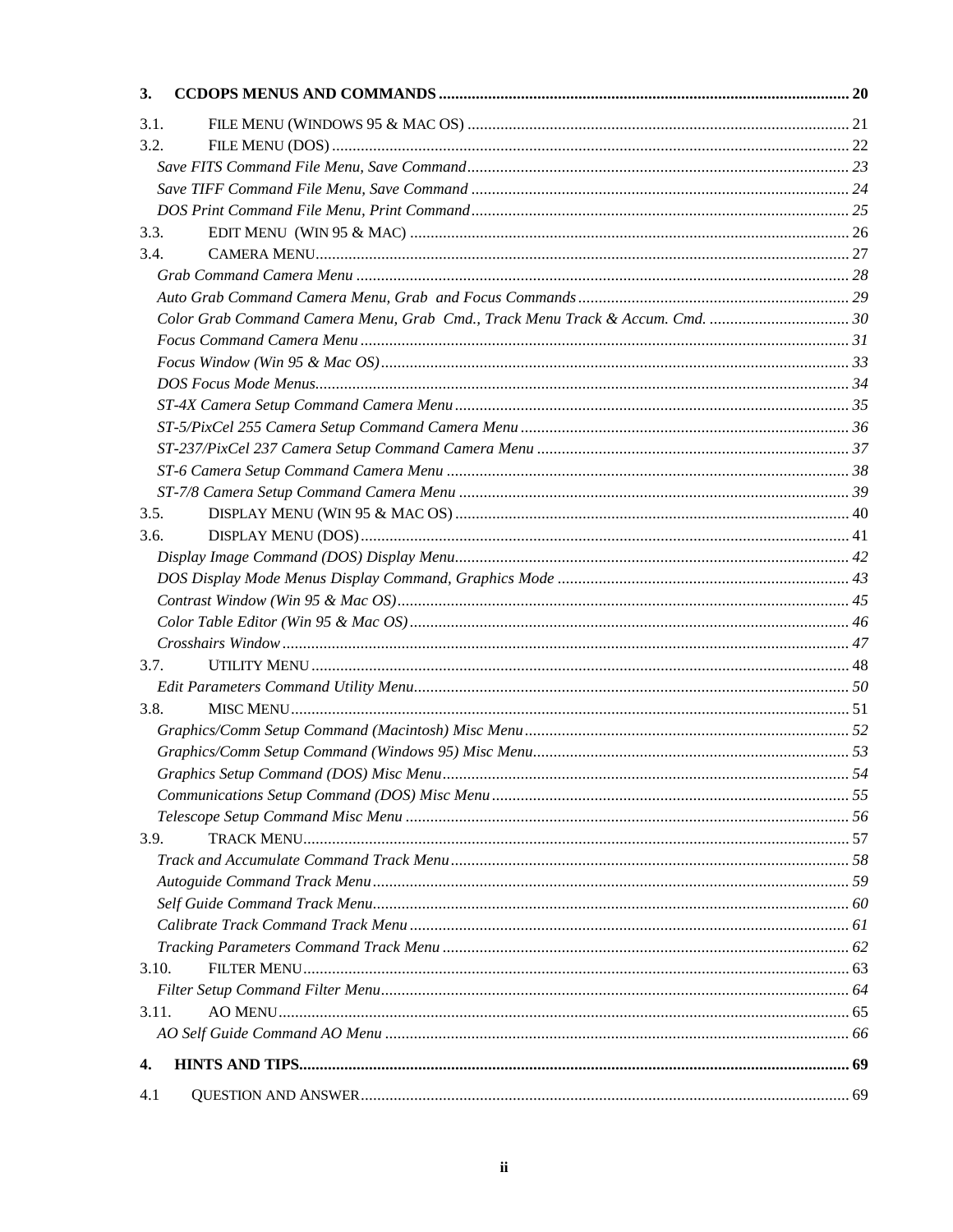| 4.2.           |  |
|----------------|--|
| 4.3.           |  |
| 4.4.           |  |
| 5.             |  |
| $\mathbf{A}$ . |  |
| A.2.           |  |
| A.3.           |  |
| A.4.           |  |
| $\mathbf{B}$ . |  |
| B.1.           |  |
| B.2.           |  |
| B.3.           |  |
| <b>B.4.</b>    |  |
| B.5.           |  |
| B.6.           |  |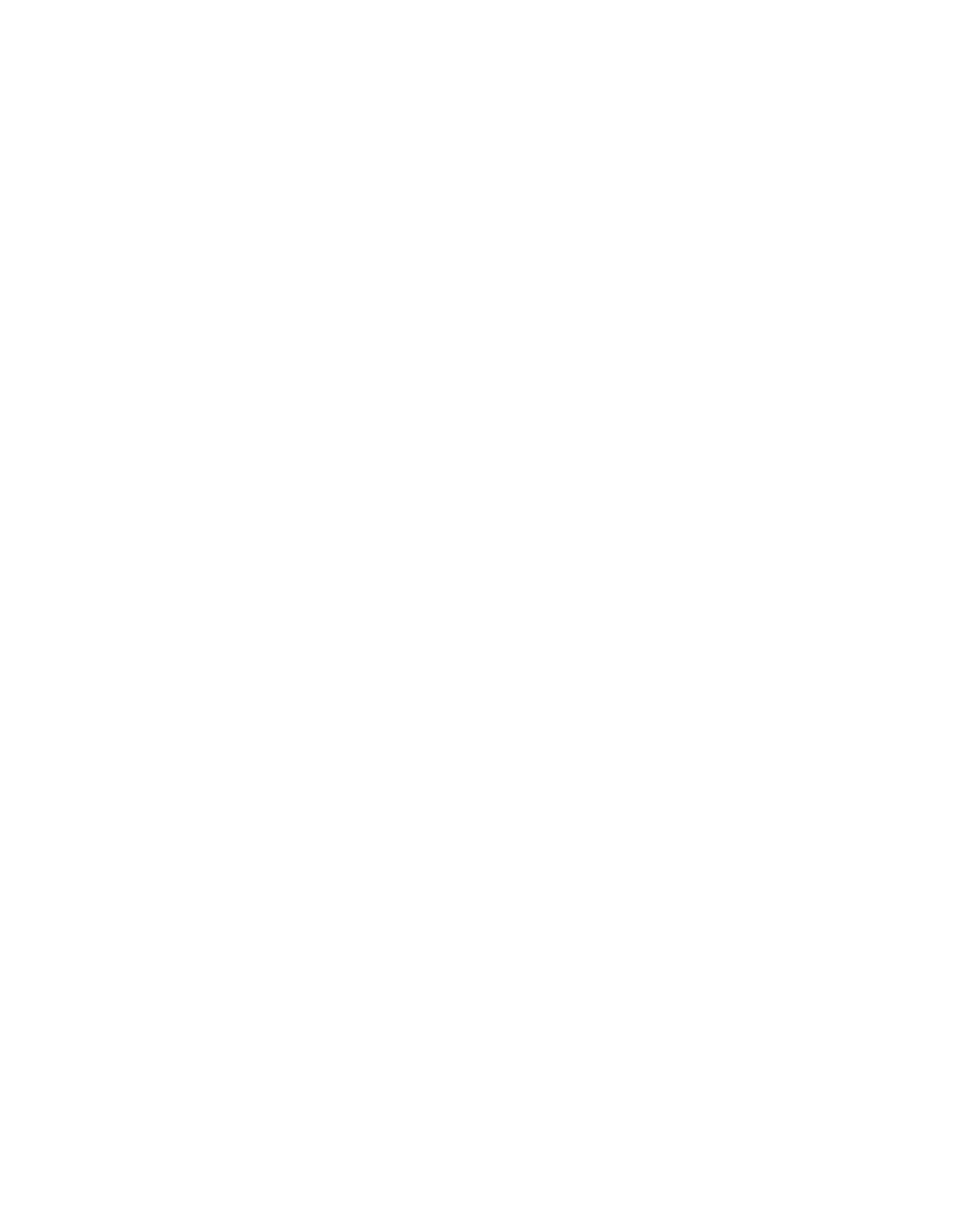# **1. Installation/User Interface**

Welcome to Santa Barbara Instrument Group's CCDOPS software. CCDOPS is the camera operating software for all SBIG cameras except the ST-4 (the ST-4 has it's own software package named CCD). This manual is broken down into several sections:

- Section 1 tells you how to install the software on your hard disk and explains the elements of the CCDOPS user interface.
- Section 2 section explains the structure of CCDOPS and gives you the highlights of how to most effectively use CCDOPS for acquiring and processing images. Read this after you have worked through the "First Night Tutorial" in your camera operating manual.
- Section 3 gives detailed information about every command in CCDOPS. Use this as a reference for each of the commands as you explore the system in further detail.
- Section 4 gives hints and tips for experienced users to optimize your imaging experience.

# **1.1. Different Host Computers**

Santa Barbara Instrument Group offers CCDOPS for IBM PCs/Compatibles with DOS and Windows 95 versions and on the Macintosh with native 68K and Power PC versions. The CCDOPS software package supports all SBIG cameras (except the ST-4) and is designed to be operationally identical on all supported platforms. Images captured on the IBM PC can be used on the Macintosh and vice versa. The differences between the PC and Macintosh versions of the software are very minor, mostly owing to minor differences in hardware capabilities between the two platforms. Each of the environments offer a menu based GUI with full support for the mouse.

# **1.2. Installing the Software**

The CCDOPS software is provided on floppy diskette, and should be copied to your system's hard disk prior to use. Install the software into a directory or folder on your hard disk by following the instructions below:

## Windows 95 Users

- 1. Insert diskette number 1 into the floppy disk drive.
- 2. From the Start menu use the Run command to run A:SETUP.EXE.
- 3. Follow the directions for the included installer.
- Note: *Should you ever want to uninstall the CCDOPS for Windows 95 software run the Add/Remove Programs utility in the Settings->Control Panel item in the Start menu. This way any DLLs that get installed in the Windows directory are handled correctly.*

## MS-DOS Users

- 1. Insert the diskette into the floppy disk drive.
- 2. At the MS-DOS prompt type "CD \" then hit the Enter key to log into the root directory of your hard disk.
- 3. Type "MKDIR CCDOPS" then hit the Enter key to create a directory for the software.
- 4. Type "CD CCDOPS" then hit the Enter key to make that directory active.
- 5. Type "COPY A:\*.\*" or "COPY B:\*.\*" depending on which floppy drive you are using then hit Enter to copy all the software to the CCDOPS directory on your hard disk.

When you want to run the software, turn on your computer and type in the following sequence of commands at the MS-DOS prompt:

CD \CCDOPS <hit Return> CCDOPS <hit Return>

Note: *CCDOPS for DOS was not designed to run under Microsoft Windows. If you use it under Windows be advised that you may encounter difficulties and/or your ability to communicate with the camera at high speeds may be limited.*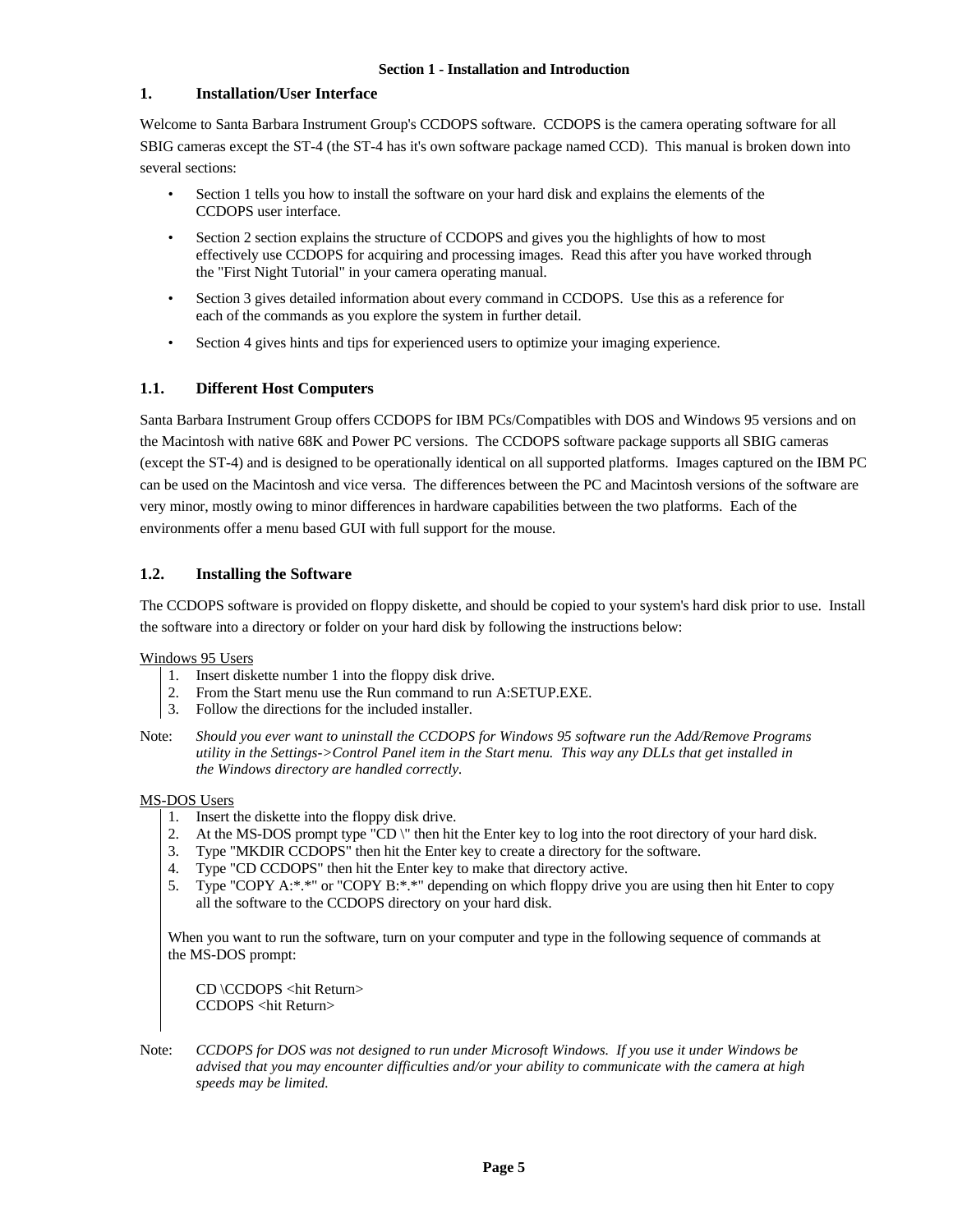Macintosh Users

- 1. Insert the diskette into the floppy disk drive.
- 2. Create a new folder on your hard disk named CCDOPS.
- 3. Click and drag all the files on the CCDOPS diskette into the folder you've just created.

After you have finished installing the software place the floppy disk in a safe place in case you need to reinstall it later.

*Internet Users* Note that you can always download the latest version of the CCDOPS software from SBIG's homepage <www.sbig.com>.

# **1.3. The CCDOPS User Interface**

The CCDOPS environment presents the user with a user-friendly menu based interface. Rather than having to remember long command names and do a lot of typing, CCDOPS presents all the commands in a logically organized menu structure. The software has been designed to be simple for inexperienced users while offering advanced capabilities as experience grows. Many man-hours and improvements from user's comments and suggestions have gone into the development of CCDOPS. We encourage you to continue to help us improve the software through your comments.

At the top of the screen is a menu bar with pull-down menus of logically grouped commands. For example the Camera Menu has commands that allow you to take an image (the Grab Command), focus the camera (the Focus Command) or try to initiate communications with the CCD Camera (the Establish COM Link command). The DOS and Macintosh menu bars are shown with one of the pull-down menus in Figure 1.1 below:



*Figure 1.1 - CCDOPS Menu Bar*

Some of the menu commands operate immediately like the Establish COM Link command in the Camera menu. Other commands require further user input such as the Grab command. These "further input required" commands are shown with an ellipsis (...) after the command name. Also, some often used commands have a "hot-key" associated with them which is shown in the menu. Typing the hot-key combination invokes the command. For example holding down the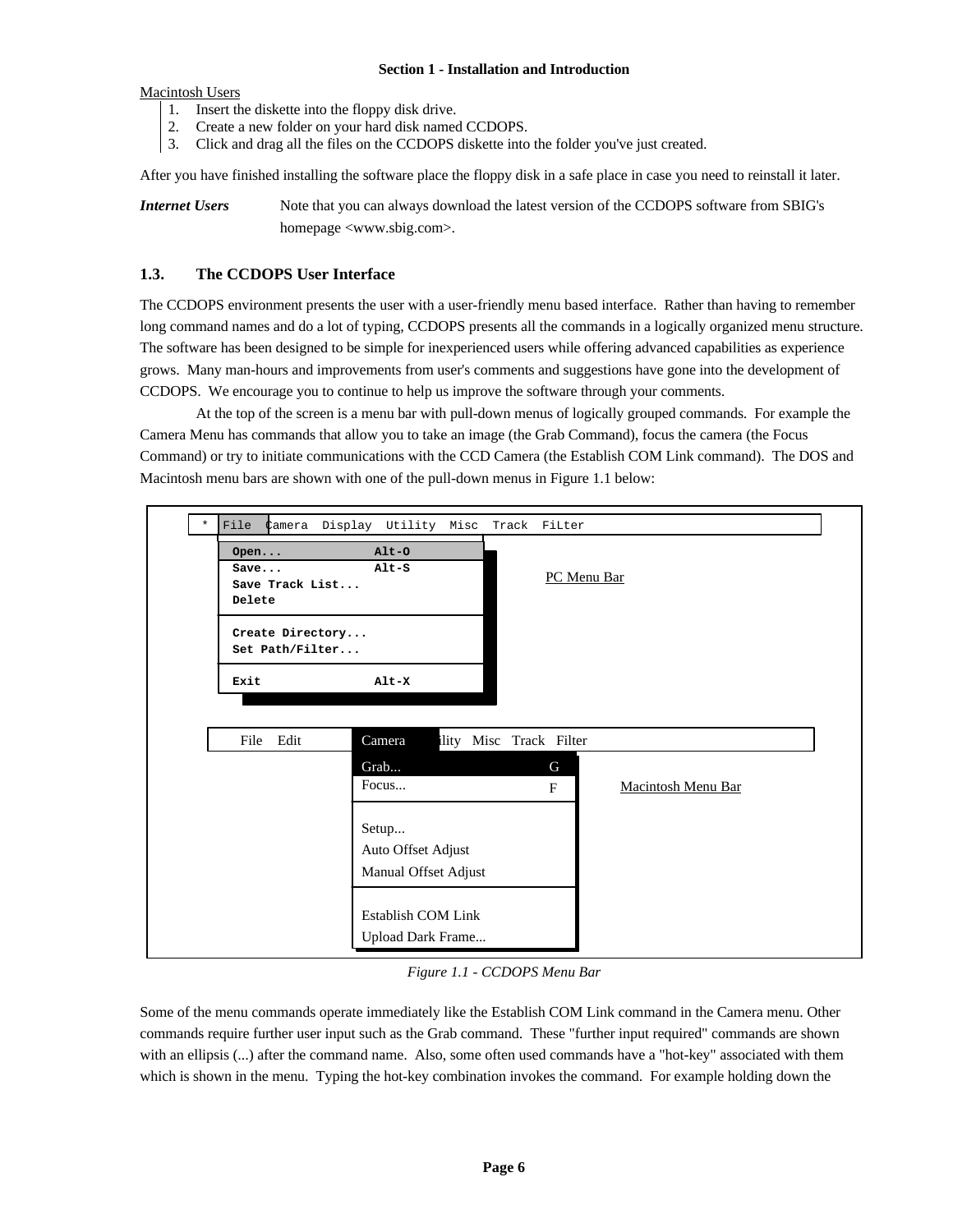key on the Macintosh , the Ctrl key under Windows 95 or the Alt key under DOS and then hitting the G key invokes the Grab Command.

At the bottom of the screen is the Status Window. The Status Window, shown in Figure 1.2 below, contains two or three sections. The top section called the Status Box is used by the software to provide written feedback to the user about the activities being performed.

On the DOS version of CCDOPS, there is a double-outlined Data Buffer Box below the Status Box that tells the user about the status of image data held in the software's image buffer. The type of camera used to take the image and the name of the image are shown as well as an indication of whether the image has been saved on the disk drive. Also shown is the status of the Color Tables indicating whether any custom color tables have been loaded. Color Tables are used in conjunction with the Display Command to assign different colors to the display of images rather than the typical gray scale.



*Figure 1.2- Status Window*

At the very bottom of the Status Window is the double outlined Camera Box that indicates the status of any CCD camera attached to the host computer through one of its COM ports. The Link status shows the type of camera and the COM port and Baud Rate used to communicate with the camera. Also shown (if a camera is attached) is the status of the camera's cooling. For ST-4X cameras the cooling is either turned on and Enabled or is Off. For the other cameras the user selectable setpoint temperature and the camera's actual temperature are shown as well as the percentage of power being applied to the TE cooler to maintain that setpoint.

The second line of the Camera Box shows the resolution mode the camera is setup for (using the Camera Setup command) and whether dark frames will be reused. In the lower right hand corner the active optical filter from the filter wheel is shown.

The region between the menu bar and the status window is called the Desktop. The CCDOPS software uses the Desktop area to get further user input for commands like the Grab Command using data entry boxes called Dialogs (or Dialog Boxes). The Desktop area is also to inform the user about the progress of activities that take a long time, such as taking a 1 minute exposure, and to inform the user about important aspects regarding the operation of the camera.

Dialog Boxes pop-up on the Desktop and present the user with a series of data entry items, which as stated previously, fine tune the operation of certain commands. Within these dialogs, data entry items are arranged in a vertical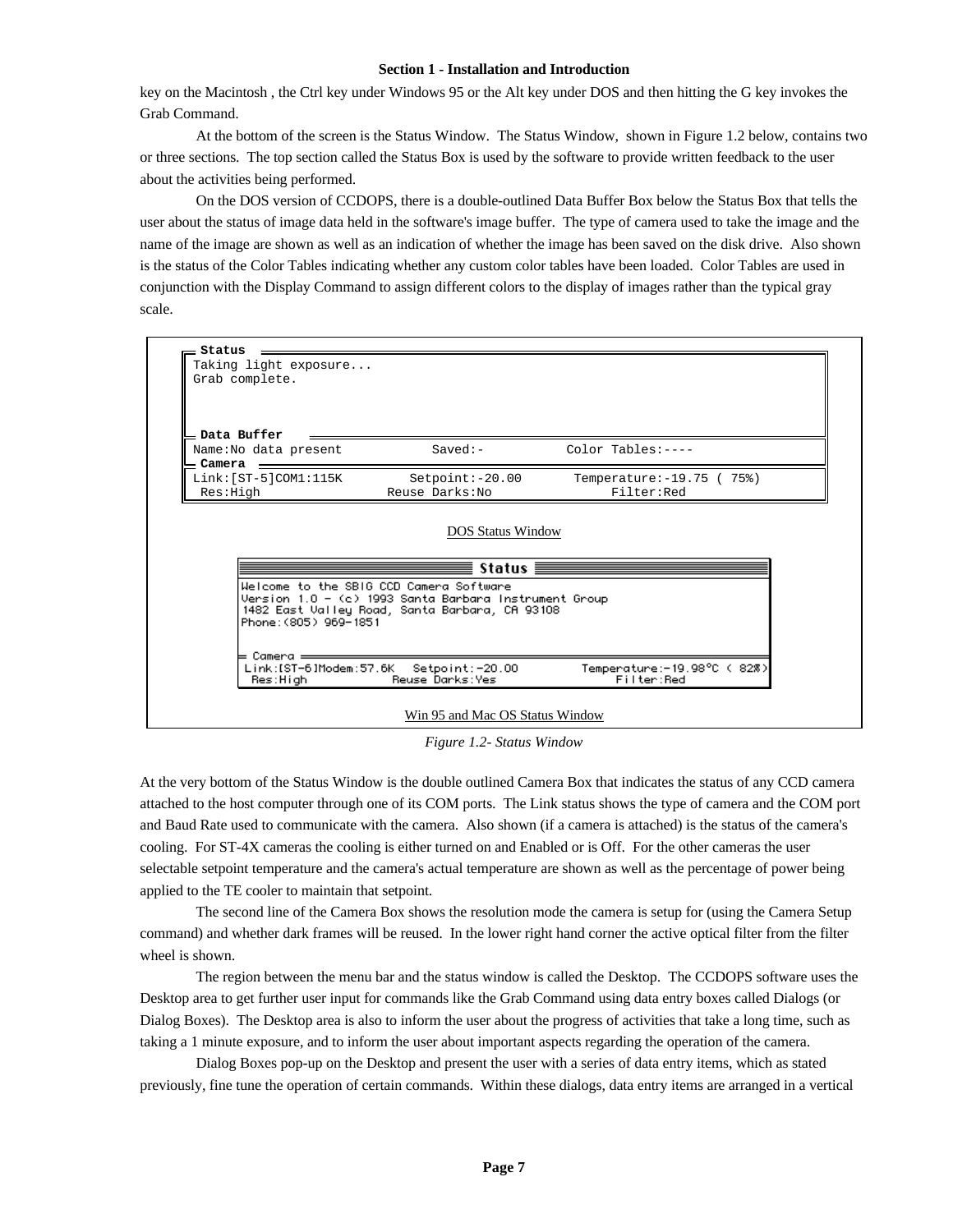fashion. The user proceeds through each item, setting it as appropriate. Figure 1.3 below shows the DOS and Macintosh versions of the dialog box for the Grab Command:



*Figure 1.3 - Grab Dialog*

The Grab Dialog is a good example because it shows the two major types of items commonly found in dialog boxes: list items and data entry items. List items are like the Dark Frame item shown above where the user selects one setting from a list of settings. Data entry items like the Exposure time require the user to type in a value.

## **1.3.1 CCDOPS for Windows 95**

*This section is for the Windows 95 user only. DOS or Macintosh users should skip ahead to the appropriate section below.*

The Windows 95 version of CCDOPS takes full advantage of the graphical user interface built into the Windows Operating System. This is an ideal environment for imaging applications like CCDOPS since the software has simultaneous access to menus and dialogs for controlling the camera as well as high level graphics for displaying the images.

Any Windows 95 user also has the benefit of Microsoft's investment in the area of user interfaces. Software packages for Windows share a common look and feel that make learning new packages much easier.

While all three versions of CCDOPS provide virtually the same level of capabilities there are minor differences between the three programs owing largely to differences in the operating system. Where as CCDOPS for DOS must switch between Command Mode and Graphics Mode, CCDOPS for Windows 95 offers both capabilities simultaneously. CCDOPS for Windows 95 also takes advantage of the "complete system" approach that the OS offers allowing customization of color tables, printing of images, cutting and pasting.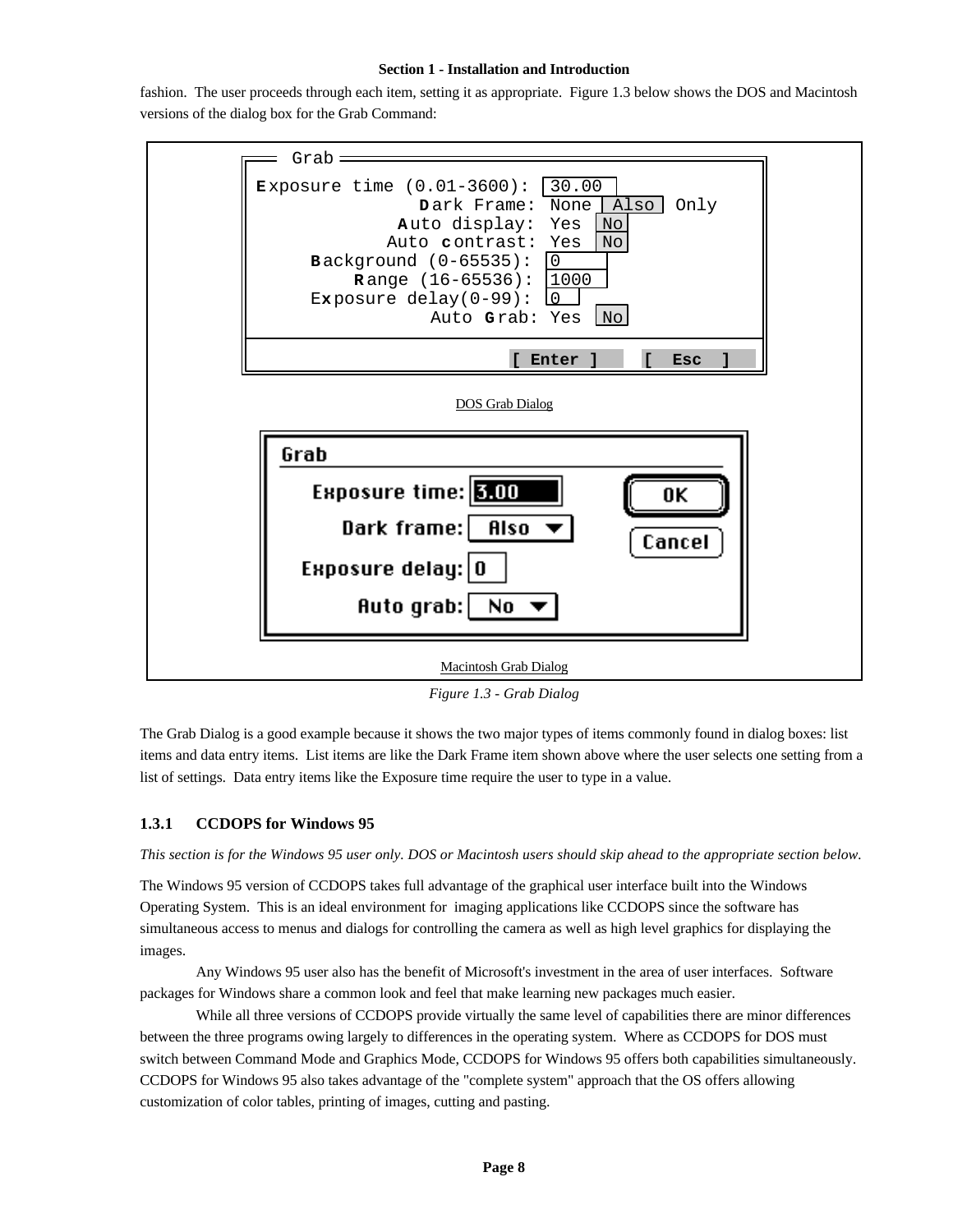If you are a new user to the Windows 95 and CCDOPS is your first program we ask you to spend the time with any training material you may have to learn Windows 95 prior to running CCDOPS. It is a small investment in time that will pay off for years.

# **1.3.2 CCDOPS for DOS**

## *This section is for DOS user only. Macintosh users should skip ahead to section 1.3.2.*

The DOS version of CCDOPS runs under DOS but provides a very user friendly environment. Even though it is not Windows software, the user interface is menu based and supports a broad range of hardware configurations. Running under DOS assures the maximum compatibility with the PC systems users currently have and operate.

In the DOS environment the CCDOPS software works in two modes: Command Mode and Graphics Mode. The command mode is used to interact with the user and to control the acquisition and processing of images. The Graphics Mode (discussed further below) is used when image display is required.

# **Command Mode**

Along the top of the Command Mode screen is a menu bar with its pull-down menus (shown in the top of Figure 1.1). Pulling down menus and executing commands can be done using the keyboard or the mouse. Using the mouse is quite easy: you simply click the mouse button on the menu title to pull down the menu and then click the mouse again on the desired menu command. Using the keyboard is almost as intuitive: you simply select the menu by using the left and right arrow keys, and then select the menu command using the up and down arrow keys, executing the command by hitting the Enter key once the appropriate command has been selected.

You also perform data entry in Dialog Boxes using the keyboard and the mouse. Using the keyboard you select the item to change using the up and down arrow keys and then changed the item by typing in the desired value or by using the left and right arrow keys for list items. You can also use the Tab key to tab down through the items in a dialog or you can click the mouse on an item to move to that item or click in one of the options in a list item to select that option.

At the bottom of all dialog boxes are two buttons: Enter and Esc. Clicking the mouse on the Enter button or hitting the Enter key causes the command to read all the data entry back from the dialog and finish executing the command. Clicking the Esc button or hitting the Esc key aborts the command.

## Advanced Tips

- Each item in a dialog can be accessed though hot-keys. By holding down the Alt key while hitting the key shown in red or highlighted you can move directly to that item. For example hitting Alt E moves to the Exposure time item in the Grab Dialog shown above.
- In list items options can be selected by hitting the first letter of the option. For example, hitting Y will select the Yes option if you are in the Auto display item of the Grab Dialog.
- In data entry items the first key hit erases the entire contents of the data entry item unless you hit the Backspace key or the left or right arrow keys described below.
- In data entry items the Backspace key erases one character and the left and right arrow keys move the cursor within the data entry allowing correction or insertion.
- In the data entry items hitting the Delete or Del keys erase the entire contents of the data entry item.

## **Graphics Mode**

In the DOS version of CCDOPS the software switches to Graphics Mode when the image needs to be displayed. Graphics mode is used throughout the software when image display is required such as with the Display Command in the Image Menu. These modes all display the image in the upper-right corner of the display with an optional pull-down menu in the upper-left corner of the display.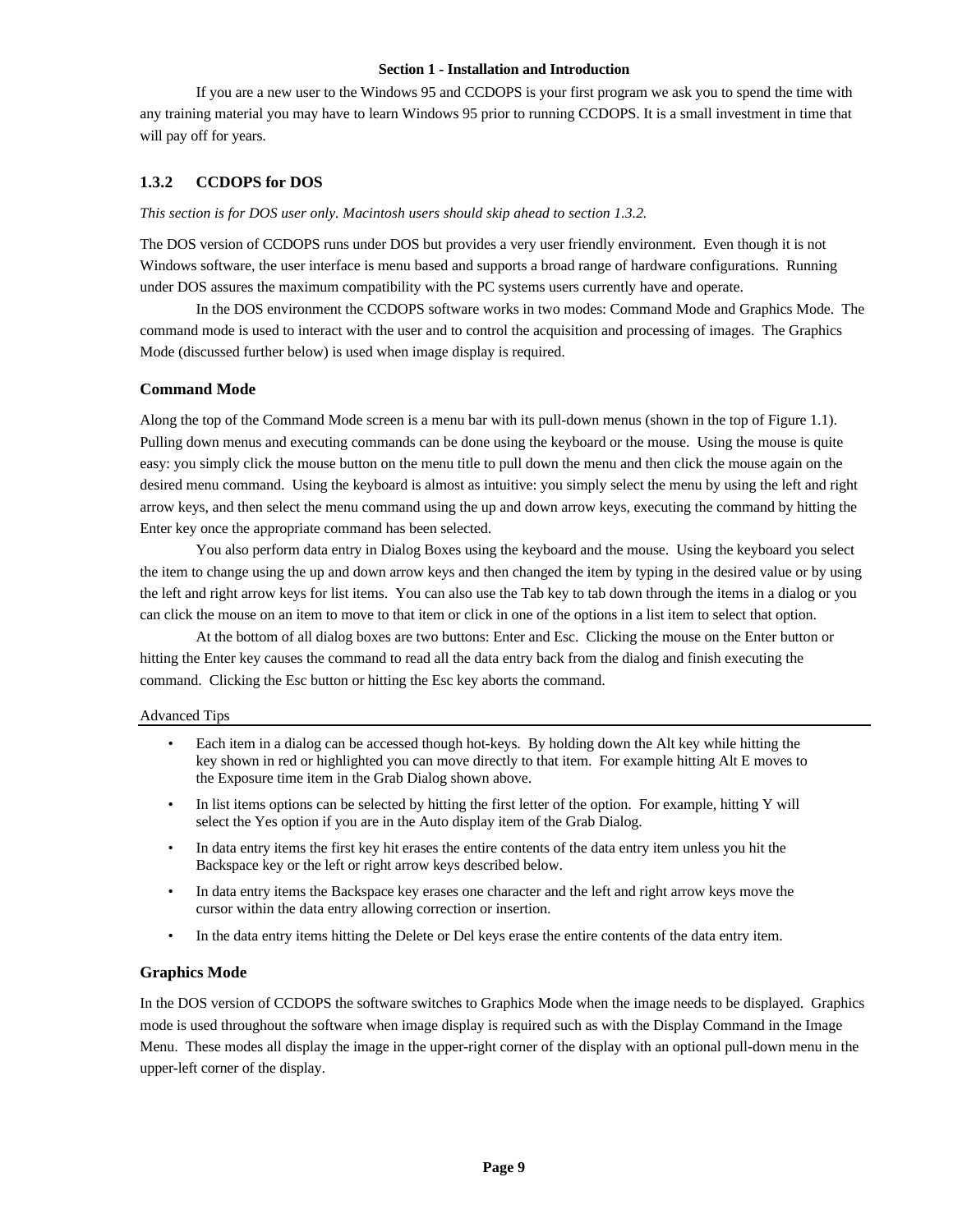The size of the image and the "quality" of the image depends largely on the type of graphics adapter you have in your computer. VGA and/or Super VGA<sup>1</sup> are highly recommended in all cases except where you have dual systems: one portable system that you take into the field to acquire images which can have less than VGA capabilities and a second system for display and image processing. With VGA displays the images can be shown using 64 shades of gray. This produces very nice looking images.

EGA based systems are also supported. With an EGA color display the images are "ok" but do not offer much latitude in terms of gray scales or brightness variations. An EGA display adapter with a monochrome monitor works fairly well, again supporting 64 shades of gray but it's not nearly as flexible as VGA based systems.

At the very bottom of the ladder are systems based upon CGA graphics. These systems have very poor spatial and color resolution and produce "blocky" looking images. Our intention in supporting CGA systems was to allow older laptop computers to be used in the field for acquisition of images. Users will not be happy with the quality of displayed images for any serious image processing and are strongly encouraged to upgrade to VGA based systems.

In Graphics Mode data entry is minimal, restricted mainly to selecting items from pull-down menus. As previously mentioned, many of the graphics mode displays have a pull-down menu. The menu is indicated by the presence of a menu name in a rectangular box in the upper-left corner of the display as shown in Figure 1.4 below. Accessing items in the menu is easily achieved using the mouse or the keyboard.



*Figure 1.4 - Graphics Mode Menu*

Using the mouse is identical to that in the Command Mode: you click on the menu title to reveal the pull-down menu and then click again on the command you wish to execute. Using the keyboard is also similar to Command Mode: you hit the Enter or Down Arrow keys to pull-down the menu, select the appropriate item using the up and down arrow keys, and then hit the Enter key again to execute the command. The items also have "hot-keys" associated with them that will make it quicker as you gain experience with the software. Hitting the first letter of the command name will execute the command without having to pull down the menu. As an example, hitting the "X" key would execute the "X-Hairs" command in the menu shown above.

## Note: *You do not have to hold down the Alt key to access the hot-keys in the Graphics Mode.*

When you are through with the command you are using that invoked the Graphics Mode hit the Esc key to return CCDOPS to the Command Mode.

## **1.3.3 CCDOPS on Macintosh Computers**

 $\overline{a}$ 

The Macintosh version of CCDOPS takes full advantage of the graphical user interface built into the Macintosh System Software. This is the ideal environment for imaging applications like CCDOPS since the software has simultaneous access to menus and dialogs for controlling the camera as well as high level graphics for displaying the images.

CCDOPS for the PC supports VESA compliant Super VGA cards.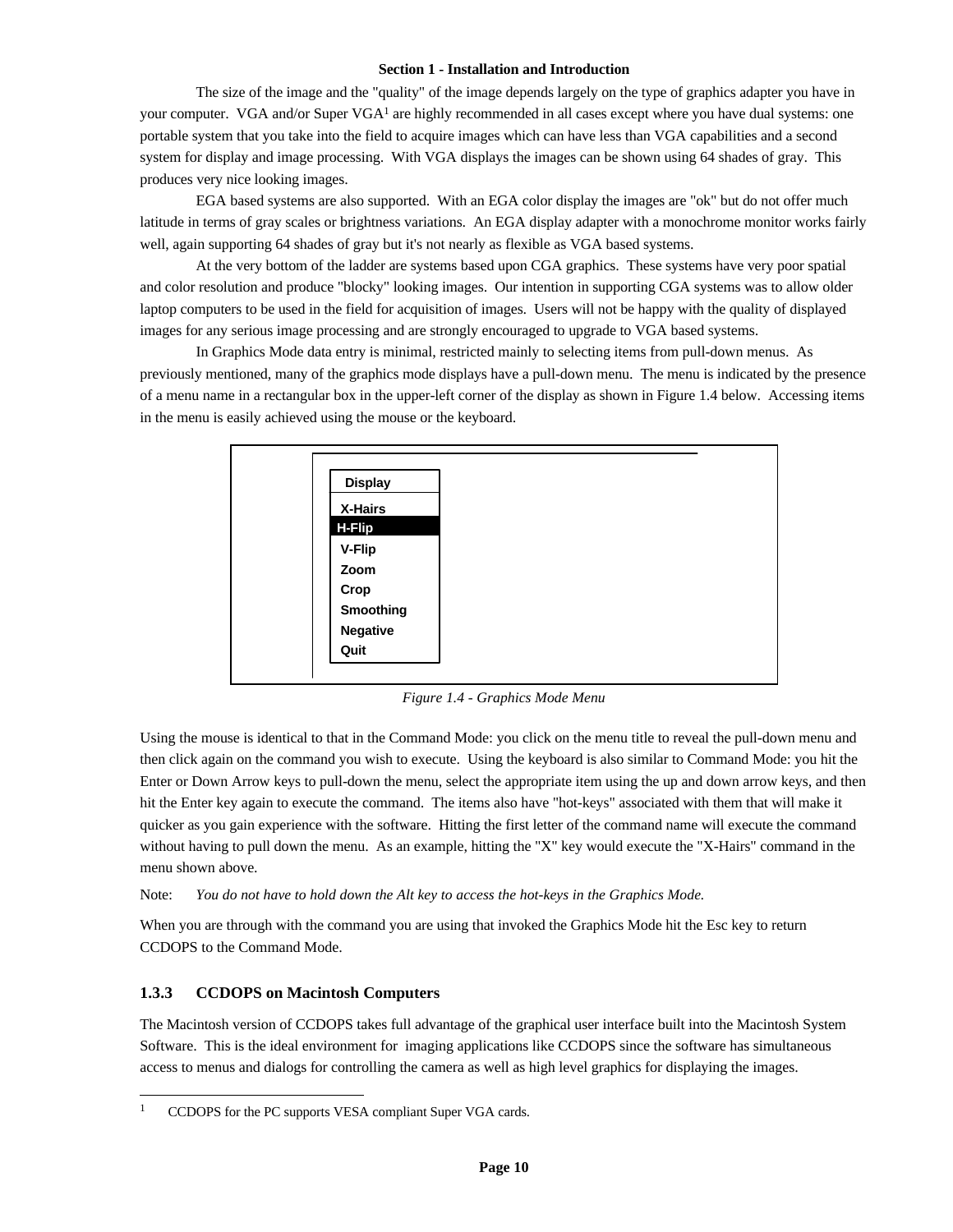Any Macintosh user also has the benefit of Apple's enormous investment in the area of user interfaces. Software packages for the Macintosh share the common "toolbox" which makes learning to operate the Macintosh a one-time event. All software packages share the same look and feel.

While the Windows 95, DOS and Macintosh versions of CCDOPS provide virtually the same level of capabilities there are minor differences between the two programs owing largely to differences in the operating system. Where as the DOS CCDOPS must switch between Command Mode and Graphics Mode, CCDOPS for Windows 95 or the Macintosh offers both capabilities simultaneously. CCDOPS for the Windows 95 and Macintosh also takes advantage of the "complete system" approach that the these Operating Systems offers allowing customization of color tables, printing of images and cutting and pasting.

If you are a new user to the Macintosh and CCDOPS is your first program we ask you to spend the time with the training disks that Apple has provided you in learning to use the system. It is a small investment in time that will pay off for years.

# **2. Software Concepts**

This section describes the CCDOPS software from a work flow standpoint. Rather than discuss each command in every detail which is done in section 3, this section lets you see the forest through the trees, describing at a high level what each command does and why you would use it. Read this section after your first night with the camera system and it will help chart your course for future use.

## **2.1. Image Acquisition Routines**

Probably the most important part of any CCD camera system is the acquisition of image data. This section describes the various commands that can be used to take images.

## **2.1.1 Grab**

The **Grab** command is the most straight forward way to take images with the camera. It's just like pressing the button on your SLR to take a snapshot. You use the Grab command once the camera system is all set up and focused. In its most simple form it takes a single image.

There are several options associated with the Grab command that expand its use. First off, you can choose to take an **auto Dark-Subtracted image** or a single **Dark Frame** or **Light Frame**. At the start you'll want to take auto Dark-Subtracted images and later, as your experience grows, you may want to take Dark frames separately and store them on disk for later manual subtraction from Light frames.

Another aspect of the Grab command is that you don't have to take full frame images. You can choose to take **Half Frame** or **Quarter Frame** images where only the central half or quarter of the field of view is captured. This has the benefit of reducing storage requirements for images of objects such as Planets that don't fill the field of view. Along this vein, note that you can also use the **Camera Setup** command described below to reduce the camera's resolution through binning which also reduces storage requirements while preserving the field of view.

Finally, the Grab command can be programmed to **automatically display** the image after it has been acquired, or **delay** a number of seconds prior to starting an exposure to allow you time to get back to the telescope and start hand guiding when desired.

## **2.1.2 Focus**

The **Focus** command works like a continuous version of the Grab command. It takes images and displays them on the computer, one after another. In its most simple form it is used to focus the telescope and to find and center objects in the field of view.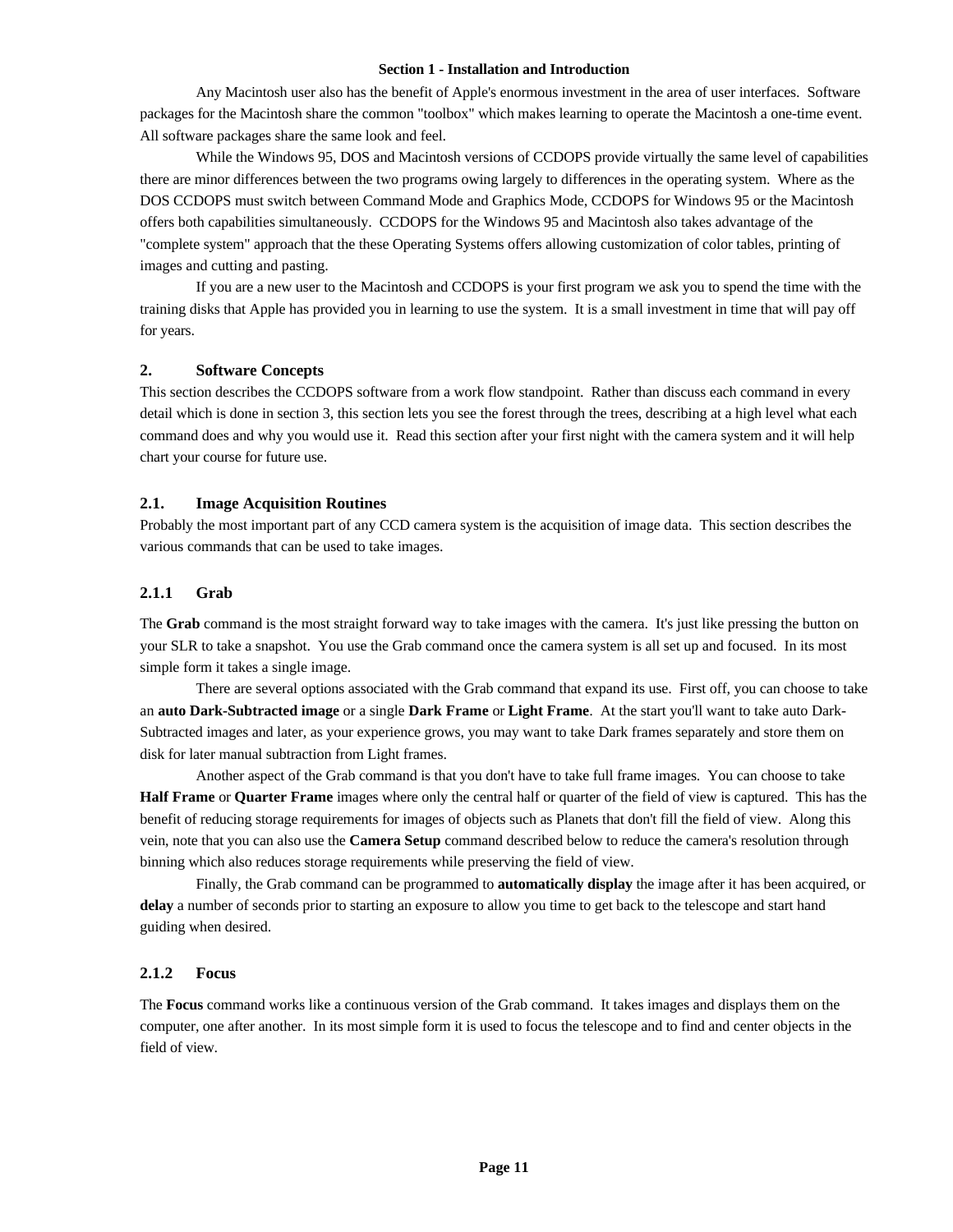As each image is downloaded and displayed on the screen, the Focus command searches through the image and reports the brightness and location of the **brightest pixel** in the image. Critical focus of the telescope/camera system is easily achieved by adjusting the telescope focus until this peak value is maximized.

The Focus command can be programmed to take a partial frame image to help speed up the image display in the **Planet mode**. In Planet mode you select a small region of the full frame with the mouse and on subsequent images only that region of interest is digitized and downloaded. For focusing on stars, this can dramatically increase the frame rate when used with short exposures.

You can also program the Focus command for the **Dim mode** where the camera is switched into low resolution mode. With the use of binning, the image resolution is reduced and pixel size increased. This is handy for finding faint objects, as larger pixels gather more light, or for generally improving the image throughput<sup>2</sup>.

#### **2.1.3 Track and Accumulate**

**Track and Accumulate** is a patented process invented by SBIG<sup>3</sup> that allows you to take long duration images through the telescope without having to hand guide. It greatly simplifies digital astrophotography.

First, a little background is required. It's obvious that the clock drive in your telescope counteracts the earth's rotation, but what may not be so obvious is that even the most precise drives, with periodic error correction and an excellent polar alignment eventually drift, causing streaking of your images. What Track and Accumulate does is divide the long exposure into several shorter duration **snapshots** which are automatically co-registered and co-added. The final result is an image that is nearly identical to a single longer image except that there is no tracking induced streaking!

There are a few limitations of this process though. First of all, this couldn't be applied to a bunch of 0.01 second images to remove the effects of atmospheric turbulence, as desirable as it may seem. To get the benefits of co-adding several images to equal a single longer image, the noise in each of the snapshots must be above the camera's read noise floor. What this implies is that you still need to get a relatively good mount and a fairly good polar alignment. The good news is that today's modern mounts can track fairly well over a minute to several minutes. Also faster f/# telescopes and larger pixels help. A second limitation is that over a long exposure, the effects of accumulated telescope drift reduces the size of your final image due to misregistration of shifted frame edges. For example, if over the duration of the acquisition the telescope had drifted 15 pixels in RA and 10 pixels in DEC, the final image would be smaller by that amount.

When using the Track and Accumulate command you choose the **snapshot time** and the **number of snapshots**. You can also program it to take a partial frame, selecting the **Half-Frame** or **Quarter-Frame** mode. The Track and Accumulate command always takes auto Dark-Subtracted images but you can program how often it takes a dark frame by setting the **dark interval**.

#### **2.1.4 Selfguide**

1

Selfguiding is available with the ST-7 and ST-8. This patented<sup>4</sup> SBIG feature allows the 2nd **Tracking CCD** in these cameras to autoguide the main CCD. Nothing could be easier. You enjoy the benefits of a autoguided image with out the hassles of off-axis guiders or deflection caused by secondary refractors.

Before using the Selfguide command you must first Calibrate the telescope drive with the Calibrate command in the Track menu. After that you use the Selfguide command and you select the Imaging CCD's exposure and the Tracking exposure. The command then allows you to select the guide star and starts guiding. Once the autoguiding has settled down you then manually start the imaging exposure.

<sup>&</sup>lt;sup>2</sup> The Auto resoultion mode is handy because it uses the High res mode except in the full frame mode of the Focus command where the Low res mode is used for higher throughput.

<sup>&</sup>lt;sup>3</sup> Covered by US Patent 5,365,269

Covered by US Patent 5,525,793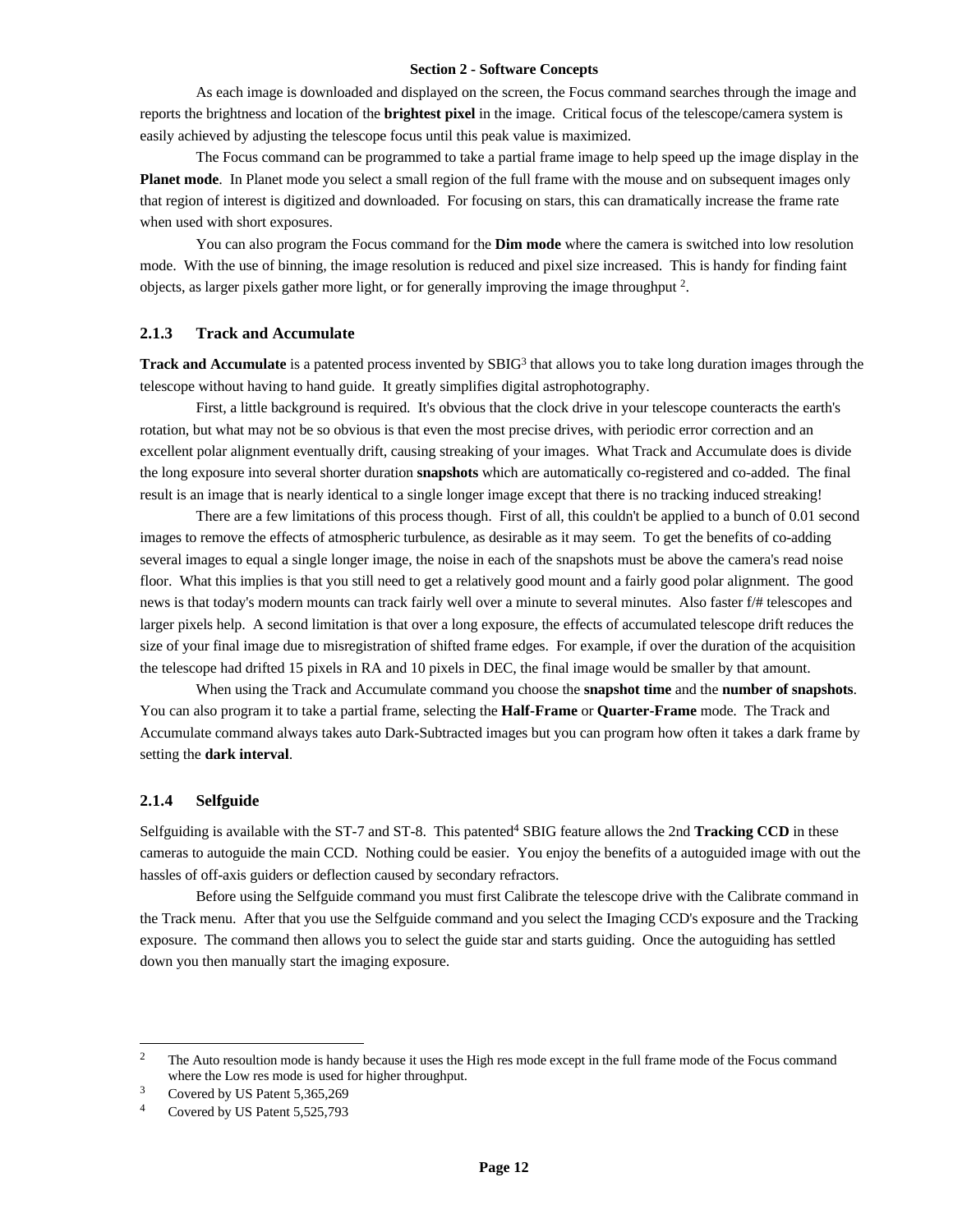# **2.1.5 Autoguide**

The **Autoguide** command allows you to use your CCD camera as an autoguider. This requires that you calibrate the telescope first. When you use the Autoguide command you select the guide star and the software make telescope corrections to keep that guide star stationary on the CCD.

With the **Autoguide Parameters** command you have complete control over the autoguiding. You can even choose to log the guide star images to disk, making a Track Log file that can later be converted to a mosaic image<sup>5</sup> and tracking spreadsheet using the Convert Track Log file command.

#### **2.1.6 Auto Grab**

The **Auto Grab** feature allows taking a sequence of images at some periodic interval and saving them to disk. It isn't a command in itself but rather an extension of the **Grab** and **Focus**<sup>6</sup> commands. It's most useful for monitoring type programs or for selecting the best images out of a series of images.

With the Auto Grab feature you must pick a **file name** for the series of images and the software automatically adds an index to the name for you as the images are being logged. In addition to the file name, you also specify whether to save the images in the **SBIG**, **TIFF** or **FITS** formats discussed below. Finally you select the **number of images** to acquire and the **interval** from the start of one image to the start of the next.

When used in conjunction with **Grab** command, the Auto Grab can further be programmed to refresh the dark frames for auto Dark-Subtracted images at a specified **dark interval**. The software then proceeds through the program, taking images at the periodic rate and logging them to disk. Again, this feature is quite handy for variable star monitoring or other related tasks.

When used in conjunction with the **Focus** command, the Auto Grab feature can be used to see the images while they are being acquired or to manually select the best image from a series of images for example. If the Focus command is programmed for the **manual update** mode then after inspecting each image you can choose to skip the image or save it to disk. In the **auto update** mode the Focus command automatically logs each image to disk.

# **2.1.7 Color Grab**

The **Color Grab** feature works in conjunction with the Color Filter Wheel accessory and takes a series of three images through the red, green and blue filters and logs them to disk. Color Grab isn't a command in itself but rather an extension of the **Grab** and **Track and Accumulate** commands.

With the Color Grab feature you must pick a **file name** for the series of images and the software automatically adds an extension (.R, .G or .B) to the name for you as the images are being logged (example M51.R). In addition to the file name you also specify whether to save the images in the **SBIG**, **TIFF** or **FITS** formats discussed below.

For programming the exposure time, you set the **Red exposure** in seconds as part of the **Grab** or **Track and Accumulate** commands and then with the **Color Grab** extension you set the **Green** and **Blue** exposures as a ratio of the Red. We do it as a ratio so you can easily compensate in exposure time for the decreased CCD sensitivity in those color bands<sup>7</sup>. This need only be set once.

# **2.2. File Operations**

 $\overline{a}$ 

Saving and retrieving images on the disk is just as important as acquisition of image data. This section describes the various commands that are used for image storage and retrieval.

<sup>&</sup>lt;sup>5</sup> This is a mosaic of tracking images, not big deepsky images.<br> $\frac{6}{2}$  Under Windows 05 and the Mag OS the Auto Crab fecture is

Under Windows 95 and the Mac OS the Auto Grab feature is only available as part of the Grab command. It's not as necessary with the Focus command because these systems display the Auto Grab images as they're being acquired.

<sup>&</sup>lt;sup>7</sup> With the CCDs and Color Filters used in the SBIG cameras and Filter Wheels a typical Green ratio of 1.5 and a Blue ratio of 2 is a good starting point. You could increase these ratios if the individual Green and Blue images are noticeably more grainy that the Red image.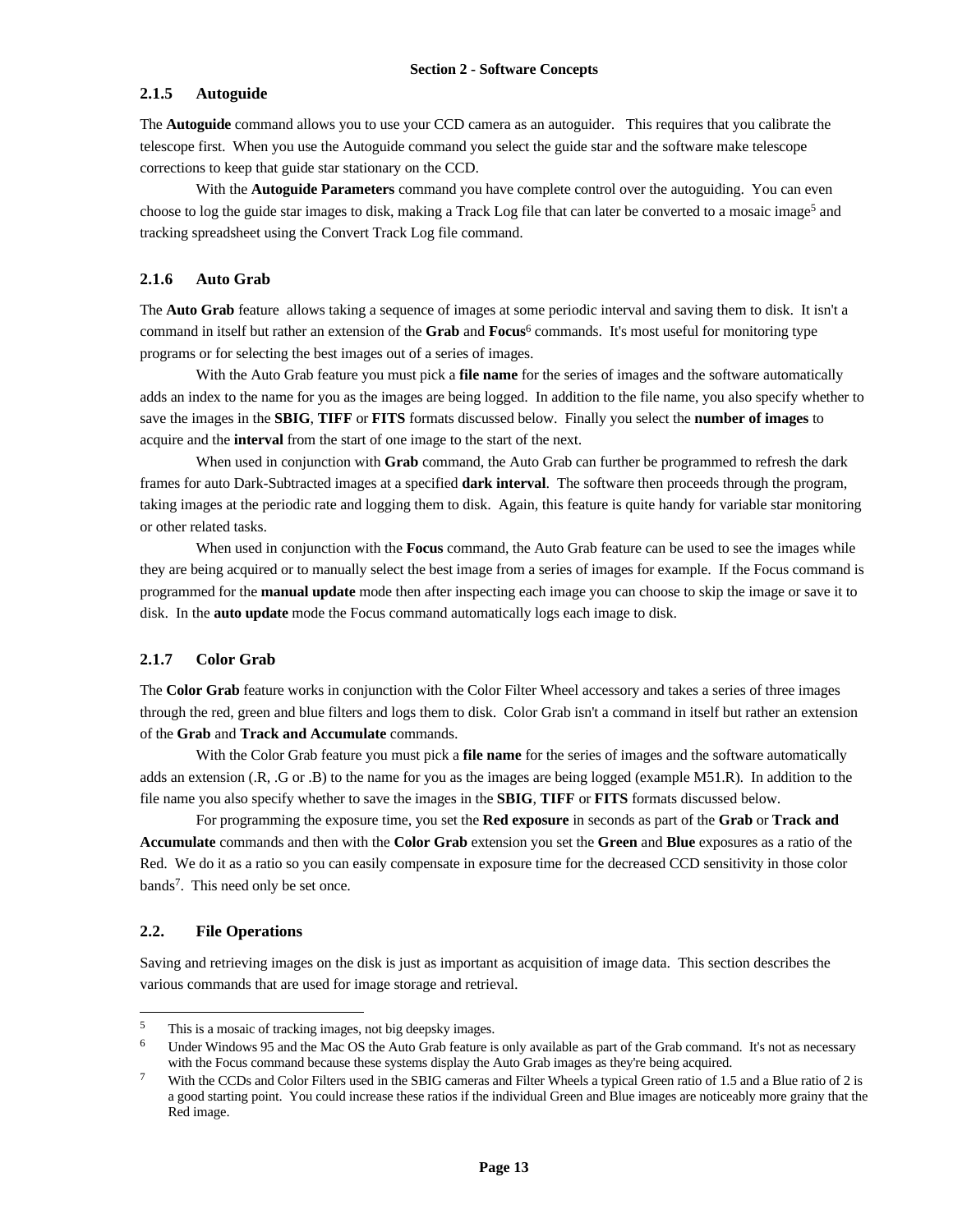## **2.2.1 Naming Conventions**

Although you can choose most any name when saving your images , under DOS you are restricted by MS-DOS's naming convention of an eight character **name** followed by a three character **extension** (example 8INCHM51.ST7). Windows 95 and Macintosh users have no such restriction. Beyond that, we have a few recommendations that may simplify your image naming.

We recommend that you use the eight character name as you wish but try to leave the three character extension up to the CCDOPS software. For everyday images the CCDOPS software will attach an extension to the file name when you save it. For **Auto Grab** images the CCDOPS software will attach a .001, .002, etc. to mark the image sequence. Finally, for **Color Grab** images the CCDOPS software will attach the .R, .G and .B extensions etc.

#### **2.2.2 File Path and Filter**

For convenience operating systems allow you to divide your hard disk into different **subdirectories** or **folders**. To get the maximum flexibility out of the CCDOPS software, you should be familiar with how this works. Under Windows 95 and the Macintosh OS this is rather straight forward with different folders representing different subdirectories. Under DOS it is a bit more difficult. Remember that your hard disk is C: and your floppy disk is A:. For example, you might have your CCDOPS software installed in the C:\CCDOPS directory and save your images in the C:\IMAGES\CCD directory.

CCDOPS for DOS always works in one directory at a time and you tell it which directory to use by setting the internal **path** parameter (note this is similar to, but different from the DOS path variable). You can set the path in two ways. If you know the name of the directory, you can use the **Set Path/Filter** command to type in the path. If however you would like to browse through the directories, searching for files in some forgotten spot, the software allows you to navigate through the file structure within the **Open** and **Save** commands. Under Windows 95 and the Macintosh OS you simply choose the appropriate folder when loading or saving images.

When searching through directories looking for images to load, the software also allows you to restrict the files displayed to match a certain pattern. On the Macintosh, this is done automatically with the software only showing image files. Under Windows 95 the File-Open dialog has a "Files of type" item you can set. Under DOS this is accomplished by setting the **filter** parameter. For example, if you set the path to C:\IMAGES\CCD and the filter to \*.ST7, only files with the .ST7 extension show up in the directory. To display all files you would set the filter to \*.\*. The filter is changed using the Set Path/Filter command.

Sometimes you'll want to put images for several nights imaging in separate directories, perhaps one directory per night. Under Windows 95 and the Macintosh OS it's easy to create new directories right from the dialog where you name the images when saving them. Under DOS the simplest way to create a directory is to use the **Create Directory** command in the File menu. This adds that evening's date after DATA. Now any image saved will be in a directory with that date. After midnight, images are still saved in the previous day's directory since you didn't change it. Each night of image taking, you can perform this "dated data directory" shortcut and the next day save images in more appropriate directories that you may wish to create.

## **2.2.3 Saving Images**

Saving images on the disk is accomplished using the **Save** command. You can choose to save the images in one of two **SBIG formats** or in the **TIFF** or **FITS** formats. Which format you choose will depend on what you plan to do with the image in the future.

Images saved in the SBIG 16-bit **compressed** and **uncompressed** formats can later be read back into CCDOPS **which is a very important consideration**. Compressed images take up about one-half the space of the uncompressed format with no loss of information and we recommend you always save your images in this format.

The **TIFF** format is popular with desktop image processing software packages such as Adobe Photoshop. The **FITS** format is a scientific image format that is popular with professional astronomical image processing packages. Be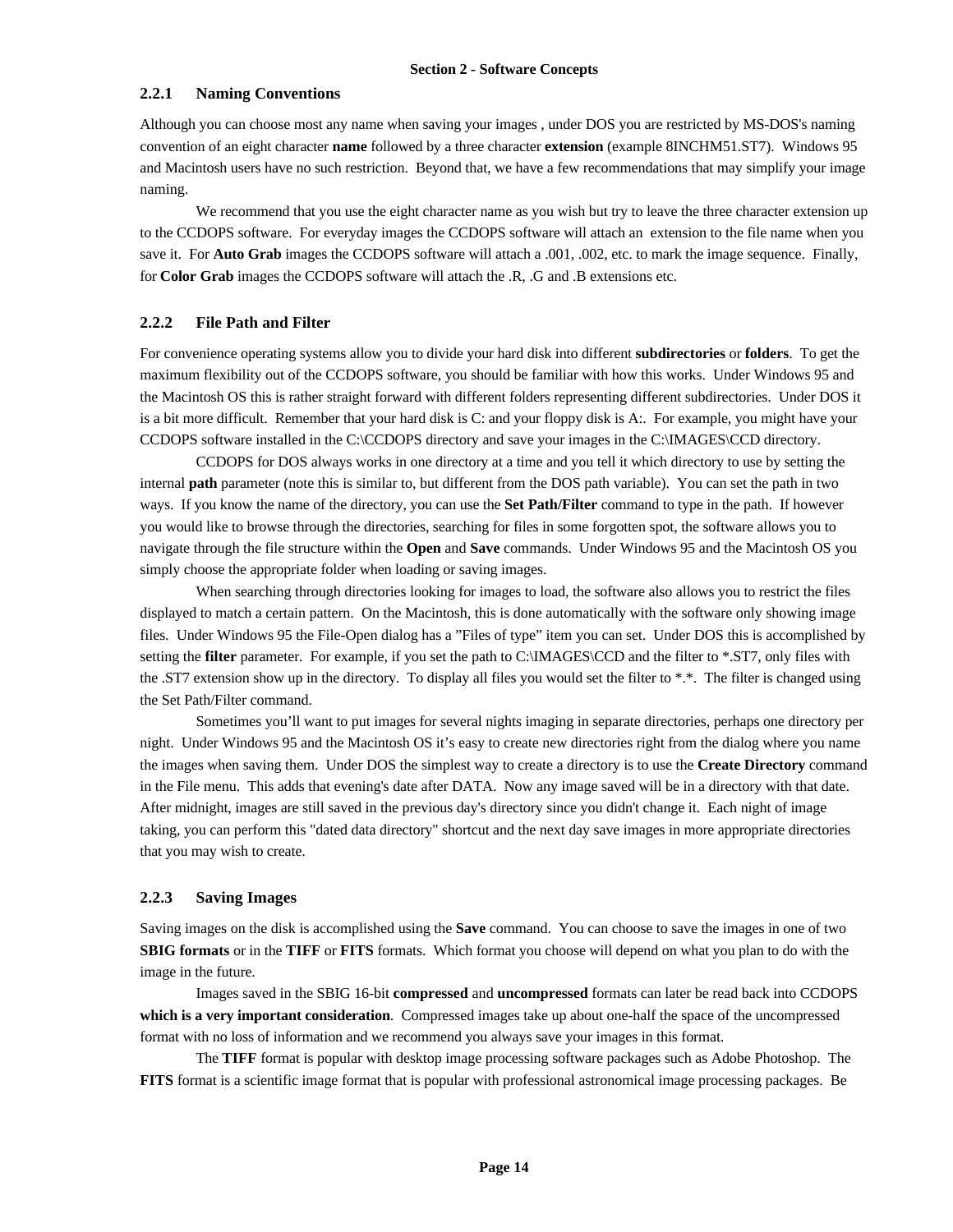forewarned that *if you only save your images in TIFF or FITS format, you will not be able to read the data back into CCDOPS* .

Also, the TIFF and FITS formats support 8 or 16 bit data. While 16 bit mode is preferable from a standpoint that there is no reduction in image dynamic range (remember the camera is 16 bits), many TIFF programs for example do not know how to handle 16 bit data so you have to use the 8 bit format. When saving the image in the 8 bit format, you should first display the image to get a suitable display and then save the 8 bit data. In that way you have told CCDOPS how to reduce the 16 bit data to 8 bits.

# **2.2.4 Loading Images**

You use the **Open** command to load SBIG **compressed** and **uncompressed** images from the disk into CCDOPS. When the software presents the Open dialog, you can select files or move through the directory structure by opening other directory or disk entries. Under DOS also note that you can point to an image file and click on the **Info** button to view the image parameters without having to load the image.

## **2.3. Image Display Routines**

Image data wouldn't be very valuable if you didn't have some way to look at it. This section describes the various commands and parameters that affect the image display.

## **2.3.1 Background and Range**

The **Background** and **Range** parameters are used throughout the display software and affect the displayed image's brightness and contrast. While the image data has a relatively large dynamic range, computer displays and the human eye only work over a limited range. For example while the CCD may be able to distinguish 65,000 shades of gray, your eye would have a hard time distinguishing more than 100 and the computer displaying more than 64 shades.

Using the background and range parameters you select which portion of the image's intensity values you wish to display. On dim objects you can increase the contrast for example. You can get the CCDOPS software to analyze the image with the **Auto Contrast** setting and have it set the background and range for you or you can set them yourself. Usually Auto Contrast results in the best display.

The background parameter sets the black level in the image or the overall image brightness. Any pixels with intensity below the background are completely black on the display. Lowering the background increases the image brightness by displaying dimmer pixels.

The range parameter is relative to the background level and sets the white level in the image or the overall image contrast. Any pixels with intensity above the level equal to *the background plus the range* are displayed as completely white. Again, decreasing the range parameter increases the image contrast as dimmer pixels begin to saturate on the display.

Finally, pixels with values between the background and the background plus the range are displayed using shades of gray.

# **2.3.2 Photo vs. Analysis Mode**

There are basically two ways to view and image: **Analysis** and **Photo** mode. In either mode you can choose to display the image as a **Negative** or with a soft **Smoothing**. Also if your running under DOS and have a **VESA** extended VGA display adapter, you can use the **arrow keys** to adjust the image brightness and contrast in real time.

In **Analysis mode** the image is displayed and several tools are available to analyze or modify the image. You can use a **Crosshair** to inspect individual pixels and to make **Photometric** and **Astrometric** measurements or verify focus of individual stars (this is explained in detail in Appendix B). You can perform a **Horizontal** or **Vertical Flip** of the image to match other published results or to compensate for varying optical configurations such as refractor, Cassegrain,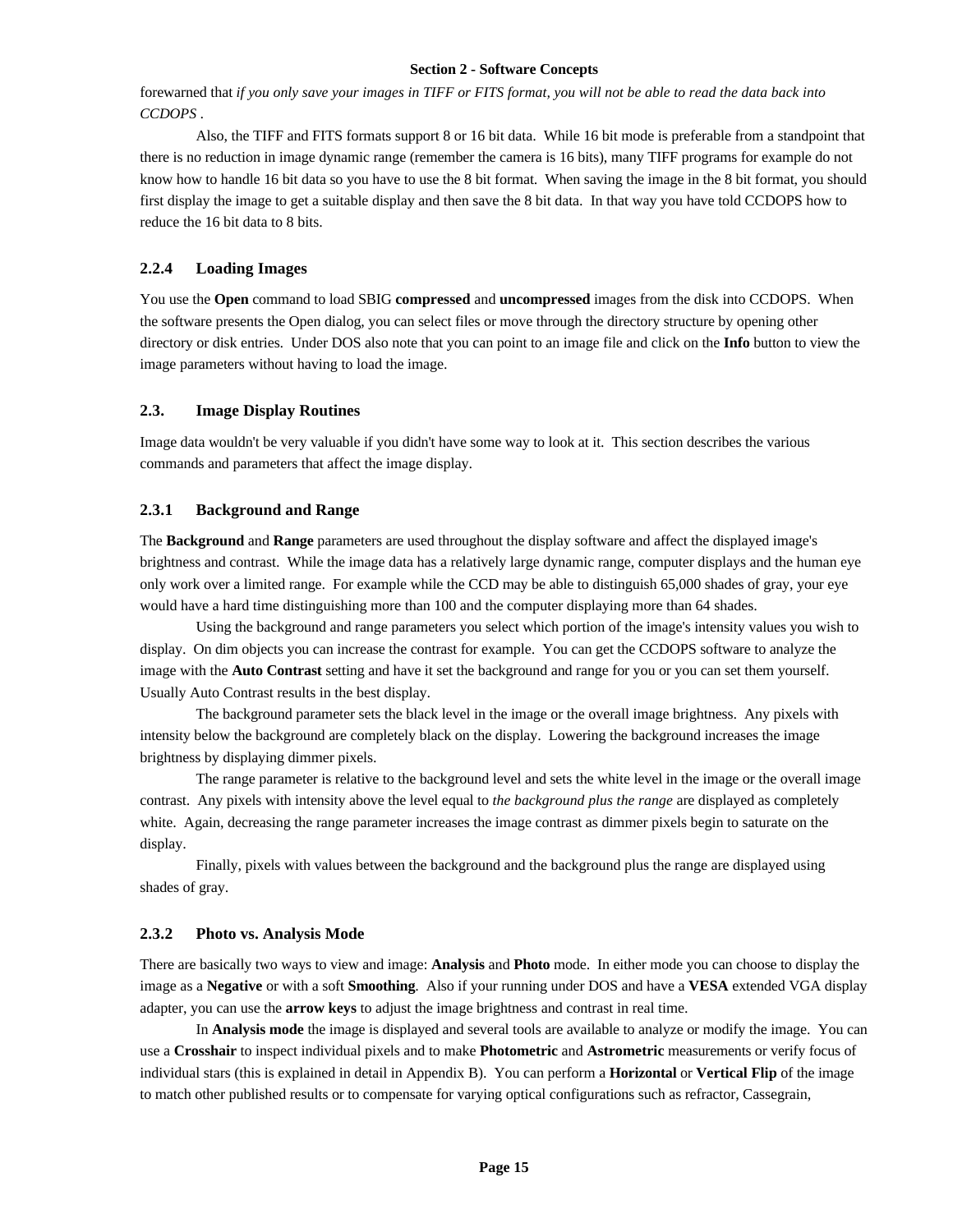Newtonian, or diagonal use. Finally, you can **Crop** the image to remove something from the field of view and under Windows 95 and the Mac OS you can enlarge or reduce the image on the screen to reveal more detail or show more of the image on a small screen.

In **Photo mode** the image is displayed in the center of the screen free of any other information. This is handy for taking photographs of the screen and visual presentation.

# **2.3.3 Image Parameters**

The CCDOPS software saves an **image header** with every SBIG format image. The header contains various parameters that were logged when the image was acquired such as the exposure time, the date and time, etc. Several commands utilize this header information.

The **Display Parameters** command shows the image header in a tabular form. The **Modification History** command shows which CCDOPS operations have been performed on the image, such as dark subtraction, etc. The **Edit Parameters** command allows you to change some of the parameters after an image has been acquired (if they had been set incorrectly for example) and the **Telescope Setup** command allows you to tell CCDOPS about the type of telescope you are using. This information also gets saved in the header.

**Note:** The entries in the image header (such as the Response factor) do not affect the image data itself but only the analysis of the image based upon those parameters.

# **2.3.4 Slide Shows**

The CCDOPS software allows you to create **Slide Shows** of images you have acquired. A slide show is just what it sounds like: a series of images is displayed in **photo mode** at a periodic interval. You'll have to provide the narration though!

You use the **Create Slide Show** command to build the slide show script, selecting the images and the sequence. The script gets saved on disk and is later played back with the **Display Slide Show** command. When playing back the slide show you can program the **interval** between slides, whether the slide show **loops** at the end and whether the images are shown as **negatives** or with a soft **smoothing**.

# **2.3.5 Printing Images**

The **Print** command allows you to make a hard copy print of the image. Under Windows 95 any printer that is supported by the OS will work. On the Macintosh it supports Postscript laser printers and under DOS it supports **Postscript** and **HP compatible** laser printers and the **FotoFun** dye sublimation printer. The image is printed along with the **header**. You can print the image as a **negative** or save it on **disk**<sup>8</sup> .

# **2.4. Image Processing Routines**

The third part of any imaging system, after image acquisition and storage, is image processing. This section describes the commands found in the **Utility** menu that are used to process images. Note that the image processing commands that are part of the **Analysis display mode** (Horizontal and Vertical Flip and Crop/Zoom) have already been discussed as part of the Display Commands.

# **2.4.1 Enlarge/Reduce**

1

The **Enlarge Image** command enlarges the image 2 times and fills in the missing pixels using pixel interpolation. This rounds out square looking star images when taken through short focal lengths and increases the size of the image four fold.

<sup>8</sup> Saving printed images on disk allows you to take the print file to other laser printers if you don't have one of your own.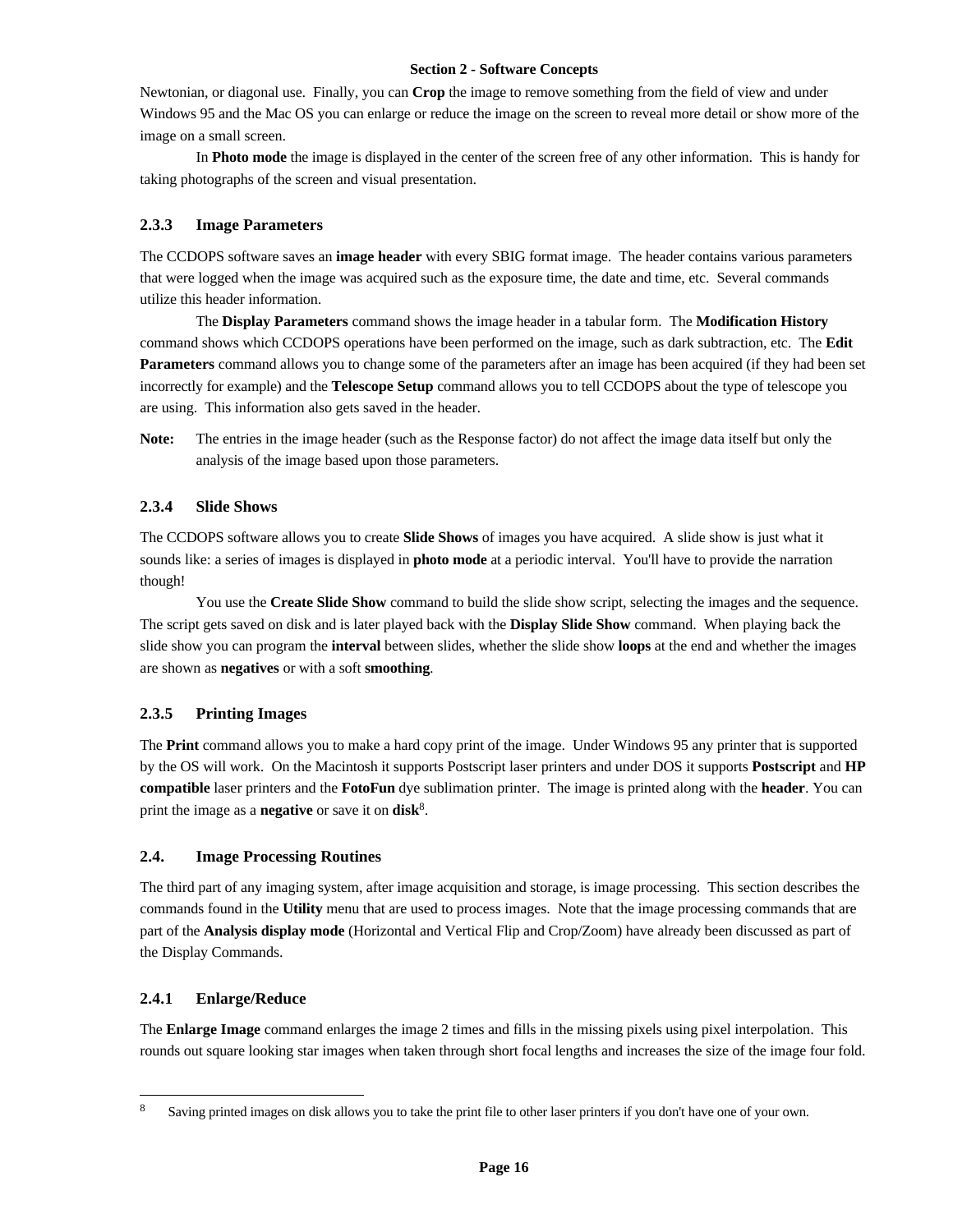It is also handy when sending TIFF images to photo labs for prints to reduce the "blocky" pixel appearance of enlargements and increases the file size to one they are accustomed to handling.

The **Reduce Image** command shrinks the image 2 times, combining each group of 2 x 2 pixels into a single pixel by averaging. It reduces the image's resolution while preserving the field of view.

# **2.4.2 Filtering**

The commands in this section are used to filter the images, typically comparing pixels to their neighbors and enhancing or reducing the differences. This can be used to advantage in removing noise (smoothing) or enhancing detail (sharpening).

# **Smoothing**

The **Smooth** command softens the image by replacing each pixel by a weighted average of itself and its eight neighbors. Three settings of smoothing are available: **soft**, **medium** and **hard**. This can be used to advantage in images that are underexposed and have an objectionable amount of graininess, but it will reduce the sharpness of the image.

# **Sharpening**

The **Sharpen** command enhances image detail and is available in three strengths (**soft**, **medium** and **hard**) and in two forms: **Nebulae** and **Lunar/Planetary**. The Lunar/Planetary option provides the most sharpening but can leave rings around stars that are buried in nebulosity.

# **Warm/Cool Pixel Removal**

The **Remove Cool Pixels** and **Kill Warm Pixels** commands ferret out single pixel blemishes in the image and replace them with a weighted sum of their neighboring pixels. The commands are available in three strengths: **soft**, **medium** and **hard**. Warm pixels are generally caused by hot dark current pixels in the CCD that saturate in the exposure and thus don't subtract out correctly. Cool pixels are often caused by using poor quality dark frame or one taken at a slightly different temperature.

# **Co-Adding and Averaging**

You can reduce the noise in images by co-adding or averaging several images. The **Average Images** command is most useful for dark frames. For light images use the **Co-Add** command which allows registering one image relative to the other after you had used the crosshairs to note the required displacements.

# **2.4.3 General Purpose/Image Corrections**

The commands in this section are generally used to correct the images for one type of artifact or another, whether from the camera or the telescope.

## **Dark Subtract**

The **Dark Subtract** command is used when you are manually taking and storing **light frames** and **dark frames** as opposed to **auto Dark-Subtracted** images. This can be handy in situations where you know you are going to be taking a group of exposures of equal length. You could take a dark frame first, save it on disk, and then take several light frames, using this command to subtract the dark frame before saving the result.

# **Flat Field**

The **Flat Field** command is used to correct an image for the effects of vignetting and/or small pixel-to-pixel variations in response. To correct an image for these effects you first need to make a **flat field image**. That is done by imaging the inside of the dome or a nearby wall or card held in front of the telescope that is uniformly illuminated. The purpose of the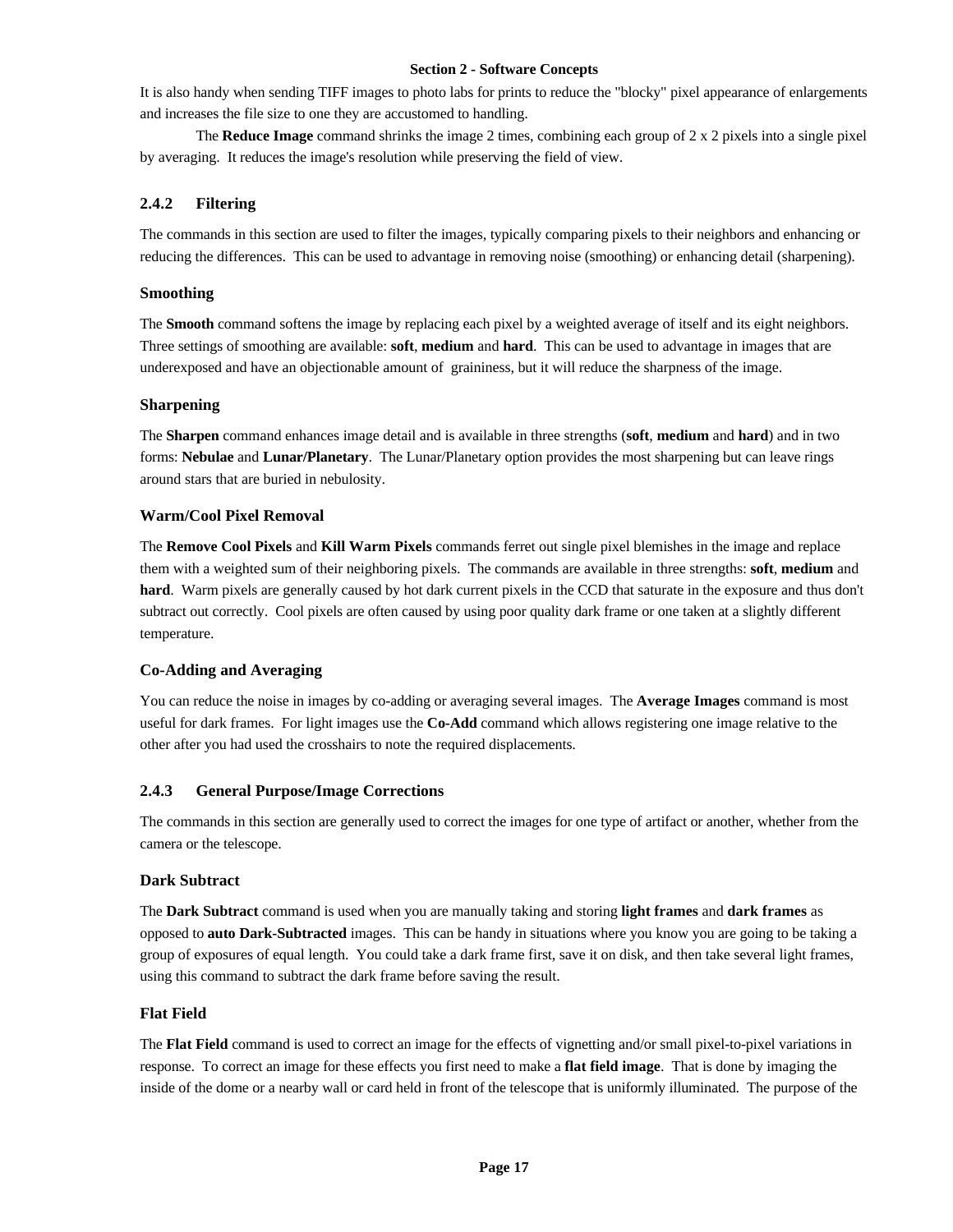flat field image is to record what happens to a uniformly illuminated target, and then apply those intensity variations in reverse to your images.

# **Build Track/Accum Flat**

The **Build Track/Accum Flat** command is used to prepare a special **flat field** image for correcting **Track and Accumulate** images. In the process of capturing a Track and Accumulate image, the CCDOPS software co-adds several images together, shifting them relative to one another to compensate for the telescope drift. To properly correct for the pixel-to-pixel variations and any vignetting, the flat field file must have the same shift and add operations applied to it. This is accomplished with this command in conjunction with a **Track List** file that is created as part of the Track and Accumulate command.

# **Linear and Log Scaling**

The **Scale** command allows both Linear and Log scaling. Linear scaling takes a range of pixel values and scales them to the 0 through 65,535 range, effectively subtracting an offset and multiplying by a scale factor.

Log scaling compresses the image's dynamic range through a non-linear logarithmic scaling function. It essentially highlights the dim portions of the image and attenuates the bright portions, much like a photographic dodging & burning effect. This is useful for compressing the incredible dynamic range of objects like the Orion Nebula where bright stars and nebulosity are surrounded by faint nebular detail. It can also be useful for well exposed galaxies.

# **Color Combining**

The CCDOPS for Windows software has an RGB Combine command in the Utility menu that allows you to take component images (B&W images taken through Red, Green and Blue filters) and combine them into a single 24-bit TIFF image. You can then save and later re-open these images and/or make them part of Slide Show presentations.

# **2.5. Image Analysis Routines**

The commands discussed in this section are general purpose image analysis commands.

# **2.5.1 Histogram**

The **Histogram** command displays the image histogram in a graphical format. The histogram is an analysis of the image on a pixel-by-pixel basis where an accounting of the number of pixels at a given intensity is made. It's sort of like a census count of the pixels. How many pixels have intensities between 1 and 10? How many between 10 and 20? Simply stated it is a graph of the number of pixels having a given intensity (this is also referred to as the frequency) vs. pixel intensity. But what good is it, you ask?

One of the ways the CCDOPS software uses the histogram is in setting the background and range parameters as part of the **Auto Contrast** feature. The software looks for the portion in the histogram where pixels start to have a nonzero frequency and sets the background to that value. It then looks at the top end of the histogram and again looks where the pixel frequencies drop to zero, setting the range accordingly. In that way, the background and range have been adjusted to show the bulk of the image's dynamic range.

# **2.5.2 Cross Hairs**

Using the **Cross Hairs** allows you to examine the image on a pixel-by-pixel basis. As you move the crosshairs around with the mouse or arrow keys, the **coordinates** and brightness **value** of the pixel under the crosshair are shown. The software also shows the **average** pixel value and the deviation (**noise**) of the pixels in a selectable box of pixels surrounding the crosshair.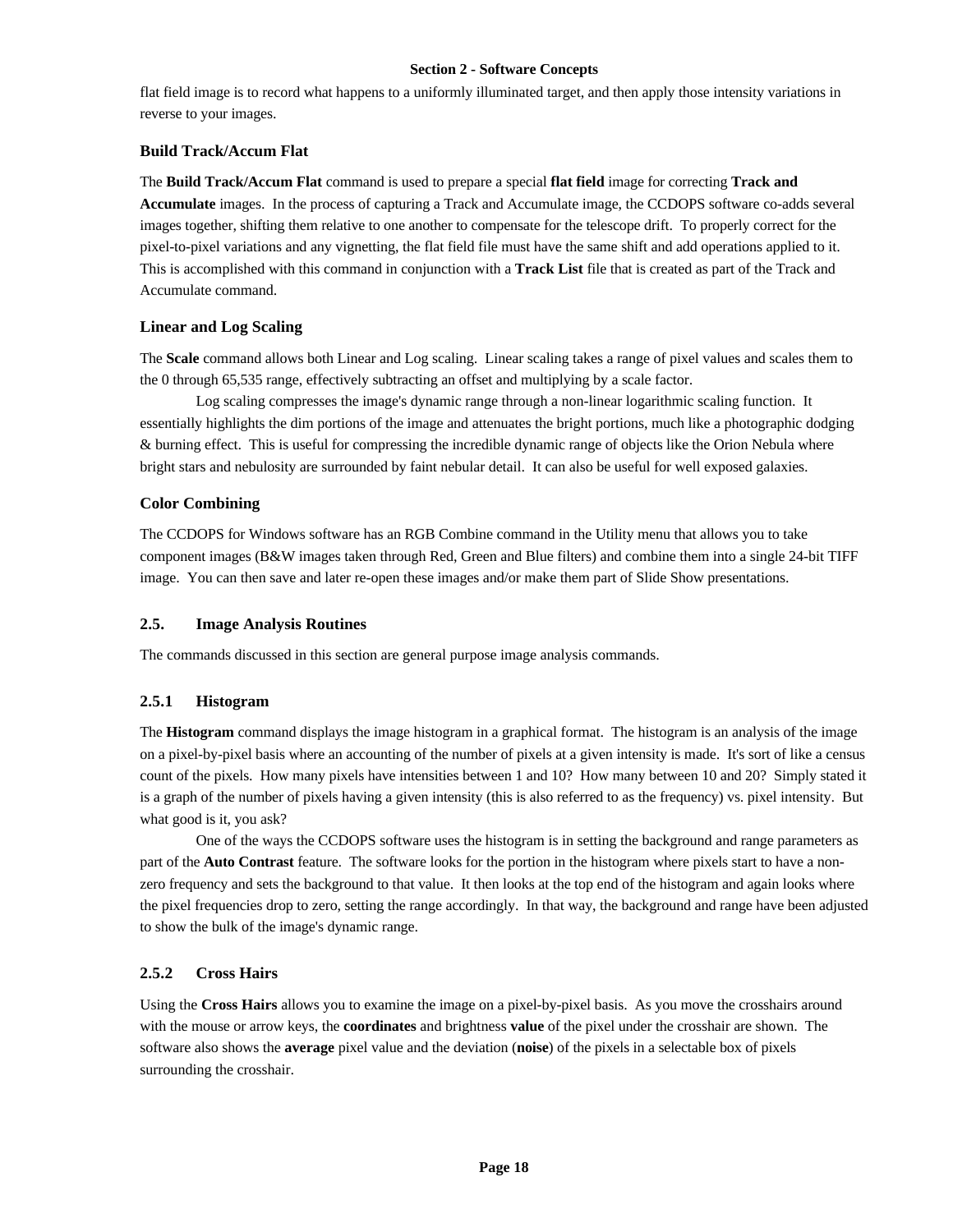As explained in detail later, you can also make Photometric (stellar and nebular brightness) measurements and Astrometric (separation) measurements. Finally when positioned over a star, the software will make an estimate of the **seeing** in arcseconds (this counts on you having good focus and tracking).

## **2.6. Setup Functions**

This section describes the various commands that are used to customize the CCDOPS software to your Computer and Telescope.

# **2.6.1 Camera Setup**

The **Camera Setup** command is used to set/enable various options in the camera. You can enable **temperature regulation** and choose a **setpoint**. The camera then regulates the CCD temperature to that setpoint. Choosing a setpoint is usually a fairly simple matter. You want to choose as cold a setpoint as possible without having the power supplied to the TE cooler hold at 100% (as shown in the lower-right hand corner of the status window). If you pick a setpoint roughly 30°C below the ambient temperature, you should be safe<sup>9</sup> . You can monitor the CPU temperature with the **Camera Info** command or the ambient temperature by means of an external thermometer.

**Note:** You don't have to pick the exact right setpoint, as long as the power to the TE cooler is running between 80 and 95 percent.

You can also program the camera's **resolution** , choosing **Hi**, **Medium** (on some cameras)**, Low** or **Auto** res modes. In Hi res mode the camera is configured for the smallest pixels and highest resolution. In the Low res mode the camera is set for the largest pixels and lowest resolution. This has the advantage of faster image downloads due to the reduced amount of data involved. Finally the Auto mode configures the camera for Hi res mode in all cases *except* the Full Frame Focus mode, where it uses Low res mode. This is handy for speeding up finding objects and focusing the camera.

You can also configure the CCDOPS software to **reuse** dark frames. With that option enabled, the software will remember when you take a dark frame of equal duration to light frame and try to reuse that dark frame for future exposures rather than taking a new one.

# **2.6.2 Graphics Setup**

The **Graphics Setup**<sup>10</sup> command allows you to configure the CCDOPS software for your computer graphics hardware.

Under DOS you can select the type of **graphics adapter** you have, but in general the **Auto** setting should work well. You can configure CCDOPS display for a **Color** monitor, **Monochrome** LCD or for color display of a **NiteVision** mode where every thing turns red. Under the Mac OS you can choose between Gray-Scale displays and bitmapped displays where gray-scale is simulated with dithering.

Finally you can configure the mouse and enable an **annunciator** that beeps at the start and end of an exposure to tell you when you need to be guiding and when the image is fully downloaded.

#### **2.6.3 Communications Setup**

l

You use the **Communications Setup** command to tell CCDOPS which port you are using to communicate with the camera.

The ST-6, with its 2 stage cooling, can use setpoint roughtly  $45^{\circ}$  below the ambient temperature.

<sup>&</sup>lt;sup>10</sup> Under Windows 95 and the Mac OS the Graphics and Communications Setup commands have been merged into one Graphics/Comm Setup command.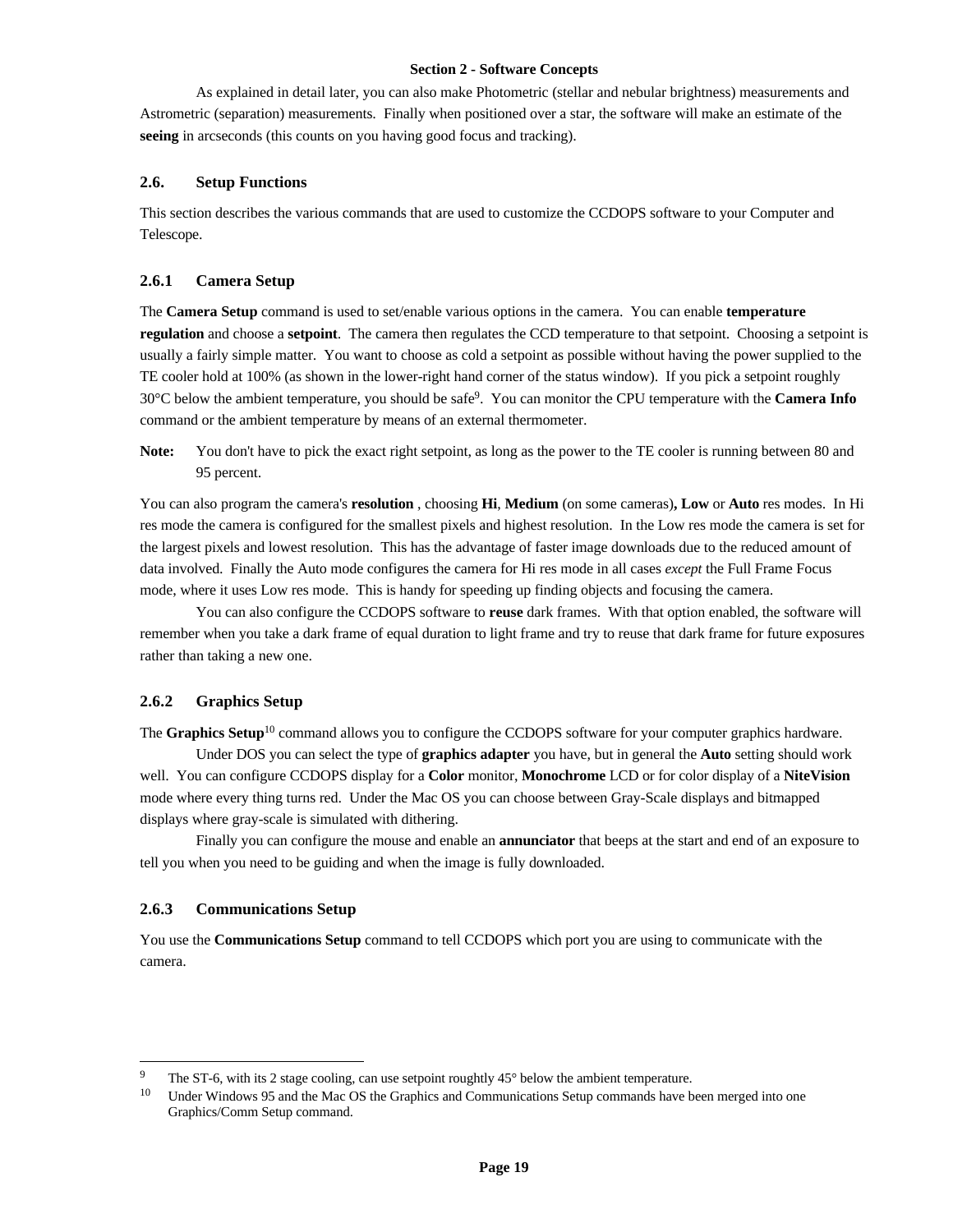# **2.7. General Purpose Camera Functions**

The commands discussed in this section are general purpose camera control commands.

# **2.7.1 Establish Link**

You use the **Establish Link** command to tell the CCDOPS software to look for a camera and to establish a communications link with it. The software does this automatically when you run the software so you will typically only need to use this command after you have changed ports or turned off the camera and then turned it back on again.

# **2.7.2 Information**

The **Camera Information** command interrogates the camera and shows you information about your camera's capabilities including the version of firmware. This information may be useful should you have problems with the camera and are in need of technical support.

# **2.7.3 Shutdown**

The **Shutdown** command should be used when you are ready to put the camera away for the night. It turns off the camera's cooling and otherwise prepares it for being powered down. It's a good idea to wait 30 seconds or so after shutting down the camera before turning off the CPU power because that gives the TE cooler time to warm up.

# **2.7.4 Autoguiding**

The commands in the **Track menu** allow you to use your camera as an autoguider. The **Calibrate** command is used first and it lets the CCDOPS software measure your drive's correction speeds so that it can make calibrated corrections. The **Autoguide** command is then used to do the autoguiding. For a more in depth control of the autoguiding operation, the **Autoguide Parameters** command allows you to fine tune tracking and the **Convert Track Log File** command allows you to diagnose tracking problems.

# **2.7.5 Filter Wheel**

The commands in the **Filter Menu** are used to position the filter wheel in cameras that have filter wheels built in or attached. You also have the capability to calibrate the older model CFW-6 color filter wheel.

# **3. CCDOPS Menus and Commands**

This section has detailed descriptions about the Menus and their respective Commands. For each Menu, a brief description of each Command is given. A separate description is included for commands that require a lot of user input or explanation.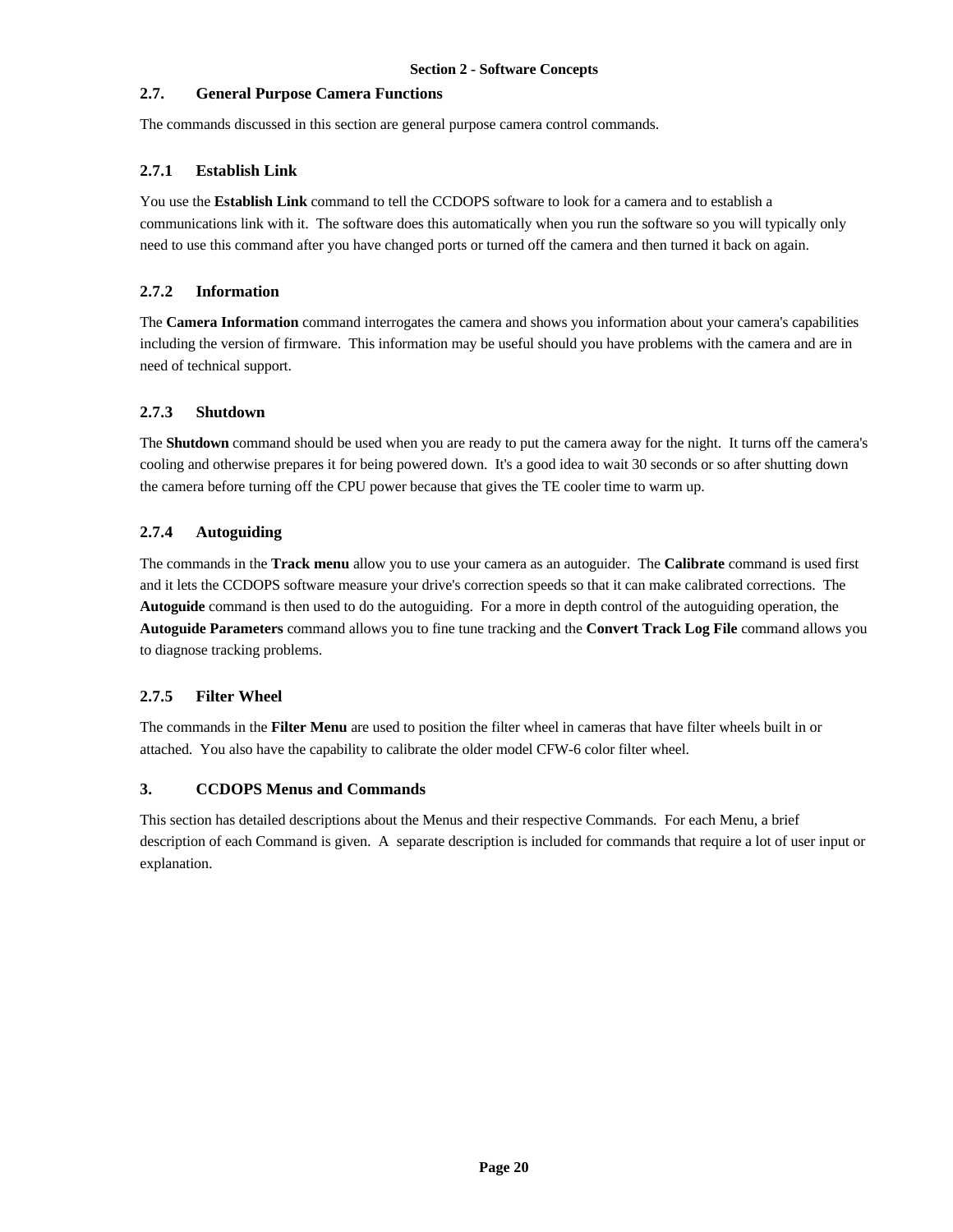# **3.1. File Menu (Windows 95 & Mac OS)**

Purpose: *The commands in the File menu allow loading and saving images on disk.*

| Commands |
|----------|
|----------|

| <b>Open</b>            | This command loads SBIG format image files from disk into memory where they can<br>be displayed or processed.                                                                                                                                                               |
|------------------------|-----------------------------------------------------------------------------------------------------------------------------------------------------------------------------------------------------------------------------------------------------------------------------|
| <b>Close</b>           | Closes the image in memory by purging it from memory. If the image has changed<br>and has not been saved you are given the opportunity to save it before closing it. Note<br>that you must close one image before you can open another.                                     |
| <b>Save</b>            | Saves the image held in memory on the disk. The same name used to load the file or<br>last save it is used. You also use this command to save Track Lists produced by the<br>Track and Accumulate command by activating the Track List window and invoking<br>this command. |
| <b>Save As</b>         | Saves the image held in memory on the disk, giving you the opportunity to rename the<br>image or save it in the folder of your choice. You can also choose to save the image<br>using the Compressed, Uncompressed, FITS or TIFF formats.                                   |
| <b>Revert to Saved</b> | Discards any changes made to the image in memory since the last save by reloading<br>the image from disk.                                                                                                                                                                   |
| <b>Make Slide Show</b> | Use this command to create a script for slide shows by selecting each image in the<br>script. The script is played back with the Display Slide Show command.                                                                                                                |
| <b>Page Setup</b>      | Allows you to select the orientation and other page setup options for printed<br>images. We suggest using the Portrait orientation and turning off the<br>Graphics Smoothing and Faster Bitmap Printing options.                                                            |
| Print                  | Prints the image as it is displayed in the Picture window. If your printer does not<br>support gray-scale you should first set the Graphics mode item in the Mac Setup<br>command to one of the two color modes.                                                            |
| Quit/Exit              | Quits CCDOPS.                                                                                                                                                                                                                                                               |

*Notes*

• The Compressed and Uncompressed image formats are SBIG native formats. You can typically use 30% to 50% less disk space by using the Compressed format.

- The TIFF format is supported by third party graphics processing programs and allows you to export CCD images to those other programs.
- The FITS format is supported by third party astronomical image processing programs and allows you to export CCD images to those programs.
- In addition to printing images, you can make a copy of the image displayed in the Picture window by making that window active and then using the Copy command in the Edit menu.

• When printing gray scale images remember to select the Color/Gray scale Print option in the Print dialog.

See Also: Graphics Setup Command, Save FITS Command, Save TIFF Command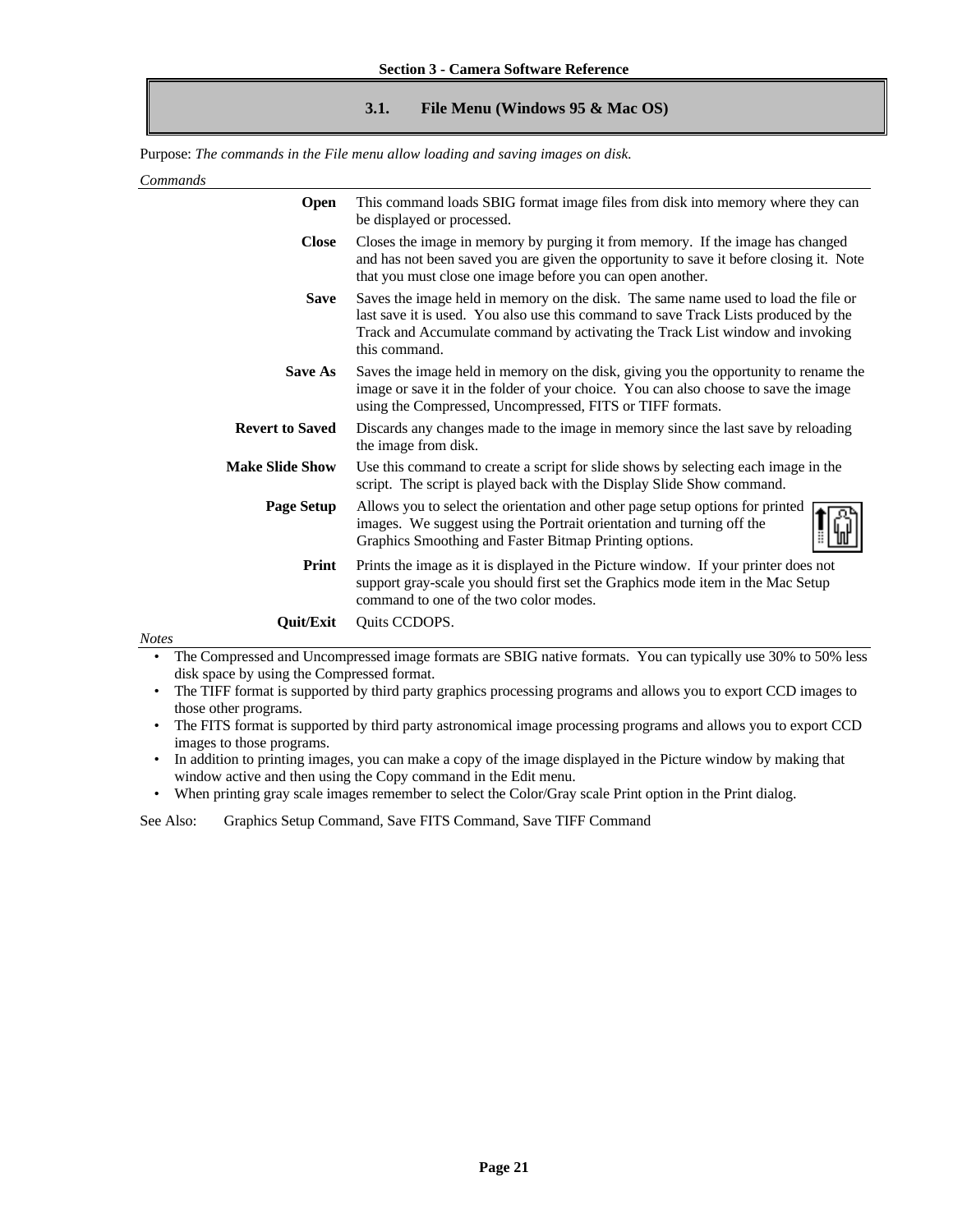# **3.2. File Menu (DOS)**

Purpose: *The commands in the File menu allow loading and saving images on disk.*

#### *Commands*

| Open                    | This command loads SBIG format image files from disk into memory where they can<br>be displayed or processed.                                                                                                                                                            |
|-------------------------|--------------------------------------------------------------------------------------------------------------------------------------------------------------------------------------------------------------------------------------------------------------------------|
| <b>Save</b>             | This command saves the image in memory onto the disk. You are asked for the name<br>to use in saving the file, and if that name would overwrite an existing image you are<br>warned. You can save the image using the Compressed, Uncompressed, FITS or<br>TIFF formats. |
| <b>Save Track List</b>  | Use this command to save the Track List produced by the Track and Accumulate<br>command if you plan on flat fielding your images.                                                                                                                                        |
| <b>Delete</b>           | This command allows you to delete files on the disk to free up space without having to<br>exit to DOS. The files that match the Filter in the Path from the Set Path/Filter<br>Command are shown.                                                                        |
| Print                   | This command allows you to print images on Postscript and HP Compatible laser<br>printers or the Fargo FotoFun.                                                                                                                                                          |
| <b>Create Directory</b> | This command allows you to create a new directory in which to store images without<br>having to exit to DOS. You enter the path and name of the directory to create and you<br>can also make the newly created directory the current Path.                               |
| <b>Set Path/Filter</b>  | This command allows you to set the Path where CCDOPS looks for image files to<br>load and save and the Filter which allows only files matching the filter to be shown in<br>the Load Image command.                                                                      |
| <b>Make Slide Show</b>  | This command allows you to build a script for a Slide Show. You select the images in<br>the order you want them displayed and hit ESC when you are done.                                                                                                                 |
| Exit<br><b>Notes</b>    | This command quits CCDOPS back to DOS. If there is unsaved image data or the<br>camera's temperature regulation is active you are given the chance to not exit.                                                                                                          |
|                         | The TIFF format is supported by third party graphics processing programs and allows you to export CCD images to                                                                                                                                                          |
|                         |                                                                                                                                                                                                                                                                          |

those other programs. • The FITS format is supported by third party astronomical image processing programs.

• Under DOS, with the Open and Delete commands, clicking on the  $\exists \mathbb{Q} \mathbb{R}^n \mathbb{Q}$ utton or hitting the Space bar shows the Image Parameters associated with the currently highlighted file.

- The Path is the drive and directory where CCDOPS tries to open and save images.
- The Filter is used to select files to show in the directory listing.
- If more than 40 files are available in the Open and Delete commands then you can use the PgDn and PgUp keys to see 40 files at a time.

See Also: Save FITS Command, Save TIFF Command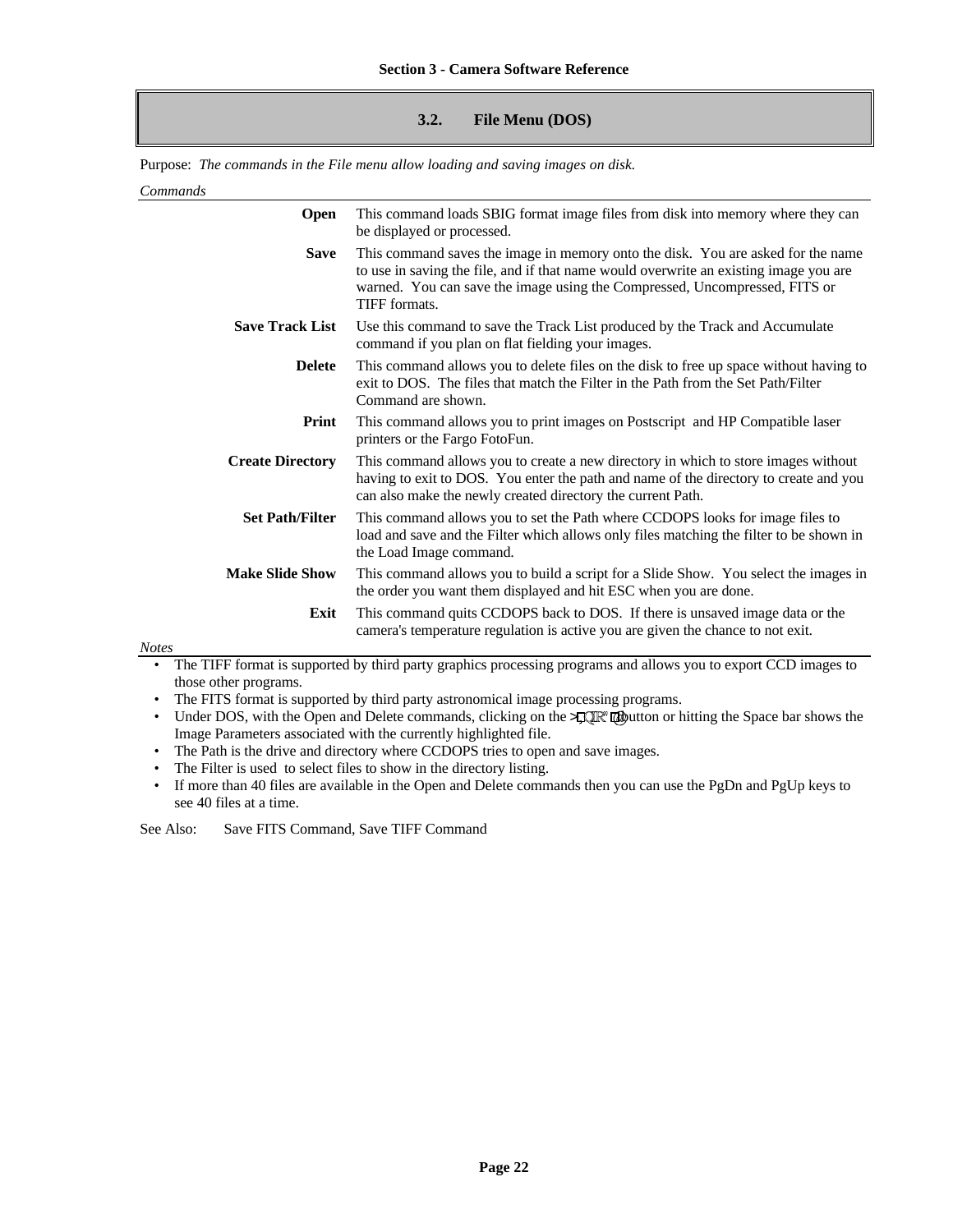## **Save FITS Command** *File Menu, Save Command*

Purpose: *The Save FITS Command is used to save the image in memory on disk using the FITS format. You access this command through the Save command by selecting FITS format.*

| <b>Dialog Parameters</b>              |                                                                                                                                                                                                                                                                                                  |  |
|---------------------------------------|--------------------------------------------------------------------------------------------------------------------------------------------------------------------------------------------------------------------------------------------------------------------------------------------------|--|
| <b>Bits per pixel</b>                 | Set this item according to the precision required in the FITS file. For 16 bit FITS files the 16 bit<br>image data is saved unchanged. For 8 bit FITS files the 16 bit image is scaled using the Back<br>and Range parameters.                                                                   |  |
| <b>Back/Range</b>                     | For 8 bit FITS files these parameters control the scaling of the 16 bit image data to the 8 bit FITS<br>file data. Pixels below the Back value are written as zero. Pixels above $Back + Range$ are<br>written as 255. Pixels between Back and Back $+$ Range are scaled linearly from 0 to 255. |  |
| <b>Object</b>                         | Set this item to any text you want to attach to the FITS file describing the object imaged.                                                                                                                                                                                                      |  |
| Date of Observation<br>(Win 95 only)  | Change this item as necessary. It is set to the date the image was taken and<br>is written to the FITS header.                                                                                                                                                                                   |  |
| <b>Telescope</b>                      | Set this item to any text you want to attach to the FITS file describing the telescope that imaged<br>the object.                                                                                                                                                                                |  |
| <b>Observer</b>                       | Set this item to any text you want to attach to the FITS file describing the observer that imaged<br>the object. This data is initialized from the Telescope Setup command.                                                                                                                      |  |
| Comment                               | Set this item to any text you want to attach to the FITS file as a comment. This is initialized to<br>the Note attached to the image with the Edit Parameters command, but can be overridden.                                                                                                    |  |
| <b>Notes</b>                          |                                                                                                                                                                                                                                                                                                  |  |
|                                       | Only 8 bit FITS files use the Back and Range parameters to scale the image data. 16 bit FITS files are written                                                                                                                                                                                   |  |
| directly from the image pixel values. |                                                                                                                                                                                                                                                                                                  |  |

• Prior to saving 8 bit FITS files you may wish to display the image to find the appropriate settings for the Back and Range parameters. As a convenience the settings from the Display Image command are automatically copied to the Back and Range parameters in this command, but they can be overridden, of course.

See Also: Display Image Command, Edit Parameters Command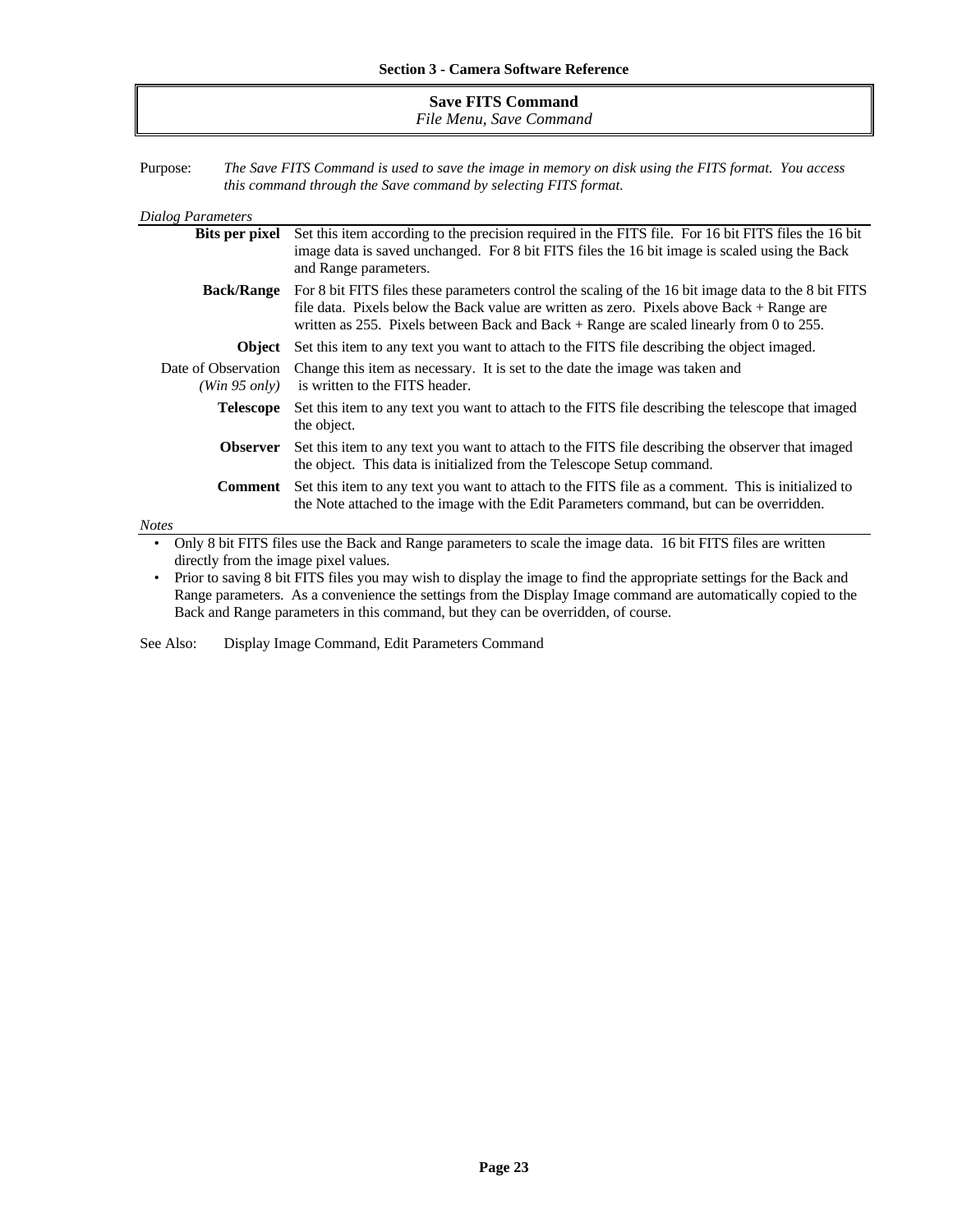# **Save TIFF Command** *File Menu, Save Command*

| Purpose: | The Save TIFF Command is used to save the image in memory on disk using the TIFF format. You access |  |
|----------|-----------------------------------------------------------------------------------------------------|--|
|          | this command through the Save command by selecting TIFF format.                                     |  |

| <b>Dialog Parameters</b>                                                                                                                                             |                                                                                                                                                                                                                                                                                                                  |  |
|----------------------------------------------------------------------------------------------------------------------------------------------------------------------|------------------------------------------------------------------------------------------------------------------------------------------------------------------------------------------------------------------------------------------------------------------------------------------------------------------|--|
| <b>Byte Order</b>                                                                                                                                                    | Set this item to IBM PC or Macintosh based upon the platform you are using to import the                                                                                                                                                                                                                         |  |
|                                                                                                                                                                      | images.                                                                                                                                                                                                                                                                                                          |  |
| <b>Bits per pixel</b>                                                                                                                                                | Set this item according to the precision required in the TIFF file. For 16 bit TIFF files the 16 bit<br>image data is saved unchanged. For 8 bit TIFF files the 16 bit image is scaled using the Back<br>and Range parameters.                                                                                   |  |
|                                                                                                                                                                      | <b>Back/Range</b> For 8 bit TIFF files these parameters control the scaling of the 16 bit image data to the 8 bit TIFF<br>file data. Pixels below the Back value are written as zero. Pixels above Back + Range are<br>written as 255. Pixels between Back and Back $+$ Range are scaled linearly from 0 to 255. |  |
|                                                                                                                                                                      | <b>Strips</b> You will typically want to set this item to <i>Multiple</i> as most TIFF readers are capable of reading<br>that format. The <i>Single</i> setting can be used if your TIFF reader will not read TIFF files created<br>with the <i>Multiple</i> setting.                                            |  |
| <b>Observer</b>                                                                                                                                                      | Set this item to any text you want to attach to the TIFF file describing the observer that imaged<br>the object. This data is initialized from the Telescope Setup command.                                                                                                                                      |  |
| <b>Comment/Note</b>                                                                                                                                                  | Set this item to any text you want to attach to the TIFF file as a comment. This is initialized to<br>the Note attached to the image with the Edit Parameters command, but can be overridden.                                                                                                                    |  |
| <b>Notes</b>                                                                                                                                                         |                                                                                                                                                                                                                                                                                                                  |  |
| Only 8 bit TIFF files use the Back and Range parameters to scale the image data. 16 bit TIFF files are written<br>$\bullet$<br>directly from the image pixel values. |                                                                                                                                                                                                                                                                                                                  |  |

• Prior to saving 8 bit TIFF files you may wish to display the image to find the appropriate settings for the Back and Range parameters. As a convenience the settings from the Display Image command are automatically copied to the Back and Range parameters in this command.

See Also: Display Image Command, Edit Parameters Command.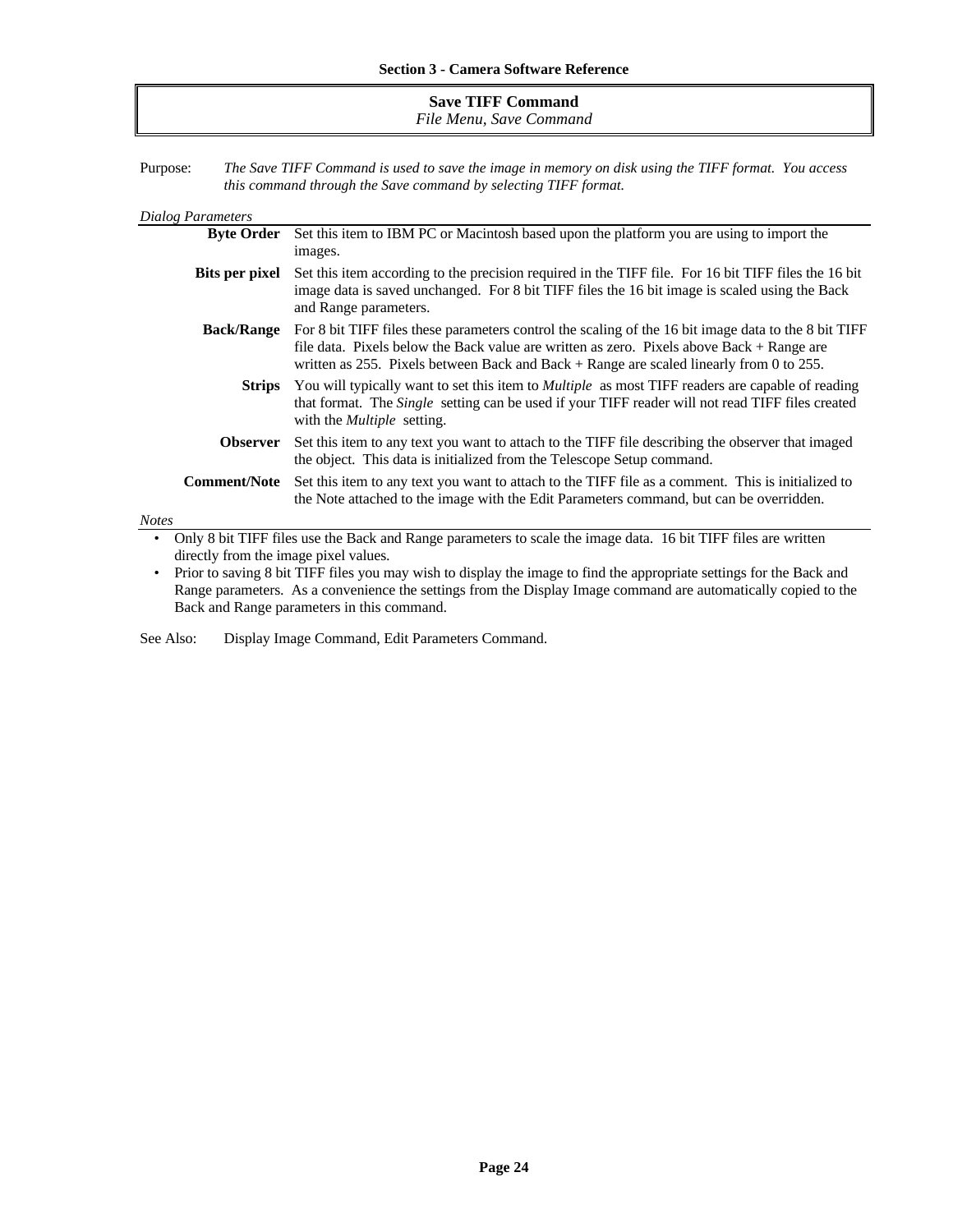| <b>DOS Print Command</b><br>File Menu, Print Command |  |
|------------------------------------------------------|--|
|                                                      |  |

Purpose: *The Print Command is used to print a copy of the image and image header on a laser printer or Fargo FotoFun dye sublimation printer.*

| Dialog Parameters                                                                     |                                                                                                                                           |  |
|---------------------------------------------------------------------------------------|-------------------------------------------------------------------------------------------------------------------------------------------|--|
| <b>Printer type</b>                                                                   | Set this item based upon the type of printer you have with your PC.                                                                       |  |
| <b>Destination</b>                                                                    | Set this item to the LPT port that your printer is attached to or set it to File in order to save the<br>printed image as a file on disk. |  |
| Image                                                                                 | You can choose to print the image as a <i>Negative</i> (black print for white areas of the image) or as a<br>Positive.                    |  |
| <b>Notes</b>                                                                          |                                                                                                                                           |  |
| $\bullet$                                                                             | Use the Display Image command to adjust the image's background and range parameters before printing the image.                            |  |
| You can make high quality copies of the images by photographing the monitor directly. |                                                                                                                                           |  |

• Many astrophotographs look best when printed as a negative.

See Also: Display Image Command.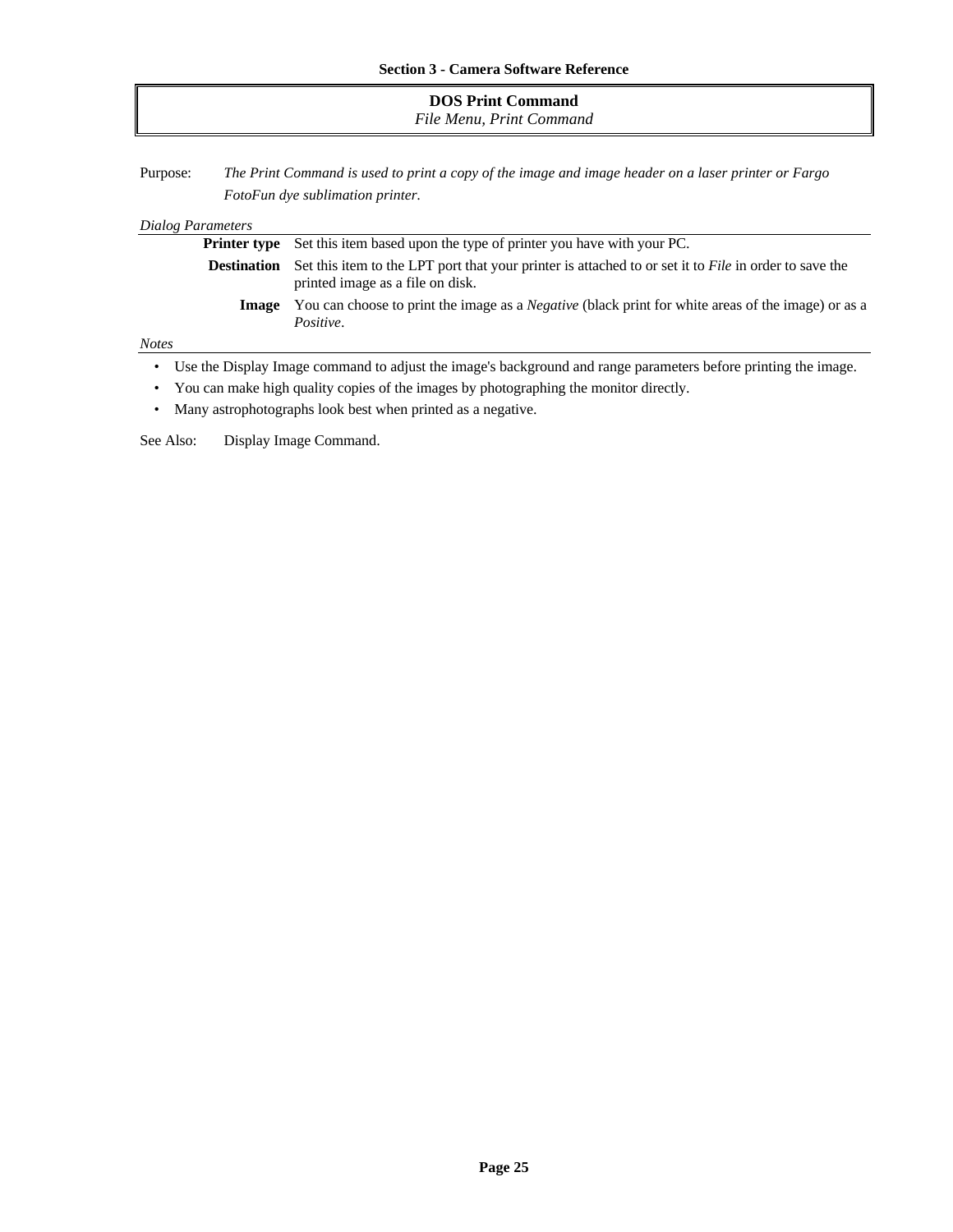# **3.3. Edit Menu (Win 95 & Mac)**

Purpose: *The commands in the Edit menu are the standard edit commands for Windows 95 or the Macintosh plus additional commands for the Icon Bar and Crop Window.*

| Commands      |                         |                                                                                                                                                                                   |
|---------------|-------------------------|-----------------------------------------------------------------------------------------------------------------------------------------------------------------------------------|
|               | Undo                    | This command is not used in CCDOPS.                                                                                                                                               |
|               | Cut                     | This command is not used in CCDOPS.                                                                                                                                               |
|               | Copy                    | This command is when the Picture Window is active to make a copy of the image<br>displayed onto the Clipboard where it can be pasted into the Scrapbook or other<br>applications. |
|               | <b>Paste</b>            | This command is not used in CCDOPS.                                                                                                                                               |
|               | <b>Clear</b>            | This command is not used in CCDOPS.                                                                                                                                               |
|               | <b>Show Icon Bar</b>    | This command makes the Icon Bar visible or invisible.                                                                                                                             |
|               | <b>Show Crop Window</b> | This command makes the Crop Window visible or invisible.                                                                                                                          |
| $\sim$ $\sim$ |                         |                                                                                                                                                                                   |

*Notes*

• The Icon Bar is a small window with icons in it for Grab, Focus, Autoguide, Track and Accumulate, Selfguide, Save and Open. Clicking on one of these icons is a shortcut for the pulling down the menu and invoking the respective commands.



• The Crop Window is a small window that shows the coordinates of the crop cursor as you click and drag in the Picture Window.

| Top:127  | Bottom:127 | Height:1 |
|----------|------------|----------|
| Left:119 | Right:119  | Width:1  |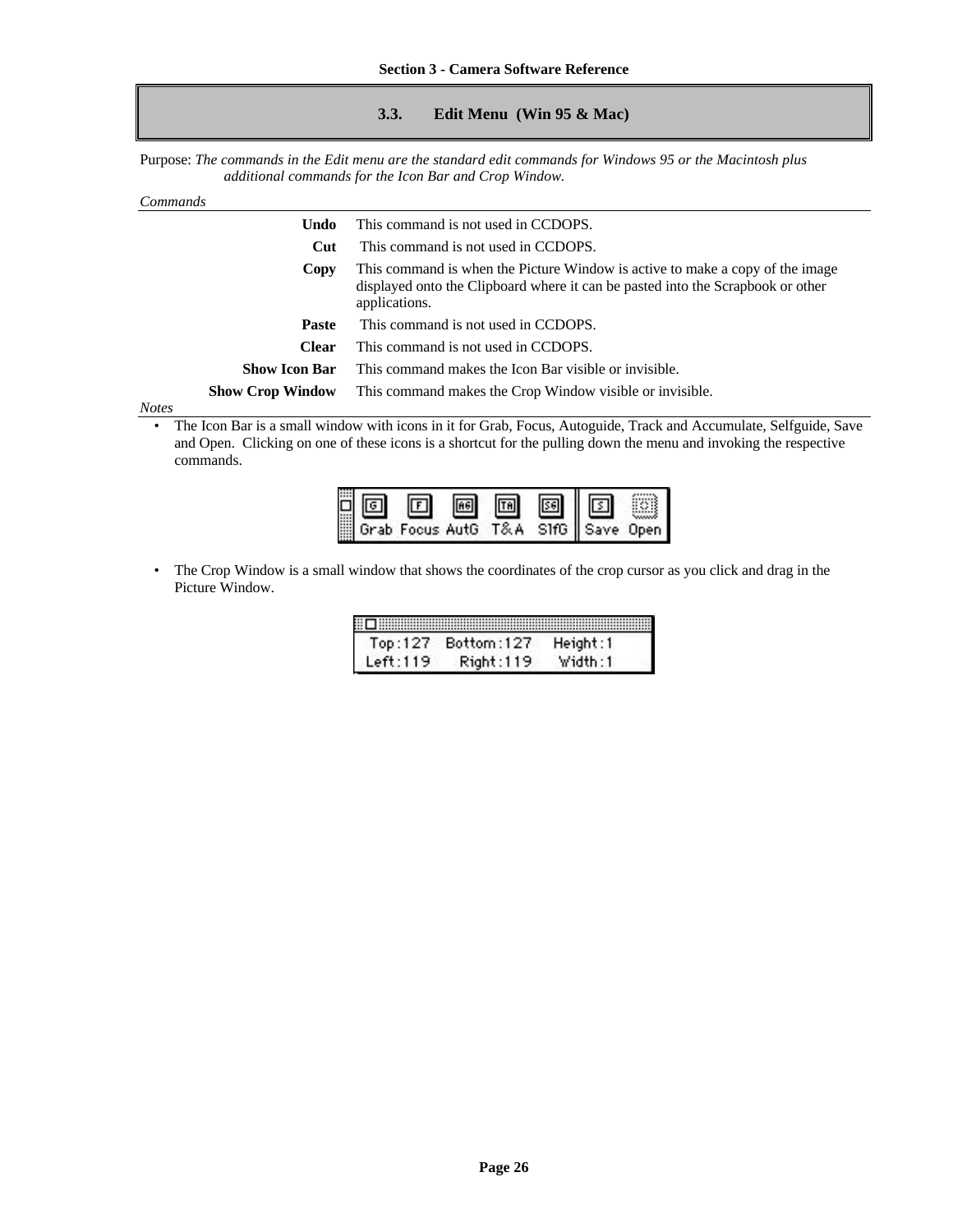#### **3.4. Camera Menu**

Purpose: *The commands in the Camera menu are used to control the camera for taking images, focusing, etc.*

*Commands*

| communus                                   |                                                                                                                                                                                                                                                                                                                                                                        |
|--------------------------------------------|------------------------------------------------------------------------------------------------------------------------------------------------------------------------------------------------------------------------------------------------------------------------------------------------------------------------------------------------------------------------|
| Grab                                       | This command is used to take a single image or a sequence of images and log them to<br>disk (Auto Grab Command). Typically you would use this command once the object<br>is focused and centered in the field of view and you're ready to take the "keeper"<br>image.                                                                                                  |
| <b>Focus</b>                               | This command is used to focus the CCD camera or to center objects in the field of<br>view as it repeatedly takes images and displays them.                                                                                                                                                                                                                             |
| <b>Eyepiece</b><br>(DOS Only)              | This command is used as an electronic eyepiece whereby<br>the entire field of view of the CCD is shown covering most of the screen. It's like a<br>Photo mode version of the Focus command.                                                                                                                                                                            |
| <b>Setup</b>                               | This command is used to configure the CCD camera hardware for subsequent images.<br>Items include the temperature regulation, resolution, etc.                                                                                                                                                                                                                         |
| <b>Information</b>                         | This command interrogates the camera for its capabilities and reports the capabilities<br>along with the firmware revision, etc.                                                                                                                                                                                                                                       |
| <b>Auto Offset Adjust</b><br>$(ST-6 Only)$ | For ST-6 cameras this command automatically adjusts the head<br>offset by closing the vane and measuring the video black level, adjusting the offset<br>until the black level is between 2,000 and 10,000 counts.                                                                                                                                                      |
| <b>Manual Offset Adjust</b>                | For ST-6 cameras this command allows the user to manually adjust the head offset.<br>For the other cameras the head offset is not adjustable although this command can be<br>used to measure the black level. If you choose to use this command you should adjust<br>the ST-6's offset using the cursor keys until the Video reads between 2,000 and 10,000<br>counts. |
| <b>Establish COM Link</b>                  | This command tries to establish a communications link with an camera. The desired<br>port is set using the Communications Setup command in the Misc menu. Once a<br>communications link is established, the Status Window is updated to show the type of<br>camera found and active port.                                                                              |
| <b>Shutdown</b>                            | This command shuts off the camera's TE cooler and prepares the camera for being<br>powered down.                                                                                                                                                                                                                                                                       |
| <b>Upload Dark Frame</b>                   | This command allows you to select a previously taken and saved dark image and<br>upload it to an ST-4X, ST-5 or ST-6. That dark frame can be reused in subsequent<br>images if the Reuse Dark Frames item in the Camera Setup command is enabled.                                                                                                                      |
| <b>Notes</b>                               |                                                                                                                                                                                                                                                                                                                                                                        |

• For a dark frame to be reusable it must match the current imaging mode parameters including the resolution, frame size, exposure duration, temperature, etc.

• Under Win 95 and the Mac OS there isn't any Eyepiece command because the Focus command and the GUI obviate the need for it. It's only purpose is to give the DOS users a full-screen, full frame focus mode.

See Also: Grab Command, Auto Grab Command, Focus Command, Camera Setup Commands, Graphics Setup Command, Communications Setup Command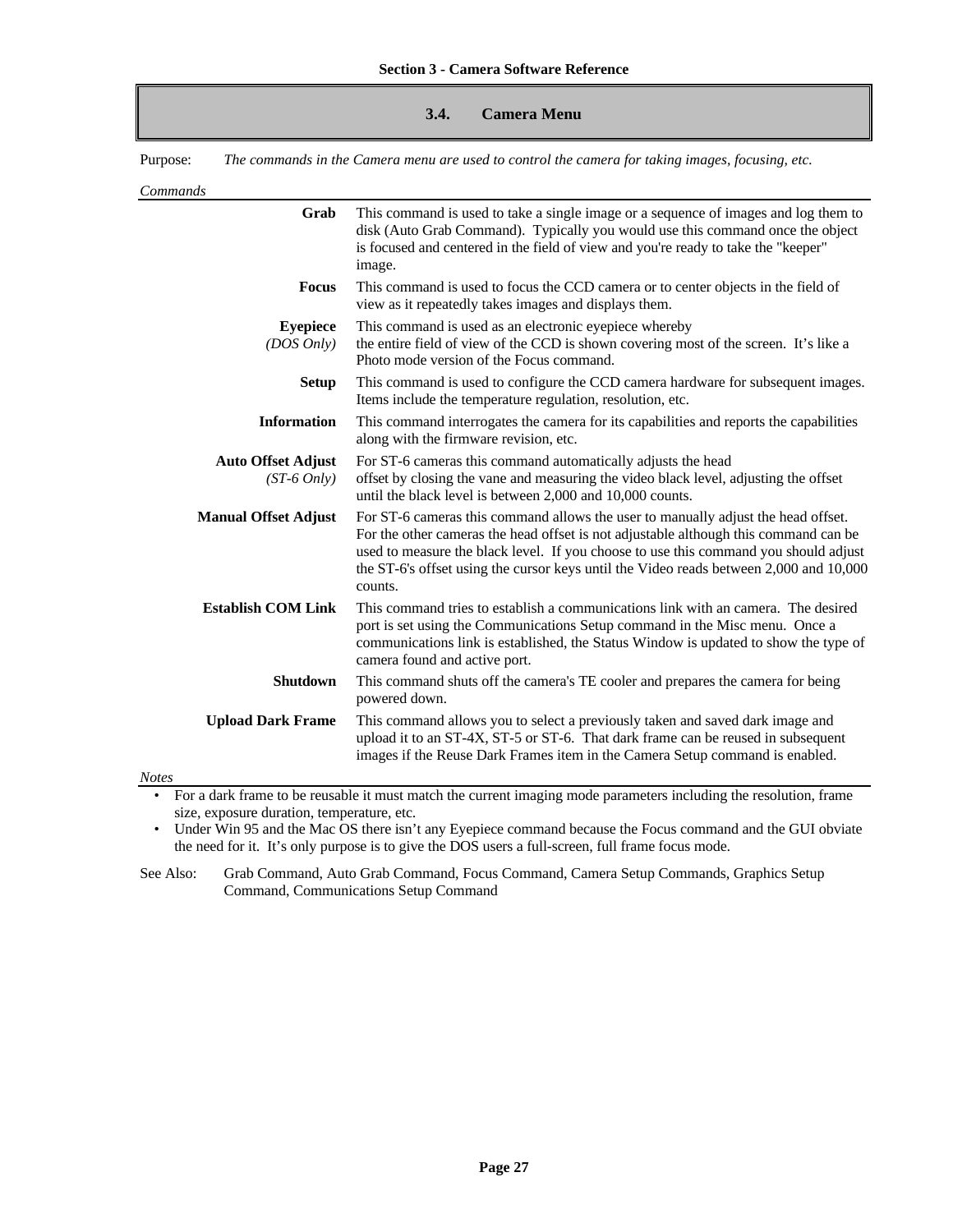# **Grab Command** *Camera Menu*

Purpose: *The Grab Command is used to take a single exposure or a series of exposures and log them to the disk (Auto Grab Command).*

#### *Dialog Parameters*

|                                                                                                                                                                                                            | <b>Exposure time</b> Set this item to the desired exposure duration in increments of a hundredth of a second.                                                                                                                                                            |
|------------------------------------------------------------------------------------------------------------------------------------------------------------------------------------------------------------|--------------------------------------------------------------------------------------------------------------------------------------------------------------------------------------------------------------------------------------------------------------------------|
| Dark frame                                                                                                                                                                                                 | Set this item to <i>Only</i> to take and download a single dark frame. Set the item to <i>Also</i> to take a<br>dark frame followed by a light frame and download the difference. Set this item to <i>None</i> to take<br>and download a single light frame.             |
| <b>Image size</b>                                                                                                                                                                                          | Set this item to <i>Full</i> to take an image using the CCD's full field of view. The <i>Half</i> and <i>Quarter</i><br>settings take an image using the central $\frac{1}{2} \times \frac{1}{2}$ or $\frac{1}{4} \times \frac{1}{4}$ field of view, reducing the memory |
|                                                                                                                                                                                                            | requirements accordingly. On the ST-4X the <i>Half</i> setting takes a Half Frame image where the<br>lower half of the CCD, at full width, is used to reduce streaking.                                                                                                  |
| Auto display<br>$(DOS\text{ Only})$                                                                                                                                                                        | The image can be automatically displayed in Analysis or Photo mode after<br>being downloaded.<br>Note: Under Win 95 and Mac OS the image is always displayed after being downloaded.                                                                                     |
| <b>Exposure delay</b>                                                                                                                                                                                      | Setting this item to any value except zero causes the software to delay that number of seconds<br>before taking the light image. This allows the user to start guiding or turn off the lights, for<br>example.                                                           |
| <b>Spec. Processing</b>                                                                                                                                                                                    | Setting this item to Color-Grab allows taking a sequence of 3 images through Red, Green and<br>Blue filters. Setting it to Auto-Grab allows taking a sequence of images and logging them to<br>disk at a regular interval.                                               |
| <b>Notes</b>                                                                                                                                                                                               |                                                                                                                                                                                                                                                                          |
| When taking a dark frame with the ST-4X and ST-5 the user is asked to cover the telescope. Of you have a<br>motorized color filter wheel you can use it as a remote shutter with the Filter Setup command. |                                                                                                                                                                                                                                                                          |

• If the Camera Setup has the Reuse Dark Frames item set *Yes* the Grab Command will try to reuse any dark frames stored in the Camera. This can increase throughput significantly if you plan on taking several images with the same exposure time.

• If you get serial "Time Out" errors while the image is being downloaded you should decrease the Baud rate one step using the Communications Setup command.

- Hit the Esc key (Win 95 & DOS) or hit -Period on the Macintosh to abort an image in progress.
- See Also: Auto Grab Command, Color Grab Command, Display Image Command, Camera Setup Commands, Graphics Setup Command, Communications Setup Command, Contrast Window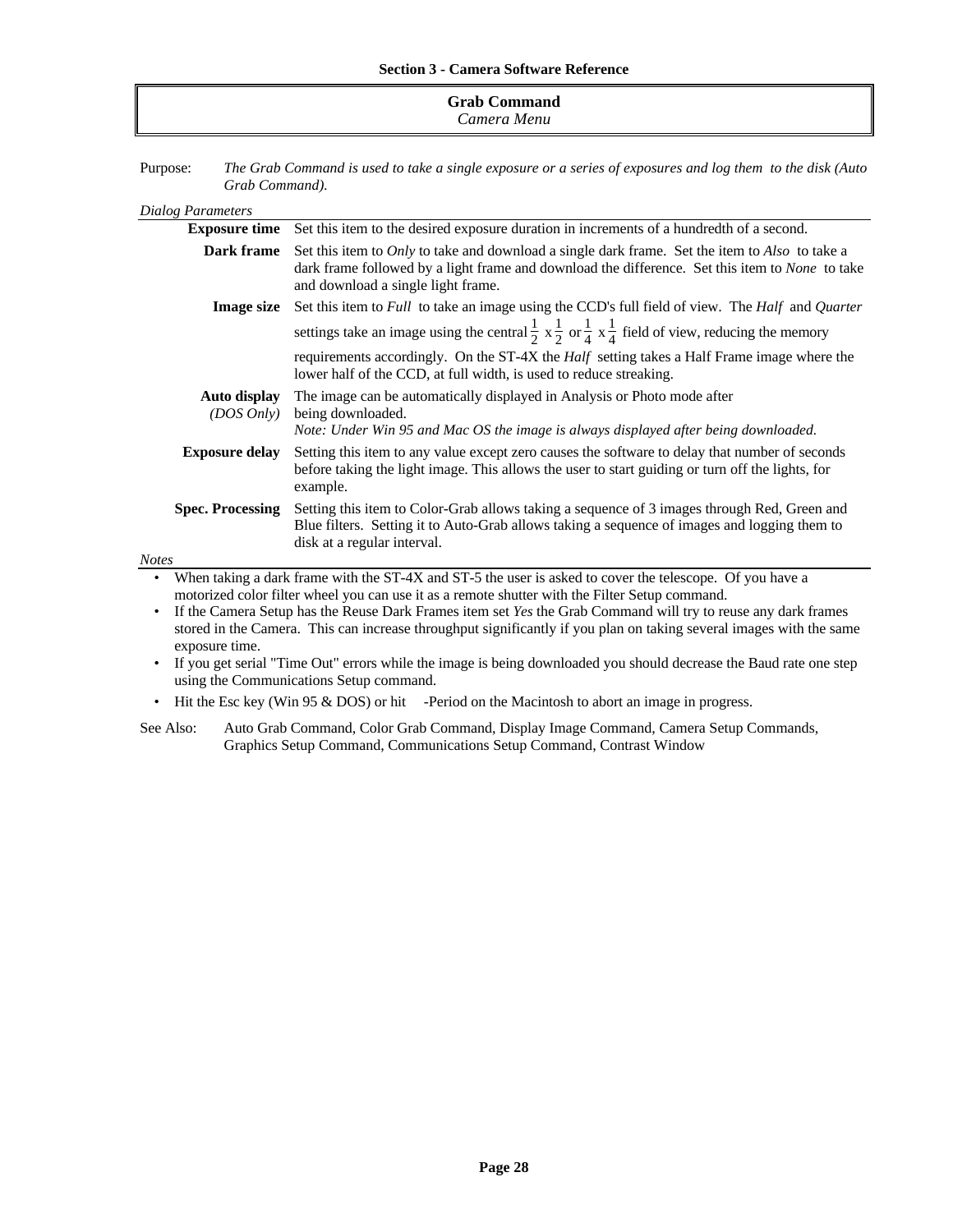| <b>Auto Grab Command</b>             |
|--------------------------------------|
| Camera Menu, Grab and Focus Commands |

Purpose: *The Auto Grab Command is used to take a sequence of images at a periodic interval and log them to disk.*

| Dialog Parameters |                                                                                                                          |
|-------------------|--------------------------------------------------------------------------------------------------------------------------|
| <b>File name</b>  | Set this item to the name you want the Auto Grab command to use when saving the files. For                               |
|                   | Windows 95 & Macintosh users you enter the name and select the destination folder using the                              |
|                   | Standard File Save dialog. For PC users you can enter up to 8 characters for the file name and                           |
|                   | an optional three character extension, for example ORION.FTS. In both cases the Auto Grab                                |
|                   | command appends an index to the file name as the images are saved. The index is the image                                |
|                   | sequence number from 001 to 9999. In the example above the names would be ORION001.FTS,                                  |
|                   | ORION002.FTS, etc.                                                                                                       |
| Type              | Set this item to the type of file you want saved for each image. The Uncompressed and                                    |
|                   | Compressed formats are SBIG native formats which can be read back in and processed by                                    |
|                   | CCDOPS. The TIFF and FITS formats are supported by other software packages but you will                                  |
|                   | not be to load images saved in these formats back into CCDOPS.                                                           |
|                   | <b>Exp. interval</b> Set this item to the interval from start of image to start of image. For example, setting this item |
|                   | to 120 causes the Auto Grab command to start a new image every 2 minutes.                                                |
| No. of Exp.       | Set this item to the number of images you wish to grab and log to disk.                                                  |
| Dark interval     | Set this item to the number of images to take before taking a new dark frame. If this item is set                        |
|                   | to Series then a single dark frame is taken at the start for the entire series of images.                                |
| <b>Notes</b>      |                                                                                                                          |

• There is a lower limit to the setting of the Exposure Interval item which is the amount of time required to expose, digitize, download, and save the image. Setting the Exposure Interval below that value will result in the Auto Grab command taking images as fast as it can.

• When higher image throughput is required the amount of time required to digitize, download and save the image can be reduced by lowering the camera resolution in the Camera Setup command or by limiting the field of view with the Image size item in the Grab Command.

• You should set the Image Size item in the Grab Command to the smallest size that will encompass the object to save time and disk space. For example if you're monitoring stellar brightness then you should center the object and reduce the Image size to Half or Quarter.

See Also: Camera Setup Commands, Grab Command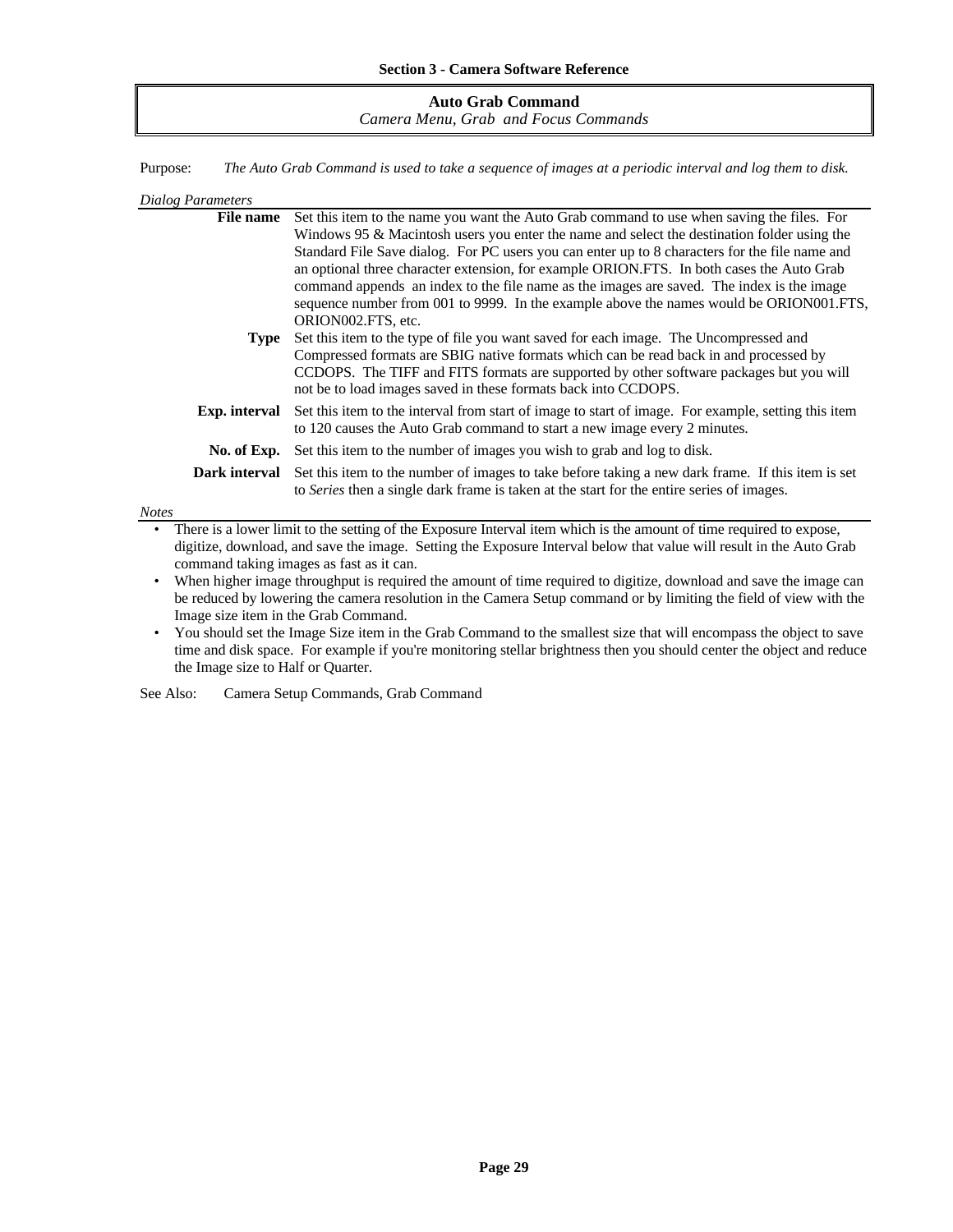| <b>Color Grab Command</b>                              |  |
|--------------------------------------------------------|--|
| Camera Menu, Grab Cmd., Track Menu Track & Accum, Cmd. |  |

Purpose: *The Color Grab Command is used to take a sequence of three images through the color filter wheel. It is accessed through the Grab or Track and Accumulate by selecting Color Grab under Special Processing.*

#### *Dialog Parameters*

|       | <b>File name</b>    | Set this item to the base name you want the Color Grab command to use when saving the files.                                              |
|-------|---------------------|-------------------------------------------------------------------------------------------------------------------------------------------|
|       |                     | You can enter up to 8 characters for the file name but don't specify an extension. The Color Grab                                         |
|       |                     | command adds a ".R", ".G" and ".B" extension to the red, green and blue image respectively.                                               |
|       | <b>File Type</b>    | Set this item to the type of file you want saved for each image. The Uncompressed and                                                     |
|       |                     | Compressed formats are SBIG native formats which can be read back in and processed by                                                     |
|       |                     | CCDOPS. The TIFF and FITS formats are supported by other software packages but you will                                                   |
|       |                     | not be able to load images saved in these formats back into CCDOPS.                                                                       |
|       | <b>Red Exposure</b> | This gets set to the exposure time you entered in the Grab or Track and Accumulate dialog and is<br>the total length of the Red exposure. |
|       |                     | <b>Green multip.</b> Set this item to a value that makes the green exposure a multiple of the red exposure.                               |
|       |                     | <b>Blue multip.</b> Set this item to a value that makes the blue exposure a multiple of the red exposure.                                 |
| Notes |                     |                                                                                                                                           |
|       |                     |                                                                                                                                           |

• Under DOS you use the **>3DM@** utton to set the directory where the images will get saved.

See Also: Camera Setup Command, Grab Command, Track and Accumulate Command.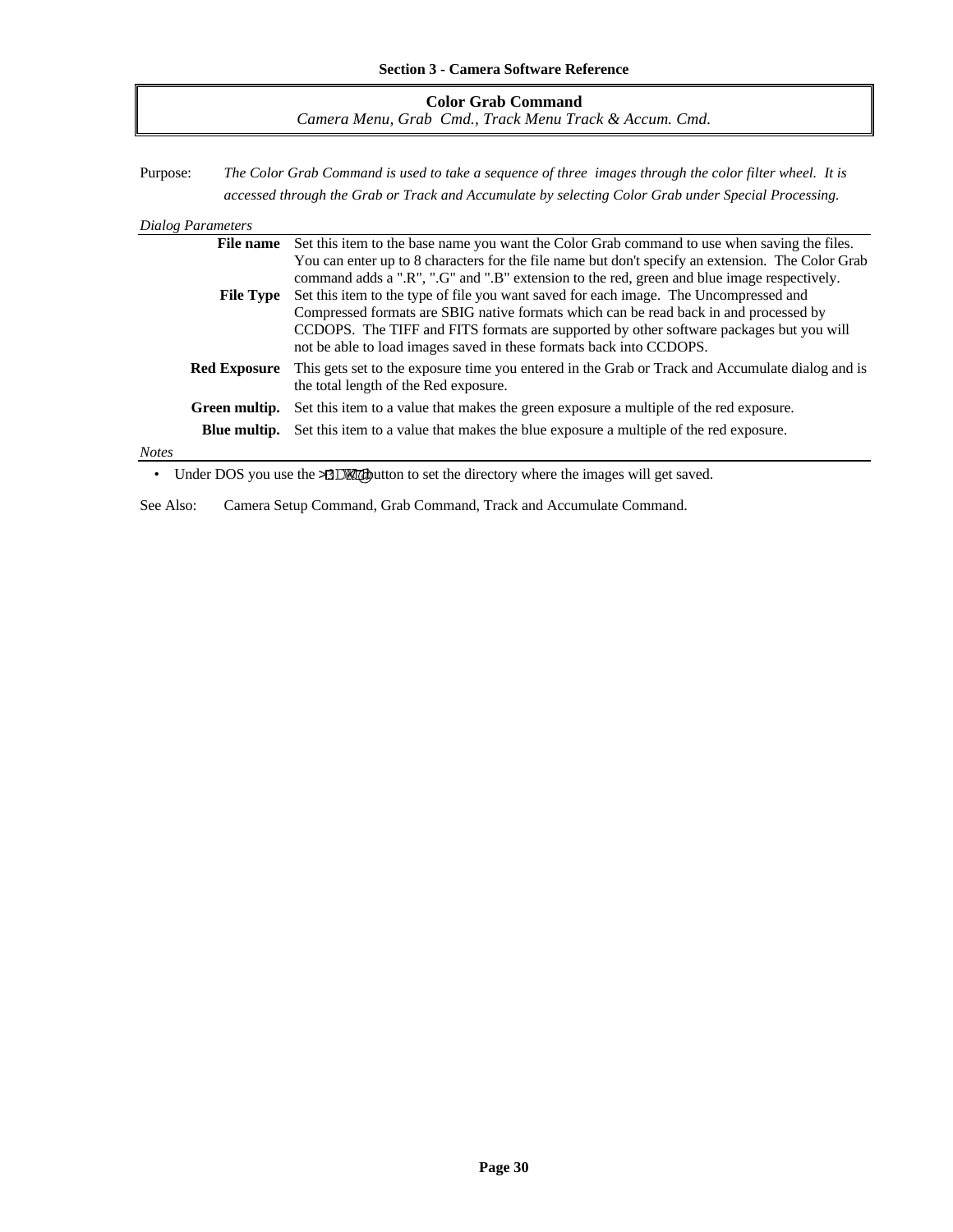| <b>Focus Command</b> |  |
|----------------------|--|
| Camera Menu          |  |

Purpose: *The Focus Command is used to focus the CCD camera or to center objects in the field of view. It repeatedly acquires and displays images.*

| Dialog Parameters                                        |                                                                                                                                                                                                                                                                                                                                                                                                                                                                                                                                                               |
|----------------------------------------------------------|---------------------------------------------------------------------------------------------------------------------------------------------------------------------------------------------------------------------------------------------------------------------------------------------------------------------------------------------------------------------------------------------------------------------------------------------------------------------------------------------------------------------------------------------------------------|
| <b>Exposure time</b>                                     | Set this item to the desired exposure duration in increments of a hundredth of a second.                                                                                                                                                                                                                                                                                                                                                                                                                                                                      |
| <b>Auto contrast</b><br>(DOS Only)                       | Setting this item to Yes causes the image to be displayed using Auto<br>Contrast where CCDOPS sets the Background and Range parameters based upon the image<br>data. This works well for most images although when focusing on stars you may often find<br>disabling Auto contrast a better option so you can set the Range to show the star's profile.<br>Note: Under Windows 95 & the Mac OS Auto Contrast is used if the Auto check-box is selected<br>in the Contrast Window.                                                                             |
| <b>Background</b><br><b>Range</b><br>$(DOS\text{ Only})$ | These items affect the contrast of the displayed image if the Auto<br>Contrast item is set No.<br>Note: Under Windows 95 & the Mac OS the Back and Range parameters from the Contrast<br>Window are used.                                                                                                                                                                                                                                                                                                                                                     |
| <b>Frame size</b>                                        | With this item set to <i>Full</i> you capture images using the CCD's entire field of view. In the <i>Planet</i><br>mode, a full image is captured and then you select a sub-area of the CCD's field of view for<br>subsequent images. In the <i>Spot</i> mode the camera digitizes the CCD's entire field of view but<br>only downloads and displays a small region of pixels surrounding the brightest pixel. In Dim<br>mode the camera digitizes the CCD's entire field of view and then reduces the image by<br>combining pixels for download and display. |
| <b>Update mode</b>                                       | Set this item to <i>Manual</i> to have the software pause between images to give you time to inspect<br>the image or adjust the telescope before the next exposure is started.                                                                                                                                                                                                                                                                                                                                                                                |
| <b>Exposure delay</b>                                    | Set this item to any non-zero value to have the software delay that number of seconds between<br>images. This gives you a chance to adjust the telescope focus after reviewing the image for<br>example.                                                                                                                                                                                                                                                                                                                                                      |
| <b>Auto Grab</b>                                         | Set this item to Yes to have the software use the Auto Grab feature where images are<br>automatically logged to disk.                                                                                                                                                                                                                                                                                                                                                                                                                                         |
| <b>Readout type</b><br>$(ST-6\ Only)$                    | Set this item to Rapid Readout to double the image digitization rate<br>(increasing throughput) at the cost of increased line-to-line noise in the image. This could be<br>used when focusing on bright stars (over 1000 counts) or when centering objects. You should<br>use the Low Noise setting when you are taking images you want to save.                                                                                                                                                                                                              |
| <b>Notes</b>                                             |                                                                                                                                                                                                                                                                                                                                                                                                                                                                                                                                                               |

- Planet mode is most useful for fine focusing as the image throughput is increased due to the relatively small number of pixels involved. You would not want to use Dim mode or reduced resolution modes from the Camera Setup command to achieve focus since those options increase the pixel size, making it impossible to get a better focus than the pixel size.
- Dim mode is most useful for centering objects or locating dim objects. It maintains the full field of view with larger pixels (reduced resolution) resulting in increased throughput and increased sensitivity to dim, diffuse objects.
- The Auto setting of the Resolution item in the Camera Setup mode is intended for Focus mode. It automatically switches between Low resolution in Full mode where you gain increased throughput and High resolution in Planet mode for critical focusing. A subsequent Grab command will be in the full resolution mode.
- While in Focus mode, the software displays the location and brightness of the brightest pixel within the image. This is quite handy for achieving critical focus. As you approach the best focus, the Peak will reach its highest level, and will also jump around by 30% to 50%. This is due to the fact that as a good focus is achieved, a large percentage of the light from the star is concentrated within a single pixel. As that tight star image moves around due to slight tracking errors or atmospheric effects and is split between two pixels, the peak drops.
- Under Win 95 & the Mac OS you use the mouse to position the Planet mode region. Clicking and dragging one of the corners or clicking and dragging in the center of the region resizes or relocates the region respectively. Once the region is located, click on the 5 HMP H button in the Focus Window to resume Planet mode.
- Under DOS you use the mouse or keyboard to position the Planet mode region. With the mouse, clicking and dragging one of the corners or clicking and dragging in the center of the region resizes or relocates the region respectively. With the keyboard, the "T" key toggles whether the arrow keys move the center, the lower-right or the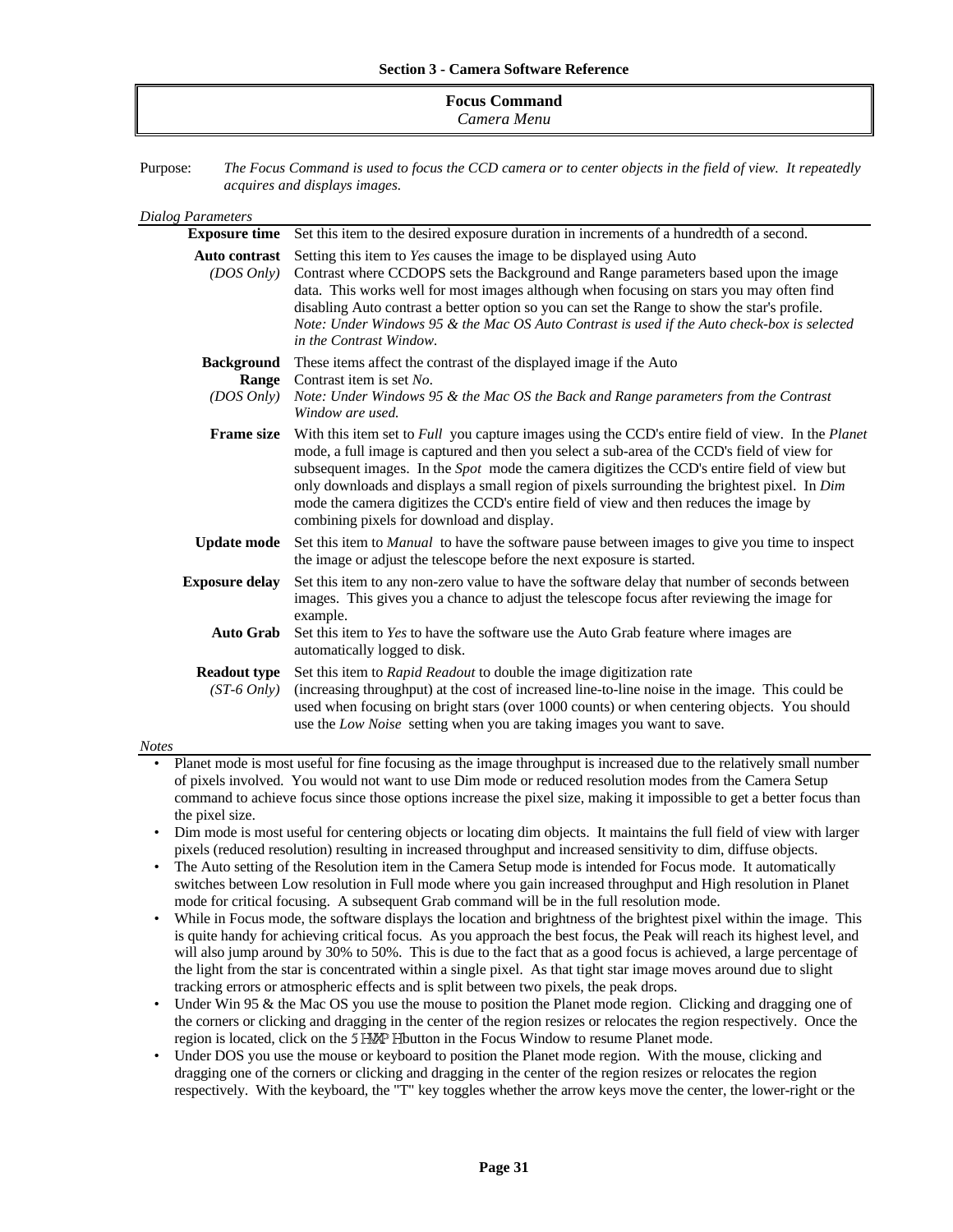upper-left corner. Once the region is located, hitting the "L" key or using the Located command in the Focus menu resumes Planet mode.

- Under DOS, once in Planet mode with the sub-image being displayed, the Planet region can be moved around without having to re-enter planet mode using the arrow keys or the I, J, K and M keys described below.
- Under DOS, the I, J, K and M keys form a virtual keypad that moves the Planet region around 5 or 10 pixels at a time, depending on whether the shift key is held down.



- When using Planet mode, if you want to resize the Planet region, reselect the Planet mode from the pop-up menu.
- The moral of the story in regards to Focus mode throughput is that less pixels is faster. Partial frame modes (Planet mode) or larger pixel modes (Dim mode or reduced resolution modes) increase the throughput.
- Setting the Update mode to Manual is handy when you are taking short exposures (< 10 seconds) and trying to select a best image through the atmospheric seeing effects. With the Manual mode you let the software capture and display images until you find one you like. At that point you can exit from Focus mode and save the image.
- You can toggle between Auto and Manual update mode by clicking the Focus Window's \$XM8 SCDMcheck box (Win 95 & Mac) or by hitting the "U" key (DOS).
- You can pause and restart the Focus mode by hitting the  $3$ LXVH3 HXVP Hibutton (Win 95 & Mac) or by hitting the Space key (DOS).
- You can toggle between Auto and Manual contrast by clicking the Contrast Window's  $\mathcal{K}\mathbb{R}$ check box (Win 95  $\&$ Mac) or by hitting the "C" key on the (DOS). Under DOS you are then prompted for Auto/Manual contrast. If you choose manual contrast, you then enter the Back and Range parameters. This is much faster than exiting Focus mode and reentering it with Manual Contrast enabled.
- See Also: Camera Setup Commands, DOS Focus Mode Menus, Focus Window, Contrast Window, Auto Grab Command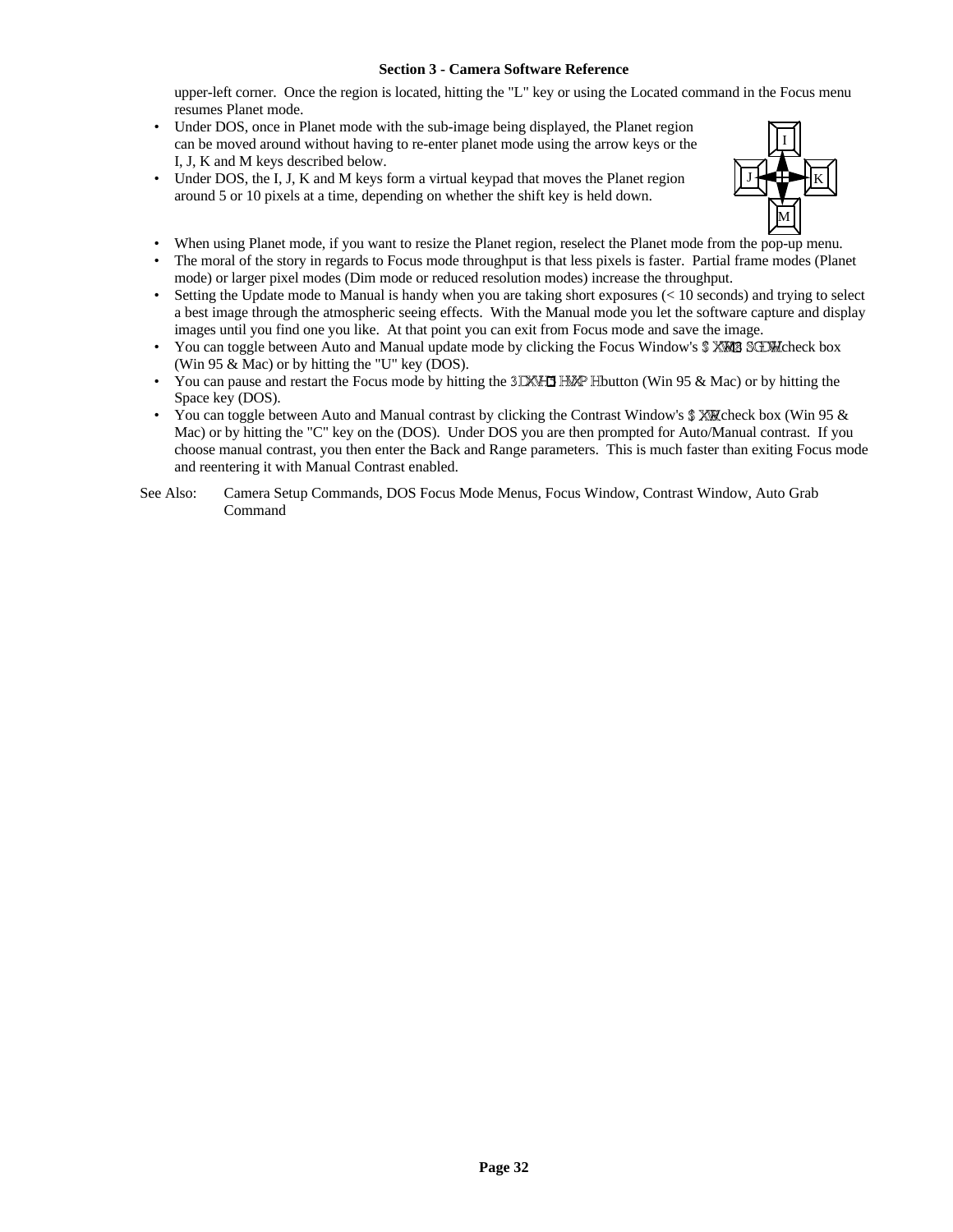## **Focus Window (Win 95 & Mac OS)**

Purpose: *On the Macintosh the Focus Window contains controls that operate in Focus mode.*

| Window Items      |                               |                                                                                                                                                                                                                                    |
|-------------------|-------------------------------|------------------------------------------------------------------------------------------------------------------------------------------------------------------------------------------------------------------------------------|
|                   | <b>Frame menu</b>             | Change this item to change the desired frame mode from Full, Planet, Spot or Dim as described<br>in the Focus command.                                                                                                             |
|                   | <b>Pause/Resume</b><br>button | Click this button to momentarily pause the Focus mode and click it again<br>to resume processing.                                                                                                                                  |
|                   | Peak items                    | These items show the coordinates and brightness of the brightest object in the image and can be<br>used to achieve critical focus by peaking the brightness.                                                                       |
|                   | <b>Slew</b>                   | Clicking on these buttons allow you to slew the telescope to center objects, etc., assuming you<br>have connected the camera to the telescope through the Relay port.                                                              |
|                   | <b>Auto Update</b>            | Unchecking this checkbox causes the Focus mode to pause after displaying each image before<br>starting the next image. This is useful with short exposures for selecting the best image through<br>the atmospheric seeing effects. |
|                   | <b>Status</b>                 | This text and bar graph tells the current phase of the focus cycle.                                                                                                                                                                |
| $\lambda T - 1 -$ |                               |                                                                                                                                                                                                                                    |

*Notes*

• Closing the Focus Window exits from Focus mode.

In the Focus mode with the SCSI based Macintosh cameras, pulling down menus or clicking options in dialog boxes can delay the download and cause image dark current effects. If you find this distracting we suggest you uncheck the "Auto update" checkbox and wait until the image has been displayed before changing the contrasts settings, etc.



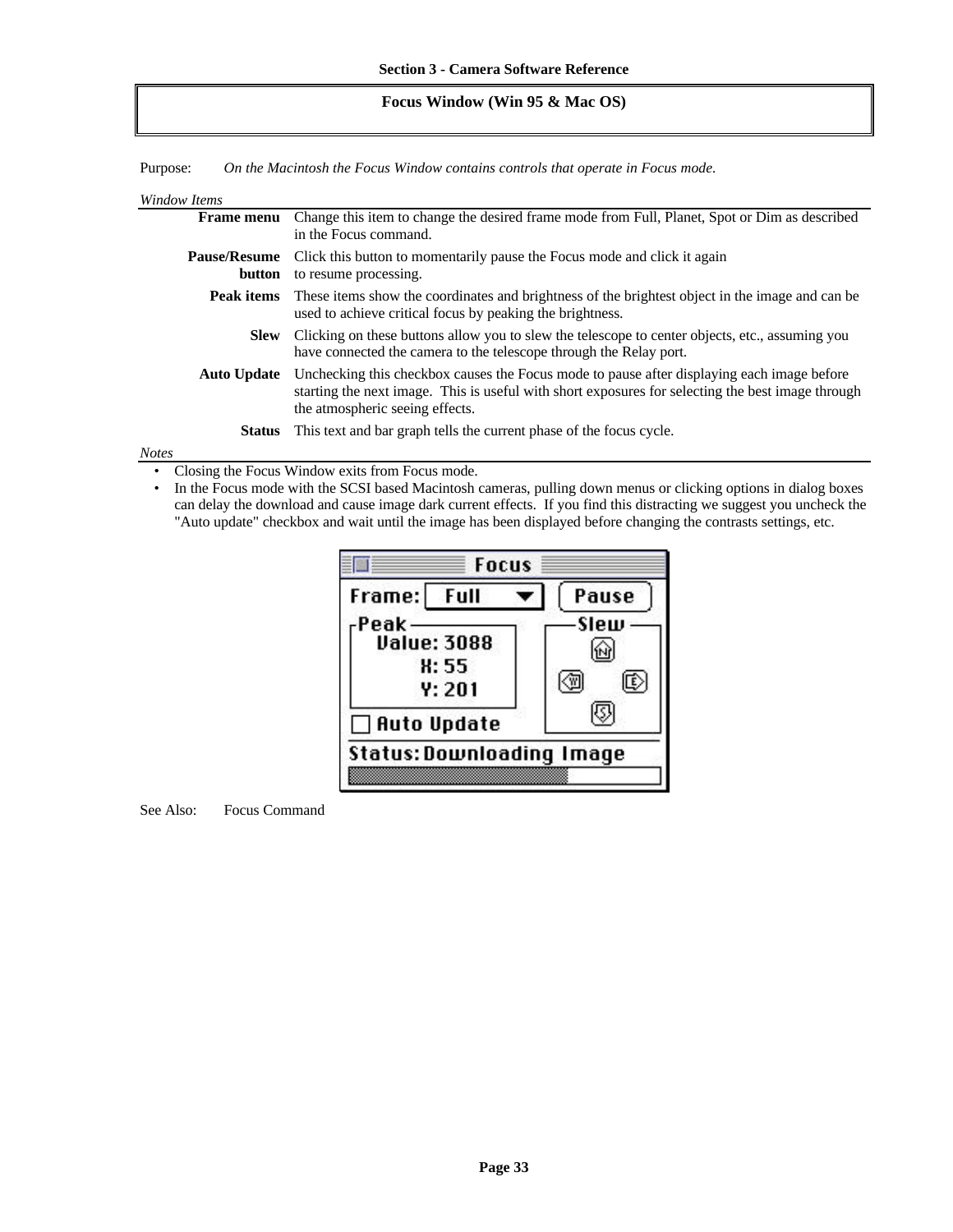# **DOS Focus Mode Menus**

Purpose: *Under DOS the Focus Mode pop-up menus contain commands that change the operation of the Focus mode.*

| Menu Commands                                                                                                                                                                                                                                                            |                                                                                                                                                                                                                                                                                                          |  |
|--------------------------------------------------------------------------------------------------------------------------------------------------------------------------------------------------------------------------------------------------------------------------|----------------------------------------------------------------------------------------------------------------------------------------------------------------------------------------------------------------------------------------------------------------------------------------------------------|--|
| <b>Located</b>                                                                                                                                                                                                                                                           | This command, which can be invoked with the 'L' key, resumes the Planet mode processing after<br>the Planet region has been positioned.                                                                                                                                                                  |  |
| Full                                                                                                                                                                                                                                                                     | This command, which can be invoked with the 'F' key, switches the focus mode back to Full<br>frame mode from one of the other modes.                                                                                                                                                                     |  |
| <b>Planet</b>                                                                                                                                                                                                                                                            | This command, which can be invoked with the 'P' key, switches the focus mode from Full frame<br>mode to Planet mode.                                                                                                                                                                                     |  |
| Dim                                                                                                                                                                                                                                                                      | This command, which can be invoked with the 'D' key, switches the focus mode from Full frame<br>mode to Dim mode.                                                                                                                                                                                        |  |
| <b>B-Spot</b>                                                                                                                                                                                                                                                            | This command, which can be invoked with the 'B' key, switches the focus mode from Full frame<br>mode to Spot mode.                                                                                                                                                                                       |  |
| <b>Pause</b>                                                                                                                                                                                                                                                             | This command, which can be invoked with the Space key, temporarily pauses or resumes Focus<br>mode processing.                                                                                                                                                                                           |  |
| Contrast                                                                                                                                                                                                                                                                 | This command, which can be invoked with the 'C' key, toggles Auto Contrast on and off. If<br>Manual contrast is selected you also set the Back and Range parameters.                                                                                                                                     |  |
| <b>Update</b>                                                                                                                                                                                                                                                            | This command, which can be invoked with the 'U' key, toggles Auto Update mode on and off.<br>When off, the software pauses after displaying each image before starting the next exposure.<br>This is useful with short exposures for selecting the best image through the atmospheric seeing<br>effects. |  |
| Grab                                                                                                                                                                                                                                                                     | When the Auto Grab option is used and Manual Update is selected, hitting the Grab item after<br>the image has finished displaying logs the image to disk. Hitting the Space bar skips logging the<br>image to disk.                                                                                      |  |
| <b>Toggle Hot</b>                                                                                                                                                                                                                                                        | This command, which can be invoked with the 'T' key, toggles which part of the Planet region is<br>moved by the arrow keys from the center to the lower-right corner to the upper-left corner.                                                                                                           |  |
| Exit                                                                                                                                                                                                                                                                     | This command, which can be invoked with the Esc or 'X' key, exits from the Focus mode back to<br>Command Mode.                                                                                                                                                                                           |  |
| <b>Notes</b>                                                                                                                                                                                                                                                             |                                                                                                                                                                                                                                                                                                          |  |
| The W, A, S and Z keys form a virtual keypad that allows slewing the<br>٠<br>telescope for centering objects, etc., assuming you have connected the camera<br>to the telescope through the Relay port. Each keypress activates the<br>appropriate relay for 0.2 seconds. |                                                                                                                                                                                                                                                                                                          |  |

Z

See Also: Focus Command, Auto Grab Command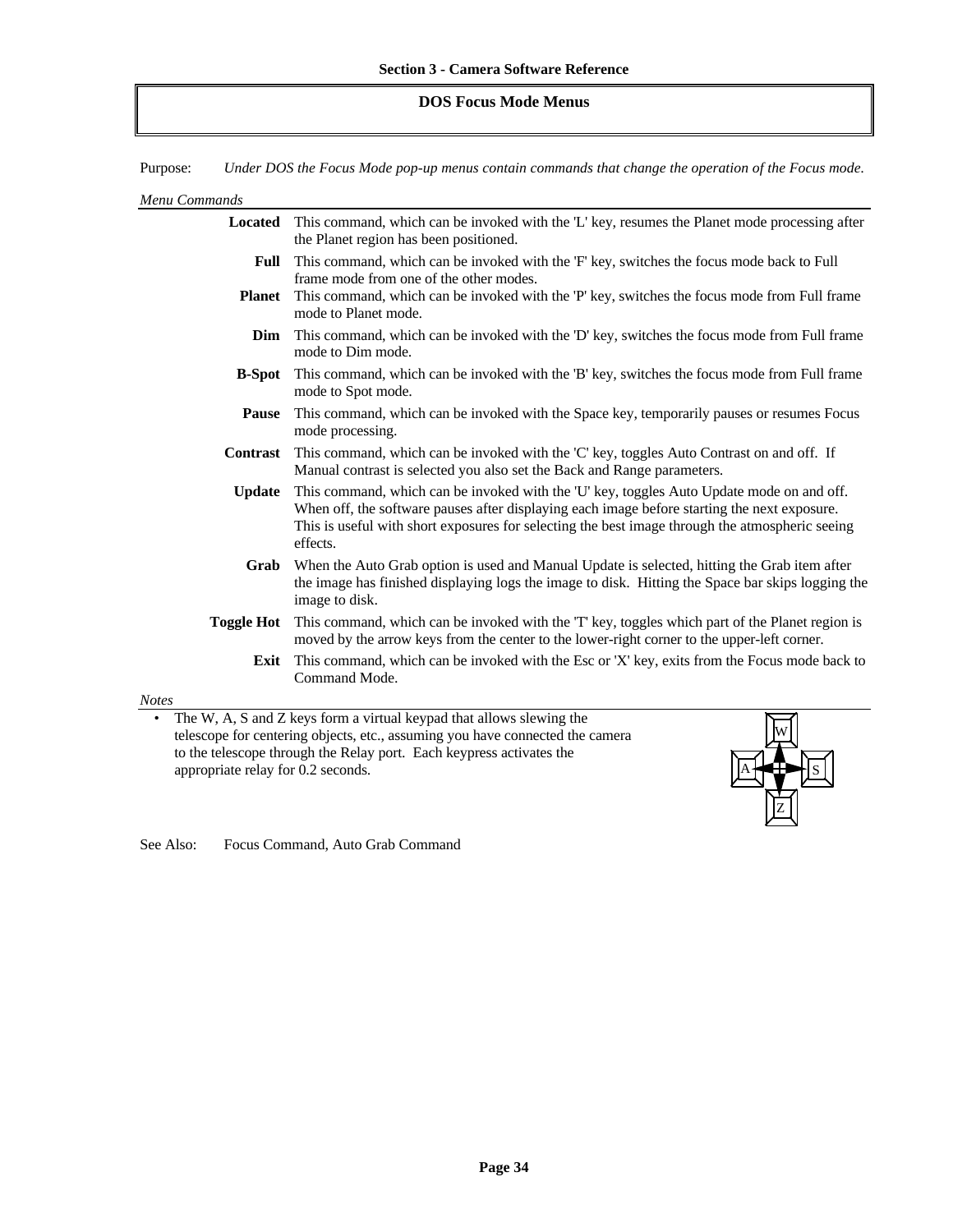### **ST-4X Camera Setup Command** *Camera Menu*

Purpose: *The ST-4X Camera Setup Command is used to configure the ST-4X camera.*

| Dialog Parameters                                     |                                                                                                             |                                                                              |                                                                                                                                                                                                                                                                                                              |                                                                                                               |  |
|-------------------------------------------------------|-------------------------------------------------------------------------------------------------------------|------------------------------------------------------------------------------|--------------------------------------------------------------------------------------------------------------------------------------------------------------------------------------------------------------------------------------------------------------------------------------------------------------|---------------------------------------------------------------------------------------------------------------|--|
| Cooling                                               |                                                                                                             | you can exit the software and turn off the ST-4X.                            | Set this item to <i>Enabled</i> to turn on the ST-4X's TE cooler, or set this item to <i>Off</i> to shut down<br>After turning it off, it doesn't turn off immediately. It gradually reduces the power to avoid<br>thermally shocking the TE cooler. Once the TE drive has gotten to 0% in the Status Window | the TE cooler. You should shut down the ST-4X's TE cooler before you shut down for the night.                 |  |
| frames                                                | exposures.                                                                                                  |                                                                              | <b>Reuse dark</b> When this item is set to Yes the previously captured dark frame stored in<br>the camera can be reused for subsequent exposure of the same duration, resolution, size, etc.<br>This can significantly increase image throughput when you want to take a series of similar                   |                                                                                                               |  |
| <b>Antiblooming</b><br>rate                           | objects cause blooming.                                                                                     |                                                                              | This item controls how much antiblooming is applied to the CCD while<br>integrating the exposure. The Low setting is recommended when there are no bright objects in                                                                                                                                         | the field of view that will bloom. The Medium and High settings are recommended when bright                   |  |
| <b>Resolution</b>                                     | resolution mode is used.                                                                                    |                                                                              | The High setting utilizes the ST-4X's highest resolution mode of 192 x 164 pixels. The Low<br>setting results in 96 x 82 pixels, binning 2 pixels horizontally and vertically which results in a<br>faster digitization and download time. The Auto setting uses the High resolution mode for every          | image acquisition command except for the Full size mode of the Focus command where the Low                    |  |
| Notes                                                 |                                                                                                             | <b>Response factor</b> Refer to the Glossary for a description of this item. |                                                                                                                                                                                                                                                                                                              |                                                                                                               |  |
|                                                       |                                                                                                             |                                                                              | You ought to give the ST-4X five minutes for the temperature to stabilize before taking "keeper" images after                                                                                                                                                                                                |                                                                                                               |  |
|                                                       |                                                                                                             |                                                                              | enabling the TE cooling. This doesn't stop you from focusing or centering objects in the field of view.                                                                                                                                                                                                      |                                                                                                               |  |
| $\bullet$                                             |                                                                                                             |                                                                              | If you decide to reuse dark frames with an ST-4X you should take the dark frame in close proximity to the light                                                                                                                                                                                              |                                                                                                               |  |
| image since the ST-4X's temperature is not regulated. |                                                                                                             |                                                                              |                                                                                                                                                                                                                                                                                                              |                                                                                                               |  |
| $\bullet$<br>use with subsequent images.              |                                                                                                             |                                                                              |                                                                                                                                                                                                                                                                                                              | Use the Upload Dark Frame command in the Camera menu to upload a previously taken dark frame to the ST-4X for |  |
| $\bullet$                                             |                                                                                                             |                                                                              | The Antiblooming rate item should be set as low as necessary to prevent blooming in the images as increasing the                                                                                                                                                                                             |                                                                                                               |  |
|                                                       | Antiblooming rate slightly increases the dark current.                                                      |                                                                              |                                                                                                                                                                                                                                                                                                              |                                                                                                               |  |
| $\bullet$                                             | The Response factor is attached to all subsequently captured images. To change a captured image's magnitude |                                                                              |                                                                                                                                                                                                                                                                                                              |                                                                                                               |  |
|                                                       |                                                                                                             | calibration adjust the Response factor in the Edit Parameters command.       |                                                                                                                                                                                                                                                                                                              |                                                                                                               |  |
| $\bullet$                                             |                                                                                                             |                                                                              | The pixels sizes for each of the available readout modes are shown in the table below:                                                                                                                                                                                                                       |                                                                                                               |  |
|                                                       | Readout Mode                                                                                                | Number Pixels                                                                | Pixel Size                                                                                                                                                                                                                                                                                                   | Binning                                                                                                       |  |
| High                                                  |                                                                                                             | 192 x 164                                                                    | $13.75 \times 16$ microns                                                                                                                                                                                                                                                                                    | $1:1 \times 1:1$                                                                                              |  |
| Low                                                   |                                                                                                             | 96 x 82                                                                      | $27.5 \times 32$ microns                                                                                                                                                                                                                                                                                     | $2:1 \times 2:1$                                                                                              |  |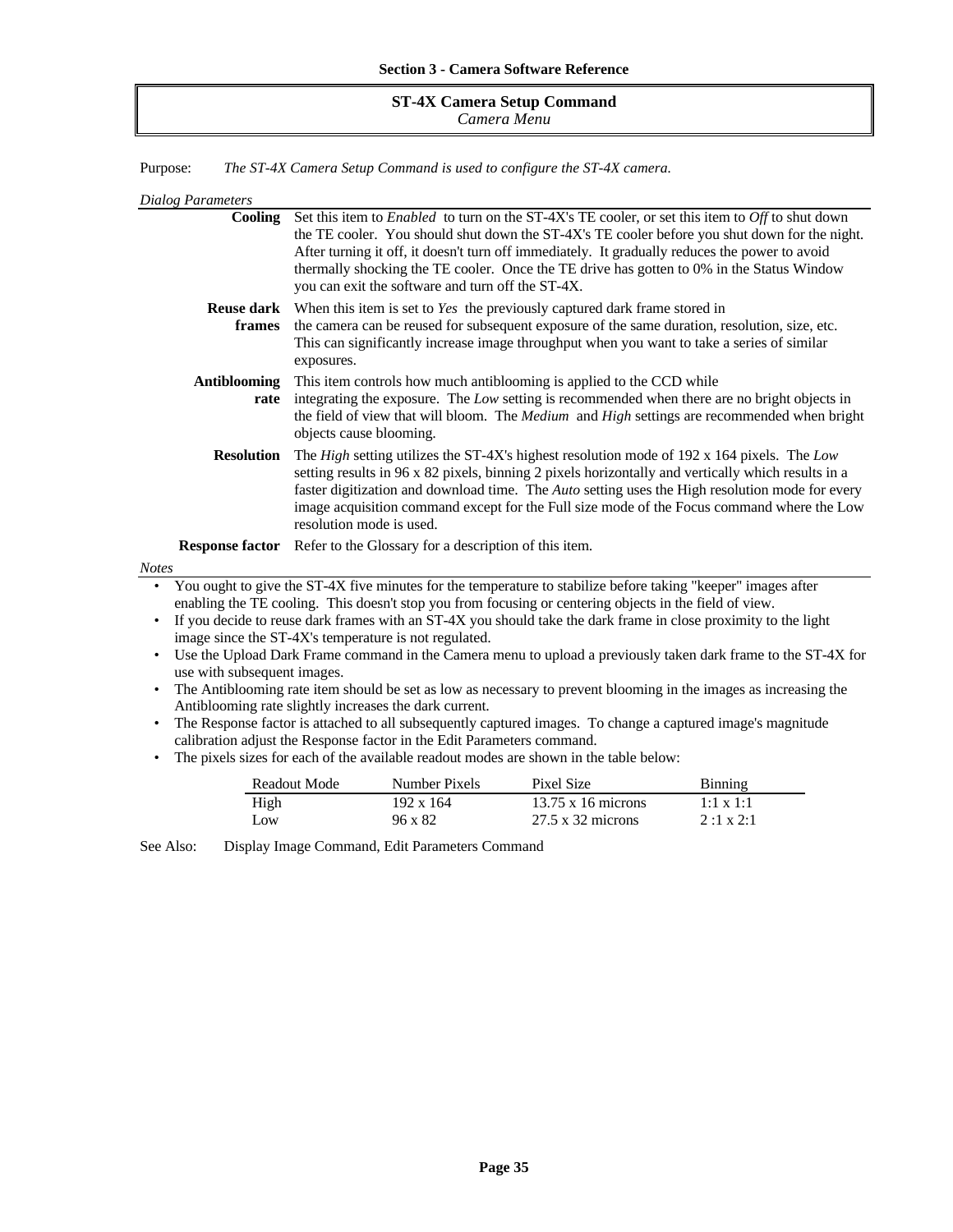## **ST-5/PixCel 255 Camera Setup Command** *Camera Menu*

Purpose: *The ST-5 Camera Setup Command is used to configure the ST-5 and PixCel 255 camera hardware.*

| <b>Dialog Parameters</b>     |                                                                                                                                                                                                                                                                                                                                                                                                                                |  |  |  |  |
|------------------------------|--------------------------------------------------------------------------------------------------------------------------------------------------------------------------------------------------------------------------------------------------------------------------------------------------------------------------------------------------------------------------------------------------------------------------------|--|--|--|--|
| <b>Temperature</b>           | Set this item to <i>Active</i> to enable ST-5's temperature regulation, or set this                                                                                                                                                                                                                                                                                                                                            |  |  |  |  |
| regulation                   | item to Off to shut it down. You should shut down the ST-5's TE cooler before you shut down                                                                                                                                                                                                                                                                                                                                    |  |  |  |  |
|                              | for the night. After turning it off, it doesn't turn off immediately. It gradually reduces the power                                                                                                                                                                                                                                                                                                                           |  |  |  |  |
|                              | to avoid thermally shocking the TE cooler. Once the TE drive has gotten to 0% in the Status                                                                                                                                                                                                                                                                                                                                    |  |  |  |  |
|                              | Window you can exit the software and turn off the ST-5.                                                                                                                                                                                                                                                                                                                                                                        |  |  |  |  |
| <b>Setpoint</b>              | When the temperature regulation is enabled, this is the temperature the camera tries to maintain.<br>The camera's actual temperature and percent TE cooler power are shown in the lower right<br>corner of the Status Window.                                                                                                                                                                                                  |  |  |  |  |
| <b>Reuse dark</b><br>frames  | When this item is set to Yes the previously captured dark frame stored in<br>the camera can be reused for subsequent exposure of the same duration, setpoint temperature,<br>resolution, size, etc. This can significantly increase image throughput when you want to take a<br>series of similar exposures.                                                                                                                   |  |  |  |  |
| <b>Antiblooming</b>          | This item controls how much antiblooming is applied to the CCD while                                                                                                                                                                                                                                                                                                                                                           |  |  |  |  |
| rate                         | integrating the exposure. The Low setting is recommended when there are no bright objects in<br>the field of view that will bloom. The Medium and High settings are recommended when bright                                                                                                                                                                                                                                    |  |  |  |  |
|                              | objects cause blooming.                                                                                                                                                                                                                                                                                                                                                                                                        |  |  |  |  |
| <b>Resolution</b>            | The High setting utilizes the ST-5's highest resolution mode of 320 x 240 pixels. The Low<br>setting results in 160 x 120 pixels, binning 2 pixels horizontally and vertically which results in a<br>faster digitization and download time. The Auto setting uses the High resolution mode for every<br>image acquisition command except for the Full size mode of the Focus command where the Low<br>resolution mode is used. |  |  |  |  |
|                              | <b>Response factor</b> Refer to the Glossary for a description of this item.                                                                                                                                                                                                                                                                                                                                                   |  |  |  |  |
| <b>Notes</b>                 |                                                                                                                                                                                                                                                                                                                                                                                                                                |  |  |  |  |
|                              | You can watch the camera's temperature to see when the temperature regulation has stabilized after changing<br>setpoints. If the percent power applied to the TE cooler reaches 100% after stabilization you have chosen a setpoint                                                                                                                                                                                            |  |  |  |  |
| temperature that is too low. |                                                                                                                                                                                                                                                                                                                                                                                                                                |  |  |  |  |
|                              | Use the Upload Dark Frame command in the Camera menu to upload a previously taken dark frame to the ST-5 for                                                                                                                                                                                                                                                                                                                   |  |  |  |  |
| $\bullet$                    | use with subsequent images.<br>The Antiblooming rate item should be set as low as necessary to prevent blooming in the images as increasing the                                                                                                                                                                                                                                                                                |  |  |  |  |
|                              | Antiblooming rate slightly increases the dark current.                                                                                                                                                                                                                                                                                                                                                                         |  |  |  |  |
| $\bullet$                    | The Response factor is attached to all subsequently captured images. To change a captured image's magnitude                                                                                                                                                                                                                                                                                                                    |  |  |  |  |
|                              | calibration adjust the Response factor in the Edit Parameters command.                                                                                                                                                                                                                                                                                                                                                         |  |  |  |  |

• The pixels sizes for each of the available readout modes are shown in the table below:

| Readout Mode | Number Pixels | Pixel Size             | Binning          |
|--------------|---------------|------------------------|------------------|
| High         | 320 x 240     | $10 \times 10$ microns | $1:1 \times 1:1$ |
| Low          | 160 x 120     | $20 \times 20$ microns | $2:1 \times 2:1$ |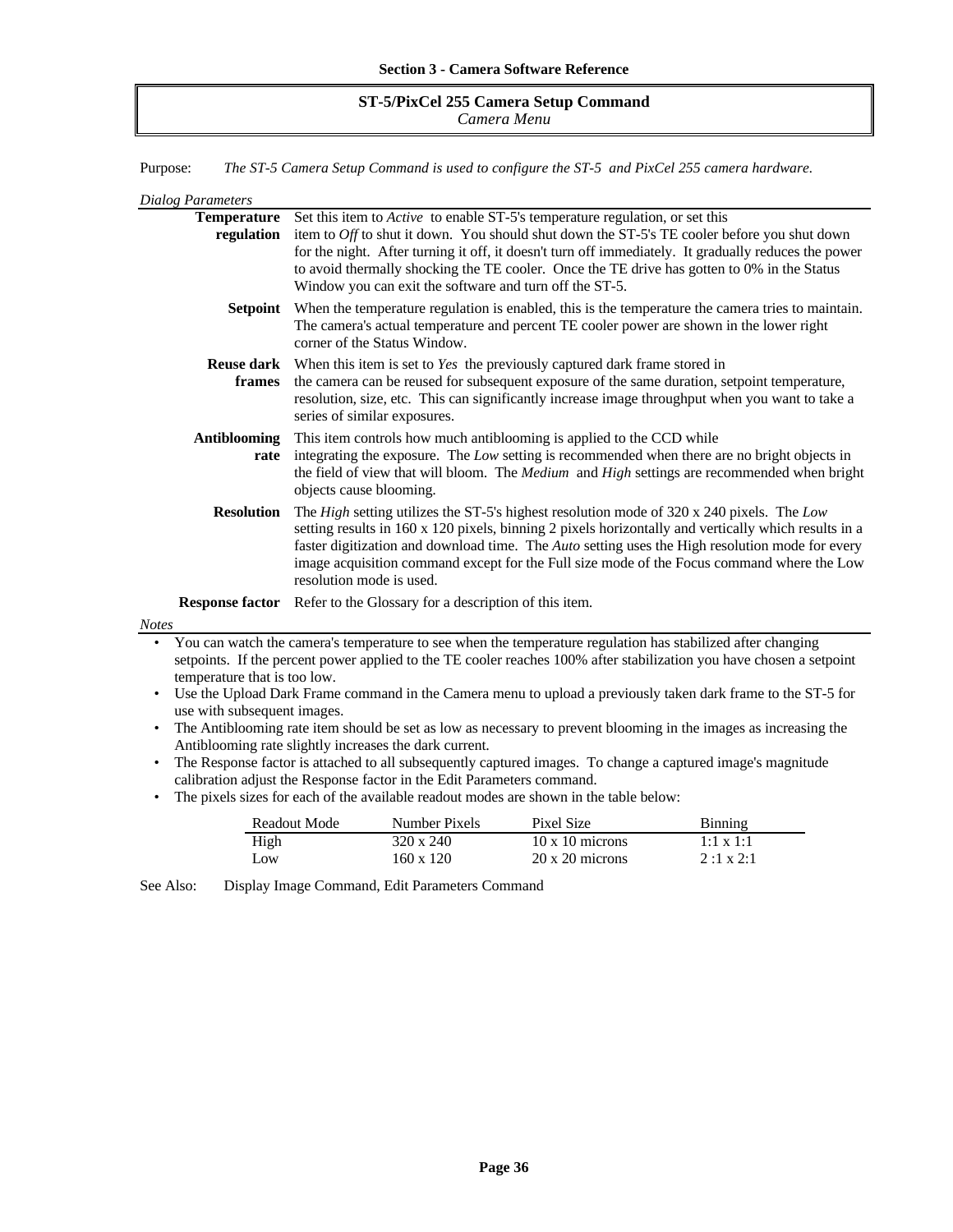### **ST-237/PixCel 237 Camera Setup Command** *Camera Menu*

Purpose: *The ST-237 Camera Setup Command is used to configure the ST-237 and PixCel 237 camera hardware.*

| Dialog Parameters                |                                                                                                                                                                                                                                                                                                                                                                                                                                                                                                                 |
|----------------------------------|-----------------------------------------------------------------------------------------------------------------------------------------------------------------------------------------------------------------------------------------------------------------------------------------------------------------------------------------------------------------------------------------------------------------------------------------------------------------------------------------------------------------|
| <b>Temperature</b><br>regulation | Set this item to <i>Active</i> to enable ST-237's temperature regulation, or set this<br>item to Off to shut it down. You should shut down the ST-237's TE cooler before you shut down<br>for the night. After turning it off, it doesn't turn off immediately. It gradually reduces the power<br>to avoid thermally shocking the TE cooler. Once the TE drive has gotten to 0% in the Status<br>Window you can exit the software and turn off the ST-237.                                                      |
| Setpoint                         | When the temperature regulation is enabled, this is the temperature the camera tries to maintain.<br>The camera's actual temperature and percent TE cooler power are shown in the lower right<br>corner of the Status Window.                                                                                                                                                                                                                                                                                   |
| <b>Reuse dark</b><br>frames      | When this item is set to Yes the previously captured dark frame stored in<br>the camera can be reused for subsequent exposure of the same duration, setpoint temperature,<br>resolution, size, etc. This can significantly increase image throughput when you want to take a<br>series of similar exposures.                                                                                                                                                                                                    |
| <b>Resolution</b>                | The High setting utilizes the ST-237's highest resolution mode of 640 x 480 pixels. The Med<br>setting results in $320 \times 240$ pixels and the <i>Low</i> results in $213 \times 160$ pixels, binning 2 or 3 pixels<br>horizontally and vertically respectively. This results in a faster digitization and download time.<br>The Auto setting uses the High resolution mode for every image acquisition command except for<br>the Full size mode of the Focus command where the Low resolution mode is used. |
|                                  | <b>Response factor</b> Refer to the Glossary for a description of this item.                                                                                                                                                                                                                                                                                                                                                                                                                                    |
|                                  | Cooling fan Use this item to enable or disable the ST-237's cooling fan. For example in planetary work<br>where cooling isn't the utmost concern and you're worried about the possibility of vibration you<br>would turn off the fan.                                                                                                                                                                                                                                                                           |
| <b>Notes</b>                     |                                                                                                                                                                                                                                                                                                                                                                                                                                                                                                                 |
| ٠                                | You can watch the camera's temperature to see when the temperature regulation has stabilized after changing                                                                                                                                                                                                                                                                                                                                                                                                     |

setpoints. If the percent power applied to the TE cooler reaches 100% after stabilization you have chosen a setpoint temperature that is too low.

• The Response factor is attached to all subsequently captured images. To change a captured image's magnitude calibration adjust the Response factor in the Edit Parameters command.

|  |  | • The pixels sizes for each of the available readout modes are shown in the table below: |  |  |  |  |  |  |  |  |
|--|--|------------------------------------------------------------------------------------------|--|--|--|--|--|--|--|--|
|--|--|------------------------------------------------------------------------------------------|--|--|--|--|--|--|--|--|

| Readout Mode | Number Pixels    | Pixel Size                 | <b>Binning</b>   |
|--------------|------------------|----------------------------|------------------|
| High         | 640 x 480        | $7.4 \times 7.4$ microns   | $1:1 \times 1:1$ |
| Med          | $320 \times 240$ | $14.8 \times 14.8$ microns | $2:1 \times 2:1$ |
| $\Omega$     | $213 \times 160$ | $22.2 \times 22.2$ microns | $3:1 \times 3:1$ |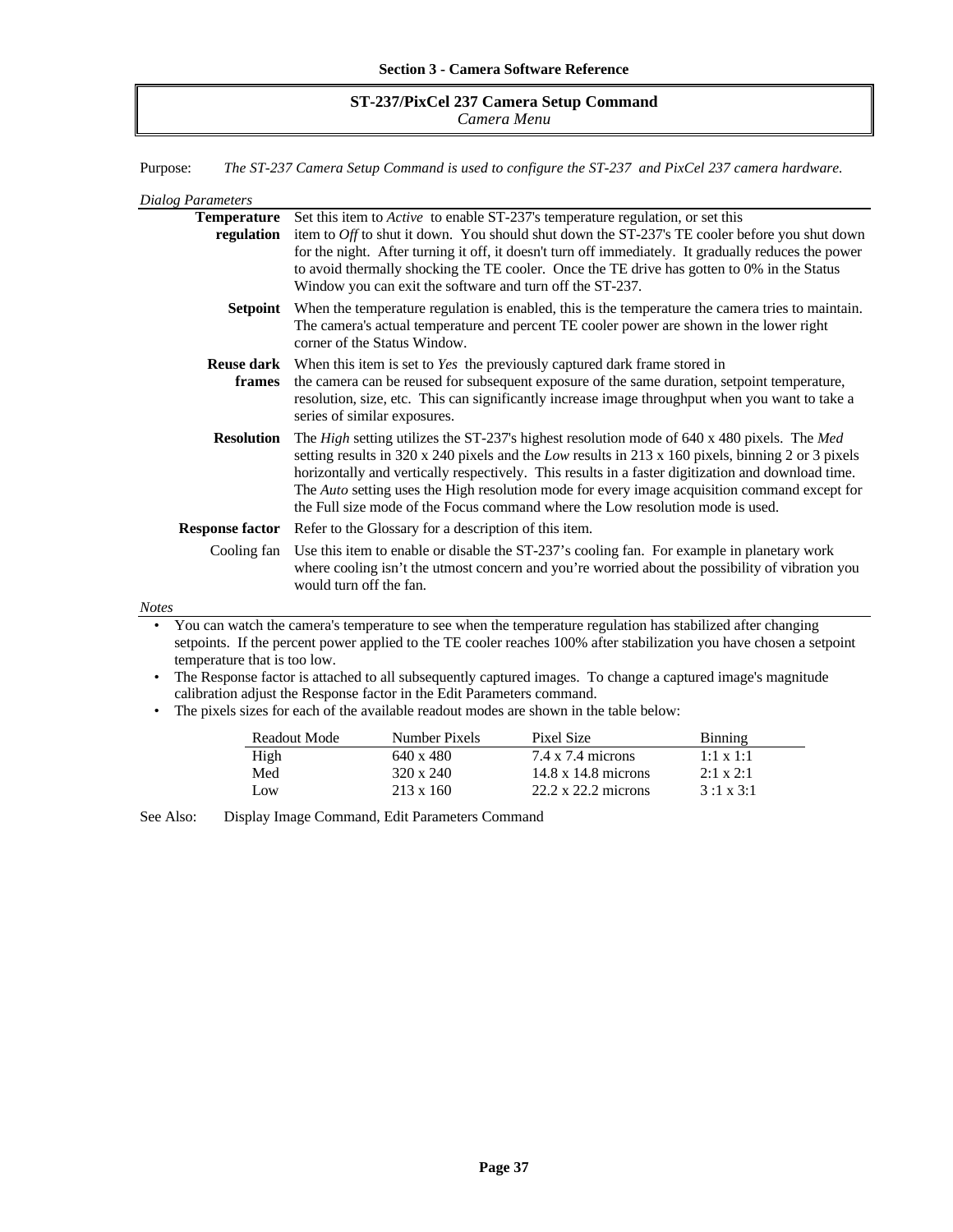#### **ST-6 Camera Setup Command** *Camera Menu*

Purpose: *The ST-6 Camera Setup Command is used to configure the ST-6 camera hardware .*

| Dialog Parameters    |                                                                                                                                                                                                                                                                                                                                                                                                                                              |
|----------------------|----------------------------------------------------------------------------------------------------------------------------------------------------------------------------------------------------------------------------------------------------------------------------------------------------------------------------------------------------------------------------------------------------------------------------------------------|
| <b>Temperature</b>   | Set this item to <i>Active</i> to enable ST-6's temperature regulation, or set this                                                                                                                                                                                                                                                                                                                                                          |
| regulation           | item to Off to shut it down. You should shut down the ST-6's TE cooler before you shut down<br>for the night. After turning it off, it doesn't turn off immediately. It gradually reduces the power<br>to avoid thermally shocking the TE cooler. Once the TE drive has gotten to 0% in the Status<br>Window you can exit the software and turn off the ST-6.                                                                                |
|                      | <b>Setpoint</b> When the temperature regulation is enabled, this is the temperature the camera tries to maintain.<br>The camera's actual temperature and percent TE cooler power are shown in the Status Window.                                                                                                                                                                                                                             |
| frames               | <b>Reuse dark</b> When this item is set to <i>Yes</i> the previously captured dark frame stored in<br>the camera can be reused for subsequent exposure of the same duration, setpoint temperature,<br>resolution, size, etc. This can significantly increase image throughput when you want to take a<br>series of similar exposures.                                                                                                        |
| Antiblooming<br>rate | This item controls how much antiblooming is applied to the CCD while<br>integrating the exposure. The Low setting is recommended when there are no bright objects in<br>the field of view that will bloom. The Medium and High settings are recommended when bright<br>objects cause blooming.                                                                                                                                               |
| <b>Resolution</b>    | The High setting utilizes the ST-6's highest resolution mode of 375 x 242 pixels. The Medium<br>setting results in 250 x 242 pixels, and the Low setting results in 250 x 121 pixels through<br>combinations of binning which increases image throughput. The Auto setting uses the High<br>resolution mode for every image acquisition command except for the Full size mode of the Focus<br>command where the Low resolution mode is used. |
|                      | <b>Response factor</b> Refer to the Glossary for a description of this item.                                                                                                                                                                                                                                                                                                                                                                 |
| Notes                |                                                                                                                                                                                                                                                                                                                                                                                                                                              |
|                      | Vou can watch the camera's temperature to see when the temperature requision has stabilized after changing                                                                                                                                                                                                                                                                                                                                   |

• You can watch the camera's temperature to see when the temperature regulation has stabilized after changing setpoints. If the percentage power applied to the TE cooler reaches 100% after stabilization you have chosen a setpoint temperature that is too low.

- Use the Upload Dark Frame command in the Camera menu to upload a previously taken dark frame to the ST-6 for use with subsequent images.
- The Antiblooming rate item should be set as low as necessary to prevent blooming in the images as increasing the Antiblooming rate slightly increases the dark current.
- The Response factor is attached to all subsequently captured images. To change a captured image's magnitude calibration adjust the Response factor in the Edit Parameters command.
- The pixels sizes for each of the available readout modes are shown in the table below:

| Readout Mode | Number Pixels    | Pixel Size               | <b>Binning</b>   |
|--------------|------------------|--------------------------|------------------|
| High         | 375 x 242        | $23 \times 27$ microns   | $2:1 \times 1:1$ |
| Medium       | $250 \times 242$ | $34.5 \times 27$ microns | $3:1 \times 1:1$ |
| Low          | $250 \times 121$ | $34.5 \times 54$ microns | $3:1 \times 2:1$ |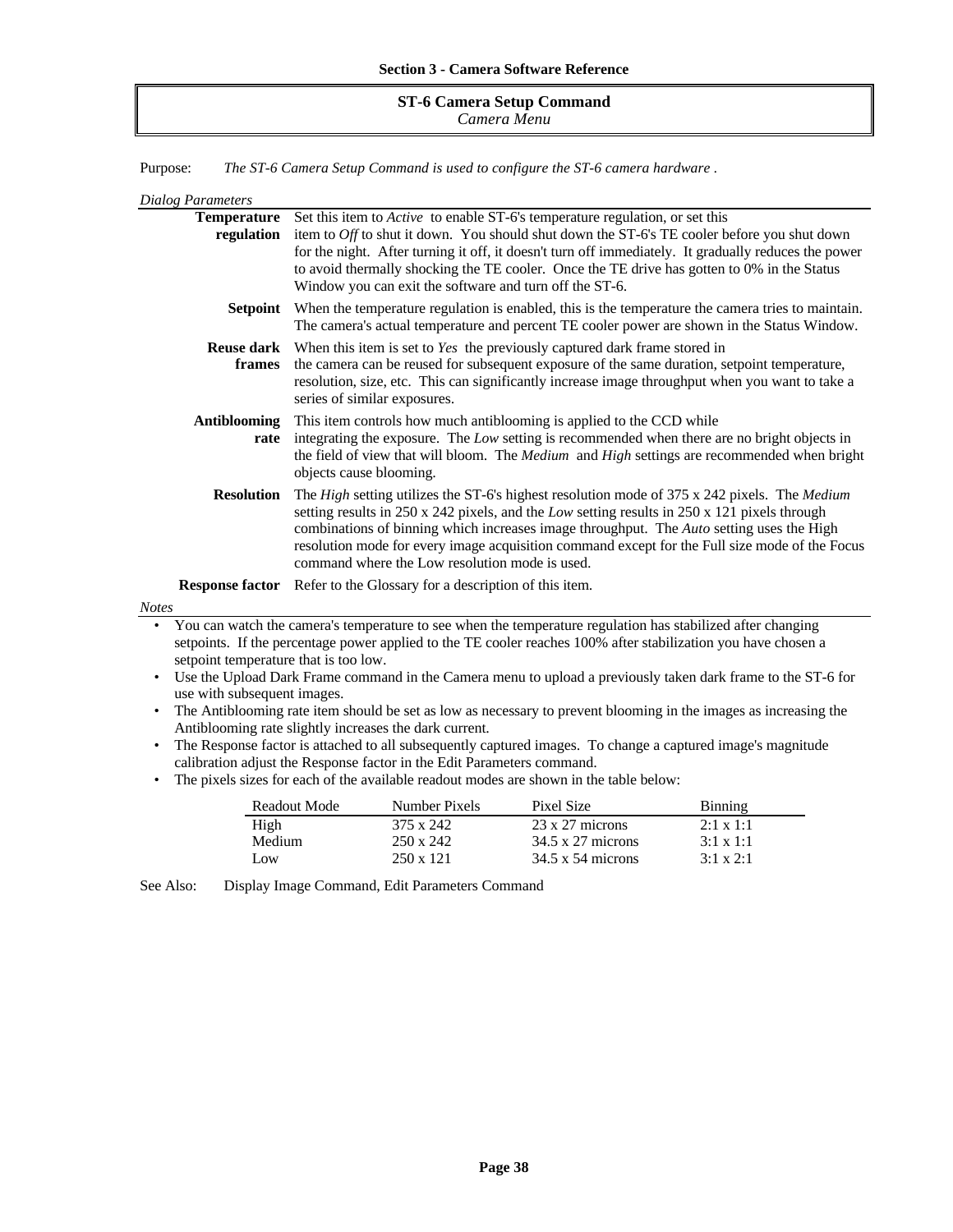#### **ST-7/8 Camera Setup Command** *Camera Menu*

Purpose: *The ST-7 and ST-8 Camera Setup Command is used to configure the camera hardware.*

| Dialog Parameters                |                                                                                                                                                                                                                                                                                                                                                                                                                                                                                                                                                                                                                                                                                                                                        |
|----------------------------------|----------------------------------------------------------------------------------------------------------------------------------------------------------------------------------------------------------------------------------------------------------------------------------------------------------------------------------------------------------------------------------------------------------------------------------------------------------------------------------------------------------------------------------------------------------------------------------------------------------------------------------------------------------------------------------------------------------------------------------------|
| <b>Temperature</b>               | Set this item to <i>Active</i> to enable camera's temperature regulation,                                                                                                                                                                                                                                                                                                                                                                                                                                                                                                                                                                                                                                                              |
| regulation                       | or set this item to $Off$ to shut it down. You should shut down the camera's TE cooler before you<br>shut down for the night. After turning it off, it doesn't turn off immediately. It gradually reduces<br>the power to avoid thermally shocking the TE cooler. Once the TE drive has gotten to 0% in the<br>Status Window you can exit the software and turn off the camera                                                                                                                                                                                                                                                                                                                                                         |
| Setpoint                         | When the temperature regulation is enabled, this is the temperature the camera tries to maintain.<br>The camera's actual temperature and percent TE cooler power are shown in the lower right<br>corner of the Status Window. You will typically be able to regulate to temperatures 30 degrees<br>C below ambient. We recommend picking readily achievable temperatures so you can build a<br>library of dark frames.                                                                                                                                                                                                                                                                                                                 |
| frames                           | <b>Reuse dark</b> When this item is set to Yes the previously captured dark frame stored in<br>the camera can be reused for subsequent exposure of the same duration, setpoint temperature,<br>resolution, size, etc. This can significantly increase image throughput when you want to take a<br>series of similar exposures.                                                                                                                                                                                                                                                                                                                                                                                                         |
| <b>Resolution</b>                | The High setting utilizes the camera's highest resolution mode of 9µ square pixels. The Medium<br>setting results in 18 micron square pixels, binning 2 pixels horizontally and vertically which<br>results in a faster digitization and download time. The Low setting is a 3 by 3 bin. The Auto<br>setting uses the High resolution mode for every image acquisition command except for the Full<br>size mode of the Focus command where the Low resolution mode is used. The tracking CCD, if<br>selected, can also be binned. <i>Medium</i> and <i>Low</i> settings produce a $2x2$ bin. When capturing a<br>self guided image the tracking CCD is always in High resolution mode, and the imaging CCD at<br>whatever is set here. |
|                                  | <b>Response factor</b> Refer to the Glossary for a description of this item.                                                                                                                                                                                                                                                                                                                                                                                                                                                                                                                                                                                                                                                           |
| <b>Active CCD</b>                | This item sets the CCD that is read out by the Grab and Focus Commands when acquiring<br>images. You will typically collect images using the <i>imaging</i> CCD, but may wish to view the<br><i>tracking</i> CCD image to center a guide star.                                                                                                                                                                                                                                                                                                                                                                                                                                                                                         |
| <b>Non-ABG Streak</b><br>Removal | Setting this item to Yes utilizes a special readout mode of the non-ABG<br>versions of the ST-7/8 that removes the horizontal streaking component of blooming from stars<br>that bloom in the image. Users of ABG versions of the ST-7/8 should leave this set to No.                                                                                                                                                                                                                                                                                                                                                                                                                                                                  |
| <b>Notes</b>                     |                                                                                                                                                                                                                                                                                                                                                                                                                                                                                                                                                                                                                                                                                                                                        |

• You can watch the camera's temperature to see when the temperature regulation has stabilized after changing setpoints. If the percent power applied to the TE cooler reaches 100% after stabilization you have chosen a setpoint temperature that is too cold.

• The response factor, multiplied by 6700, is the number of electrons generated by a 0th magnitude star per second per square inch of clear aperture.

• The Response factor is attached to all subsequently captured images. To change a captured image's magnitude calibration adjust the Response factor in the Edit Parameters command.

• The pixels sizes for each of the available readout modes are shown in the table below:

| Readout Mode | Number Pixels | Pixel Size             | <b>Binning</b>   |
|--------------|---------------|------------------------|------------------|
| ST-7 High    | 765 x 510     | $9 \times 9$ microns   | $1:1 \times 1:1$ |
| ST-7 Medium  | 382 x 255     | $18 \times 18$ microns | $2:1 \times 2:1$ |
| ST-7 Low     | 255 x 170     | $27 \times 27$ microns | $3:1 \times 3:1$ |
| ST-8 High    | 1530 x 1020   | $9 \times 9$ microns   | $1:1 \times 1:1$ |
| ST-8 Medium  | 765 x 510     | $18 \times 18$ microns | $2:1 \times 2:1$ |
| ST-8 Low     | 510 x 340     | $27 \times 27$ microns | $3:1 \times 3:1$ |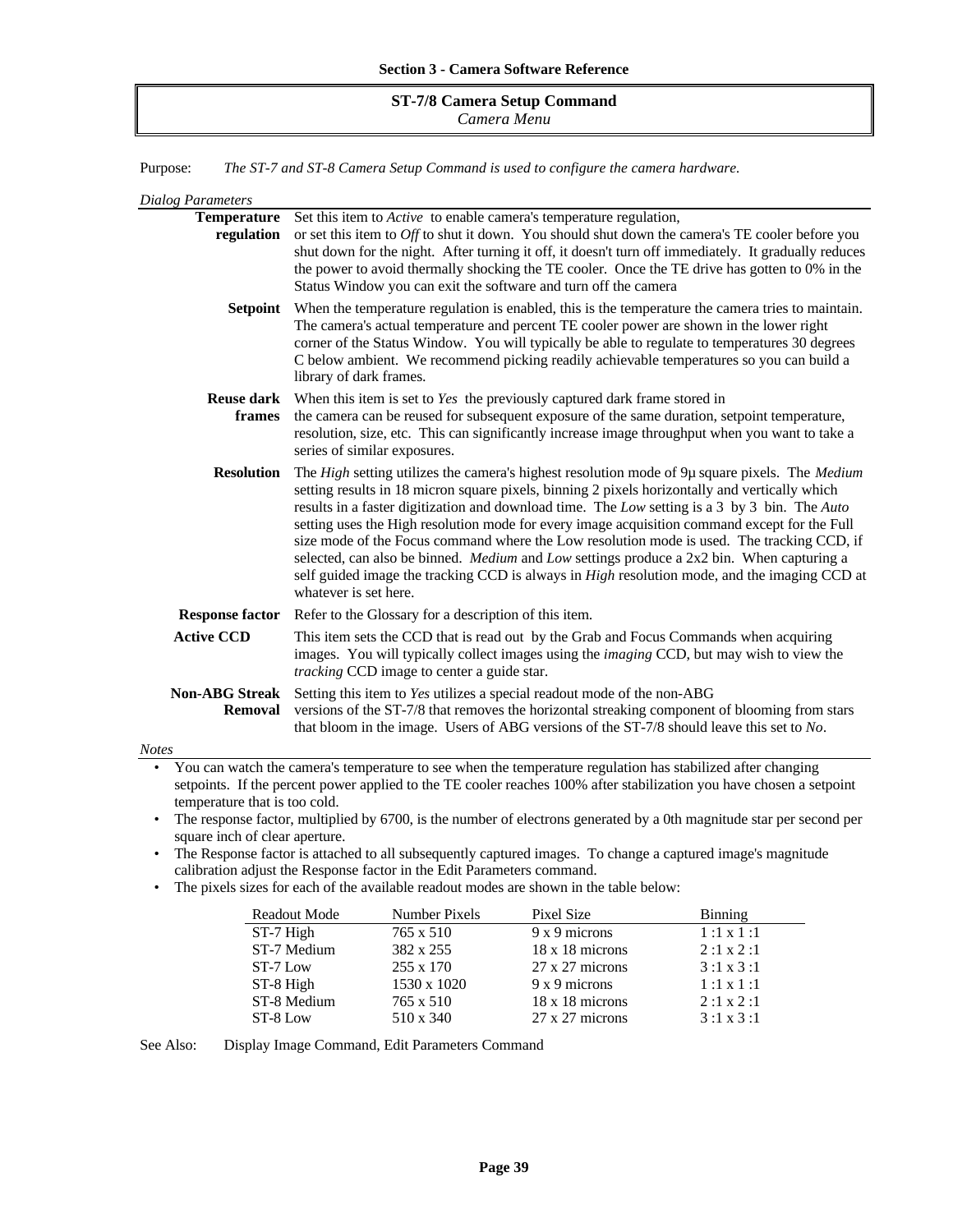### **3.5. Display Menu (Win 95 & Mac OS)**

Purpose: *The commands in the Display menu under Windows 95 & the Mac OS allow displaying extra information about the image in memory.*

| Commands              |                                                                                                                                                                                                                                                 |
|-----------------------|-------------------------------------------------------------------------------------------------------------------------------------------------------------------------------------------------------------------------------------------------|
| <b>Show Crosshair</b> | This command reveals the Crosshair Window where pixel information is displayed as<br>a crosshair is moved around in the image.                                                                                                                  |
| <b>Show Histogram</b> | This command reveals the Histogram Window which shows a histogram of the<br>image's pixel values. The histogram is a plot of the number of pixels (vertical axis)<br>having a given pixel value or number vs. value (horizontal axis).          |
| <b>Parameters</b>     | This command brings up a dialog showing the image parameters including the<br>exposure time, temperature, pixel size, etc.                                                                                                                      |
| <b>Modifications</b>  | This command brings up a dialog showing a history of the modifications made to the<br>image since it was captured. This is handy for remembering whether you "Removed<br>Hot Pixels" etc., to images you had previously captured and processed. |
| <b>Color Table</b>    | This command reveals the Color Table Editor where you can select and create false-<br>color tables for displaying the images. This is only available on Macintosh computers<br>that support color or gray-scale.                                |
| <b>Slide Show</b>     | This command is used to show a previously scripted slide show.                                                                                                                                                                                  |
| <b>Photo Mode</b>     | This command blacks out the entire screen and displays the image in the center which<br>can be handy for taking photographs, etc. To exit from photo mode click the mouse or<br>hit any key.                                                    |
| $M$ otog              |                                                                                                                                                                                                                                                 |

*Notes*

Under Windows 95 & the Mac OS the image is always displayed in the Picture Window. The brightness and contrast of the image is controlled by the items in the Contrast Window.

• The color tables available in the Color Table Editor are saved with the CCDOPS application, not with the image.

• Use the Make Slide Show command in the File menu to create the slide show script.

See Also: Contrast Window, Crosshair Window, Color Table Editor.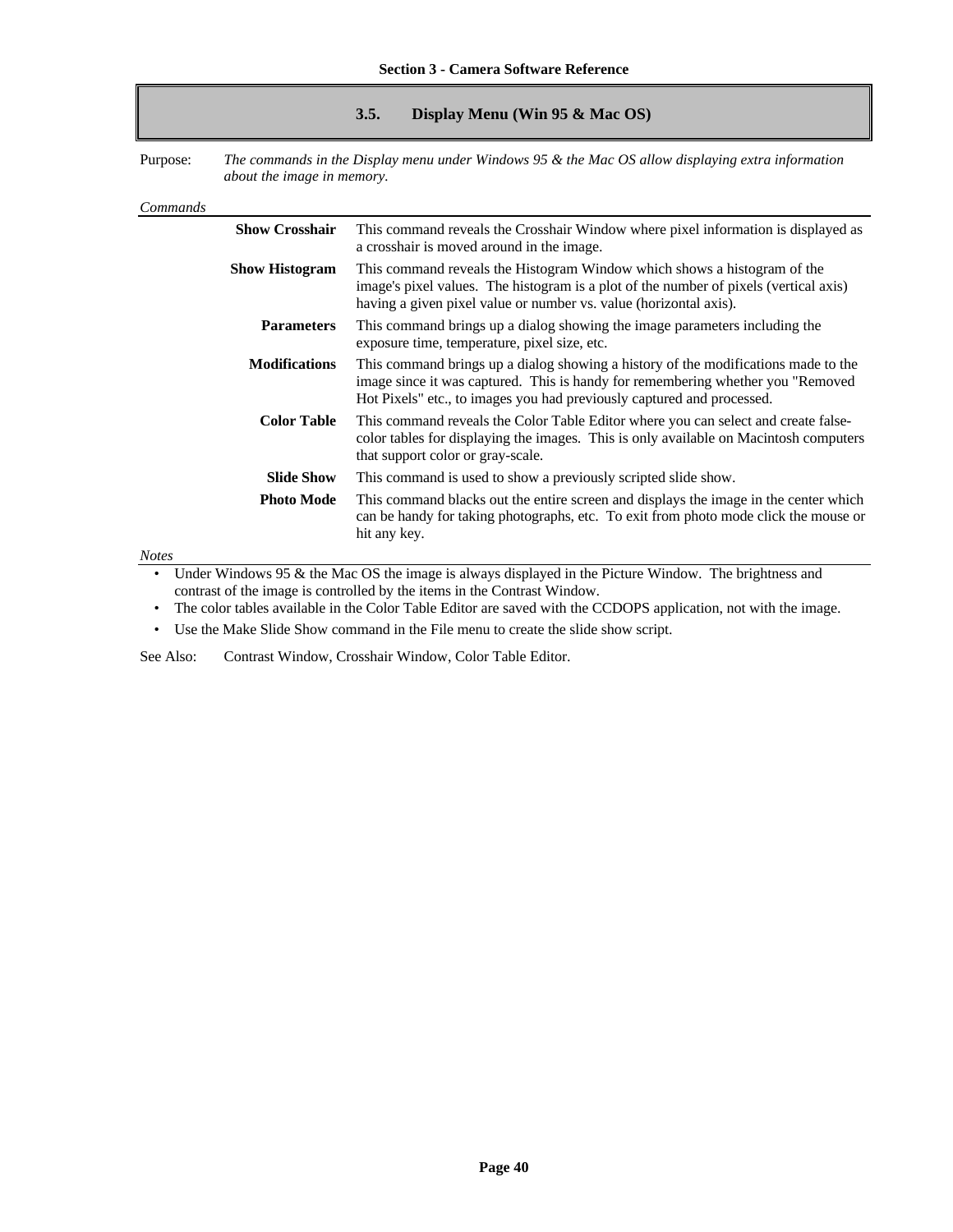### **3.6. Display Menu (DOS)**

Purpose: *The commands in the Display menu under DOS allow displaying the image and displaying additional information about the image.*

#### *Commands*

| Image                        | This command switches to Graphics Mode and displays the image.                                                                                                                                                                                                                                                                                                                                                                                                                                                           |
|------------------------------|--------------------------------------------------------------------------------------------------------------------------------------------------------------------------------------------------------------------------------------------------------------------------------------------------------------------------------------------------------------------------------------------------------------------------------------------------------------------------------------------------------------------------|
| <b>Histogram</b>             | This command allows displaying the image's histogram in either text or graphics<br>format. The histogram shows the number of pixels having a given pixel value or<br>number Vs value. In the text format the histogram is shown in a table with a count of<br>the number of pixels for every 256 wide range of pixel values (0-255, 256-511, etc.).<br>In the graphics format the histogram is plotted with the vertical axis representing the<br>number of pixels and the horizontal axis representing the pixel value. |
| <b>Parameter</b>             | This command brings up a dialog showing the image parameters including the<br>exposure time, temperature, pixel size, etc.                                                                                                                                                                                                                                                                                                                                                                                               |
| <b>Modifications</b>         | This command brings up a dialog showing a history of the modifications made to the<br>image since it was captured. This is handy for remembering whether you "Removed<br>Hot Pixels" etc., to images you had previously captured and processed.                                                                                                                                                                                                                                                                          |
| <b>Slide Show</b>            | This command is used to show a previously scripted slide show.                                                                                                                                                                                                                                                                                                                                                                                                                                                           |
| <b>Load User Color Table</b> | This command allows you to load false-color tables for displaying images in the photo<br>display mode.                                                                                                                                                                                                                                                                                                                                                                                                                   |

*Notes*

• Color tables are available for the EGA, MCGA, VGA and Super VGA displays.

• If you want to create your own false-color tables refer to Appendix B.

• On the right in the Data Buffer box of the Status Window the software shows which color tables are loaded. An E, M, V or X indicate the presence of the EGA, MCGA, VGA and XVGA (Super VGA) color tables.

• Use the Make Slide Show command in the File menu to create the slide show script.

See Also: Display Image Command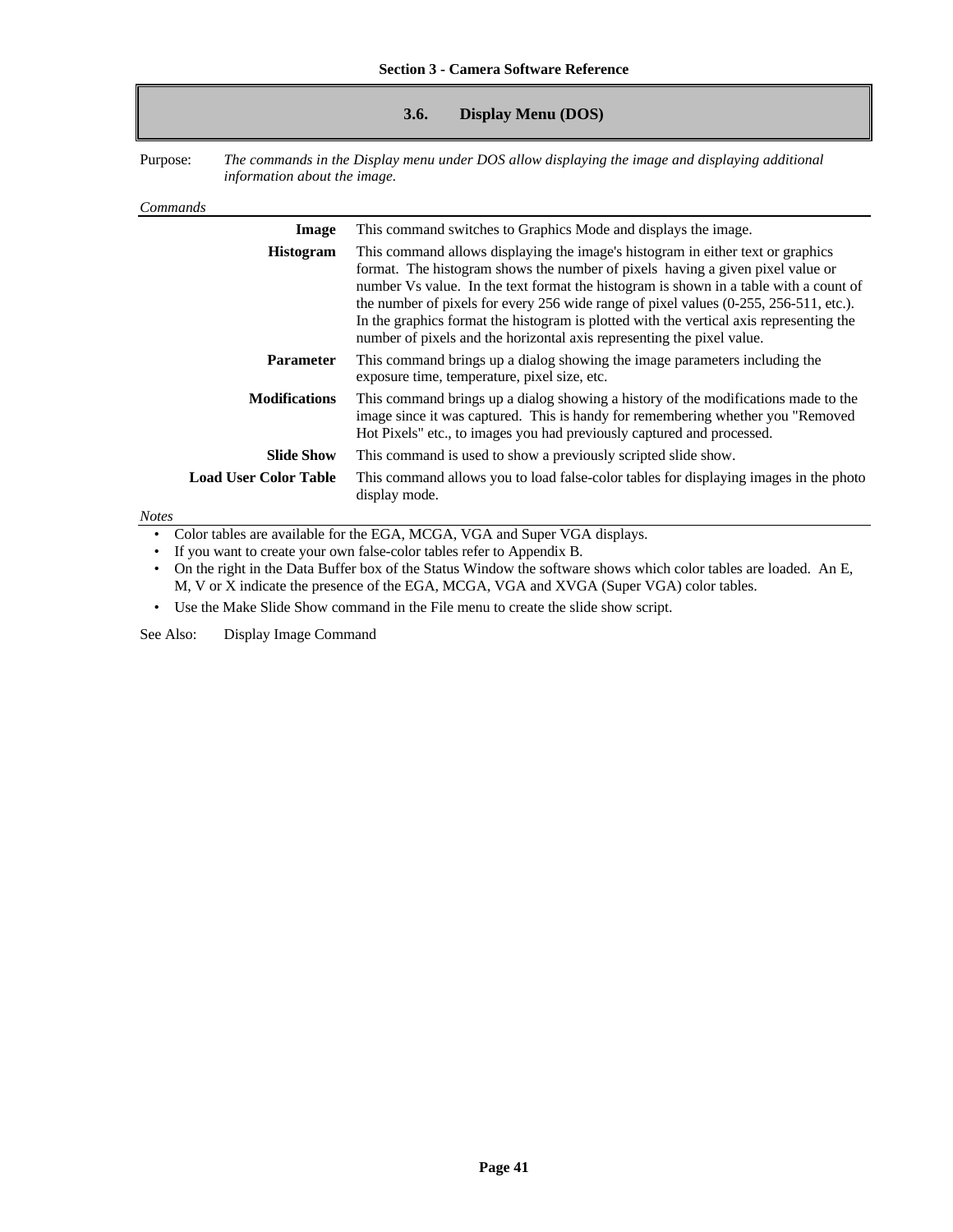#### **Display Image Command (DOS)** *Display Menu*

Purpose: *The Display Image Command is used under DOS to switch from Command Mode to Graphics Mode where the image is displayed.*

| <b>Dialog Parameters</b> |                                                                                                                                                                                                                                                                                                                                          |  |
|--------------------------|------------------------------------------------------------------------------------------------------------------------------------------------------------------------------------------------------------------------------------------------------------------------------------------------------------------------------------------|--|
| Display mode             | The Analysis mode allows you to use crosshairs to measure the image and apply other image<br>processing functions to the image. The <i>Photo</i> mode clears the screen and displays the image in<br>the center of the screen, void of any text or menus. This is handy for taking photographs of the<br>image.                          |  |
| <b>Auto contrast</b>     | Set this item to Yes to have the software pick settings for the Background and Range parameters<br>below. This works well for most images except for images containing only stars. Set this item<br>to $No$ if you want to manually set the Background and Range parameters.                                                             |  |
|                          | <b>Background</b><br>When Auto contrast is not enabled, pixels with values below the<br>Background level are displayed as black. Pixels above the Background + Range level are<br><b>Range</b><br>displayed as bright white. Pixels values between the Background level and the Background +<br>Range level are assigned shades of gray. |  |
| <b>Smoothing</b>         | When this item is set Yes the image is smoothed for display purposes. This reduces the<br>graininess of images at the expense of blurring.                                                                                                                                                                                               |  |
| <b>Negative image</b>    | Set this item to Yes to display the image as a negative. This can be handy for dim nebulosity as<br>the contrast of negative images is better for dim objects.                                                                                                                                                                           |  |
| Top/Left                 | In the photo display mode some display adapters do not have enough resolution to display the<br>entire image. These items indicate how many pixels off the top and off the left to skip and not<br>display.                                                                                                                              |  |
| <b>Notes</b>             | <b>Color select</b> In the photo display mode you have the choice of displaying the image using the software's built<br>in gray-scale color table ( <i>Standard</i> setting) or by using a false-color table ( <i>User</i> setting).                                                                                                     |  |
| $\bullet$                | The settings in the Display Image command do not modify the image data itself. They only affect the display of the                                                                                                                                                                                                                       |  |
| image.                   |                                                                                                                                                                                                                                                                                                                                          |  |
|                          | In the analysis display mode the software combines pixels as necessary to be able to display the full image                                                                                                                                                                                                                              |  |
|                          | independent of display adapter setting.                                                                                                                                                                                                                                                                                                  |  |
|                          |                                                                                                                                                                                                                                                                                                                                          |  |

- The gray-scale rendering of images may be better in the photo mode compared to the analysis mode on any given display adapter. The software takes advantage of the increased screen area and may try to dither the image to increase the gray-scale.
- Lowering the Background parameter makes the image brighter, revealing dimmer objects. Lowering the Range parameter increases the image's contrast.
- Auto contrast sets the Background and Range such that 10% of the pixels have intensities below the Background and 1% of the pixels have values above Background + Range.
- If you change either the Background or Range parameters the software will automatically switch Auto contrast off for you.
- If you want to create your own false-color tables refer to the Appendix.

See Also: Graphics Setup Command, DOS Display Mode Menus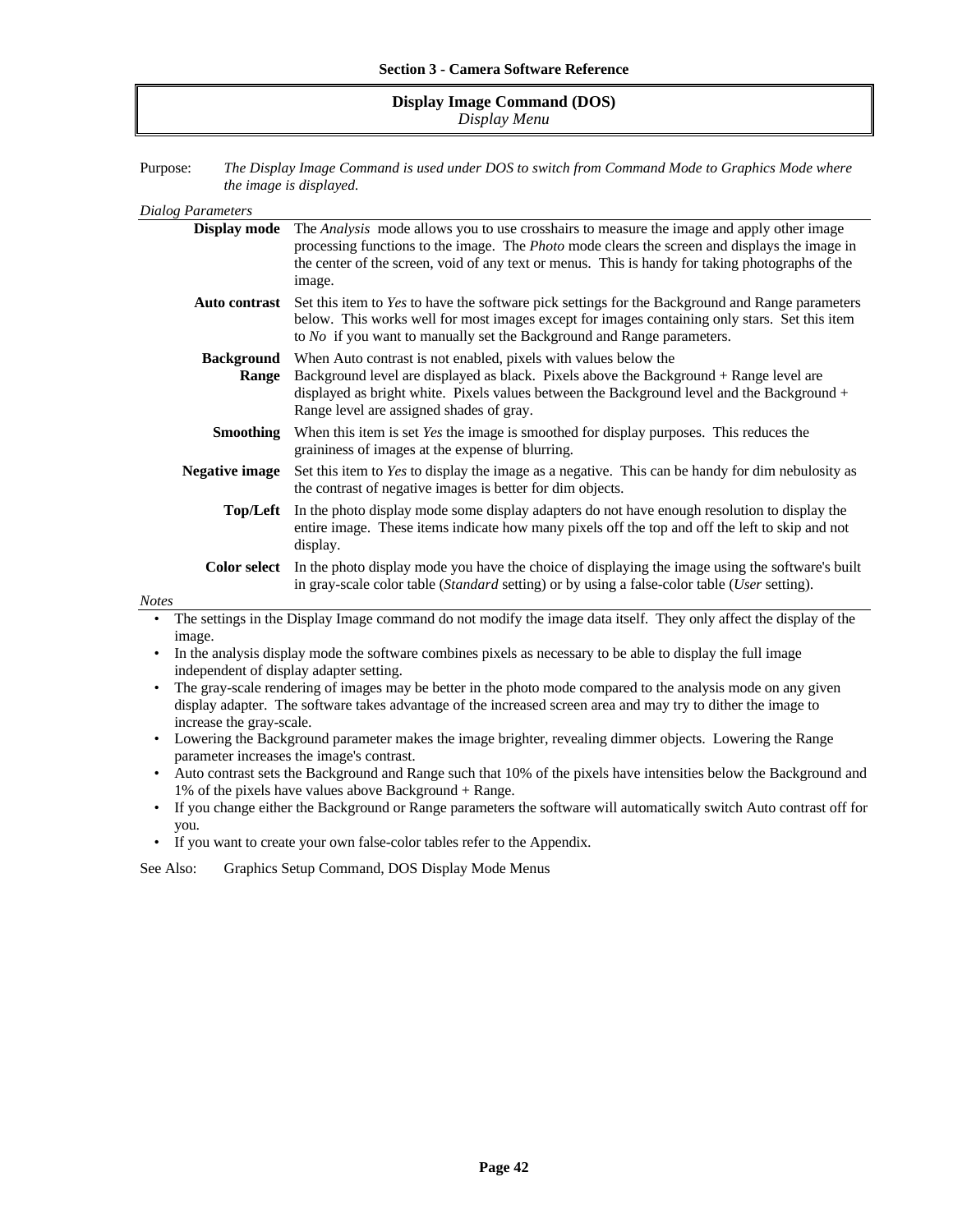### **DOS Display Mode Menus** *Display Command, Graphics Mode*

Purpose: *Under DOS, the analysis mode of the Display Mode contains pop-up menus which control the operation of the Display mode.*

| Display Menu Commands |  |  |  |  |  |
|-----------------------|--|--|--|--|--|
|-----------------------|--|--|--|--|--|

| X-Hairs                                                                                                                                                                                                                                                                                                                                                              | This command, which can be invoked with the 'X' key, switches the Display mode to Crosshair<br>mode, revealing the X-Hairs menu described below.                                                                                                                                |  |
|----------------------------------------------------------------------------------------------------------------------------------------------------------------------------------------------------------------------------------------------------------------------------------------------------------------------------------------------------------------------|---------------------------------------------------------------------------------------------------------------------------------------------------------------------------------------------------------------------------------------------------------------------------------|--|
| H-flip                                                                                                                                                                                                                                                                                                                                                               | This command, which can be invoked with the 'H' key, flips the image horizontally.                                                                                                                                                                                              |  |
| V-flip                                                                                                                                                                                                                                                                                                                                                               | This command, which can be invoked with the 'V' key, flips the image vertically.                                                                                                                                                                                                |  |
| This command, which can be invoked with the 'Z' key, allows you to Zoom the image 4:1. A<br>Zoom<br>zoom region is shown on the image which can be positioned with the mouse or the keyboard.<br>Once positioned, hitting the 'Z' key zooms the image, interpolating between pixels, and hitting<br>the 'R' key zooms the image by replicating each pixel 4x4 times. |                                                                                                                                                                                                                                                                                 |  |
| This command, which can be invoked with the 'C' key, allows you to Crop the image. A crop<br><b>Crop</b><br>region is shown on the image which can be positioned and sized with the mouse or the keyboard.<br>Once positioned, hitting the 'C' crops and redisplays the image.                                                                                       |                                                                                                                                                                                                                                                                                 |  |
| <b>Smoothing</b>                                                                                                                                                                                                                                                                                                                                                     | This command, which can be invoked with the 'S' key, toggles Smoothing on and off,<br>redisplaying the image.                                                                                                                                                                   |  |
| This command, which can be invoked with the 'N' key, toggles Negative image on and off,<br><b>Negative</b><br>redisplaying the image.                                                                                                                                                                                                                                |                                                                                                                                                                                                                                                                                 |  |
| This command, which can be invoked with the Esc or 'Q' key, exits from the Display mode back<br>Ouit<br>to Command Mode.                                                                                                                                                                                                                                             |                                                                                                                                                                                                                                                                                 |  |
| X-Hairs Menu Commands                                                                                                                                                                                                                                                                                                                                                |                                                                                                                                                                                                                                                                                 |  |
| <b>Set Position</b>                                                                                                                                                                                                                                                                                                                                                  | This command, which can be invoked with the 'S' key, zeros the separation measurement by<br>setting the home or zero location of the separation to the crosshair's pixel coordinates when the<br>key is pressed.                                                                |  |
| <b>Centroid</b>                                                                                                                                                                                                                                                                                                                                                      | This command, which can be invoked with the 'C' key, sets the home or zero location of the<br>separation to the coordinates of the centroid of the data at the crosshair's position.                                                                                            |  |
| <b>Position</b>                                                                                                                                                                                                                                                                                                                                                      | This command, which can be invoked with the 'P' key, measures the centroid of the data at the<br>crosshair's position and updates the Separation measurement to that location.                                                                                                  |  |
| <b>Background</b>                                                                                                                                                                                                                                                                                                                                                    | This command, which can be invoked with the 'B' key, uses the data at the crosshair's position as<br>a measurement of the sky background for magnitude and centroid calculations.                                                                                               |  |
| <b>Toggle Box</b>                                                                                                                                                                                                                                                                                                                                                    | This command, which can be invoked with the 'T' key, toggles the size of the box used in<br>measuring the background, average pixel value, and magnitudes from 3x3 pixels to 11x11<br>pixels.                                                                                   |  |
| $+/-$ Magnitude                                                                                                                                                                                                                                                                                                                                                      | These commands, which can be invoked with the '+' and '-' keys, adjust the image's response<br>factor (from the Edit Parameters Command) in order to adjust the calculated magnitudes by $\pm 0.1$<br>or $\pm 0.01$ magnitudes depending on whether the shift key is held down. |  |
| Quit                                                                                                                                                                                                                                                                                                                                                                 | This command, which can be invoked with the Esc or 'Q' key, exits from the Crosshair mode<br>back to Display mode.                                                                                                                                                              |  |
|                                                                                                                                                                                                                                                                                                                                                                      |                                                                                                                                                                                                                                                                                 |  |

#### *Notes*

• The I, J, K and M keys form a virtual keypad that moves the Crosshair, Zoom and Clip regions around 5 or 10 pixels at a time, depending on whether the shift key is held down.



• For accurate stellar magnitude and centroid determinations you should always set a background region in an area of the image representing the background conditions around the star. If the star is buried in nebulosity then pick a background region with a similar nebular intensity.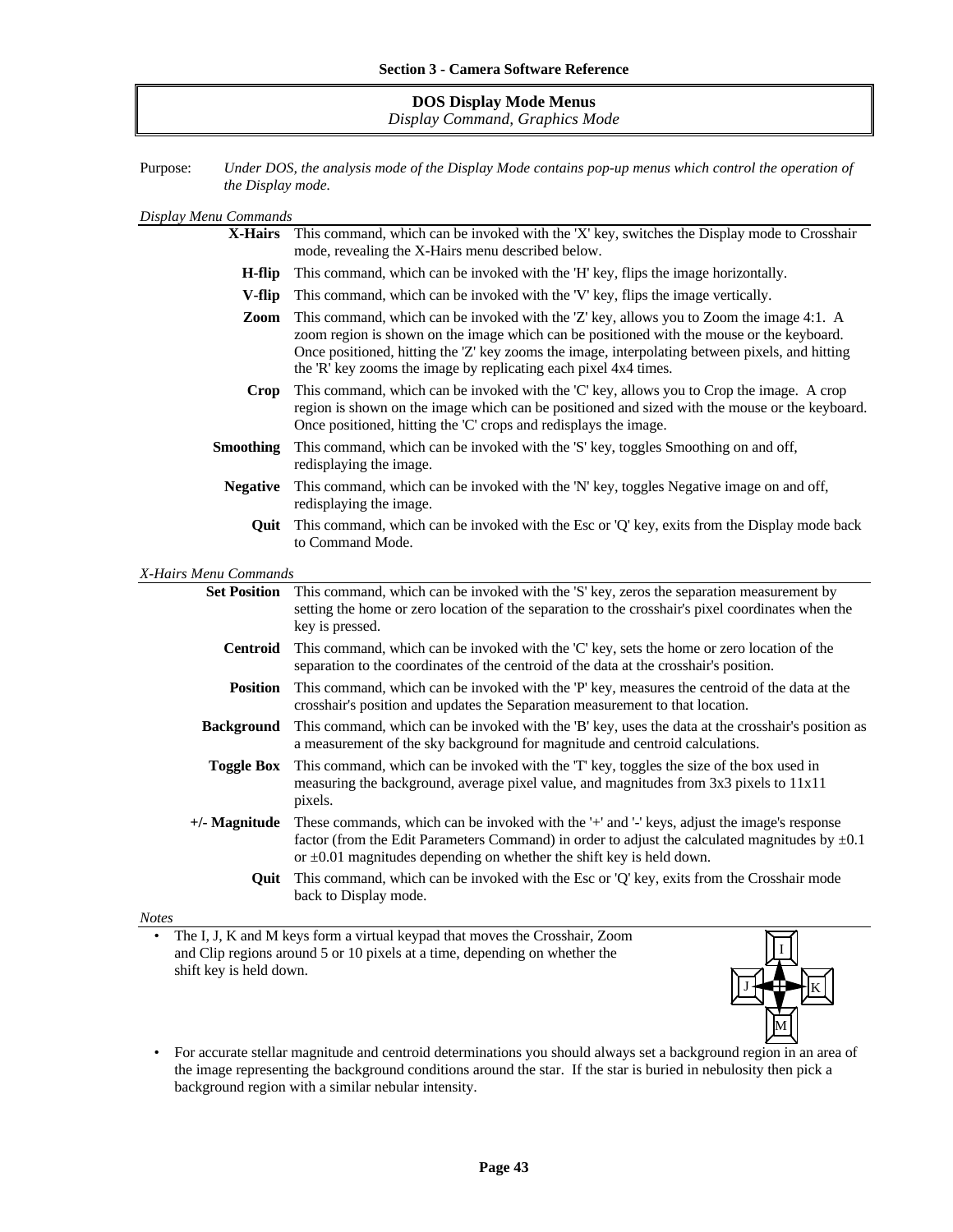- If you find it necessary to adjust the magnitude measurements you may wish to copy the resulting Response factor from the Edit Parameters command to the Camera Setup command so that subsequent images will be correct.
- Stellar magnitude calculations depend on the settings of the Response factor and Aperture area parameters in the Edit Parameters Command. The Diffuse Magnitude calculations additionally depend on the Focal length parameter.
- Separation calculations depend on the settings of the Focal length parameter in the Edit Parameters Command.<br>• Separations are shown in arcseconds. Orientations are with  $0^{\circ}$  up, working clockwise towards  $360^{\circ}$ .
- Separations are shown in arcseconds. Orientations are with 0° up, working clockwise towards 360°.

See Also: Edit Parameters Command, Camera Setup Commands.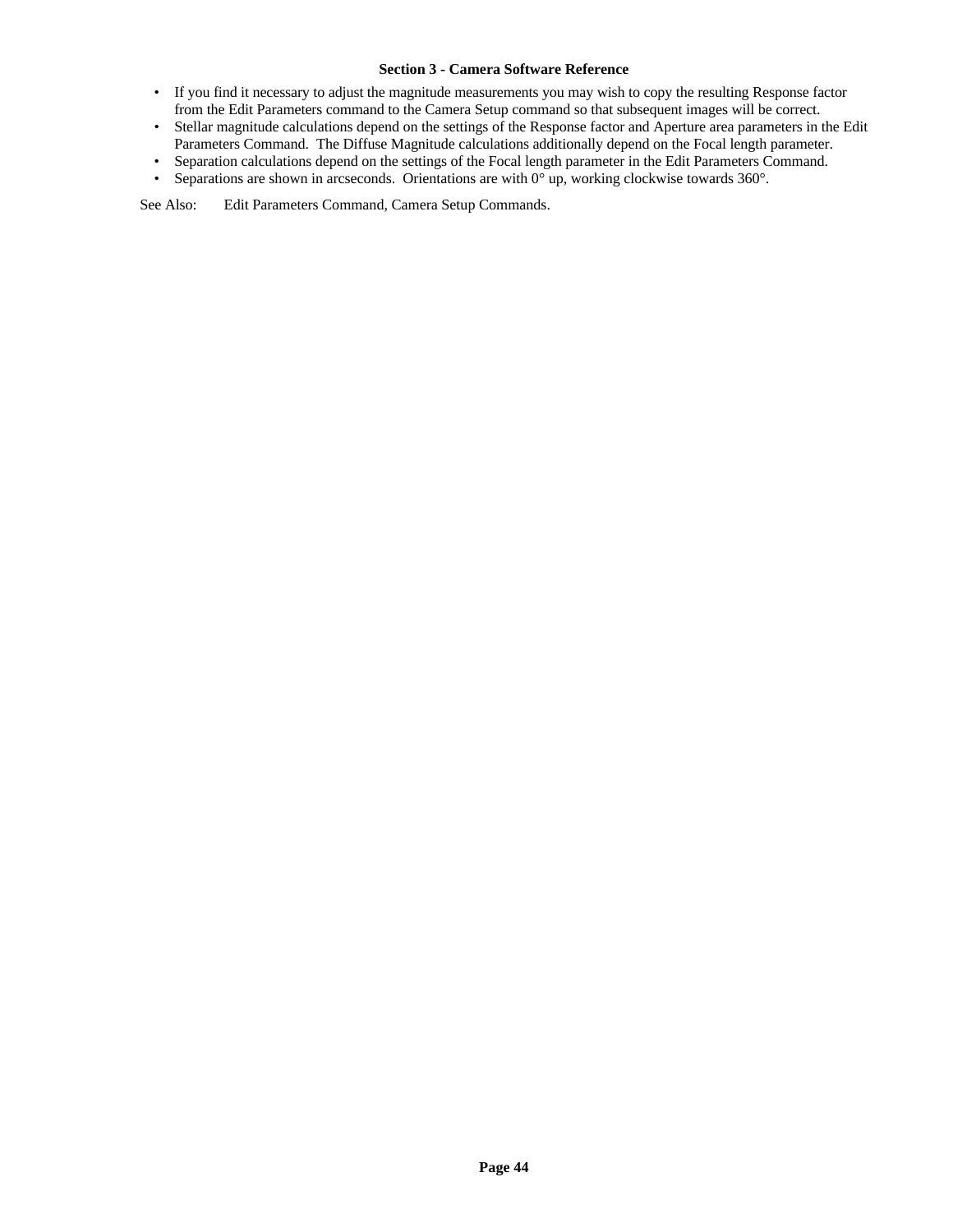#### **Contrast Window (Win 95 & Mac OS)**

Purpose: *The Contrast Window contains controls that affect the display of the image in the Picture window.*

#### *Window Items*

| <b>Back/Range</b> | When Auto contrast is not enabled, pixels with values below the Back level are displayed as<br>black. Pixels above the Back $+$ Range level are displayed as bright white. Pixels values<br>between the Back level and the Back $+$ Range level are assigned shades of gray. |
|-------------------|------------------------------------------------------------------------------------------------------------------------------------------------------------------------------------------------------------------------------------------------------------------------------|
| <b>Smooth</b>     | When this item is checked the image is smoothed for display purposes. This reduces the<br>graininess of images at the expense of blurring.                                                                                                                                   |
| Invert            | When this item is checked the image is displayed as a negative. This can be handy for dim<br>nebulosity as the contrast of negative images is better for dim objects.                                                                                                        |
| Auto              | When this item is checked the software sets the Back and Range parameters based upon the<br>image data. This works well for most images except for images containing only stars. Uncheck<br>this item if you wish to manually set the Back and Range parameters.             |
| Do It/Apply       | Hitting this button redisplays the image based upon the settings of the other items in this<br>window.                                                                                                                                                                       |
| Mag               | This pop-up menu selects the magnification (zoom-level) of the image displayed in the Picture<br>window.                                                                                                                                                                     |
| <b>Notes</b>      |                                                                                                                                                                                                                                                                              |

- The settings in the Contrast Window do not modify the image data itself. They only affect the display of the image.
- Lowering the Back parameter makes the image brighter, revealing dimmer objects. Lowering the Range parameter increases the image's contrast.
- Auto contrast sets the Background and Range such that 10% of the pixels have intensities below the Background and that 1% of the pixels have values above Background + Range.
- If you change either the Background or Range parameters the software will automatically switch Auto contrast off for you.
- The Color Table Editor can be used to create your own false-color tables.
- You have to click the ' RUW button to redisplay the image after changing the settings in the Contrast Window (except the  $\sqrt{s}$  XW checkbox which is automatic).
- Holding the Option key down and clicking in the image zooms in and centers the clicked on pixel in the Picture window.
- Holding the Command key down and clicking in the image zooms out and centers the clicked on pixel in the Picture window.



See Also: Color Table Editor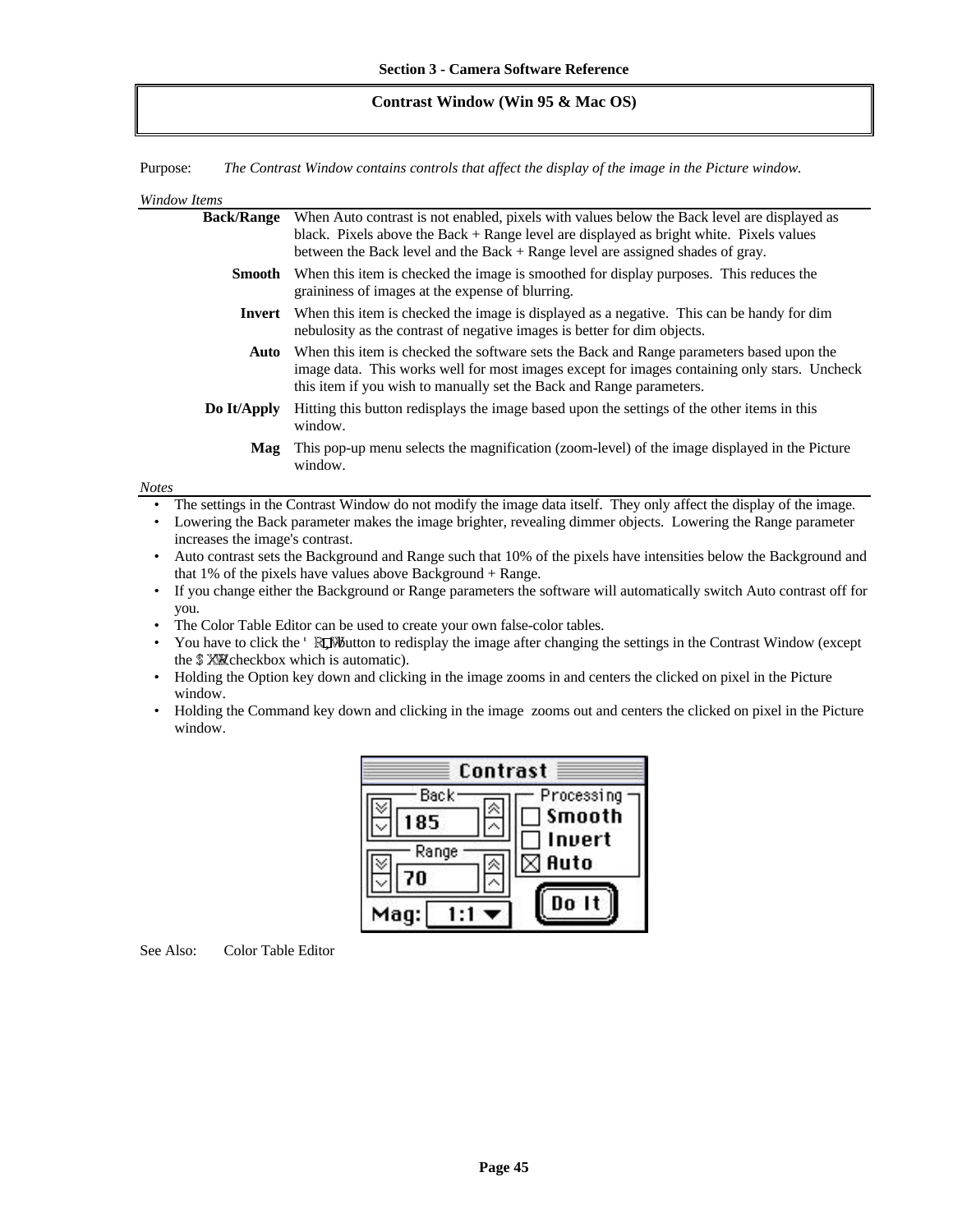### **Color Table Editor (Win 95 & Mac OS)**

Purpose: *The Color Table Editor allows you to create your own false-color tables for displaying the images.*

| Window Items                                                                                                          |                                                                                                                                                                 |  |
|-----------------------------------------------------------------------------------------------------------------------|-----------------------------------------------------------------------------------------------------------------------------------------------------------------|--|
|                                                                                                                       | Use this pop-up menu item to select the table to select or edit.<br>Table menu                                                                                  |  |
| <b>New</b>                                                                                                            | Clicking on this button creates a new color table for you to edit.                                                                                              |  |
| Clicking on this button deletes the active color table. Be careful because you can not undo<br><b>Delete</b><br>this! |                                                                                                                                                                 |  |
| Clicking on this button allows you to rename the active color table.<br><b>Rename</b>                                 |                                                                                                                                                                 |  |
| Clicking on this button makes a copy of the active color table for you to edit.<br>Dup                                |                                                                                                                                                                 |  |
| Ramp                                                                                                                  | Clicking and dragging in the Color Table and then clicking this button blends the colors in the<br>selected region from the starting color to the ending color. |  |
|                                                                                                                       | <b>Done</b> Click on this button when you are all through with the Color Table Editor.                                                                          |  |
| <b>Notes</b>                                                                                                          |                                                                                                                                                                 |  |
|                                                                                                                       | $\mathbf{r}$ and matrix and $\mathbf{r}$<br>.                                                                                                                   |  |

• As you move the mouse around in the Color Table the active cell is shown below the Color Table.

• You can change the color of any individual cell in the Color Table by double-clicking on that cell. This brings up the standard Color Picker.

• The Color Table Editor is only available on Macintosh models that support color or gray-scale.

• The color tables available in the Color Table Editor are saved with the CCDOPS application, not the individual image files.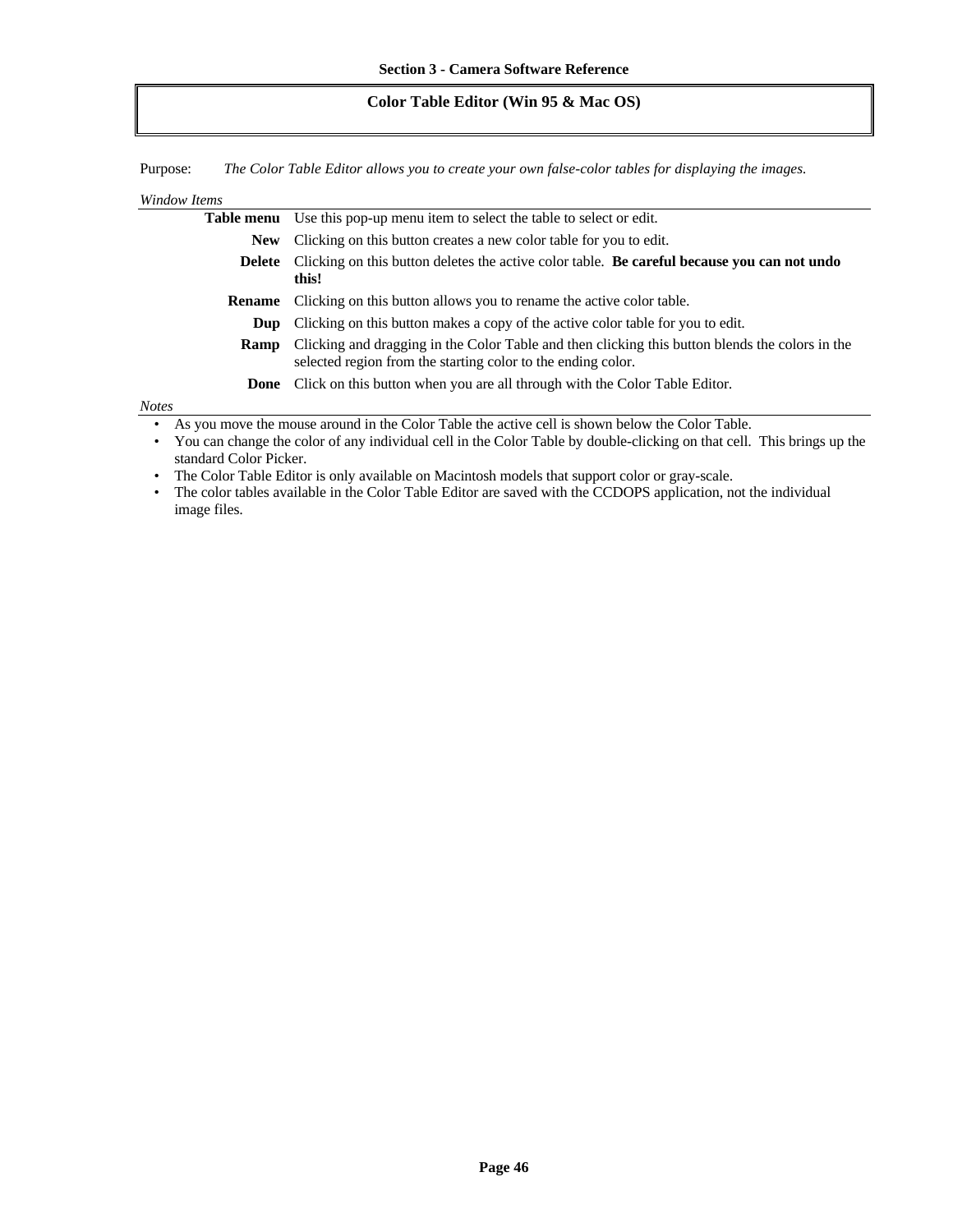### **Crosshairs Window**

Purpose: *The Crosshairs window allows inspecting the image on a pixel-by-pixel basis. Under DOS it is available through the Analysis display mode. Under Win 95 and the Mac OS it is shown with the Show Crosshairs command in the Display menu.*

| <b>Window Items</b>                                                                                                      |                                                                                                                              |                          |  |
|--------------------------------------------------------------------------------------------------------------------------|------------------------------------------------------------------------------------------------------------------------------|--------------------------|--|
| Pix X, Y                                                                                                                 | These show the horizontal and vertical positions of the crosshair relative to the upper-left pixel<br>which is pixel 1,1.    |                          |  |
| <b>Value</b>                                                                                                             | This shows the brightness (in ADU) of the pixel directly under the crosshair.                                                |                          |  |
| AvgVal                                                                                                                   | This shows the average pixel value (in ADU) of the pixels in a "box" centered under the<br>crosshair.                        |                          |  |
| <b>Noise</b>                                                                                                             | This shows the RMS variation (in ADU) of the pixels in the "box" under the crosshair.                                        |                          |  |
| Mag/Absolute                                                                                                             | This shows the calculated magnitude of the star in the "box" under the crosshair.                                            |                          |  |
| <b>DifMag/Diffuse</b>                                                                                                    | This shows the calculated magnitude per square-arcsecond of the nebulosity in the "box" under<br>the crosshair.              |                          |  |
| <b>See/Seeing</b>                                                                                                        | This shows the "full-width at half maximum" in arcseconds for the star in the "box" under the<br>crosshair.                  |                          |  |
| This shows the separation in degrees/minutes/seconds of arc between the reference position and<br>Sep.<br>the crosshair. |                                                                                                                              |                          |  |
| Angle                                                                                                                    | This shows the angle clockwise from vertical between the reference position and the crosshair.                               |                          |  |
|                                                                                                                          | <b>Boxsize/Box</b> This sets the size of the "box" used in the average, magnitude and seeing calculations.                   |                          |  |
| <b>Notes</b>                                                                                                             |                                                                                                                              |                          |  |
| $\bullet$                                                                                                                | Hitting the 'B' key (or clicking in the image under Win 95 $\&$ Mac OS)                                                      |                          |  |
| places the background cursor.                                                                                            |                                                                                                                              | X Hair                   |  |
| Hitting the 'S' key sets the reference position to the whole-pixel value of                                              |                                                                                                                              | Pixel Data               |  |
| $\bullet$                                                                                                                | the crosshair position.<br>Hitting the 'T' key (or selecting from the pop-up menu under Win 95 $\&$                          |                          |  |
|                                                                                                                          | Mac) sets the size of the "box" used in the average, magnitude and seeing                                                    |                          |  |
| Value: 8530<br>calculations.                                                                                             |                                                                                                                              | AvgVal: 3773.7           |  |
|                                                                                                                          | Hitting the 'C' key sets the reference position to the centroid of the data<br>Noise: 1818.8                                 |                          |  |
|                                                                                                                          | under the crosshair.                                                                                                         |                          |  |
|                                                                                                                          | Hitting the 'P' key measures the separation between the reference position                                                   | Magnitudes               |  |
| $\bullet$                                                                                                                | and the centroid of the data under the cursor.<br>Hitting the '+'/'-' keys adjusts the image's Response Factor such that the | Absolute: 31.68          |  |
|                                                                                                                          | calculated magnitude increases/decreases by 0.1 or 0.01 magnitudes based                                                     | Diffuse: 27.99           |  |
| on whether the shifty key is down.                                                                                       |                                                                                                                              | Seeing: $0.1 \times 0.1$ |  |
| ٠                                                                                                                        | Geometry<br>Refer to Appendix B for a detailed description of the Astrometric and                                            |                          |  |

Photometric capabilities of CCDOPS.

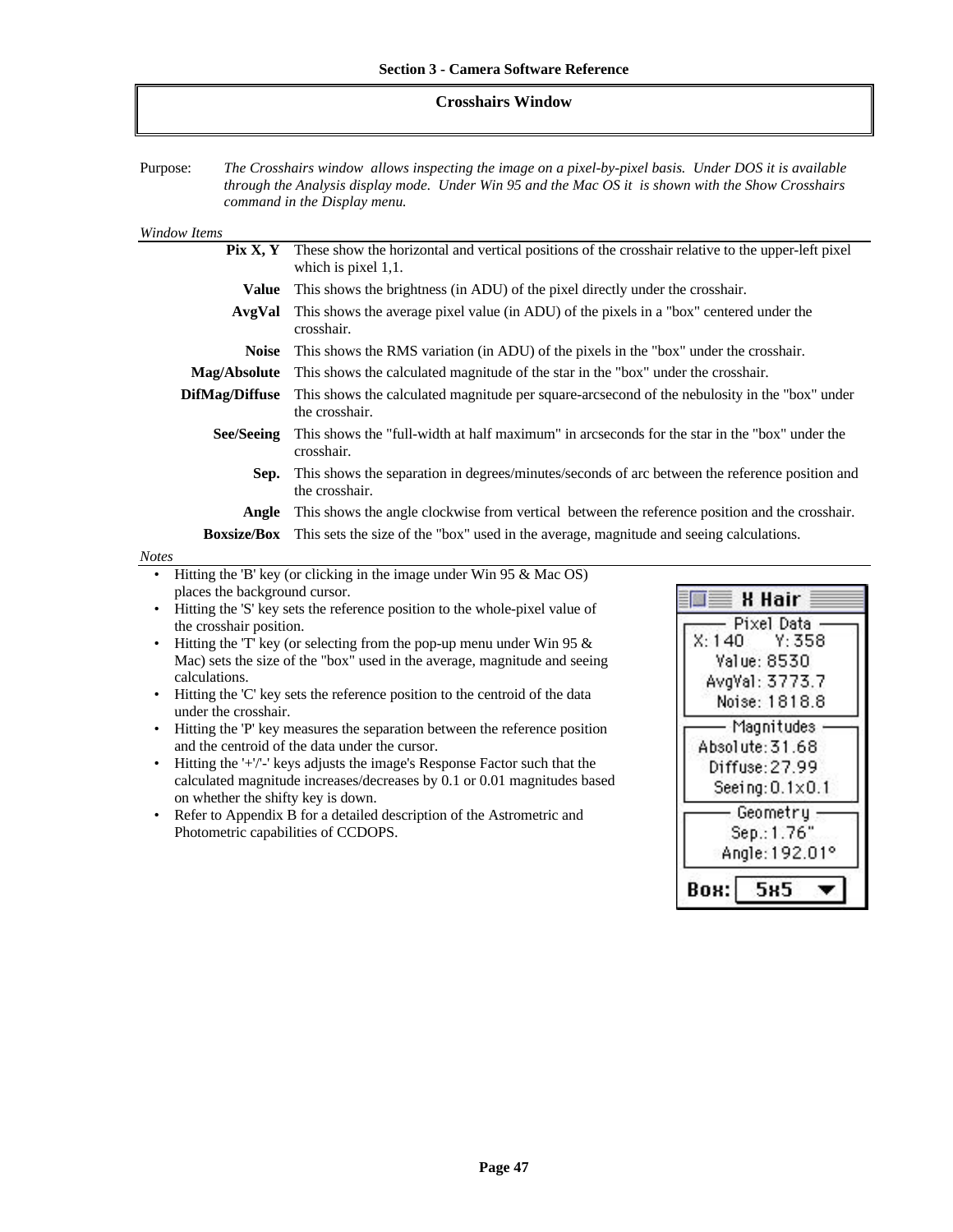# **3.7. Utility Menu**

Purpose: *The commands in the Utility menu are image processing commands that modify the image data.*

*Commands*

| Commanas                  |                                                                                                                                                                                                                                                                                                                                                                                                                                                                                                                                                                                    |
|---------------------------|------------------------------------------------------------------------------------------------------------------------------------------------------------------------------------------------------------------------------------------------------------------------------------------------------------------------------------------------------------------------------------------------------------------------------------------------------------------------------------------------------------------------------------------------------------------------------------|
| <b>Dark Subtract</b>      | Use this command to manually subtract a dark frame on the disk from the image in<br>memory. You would only do this if you did not have the Grab command<br>automatically subtract a dark frame.<br>You can use the Standard dark subtraction or a special "Adaptive" routine that<br>tries to adjust the dark image to more closely match the light image. We suggest you<br>always save the image first and stick with the Standard routine. If your images have<br>many residual hot or cold pixels after the dark subtraction reload the image and try the<br>adaptive routine. |
| Co-Add                    | Use this command to co-add an image on disk to the one in memory. You can offset<br>the images relative to one another in X and Y. These offsets allow you to co-register<br>the images. You can also specify a count offset to be subtracted from the sum of the<br>two images which may be essential to prevent the sum of the two images from<br>saturating at 65535 counts.                                                                                                                                                                                                    |
| <b>Smooth</b>             | This command smoothes the image by combining each pixel with a weighted sum of<br>itself and its eight neighboring pixels, reducing the graininess of the image at the<br>expense of increasing blur. You can select from three filter strengths which apply<br>increasing amounts of smoothing to the image.                                                                                                                                                                                                                                                                      |
| <b>Sharpen</b>            | This command sharpens the image by performing an unsharp masking operation with<br>three strengths. The Nebulae setting is not as strong as the Lunar/Planetary but it<br>won't leave rings around stars with surrounding nebulosity.                                                                                                                                                                                                                                                                                                                                              |
| <b>Flat Field</b>         | This command allows you to select a Flat Field image on disk to use in flat field<br>correcting the image in memory.                                                                                                                                                                                                                                                                                                                                                                                                                                                               |
| <b>Scale</b>              | This command allows you to scale the pixel values in an image either linearly or<br>logarithmically. You specify Background and Range parameters which are used in<br>scaling the image. Pixels with values below Background become 100 and pixels with<br>values above Background + Range become $65535$ . Pixels with values between<br>Background and Background + Range are scaled appropriately.                                                                                                                                                                              |
| <b>Remove Cool Pixels</b> | This command removes dark pixels from images by replacing them with a weighted<br>sum of the pixel's eight neighbors. You select from three strengths which affect<br>varying degrees of dark pixels.                                                                                                                                                                                                                                                                                                                                                                              |
| <b>Kill Warm Pixels</b>   | This removes bright pixels from images by replacing them with a weighted sum of the<br>pixel's eight neighbors. You select from three strengths which affect varying degrees<br>of bright pixels.                                                                                                                                                                                                                                                                                                                                                                                  |
| <b>Invert Pixels</b>      | This command makes the image into a negative image by inverting the pixel values<br>around the midpoint in intensity. It can be used to make negative images for co-<br>adding with pixel offsets.                                                                                                                                                                                                                                                                                                                                                                                 |
| <b>Resample Pixels</b>    | This command resamples the image to effectively change the pixel sizes to square<br>pixels. It is handy for achieving the correct aspect ratio in displayed or exported<br>images although it reduces the resolution slightly and adds a smoothed appearance to<br>images.                                                                                                                                                                                                                                                                                                         |
| <b>Pixel Math</b>         | This command allows you to do simple arithmetic operations on the image such as<br>adding or subtracting a constant or multiplying or dividing by a constant. This can be<br>handy to make two images match each other in terms of brightness or contrast.                                                                                                                                                                                                                                                                                                                         |
| <b>Enlarge Image 2x</b>   | Images will often be acquired in Medium or Low resolution modes, where the stars<br>can be blocky looking and the image may not fill the screen. This command enlarges<br>the image 2x in each direction, interpolating between pixels. The result is a larger<br>format image with less "blockiness".                                                                                                                                                                                                                                                                             |
| <b>Reduce Image 2x</b>    | This command bins the image 2x2 to produce a smaller image. This may help in<br>detecting faint nebulosity.                                                                                                                                                                                                                                                                                                                                                                                                                                                                        |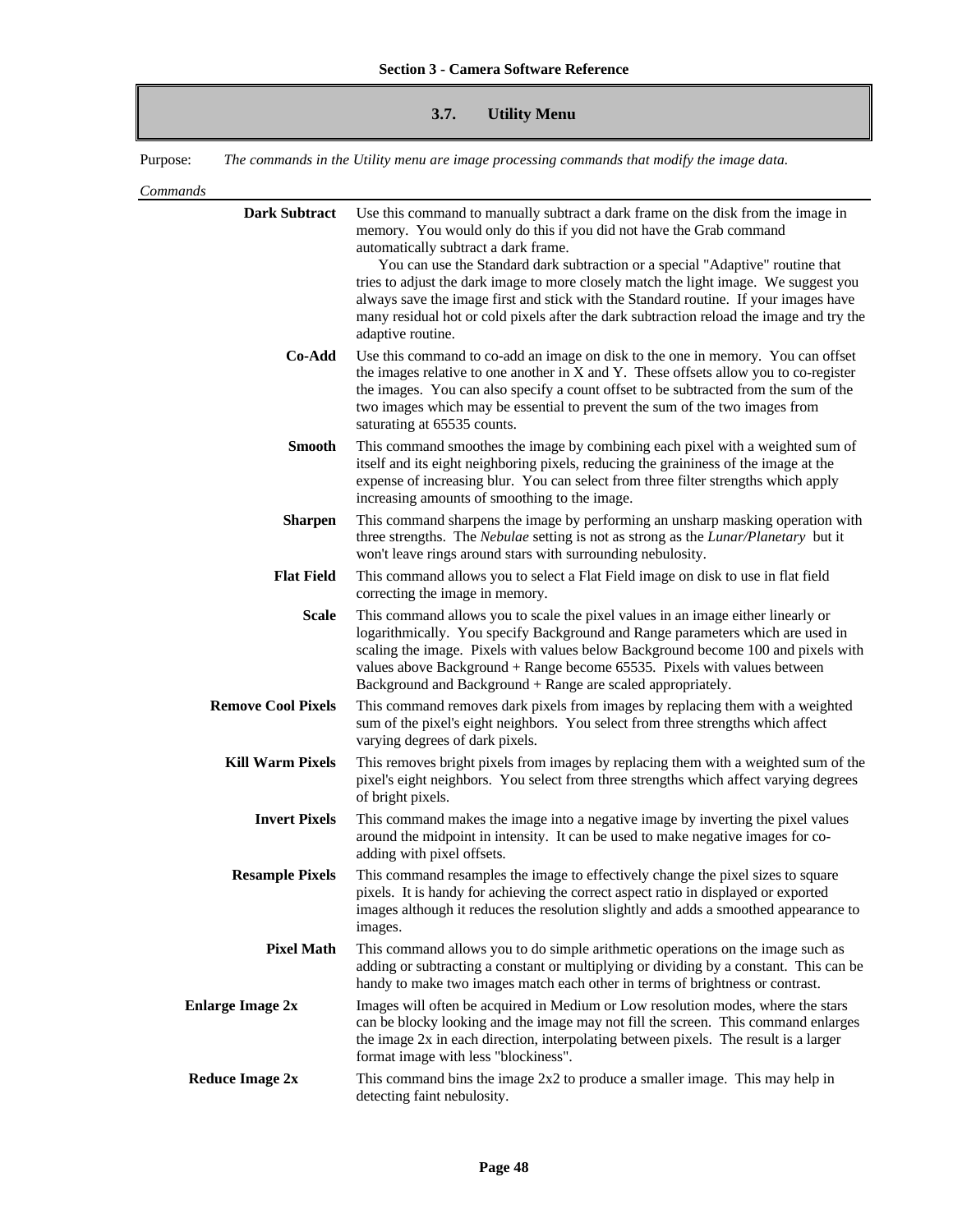| <b>Column/Row Repair</b>                                                 | The ST-8 CCDs sometimes have bad columns at the edge of the field of view. Using<br>this command, and entering the column number (X-coordinate) of the bad column<br>determined in analysis crosshairs mode, will eliminate the column. The column data<br>is replaced by the average of its neighbors.                                                                                           |  |
|--------------------------------------------------------------------------|---------------------------------------------------------------------------------------------------------------------------------------------------------------------------------------------------------------------------------------------------------------------------------------------------------------------------------------------------------------------------------------------------|--|
| <b>Pseudo 3D</b>                                                         | This command makes a pseudo 3-D relief of the image.                                                                                                                                                                                                                                                                                                                                              |  |
| <b>Add by Track List</b>                                                 | This command is used to create a Track and Accumulate Flat Field image from a<br>standard Flat Field image and a Track List. This command combines the standard flat<br>field image with itself using the offsets specified in the track list. You specify an<br>offset level to subtract from each co-addition of the flat field file and you select the flat<br>field and the track list files. |  |
| <b>Average Images</b>                                                    | This command allows you to average several images together which can be useful for<br>reducing noise. You select each of the images from the disk and the software averages<br>them together and leaves the result in memory where it can be saved. Note that all<br>images must be from the same model camera and have the same dimensions.                                                      |  |
| <b>Edit Parameters</b>                                                   | This command is used to edit the parameters attached to images such as the focal<br>length, etc.                                                                                                                                                                                                                                                                                                  |  |
| <b>Flip Horizontal</b><br><b>Flip Vertical</b><br>(Win 95 $\&$ Mac Only) | These commands flip the image horizontally or vertically. This is<br>handy for making the orientation of your images match published<br>images for comparison purposes.<br>Note: Under DOS these commands are available in the Display Mode menu.                                                                                                                                                 |  |
| Crop<br>(Win 95 & Mac Only)                                              | Click and drag in the Picture window to select a crop region then<br>use this command to crop the image. To cancel the Crop simply click in the Picture<br>window.<br>Note: Under DOS this command is available in the Display Mode menu.                                                                                                                                                         |  |

*Notes*

• Since these commands modify the image data itself you may wish to use them on a copy of the image, or when saving the image give it a new name.

• CCDOPS adds a bias of 100 counts to images to stop them from underflowing. A truly black image will show 100 counts with the Crosshair.

• Each modification made to the image through the commands in the Utility menu are recorded with the image and can be displayed using the Image Modifications command.

See Also: Edit Parameters Command, Image Modifications Command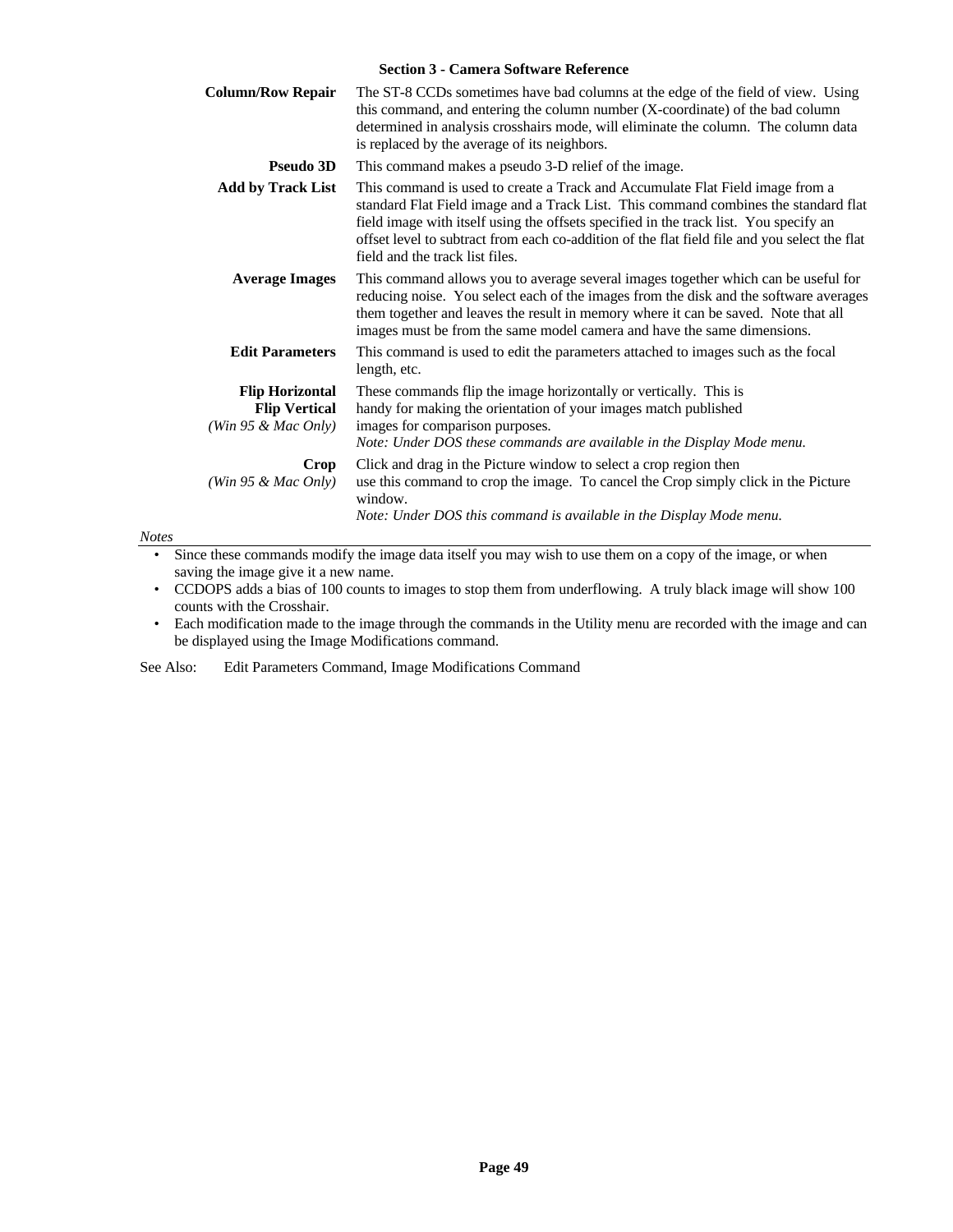#### **Edit Parameters Command** *Utility Menu*

Purpose: *The Edit Parameters Command is used to change image parameters associated with captured images such as the focal length, etc.*

| Dialog Parameters            |                                                                                                                                                                                                       |
|------------------------------|-------------------------------------------------------------------------------------------------------------------------------------------------------------------------------------------------------|
| Date of obs.<br>Time of obs. | You may change these items to reflect the date and time the image was<br>acquired. These values are initialized from the system clock when the image is captured.                                     |
| <b>Exposure time</b>         | There should be no reason to change this. It is set by the software to be the total integration<br>period for the image, including all snapshots in the case of Track and Accumulate images.          |
| <b>Focal length</b>          | Change this item to reflect the focal length (in inches) of the telescope used to capture the image.<br>This value is copied from the Telescope Setup Command when the image is captured.             |
| Aperture                     | Change this item to reflect the clear aperture (in square-inches) of the telescope used to capture<br>the image. This value is copied from the Telescope Setup Command when the image is<br>captured. |
| <b>Optical Filter</b>        | Change this character string to reflect any optical filter you may have used to capture the image.                                                                                                    |
| <b>Response factor</b>       | Change this item to calibrate the magnitude measurements for the given image. The magnitude<br>adjustment functions of the Display Image command adjust this value accordingly.                       |
| <b>Observer</b>              | Change this item to reflect the name of the observer that captured the image. This value is<br>copied from the Telescope Setup Command when the image is captured.                                    |
| <b>Note</b>                  | Set this item to any descriptive information you wish attached to the image, such as the object<br>name, etc.                                                                                         |
| <b>Notes</b>                 |                                                                                                                                                                                                       |
| ٠                            | Adjust the Focal length parameter to calibrate the separation measurements. If the separations are coming out too<br>small by some percentage, raise the focal length by the same percentage.         |

• Adjust the Response factor or Aperture area to calibrate the magnitude measurements. If the magnitudes are coming out too high (the calculated star brightness is too dim) then you would lower the Response factor or Aperture area accordingly. Remember an increase in of 1.0 magnitude corresponds to a decrease in brightness of 2.5 times (5 magnitudes =  $100X$ , 0.01 magnitude =  $6\%$ ).

• If you find you have to make adjustments to the Focal length, Aperture area or Response factor then you should make the same changes to the values in the Camera Setup or Telescope Setup commands so that subsequent images will be correct.

See Also: Telescope Setup Command, Display Image Command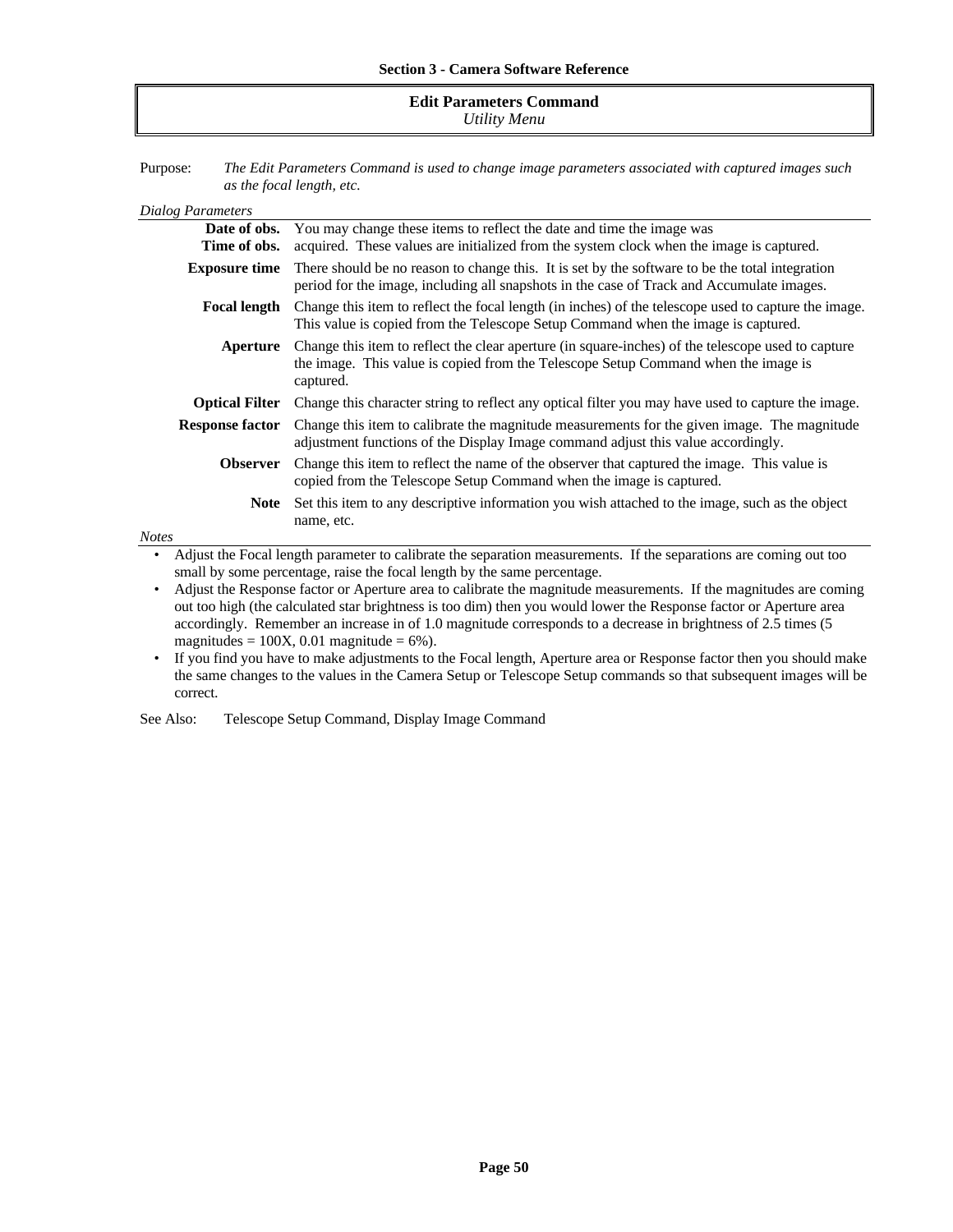### **3.8. Misc Menu**

Purpose: *The commands in the Misc menu allow you to setup the CCDOPS software for your computer and telescope.*

*Commands*

| ------------ |                                                   |                                                                                                                          |
|--------------|---------------------------------------------------|--------------------------------------------------------------------------------------------------------------------------|
|              | <b>Graphics/Comm Setup</b><br>(Win 95 & Mac Only) | This command allows you to configure CCDOPS for your model<br>computer.                                                  |
|              | <b>Graphics Setup</b><br>(DOS Only)               | This command allows you to configure CCDOPS for the graphics<br>capabilities of your PC or PC Compatible computer.       |
|              | <b>Communications Setup</b><br>(DOS Only)         | This command allows you to configure CCDOPS for the<br>communications capabilities of your PC or PC Compatible computer. |
|              | <b>Telescope Setup</b>                            | This command allows you to configure CCDOPS for the telescope you are using to<br>acquire images.                        |
|              | <b>Default Note</b>                               | Use this item to set the comment attached to each subsequently acquired image.                                           |
|              | <b>Loopback COM Test</b><br>(DOS Only)            | This command allows you to test whether the serial ports on your<br>PC are compatible with the CCDOPS software.          |

#### *Notes*

• The settings from the setup commands are retained in a CCDOPS.CFG configuration file so that they are preserved the next time you run CCDOPS. This is true of many of the settings throughout CCDOPS.

See Also: Graphics/Comm Setup Commands, Graphics Setup Command, Communications Setup Command, Telescope Setup Command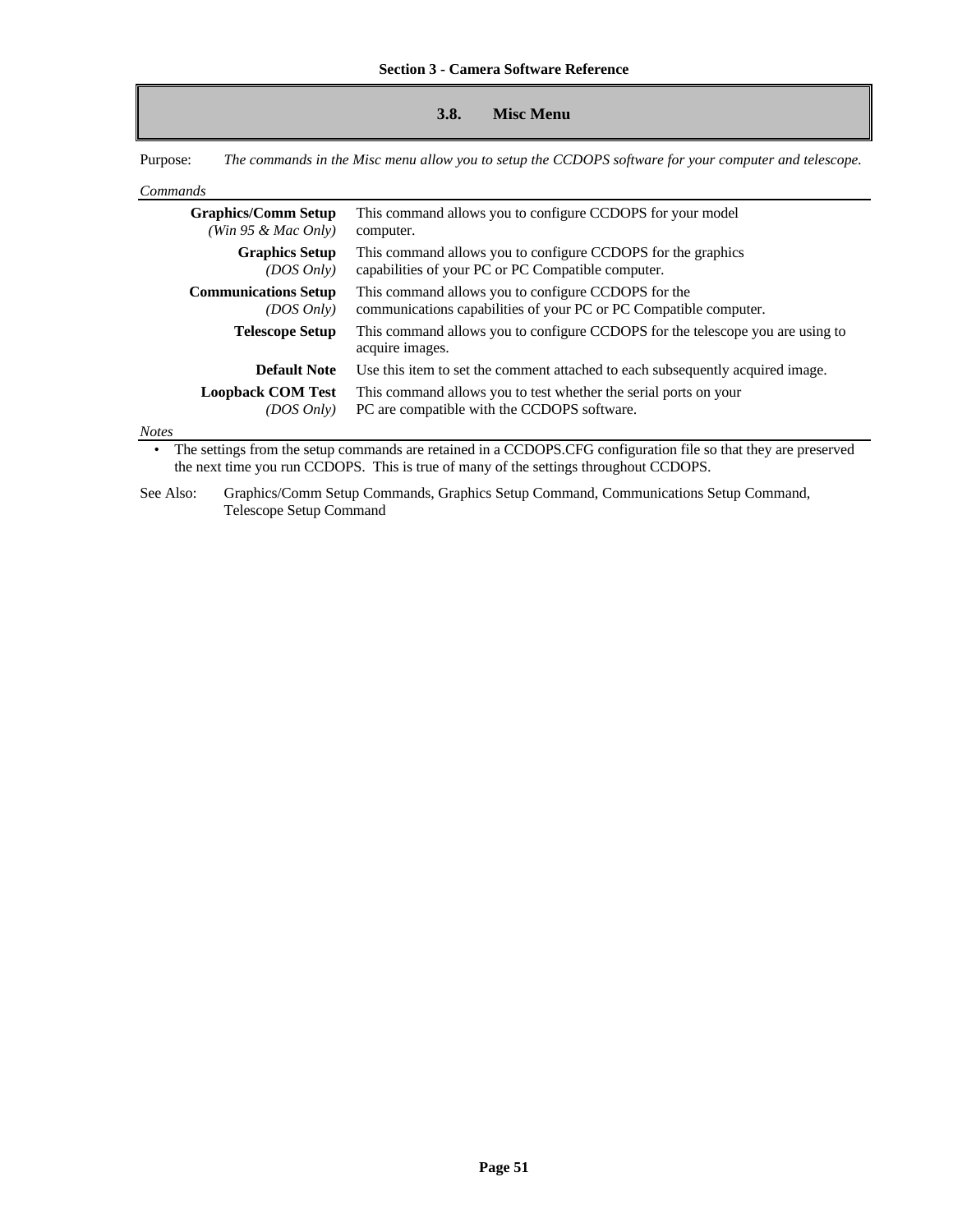### **Graphics/Comm Setup Command (Macintosh)** *Misc Menu*

Purpose: *The Mac Graphics/Comm Setup Command is used to configure CCDOPS to your model of Macintosh computer.*

| Dialog Parameters                                                                                                  |                                                                                                                                                                                                                                                                                                                                                                                                                     |                                 |
|--------------------------------------------------------------------------------------------------------------------|---------------------------------------------------------------------------------------------------------------------------------------------------------------------------------------------------------------------------------------------------------------------------------------------------------------------------------------------------------------------------------------------------------------------|---------------------------------|
| <b>COM Port</b>                                                                                                    | Select the port that is connected to the camera. With an<br>ST-4X, ST-5 or ST-6 typically you will use the Modem<br>port and leave the Printer port for printing.<br>If you have an ST-7, ST-8 or PixCel select the SCSI<br>port and make sure the SCSI adapter does not conflict<br>with any other SCSI device IDs.                                                                                                | Modem<br>Printer<br><b>SCSI</b> |
| <b>Baud rate</b>                                                                                                   | Set this item to <i>Auto</i> to have CCDOPS determine the fastest Baud rate that the software and<br>camera can use or manually select a fixed Baud rate if you have troubles with Auto.                                                                                                                                                                                                                            |                                 |
| <b>Graphics mode</b>                                                                                               | On black and white (no gray-scale) Macintosh models, like the Classic and some of the<br>portables, you can choose 2 Color Precision or 2 Color Fast modes. The precision setting uses<br>a slower but visually more pleasing algorithm to simulate gray-scale on these two color systems.<br>On models with color or gray scale you should select the 256 Color mode.                                              |                                 |
| <b>Annunciator</b><br><b>Notes</b>                                                                                 | When this item is set to On the software plays a little tune when an image has finished<br>downloading (Beethoven's 5th). It also emits two tones when the software starts (low note<br>followed by a high note) or finishes (high note followed by a low note) taking a light frame to let<br>you know when to guide if you are manually guiding exposures. If you find this annoying then<br>you can turn it off. |                                 |
|                                                                                                                    |                                                                                                                                                                                                                                                                                                                                                                                                                     |                                 |
| If you decide to use the Printer port then you will have to turn off AppleTalk and any background printing options |                                                                                                                                                                                                                                                                                                                                                                                                                     |                                 |

• If you decide to use the Printer port then you will have to turn off AppleTalk and any background printing options you have installed.

• The COM port and Baud rate used in talking to the camera are displayed in the lower-left corner of the Status Window.

• If you find that the image display on the Macintosh, with its square aspect-ratio pixels, is distracting you could use the Resample Pixels command in the Utility menu to produce an image that will display with the correct aspect-ratio. You should do this on a copy of the image as it modifies the image data.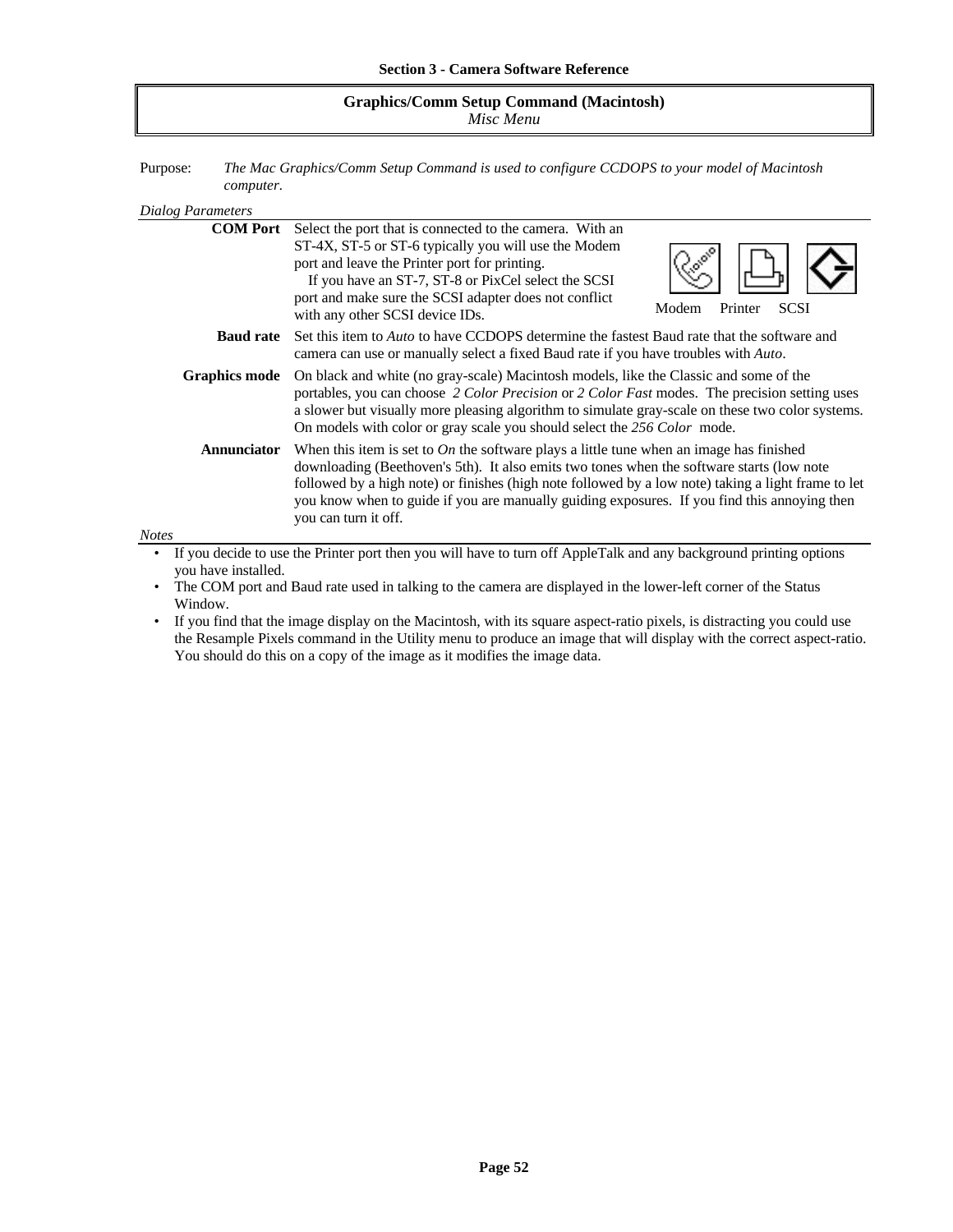### **Graphics/Comm Setup Command (Windows 95)** *Misc Menu*

Purpose: *The Windows 95 Graphics/Comm Setup Command is used to configure CCDOPS to your model of PC computer.*

#### *Dialog Parameters*

| Interface                                                                                                                                                                                                                                                                                                                                                                                                                                 | Select the type of communications port that is used for communicating with your camera. You                                                                                                                       |  |
|-------------------------------------------------------------------------------------------------------------------------------------------------------------------------------------------------------------------------------------------------------------------------------------------------------------------------------------------------------------------------------------------------------------------------------------------|-------------------------------------------------------------------------------------------------------------------------------------------------------------------------------------------------------------------|--|
|                                                                                                                                                                                                                                                                                                                                                                                                                                           | can select None, Serial or Parallel. If you select the None setting the software will not try to<br>communicate with the camera and can be used for image processing.                                             |  |
|                                                                                                                                                                                                                                                                                                                                                                                                                                           | <b>LPT Port</b> Set this item to the LPT port your camera is connected to.                                                                                                                                        |  |
|                                                                                                                                                                                                                                                                                                                                                                                                                                           | <b>COM Port</b> Set this item to the serial port you are using for communicating with the camera.                                                                                                                 |  |
|                                                                                                                                                                                                                                                                                                                                                                                                                                           | <b>Baud rate</b> Set this item to <i>Auto</i> to have CCDOPS determine the fastest Baud rate that the software and<br>camera can use or manually select a fixed Baud rate if you have troubles with <i>Auto</i> . |  |
| When this item is set to On the software plays a little tune when an image has finished<br><b>Annunciator</b><br>downloading (Beethoven's 5th). It also emits two tones when the software starts (low note<br>followed by a high note) or finishes (high note followed by a low note) taking a light frame to let<br>you know when to guide if you are manually guiding exposures. If you find this annoying then<br>you can turn it off. |                                                                                                                                                                                                                   |  |
| <b>Notes</b>                                                                                                                                                                                                                                                                                                                                                                                                                              |                                                                                                                                                                                                                   |  |

The COM port and Baud rate used in talking to the camera are displayed in the lower-left corner of the Status Window.

• If you find that the geometrical distortion of the image display Under Windows 95 distracting, with its square aspect-ratio pixels, you could use the Resample Pixels command in the Utility menu to produce an image that will display with the correct aspect-ratio. You should do this on a copy of the image as it modifies the image data.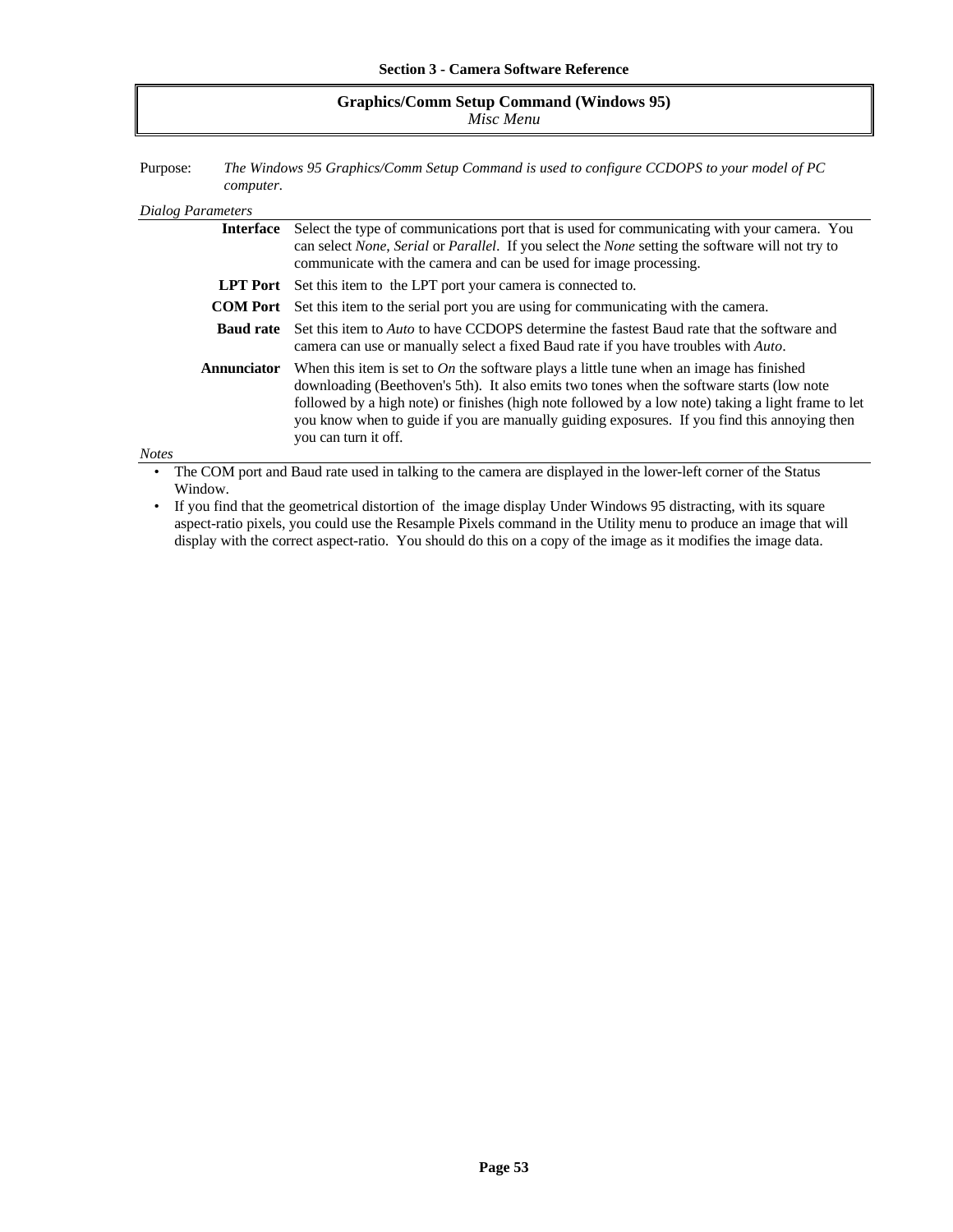#### **Graphics Setup Command (DOS)** *Misc Menu*

Purpose: *The DOS Graphics Setup Command is used to configure CCDOPS to your PC's graphics capabilities.*

|              | Dialog Parameters    |                                                                                                                                                                                                                                                                                                                                                                                                                                |
|--------------|----------------------|--------------------------------------------------------------------------------------------------------------------------------------------------------------------------------------------------------------------------------------------------------------------------------------------------------------------------------------------------------------------------------------------------------------------------------|
|              | <b>Graphics card</b> | Set this item to Auto to have CCDOPS detect the graphics capabilities of your computer or set it                                                                                                                                                                                                                                                                                                                               |
|              |                      | to the type of graphics adapter resident in your system.                                                                                                                                                                                                                                                                                                                                                                       |
|              |                      | If you have a VESA compliant Super VGA card the Auto setting will detect the card and                                                                                                                                                                                                                                                                                                                                          |
|              |                      | use the extended resolution capabilities in the Photo display mode. If you want to use the VESA                                                                                                                                                                                                                                                                                                                                |
|              |                      | display in analysis mode you must select the VESA option.                                                                                                                                                                                                                                                                                                                                                                      |
|              | VESA Photo           | Set this item to <i>Auto</i> to have the software choose the best VESA resolution                                                                                                                                                                                                                                                                                                                                              |
|              | Mode                 | mode for image display. Otherwise set it to a fixed display resolution to force the software to use<br>a particular mode.                                                                                                                                                                                                                                                                                                      |
|              | Color display        | Set this item to <i>Color</i> if you have a color monitor or <i>Monochrome</i> if you have a monochrome<br>monitor. If you have a color monitor you may want to try the NiteVision mode which uses red<br>colors for the Command Mode and Graphics Mode displays, making night vision adaptation<br>easier.                                                                                                                    |
|              | Aspect               | In the Photo display mode, this item stretches or shrinks the image's widths to correct for the<br>difference in aspect ratio between the CCD and the display. Setting the Aspect greater than 1.0<br>widens the displayed image, assuming there are enough display pixels. Setting the Aspect less<br>than 1.0 narrows the displayed image.                                                                                   |
|              | <b>Mouse button</b>  | Set this item to the button you like to use on your mouse.                                                                                                                                                                                                                                                                                                                                                                     |
|              | <b>Annunciator</b>   | When this item is set to $On$ the software plays a little tune when an image has finished<br>downloading (Beethoven's 5th) $^{11}$ . It also emits two tones when the software starts (low note<br>followed by a high note) or finishes (high note followed by a low note) taking a light frame to let<br>you know when to guide if you are manually guiding exposures. If you find this annoying then<br>you can turn it off. |
| <b>Notes</b> |                      |                                                                                                                                                                                                                                                                                                                                                                                                                                |
|              |                      | VGA users, and ST-4X users in particular, may wish to select the MCGA graphics card as it offers lower resolution                                                                                                                                                                                                                                                                                                              |

• VGA users, and ST-4X users in particular, may wish to select the MCGA graphics card as it offers lower resolution but better gray-scale rendering of images.

• The high resolution modes of the Super VGA boards are used in the Photo display mode of the Display Image command.

• In the Photo display mode on the MCGA and Super VGA displays you can use the arrow keys to adjust the brightness and contrast of the displayed images within a limited range without having to redisplay the image. The left and right arrow keys adjust the brightness and the up and down arrow keys adjust the contrast.

• CCDOPS software tries to use the VESA modes 100 or 101 in the Photo display mode which are the 640x400 or 640x480 pixel, 256 color modes.

1

<sup>&</sup>lt;sup>11</sup> Some users have noted that a Souza march might be more inspiring.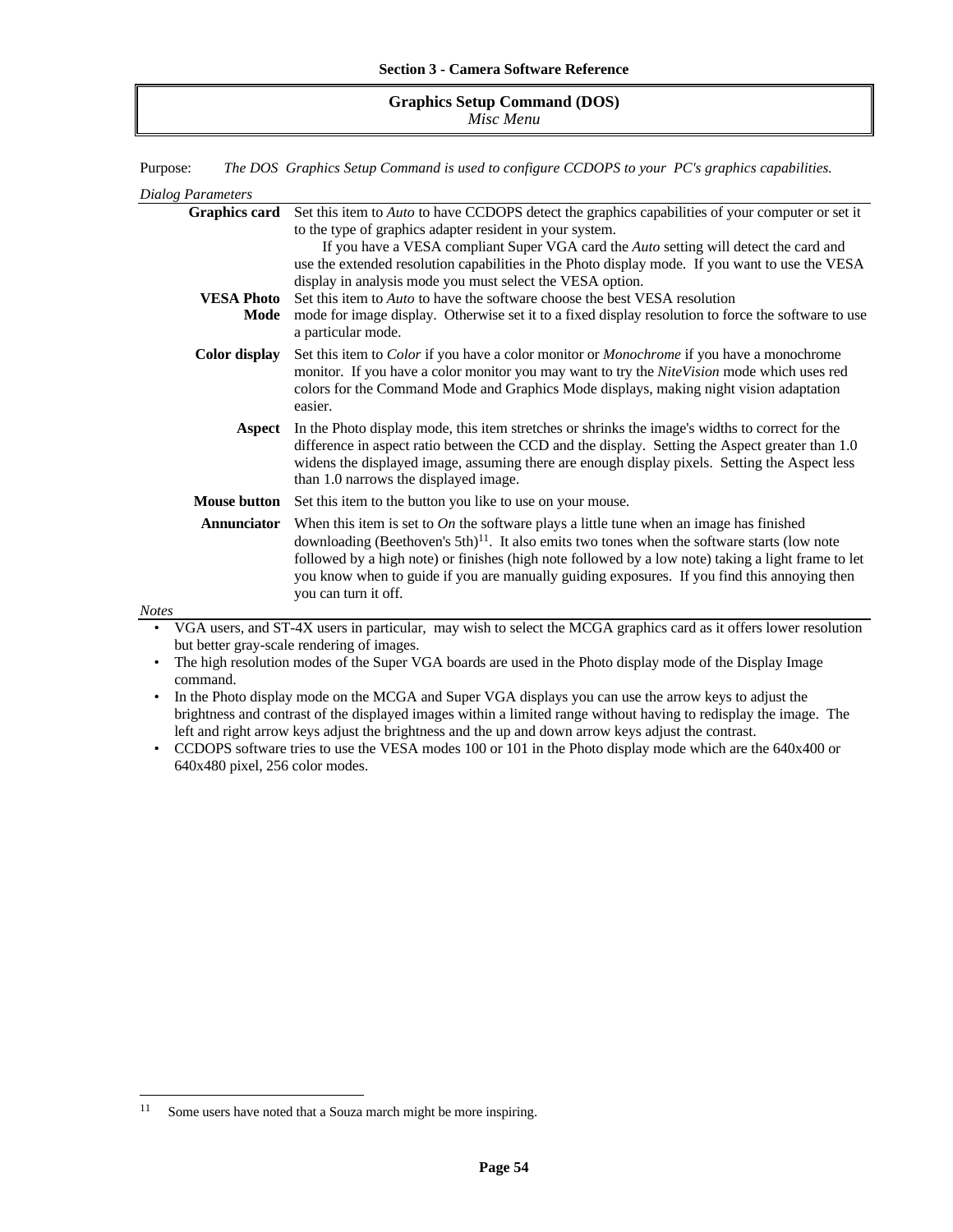| <b>Communications Setup Command (DOS)</b><br>Misc Menu                                                               |                  |                                                                                                                                                                                                  |
|----------------------------------------------------------------------------------------------------------------------|------------------|--------------------------------------------------------------------------------------------------------------------------------------------------------------------------------------------------|
| The DOS Communications Setup Command is used to configure CCDOPS for communications with your<br>Purpose:<br>camera. |                  |                                                                                                                                                                                                  |
| Dialog Parameters                                                                                                    |                  |                                                                                                                                                                                                  |
|                                                                                                                      | <b>Interface</b> | If you have an ST-4X, ST-5 or ST-6 choose the <i>Serial</i> setting. If you have an ST-7, ST-8 or<br>PixCel choose the <i>Parallel</i> setting.                                                  |
|                                                                                                                      |                  | <b>COM port</b> For serial based cameras, choose the serial port that is connected to the camera. Make sure there<br>are no conflicts with a mouse or other peripheral.                          |
|                                                                                                                      | <b>Baud rate</b> | Set this item to <i>Auto</i> to have CCDOPS determine the fastest Baud rate that the software and<br>camera can use or manually select a fixed Baud rate if you have troubles with <i>Auto</i> . |

*Notes*

• For serial based cameras, the serial throughput can be degraded a notch or two by the unnecessary EMM386.SYS driver. If you have problems communicating at the highest baud rates try removing this driver from your CONFIG.SYS file.

Parallel port For parallel based cameras, choose the parallel port that is connected to the camera.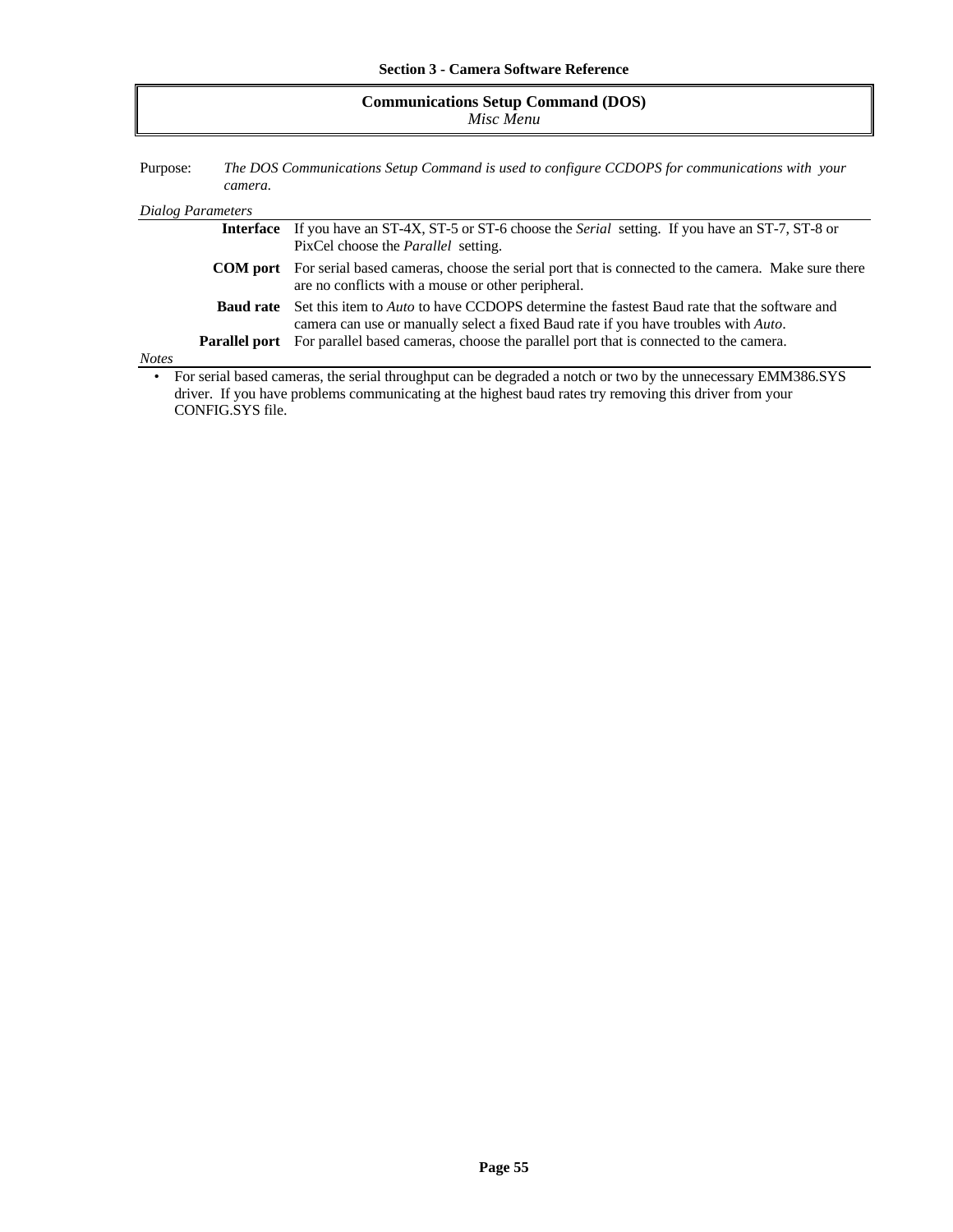| <b>Telescope Setup Command</b> |  |
|--------------------------------|--|
| Misc Menu                      |  |

Purpose: *The Telescope Setup Command is used to configure CCDOPS to the type of telescope you are using to acquire images.*

#### *Dialog Parameters*

|                 | <b>Focal length</b> Set this item to the focal length of your telescope in inches. For example if you are using an f/10 |  |
|-----------------|-------------------------------------------------------------------------------------------------------------------------|--|
|                 | C8, the approximate focal length would be 80 inches $(f/10$ times 8 inches). Don't forget to                            |  |
|                 | include the effects of any focal reducers or barlow lenses you may be using.                                            |  |
| Aperture        | Set this item to the clear aperture area of your telescope in square inches. For a round telescope                      |  |
|                 | with a central obstruction the aperture area is                                                                         |  |
|                 | $(100 - %$ of Obstruction)/100 * 3.14 * (Diameter/2) <sup>2</sup> . For example a C8 with a 15% obstruction             |  |
|                 | has a clear aperture of $(100 - 15)/100 * 3.14 * (8/2)^2 = 42.7$ square inches.                                         |  |
| <b>Observer</b> | Enter your name or the name of your observatory in this item.                                                           |  |
| <b>Notes</b>    |                                                                                                                         |  |
|                 | The settings of these items are copied to each new image when it is captured.                                           |  |

• If you find you have to make adjustments to an image's Focal length or Aperture area then you should make the same changes to these values so that subsequent images will be correct.

• Although the settings of these items will not effect the quality of captured images in any way, the value of Focal length parameter copied to the image's parameters is used in the calculation of Separations and Diffuse Magnitudes. In addition, the copy of the Aperture parameter is used in the calculations of Stellar and Diffuse Magnitude.

See Also: Edit Parameters Command, Camera Setup Commands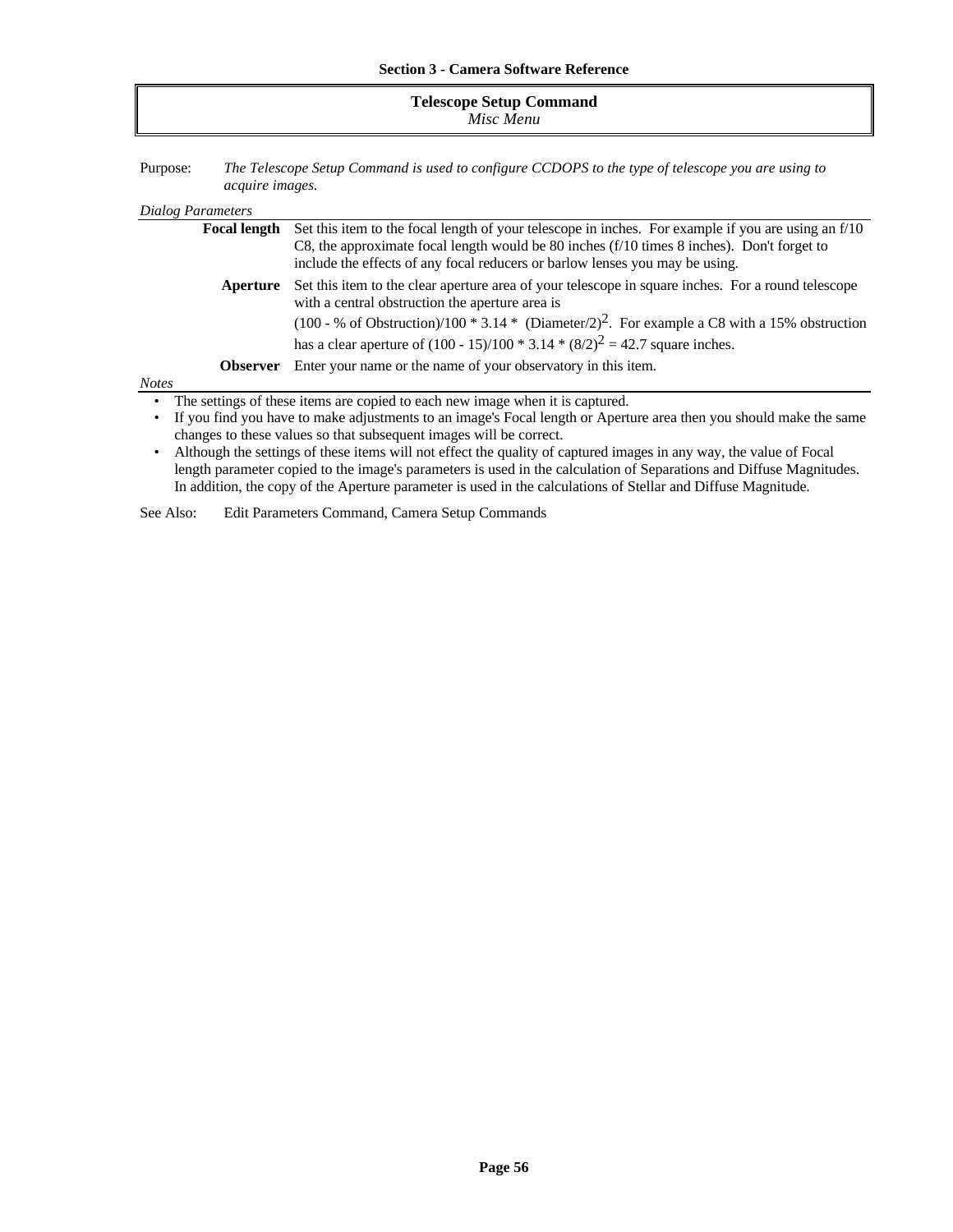#### **3.9. Track Menu**

Purpose: *The commands in the Track menu allow using the CCD camera as an autoguider or taking Track and Accumulate images.*

*Commands*

| <b>Track and Accumulate</b> | This command allows you take several short duration images and automatically co-<br>register and co-add them to get the benefits of a longer exposure without having to<br>guide.                                                                                                                                                                                                 |
|-----------------------------|-----------------------------------------------------------------------------------------------------------------------------------------------------------------------------------------------------------------------------------------------------------------------------------------------------------------------------------------------------------------------------------|
| <b>Autoguide</b>            | This command allows you to use your ST-4X, ST-5 or ST-6 as an autoguider. You<br>enter the exposure time and the software takes a full field of view image where you<br>select a guide star. The software then enters Track mode where it makes telescope<br>corrections to keep the guide star at a fixed position in the field of view.                                         |
| <b>Self Guide</b>           | This commands allows you to use your ST-7 or ST-8 as a self guided camera where<br>the Tracking CCD is used for Tracking and the Imaging CCD is used for imaging.                                                                                                                                                                                                                 |
| <b>Calibrate</b>            | This command is used to calibrate the telescope drive for tracking purposes.                                                                                                                                                                                                                                                                                                      |
| <b>Autoguide Parameters</b> | This command offers several parameters that allow you to fine tune the tracking<br>performance of the system.                                                                                                                                                                                                                                                                     |
| <b>Move Telescope</b>       | With this command you select one of the four relays in the CPU and a duration and<br>that relay is then activated for that period of time, moving the telescope. Two speeds<br>are available if you use the Alarm Relay as discussed in the notes below. This is<br>handy for seeing if you have correctly interfaced the CPU's Relay port to the<br>telescope's hand controller. |
| <b>Convert Track Log</b>    | This command takes a previously captured track log file and creates a mosaic image<br>and track log spreadsheet. Track logging is enabled with a setting in the Autoguide<br>Parameters dialog.                                                                                                                                                                                   |
| <b>Notes</b>                |                                                                                                                                                                                                                                                                                                                                                                                   |

• You need to use the Calibrate command to calibrate your telescope's drive corrector before using the Autoguide Command, The Self Guide command, or having the Track and Accumulate command make corrections between images.

• In the Track and Self Guide modes the software displays the X and Y guiding error in pixels while tracking the star.

• If you wire the Alarm Relay in the CPU to your hand controller in a way such that it controls the correction speed you can use the Move Telescope command's Speed parameter to access the different speeds. With the Speed set to *Set rate* the alarm relay is activated simultaneously with the selected relay. With the Speed set to *Track rate* the alarm relay is not activated.

See Also: Track and Accumulate Command, Self Guide Command, Calibrate Track Command, Autoguide Parameters Command.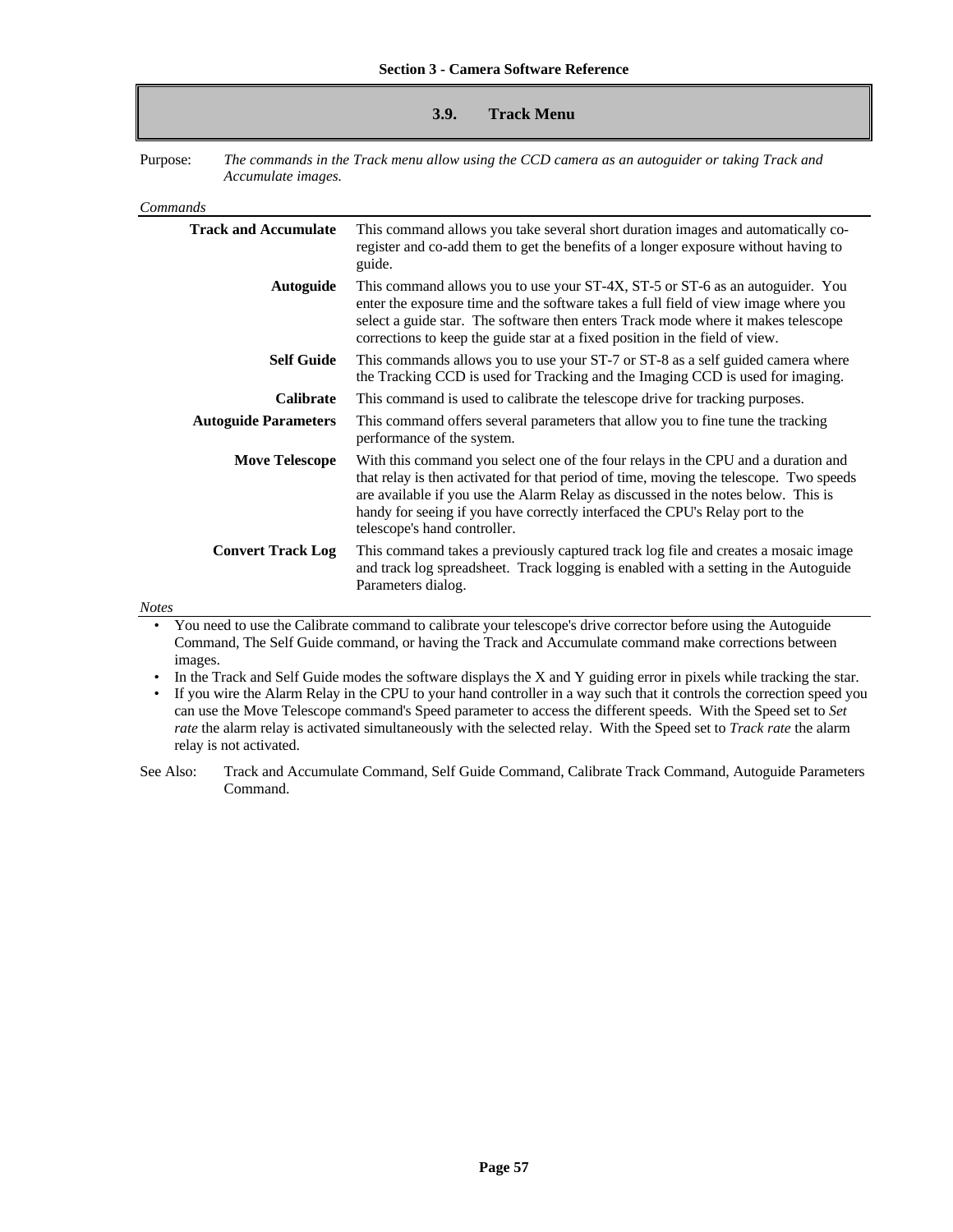#### **Track and Accumulate Command** *Track Menu*

Purpose: *The Track and Accumulate Command is used to take several short duration images and automatically coregister and co-add them to get the benefits of a longer exposure without having to guide.*

| <b>Dialog Parameters</b>                |                                                                                                                                                                                                                                                                                                                                                      |
|-----------------------------------------|------------------------------------------------------------------------------------------------------------------------------------------------------------------------------------------------------------------------------------------------------------------------------------------------------------------------------------------------------|
| <b>Snapshot time</b>                    | Set this to the longest exposure you can take without showing noticeable streaking due to drive<br>drift. If you have to set this under 30 seconds then you probably need to tune up your drive or get<br>a better polar alignment.                                                                                                                  |
| snapshots                               | <b>Number of</b> Set this item to the number of images to co-register and co-add<br>for the final image. For example if you desire a 10 minute exposure and have the Snapshot time<br>set to 120 then you would set this item to 5.                                                                                                                  |
| <b>Frame size</b>                       | You will typically set this item to <i>Full</i> to use the CCD's full field of view, but could reduce the<br>field of view if image throughput is a concern or if you're imaging a small object.                                                                                                                                                     |
| Dark interval                           | Set this item to the number of images to co-add before taking a fresh dark frame. Setting this<br>item to Series takes a single dark frame at the start for the entire series of snapshots.                                                                                                                                                          |
| <b>Track mode</b>                       | When this item is set to <i>Align</i> the software co-registers the snapshots without making telescope<br>corrections between images. The <i>Relays</i> setting causes the software to only rely on telescope<br>corrections, and the <i>Both</i> setting causes the software to co-register the snapshots as well as make<br>telescope corrections. |
| <b>Declination</b>                      | When using the Relays or Both track modes, set this to the North or South declination of the<br>object so the software can adjust the tracking speeds for decreasing effectiveness towards the<br>poles.                                                                                                                                             |
| <b>Spec. Processing</b><br><b>Notes</b> | When this is set to <i>Color-Grab</i> the software takes three images in sequence through the Red,<br>Green and Blue filters. You select the Red exposure and then the relative lengths of the Green<br>and Blue exposures.                                                                                                                          |
|                                         | A 60 second to 120 second Snapshot time is desirable as it allows the resulting images to be as good as a single                                                                                                                                                                                                                                     |
|                                         |                                                                                                                                                                                                                                                                                                                                                      |

longer image from a Signal/Noise standpoint.

• On the ST-4X and ST-5, without an automatic vane for taking dark frames, you may find taking a single dark frame preferable by setting the Dark interval to *Series*.

• On telescopes with small to medium amounts of drift, using the *Align* Track mode is preferable as you don't have to connect the CPU's Relay port to the telescope's hand controller and you don't have to worry about the Calibrate Track command. If you find that the width of your Track and Accumulate images is being reduced substantially from the full width then you might consider the *Both* Track mode. The *Relays* mode should only be used on extremely stable mounts with very little backlash as the interval between corrections can be quite long.

- Under DOS, after you select the desired guide star, the software switches the display to a blown up image of the guide star with tracking performance information.
- Under Windows 95 and the Mac OS, the Track and Accumulate Window shows tracking performance. You can escape from Track and Accumulate by closing this window.
- Two graphs show the X and Y guiding error Vs time. The error is either the residual error (Residue  $=$  partial pixel error after co-registration) in the *Align* or *Both* modes, or is the total error in the *Relays* mode.
- An on-screen table shows the guide star's position, instantaneous error, and average error in pixels.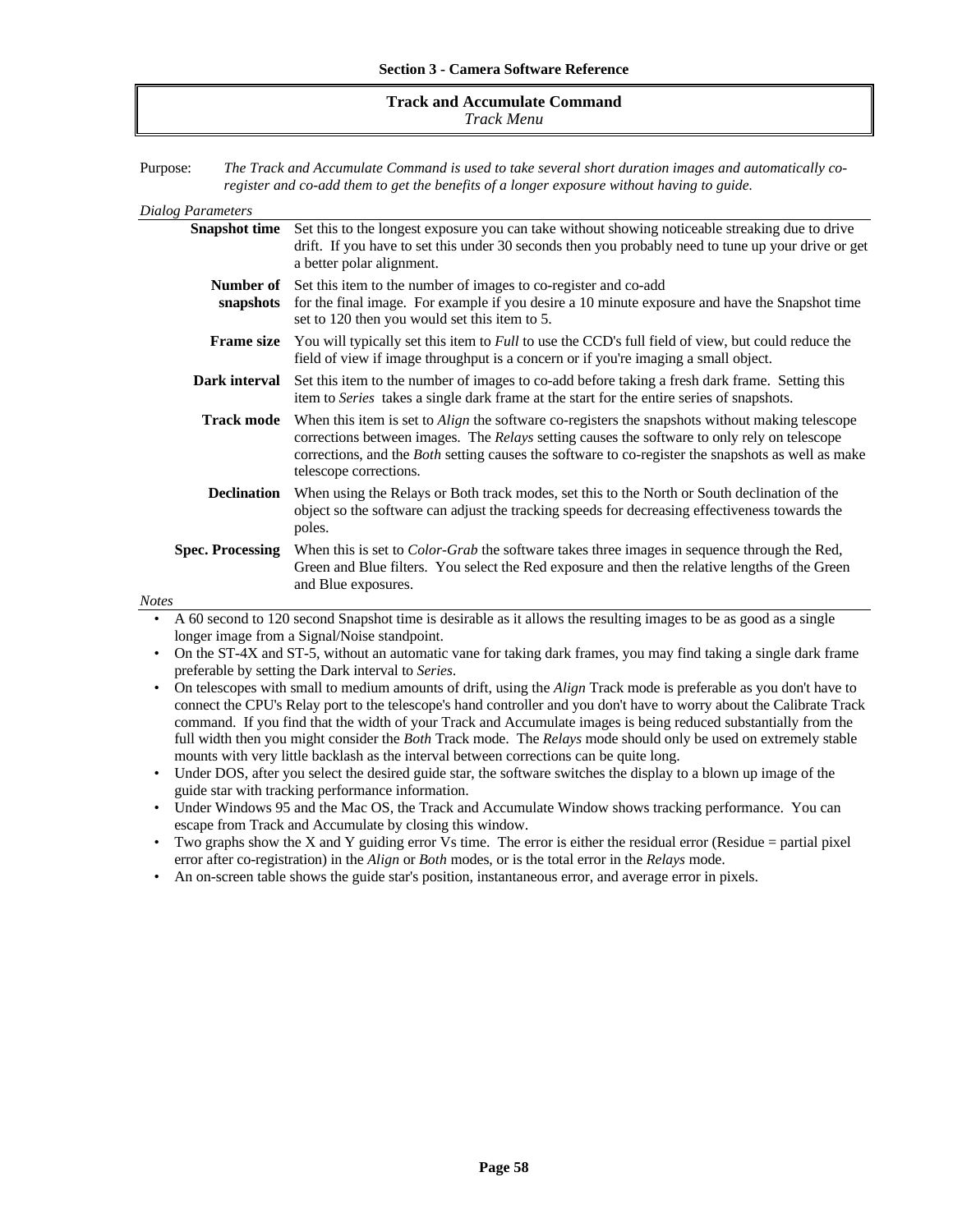### **Autoguide Command** *Track Menu*

Purpose: *The Autoguide Command is used with the camera to autoguide the telescope ,*

### *Dialog Parameters*

|                    | <b>Exposure time</b> Set this to the exposure time desired for the tracking. The CCD will take an initial exposure,                                        |  |
|--------------------|------------------------------------------------------------------------------------------------------------------------------------------------------------|--|
|                    | allow you to select the guide star, and then track on the selected star. The pixel error in                                                                |  |
|                    | subsequent images is displayed so you can see that the process is working properly. Pressing                                                               |  |
|                    | ESC aborts the tracking.                                                                                                                                   |  |
| <b>Declination</b> | Set this to the North or South declination of the object so the software can adjust the tracking<br>speeds for decreasing effectiveness towards the poles. |  |
|                    |                                                                                                                                                            |  |

*Notes*

• You must use the Calibrate Track Command before using the Autoguide Command.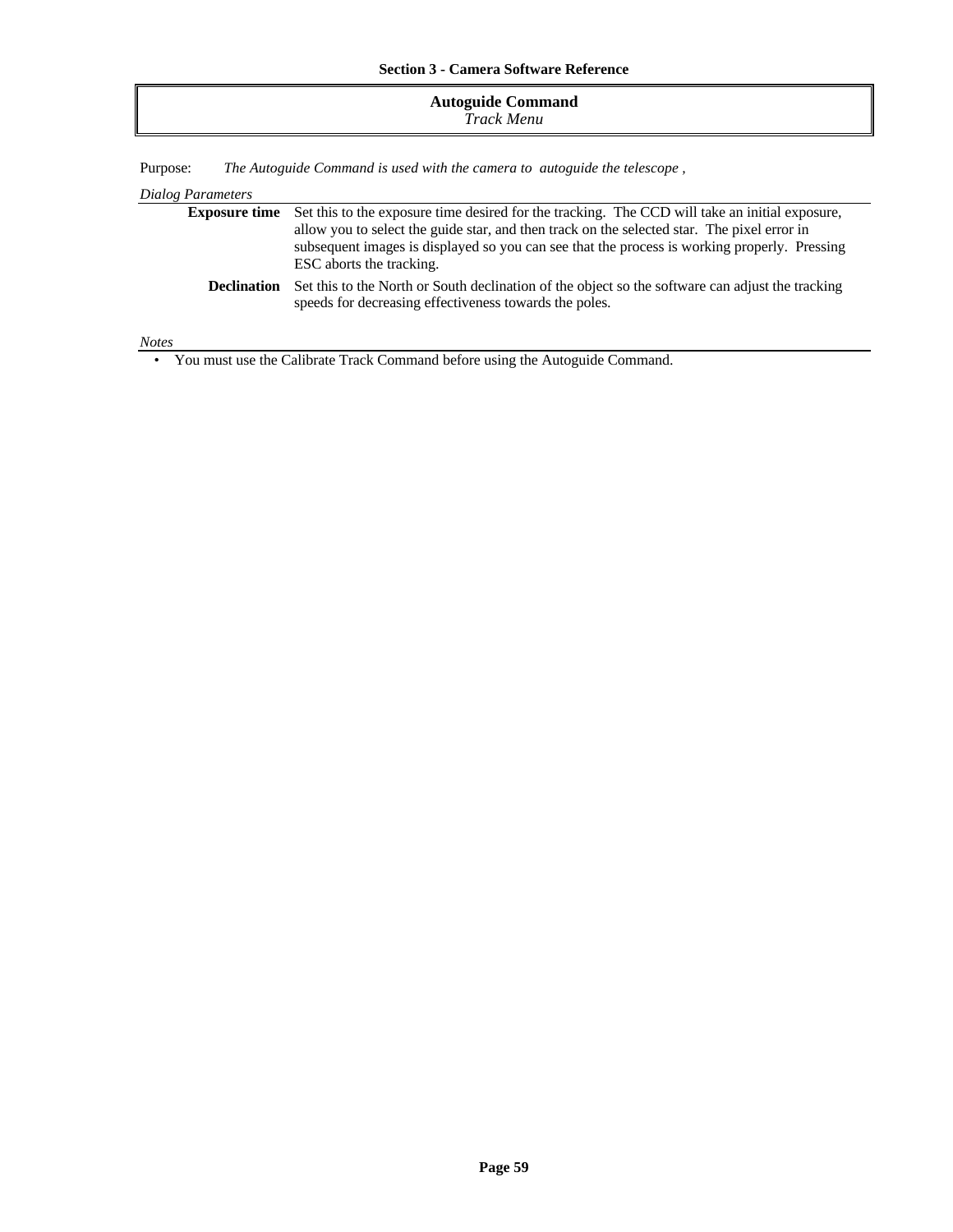| <b>Self Guide Command</b><br>Track Menu |
|-----------------------------------------|
|-----------------------------------------|

Purpose: *The Self Guide Command is used with an ST-7 or ST-8 to take a self guided CCD image.*

| Dialog Parameters                                                                          |                                                                                                                                                                                                  |  |
|--------------------------------------------------------------------------------------------|--------------------------------------------------------------------------------------------------------------------------------------------------------------------------------------------------|--|
|                                                                                            | <b>Exposure time</b> Set this to the exposure time desired for the imaging CCD.                                                                                                                  |  |
| <b>Track time</b>                                                                          | Set this to the exposure time desired for the tracking CCD.                                                                                                                                      |  |
| <b>Declination</b>                                                                         | Set this to the North or South declination of the object so the software can adjust the tracking<br>speeds for decreasing effectiveness towards the poles.                                       |  |
| <b>Image size</b>                                                                          | You will typically set this item to <i>Full</i> to use the CCD's full field of view, but could reduce the<br>field of view if image throughput is a concern or if you're imaging a small object. |  |
| <b>Notes</b>                                                                               |                                                                                                                                                                                                  |  |
| You must use the Calibrate Track Command before using the Self Guide Command.<br>$\bullet$ |                                                                                                                                                                                                  |  |

• After you select the desired guide star, the software starts tracking with the Tracking CCD. Once the system has stabilized hit the Space bar to start the imaging CCD exposure.

PS - Please remember: it's very easy to forget to hit the space bar to start the exposure!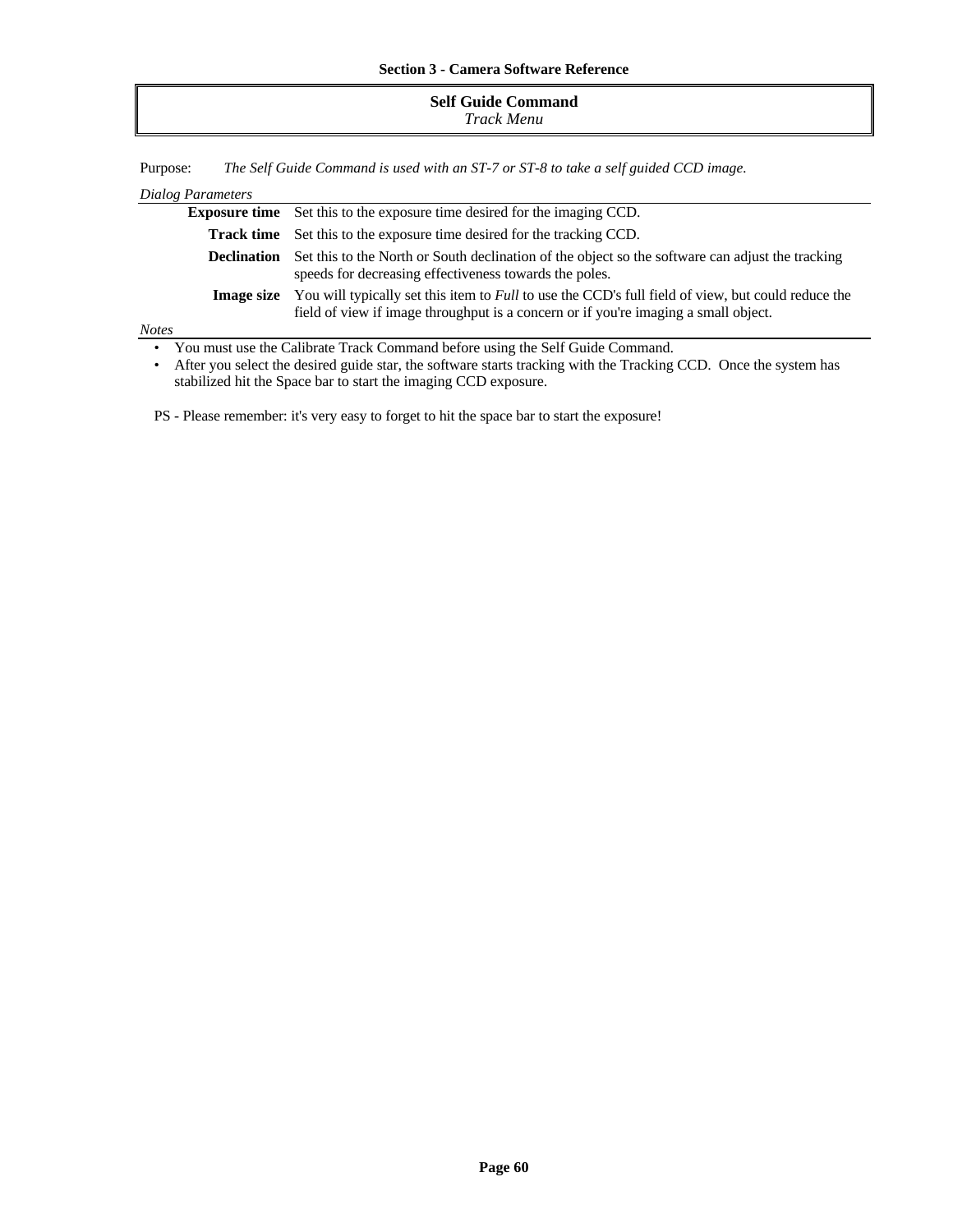#### **Calibrate Track Command** *Track Menu*

Purpose: *The Calibrate Track Command is used to calibrate the telescope drive for tracking purposes.*

| Dialog Parameters                                                                                                                                                                                                                                                                                                                                                                      |                                                                                                                                                                                                                                         |  |  |
|----------------------------------------------------------------------------------------------------------------------------------------------------------------------------------------------------------------------------------------------------------------------------------------------------------------------------------------------------------------------------------------|-----------------------------------------------------------------------------------------------------------------------------------------------------------------------------------------------------------------------------------------|--|--|
| <b>Exposure time</b>                                                                                                                                                                                                                                                                                                                                                                   | Set this item to the exposure required to show the calibration star with at least a few hundred<br>counts without saturating.                                                                                                           |  |  |
| X time<br>Y time                                                                                                                                                                                                                                                                                                                                                                       | Set these items to the number of seconds the Calibrate Track command should<br>activate the drive controller in the respective directions to achieve 10 to 50 pixels of movement of<br>the calibration star.                            |  |  |
| At the start, or if you want the Calibrate Track command to take a single move for the four<br><b>Steps</b><br>calibrations set this item to 1. If you suspect your drive corrector has substantially different<br>correction speeds for short corrections Vs long corrections then you may want to increase this<br>item to break the X and Y times above into several shorter steps. |                                                                                                                                                                                                                                         |  |  |
| <b>Declination</b>                                                                                                                                                                                                                                                                                                                                                                     | Set this item to the approximate declination of the calibration star if you plan on using a single<br>calibration for a broad range of guide star declinations or set it to 0 if you plan on calibrating at<br>different declinations.  |  |  |
| <b>Active CCD</b><br>For ST-7/8 users, set this item based upon which CCD is to be used for the calibration. Note<br>that you can calibrate with either CCD and use either CCD for guiding and the CCDOPS<br>software will sort it all out.                                                                                                                                            |                                                                                                                                                                                                                                         |  |  |
| <b>Notes</b>                                                                                                                                                                                                                                                                                                                                                                           |                                                                                                                                                                                                                                         |  |  |
| ٠                                                                                                                                                                                                                                                                                                                                                                                      | You must use the Calibrate Track Command before using the Autoguide or Self Guide Commands or using the<br>Track and Accumulate Command with the Track mode set to Relays or Both.                                                      |  |  |
| ٠                                                                                                                                                                                                                                                                                                                                                                                      | For a calibration star you need to pick and roughly center a relatively bright star (5th through 7th magnitude), that<br>does not have any similarly bright stars around it. If you plan on using a single calibration for many guiding |  |  |

- episodes at varying declinations you should additionally pick a calibration star that is within  $\pm 20^{\circ}$  of the celestial equator.
- You should make sure the head is oriented in the telescope with the CCD X axis parallel to RA and the CCD Y axis parallel to DEC.
- If you want the Calibrate Track command to skip one of the axes set the calibration time of that axis to zero. For example, if your telescope does not have a DEC motor you would set the Y time to zero.
- If the Calibrate Track Command detects any problem in calibrating the telescope you will be warned. Otherwise the software updates the settings of the X and Y relay speeds and the Active directions in the Tracking Parameters command.

See Also: Autoguide Command, Track and Accumulate Command, Tracking Parameters Command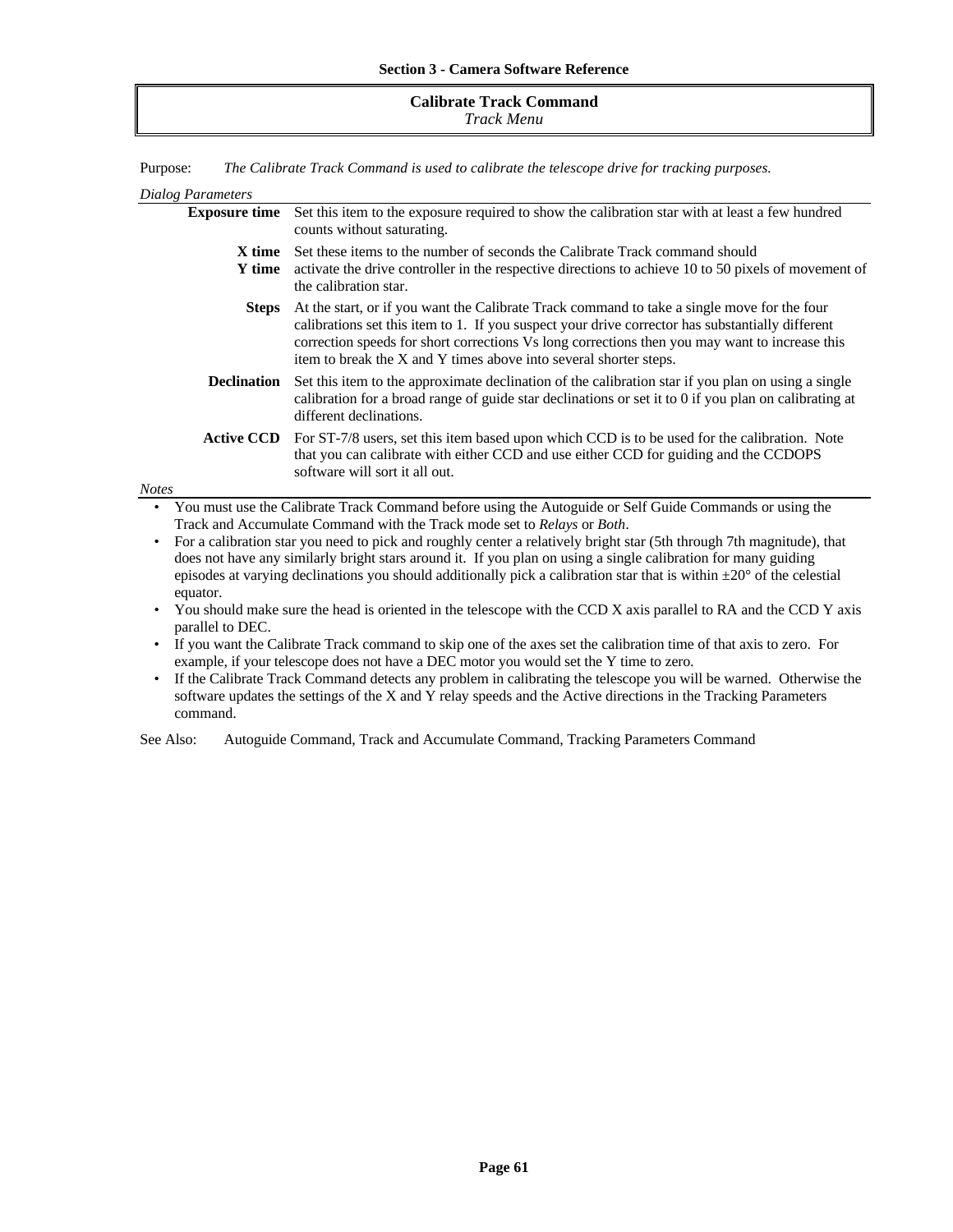#### **Tracking Parameters Command** *Track Menu*

Purpose: *The Tracking Parameters Command is used to fine tune the tracking performance of the CCD camera system.*

| <b>Dialog Parameters</b>              |                                                                                                                                                                                                                                                                                                                                                                                                                                                                                                                                                                                                                                                                                                                               |
|---------------------------------------|-------------------------------------------------------------------------------------------------------------------------------------------------------------------------------------------------------------------------------------------------------------------------------------------------------------------------------------------------------------------------------------------------------------------------------------------------------------------------------------------------------------------------------------------------------------------------------------------------------------------------------------------------------------------------------------------------------------------------------|
| Active dirs.                          | Set this item to the directions in which the software will correct while tracking. If your telescope<br>has both DEC and RA corrections select the All option. If you don't have DEC then select $X$<br>Only. If you just wish to use the tracking commands to monitor your telescope's uncorrected<br>guiding performance then you would set this to None.<br>Note: These directions are not tied to the relays; they are tied to the CCD orientation. X Only<br>means your telescope will move the star in the CCD's X direction, not that the X Relays are<br>active. Also note that the Calibrate Track command will change the setting of this item based<br>upon its findings.                                          |
| X Direction                           | Users with German Equatorial mounts can reverse the settings of this item every time you flip<br>the mount. Other users should leave this set to <i>Forward</i> .                                                                                                                                                                                                                                                                                                                                                                                                                                                                                                                                                             |
| <b>Aggressiveness</b>                 | This items controls how aggressive the guider is. Setting it to 5 causes the guider to apply half<br>the corrections it would if it were set to 10 and can be used to control overcorrecting on some<br>mounts.                                                                                                                                                                                                                                                                                                                                                                                                                                                                                                               |
| <b>Log Tracking</b><br><b>Results</b> | Set this item to Yes to have the software log the tracking images from<br>the Autoguide and Selfguide commands for diagnostics. You can then use the Convert Track<br>Log File command to make a mosaic image and tracking spreadsheet showing the position and<br>error over time.                                                                                                                                                                                                                                                                                                                                                                                                                                           |
| X/Y Backlash                          | If your mount has backlash you can try to improve the guiding by setting these items to the<br>number of seconds of backlash. Note that this can make the guiding unstable if over applied and<br>that it does not apply to the Calibrate command, only the tracking commands.                                                                                                                                                                                                                                                                                                                                                                                                                                                |
| <b>Relay speeds</b>                   | These items should be set by the Calibrate Track command but may be manually adjusted. Let<br>the Calibrate Track command set these values initially because, in addition to setting the<br>correction speed, the Calibrate Track command learns which direction each relay moves the star<br>image. This is essential for applying the correct polarity correction for a given guiding error.<br>One way to fine tune these parameters is to do a Calibrate and then enter the Track<br>mode on the same star. While the system is guiding, bump the telescope in one direction and<br>watch the tracker correct. If it continually under corrects then you should lower the appropriate<br>correction speed and vice versa. |
| <b>Minimum move</b>                   | This item sets the minimum move (in thousandths of a second) the software will make in<br>response to a guiding error. A good setting for this is 50. Much shorter than that and the relays<br>don't have time to respond. Much longer than that and drives with high correction speeds can<br>have relatively large pixel errors before the software corrects.                                                                                                                                                                                                                                                                                                                                                               |
| <b>Maximum move</b><br><b>Notes</b>   | This items sets the maximum move (in thousandths of a second) the software will make in<br>response to a guiding error. A good setting is 1000, although you may want to increase it.<br>While using the Autoguide command think of this as "What's the longest time I ever<br>have to punch the button to move the star back when I'm guiding by hand"? Typically you would<br>make short corrections, hardly ever approaching a one second correction. In Track and<br>Accumulate the story is different since the time between corrections can be many seconds to a<br>few minutes.                                                                                                                                        |
|                                       | The autoguiding capabilities of the software almost assure that you will probably never have to adjust these<br>parameters (except the Declination). They really are for fine tuning.                                                                                                                                                                                                                                                                                                                                                                                                                                                                                                                                         |
|                                       |                                                                                                                                                                                                                                                                                                                                                                                                                                                                                                                                                                                                                                                                                                                               |

• The speed parameters are tied to the Relay, not the CCD direction. For example, the Relay  $+X$  speed is the speed the star moves across the CCD (in pixels per second) in response to activating the +X relay.

• **Important!** The speed parameters have to be accurate for your drive to within a factor of 2 or else, if the software overcorrects, it will eventually drive the star out of the guide box as it oscillates back and forth.

See Also: Calibrate Track Command, Track and Accumulate Command, Autoguide Command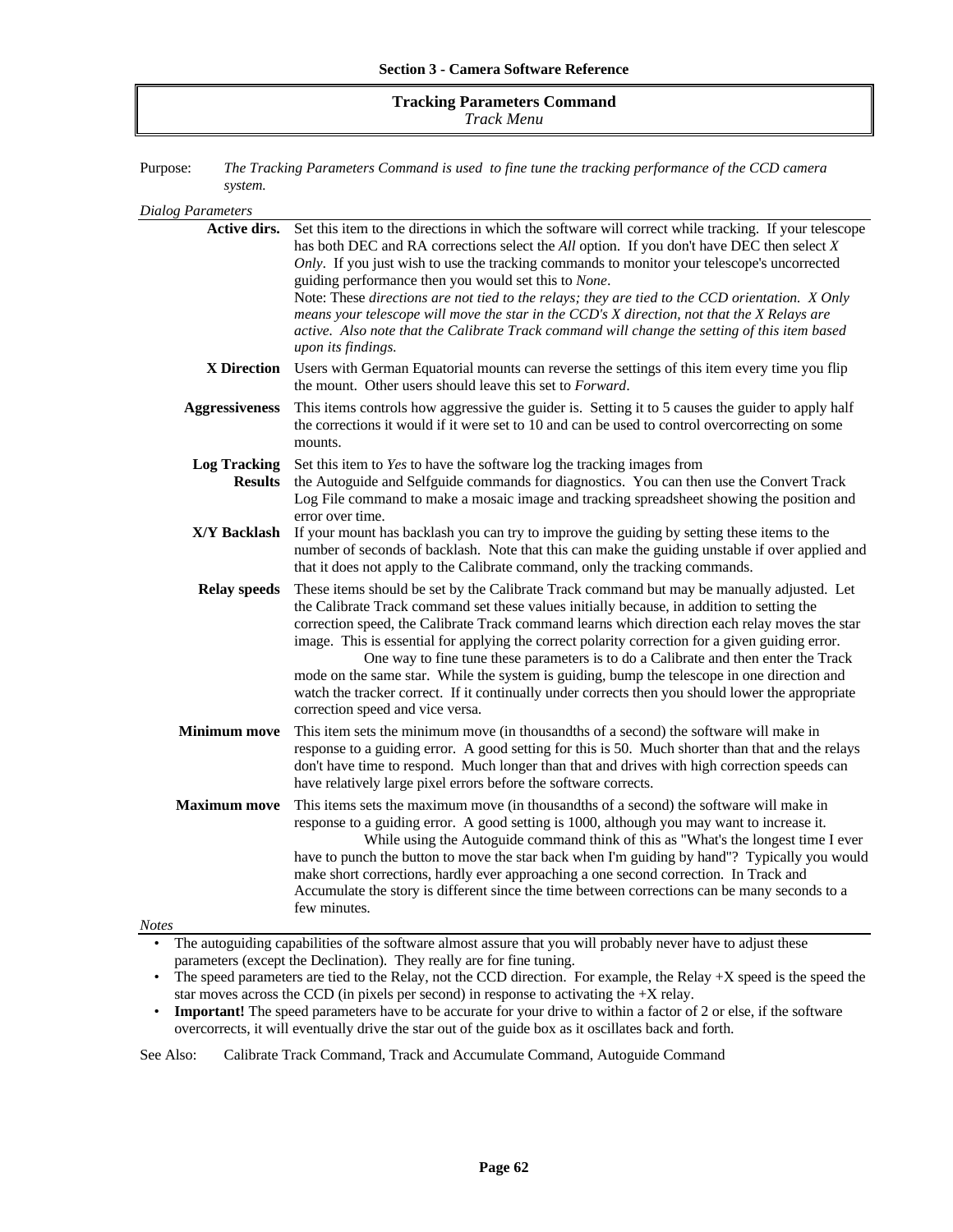| 3.10. | <b>Filter Menu</b> |
|-------|--------------------|
|-------|--------------------|

Purpose: *The commands in the Filter menu are used in conjunction with filter wheels or to select filters or to calibrate the filter wheel.*

| <i>Commands</i>                                                                                                                                                                                                                                                                                              |                                                                                                                                                                                                                                                              |  |
|--------------------------------------------------------------------------------------------------------------------------------------------------------------------------------------------------------------------------------------------------------------------------------------------------------------|--------------------------------------------------------------------------------------------------------------------------------------------------------------------------------------------------------------------------------------------------------------|--|
| 1 through 6                                                                                                                                                                                                                                                                                                  | These commands position motorized filter wheels or tell the software which filter<br>position has been selected with the manually operated CFW-6.                                                                                                            |  |
| <b>Filter Setup</b>                                                                                                                                                                                                                                                                                          | This command allows you to select the type of filter wheel and assign names to the six<br>filter positions.                                                                                                                                                  |  |
| <b>Calibrate</b>                                                                                                                                                                                                                                                                                             | This command is used to calibrate the motorized CFW-6 filter wheel. In a six step<br>procedure you fine adjust the positions of the rotary wheel to center the filter cells.<br>The calibration results are recorded in the FILTER. CFG file for future use. |  |
| <b>Notes</b>                                                                                                                                                                                                                                                                                                 |                                                                                                                                                                                                                                                              |  |
| If you have a motorized CFW-6A or CFW-8 the commands in the Filter menu automatically position the filter wheel.<br>$\bullet$<br>If you have a manually operated filter wheel, use the commands in the Filter menu to inform the CCDOPS software<br>$\bullet$<br>about the filter you have selected for use. |                                                                                                                                                                                                                                                              |  |

• The name of the currently selected filter is shown in the lower right hand corner of the Camera Box in the Status Window. This information is also retained with images when they are captured.

See Also: Filter Setup Command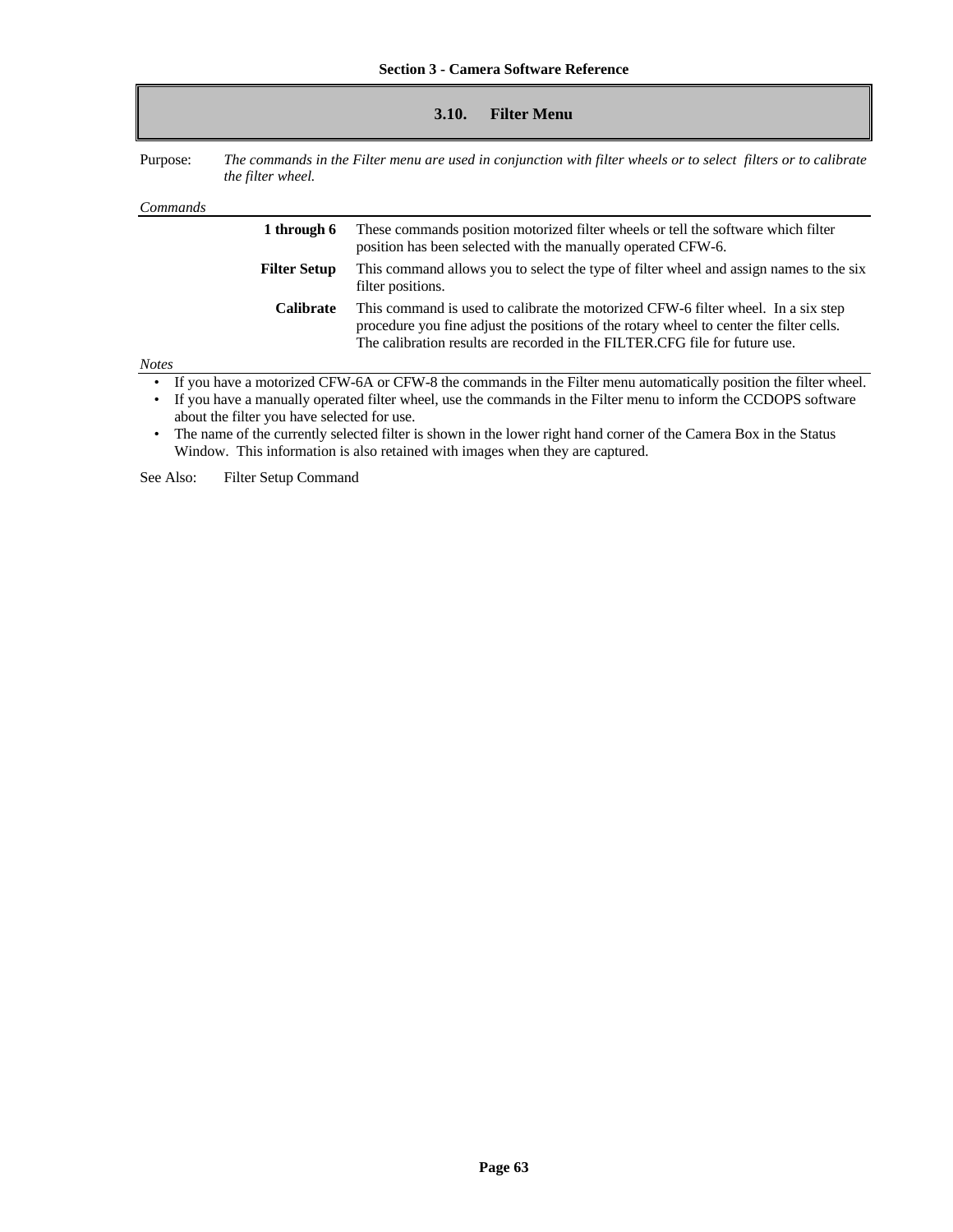| <b>Filter Setup Command</b><br>Filter Menu |
|--------------------------------------------|
|                                            |

Purpose: *The Filter Setup Command is used to configure the CCDOPS software to your type of filter wheel.*

| Dialog Parameters                                                                                               |                                                                                                                                                                                                                                                             |  |  |
|-----------------------------------------------------------------------------------------------------------------|-------------------------------------------------------------------------------------------------------------------------------------------------------------------------------------------------------------------------------------------------------------|--|--|
| <b>Filter wheel</b>                                                                                             | Select the type of filter wheel you are using or <i>None</i> if you are using individual filters.                                                                                                                                                           |  |  |
| <b>Dark Position</b>                                                                                            | If you have a CFW-6A or CFW-8 and are using it in conjunction with the shutterless ST-4X or<br>ST-5 cameras you can get the CCDOPS software to use the filter wheel as a remote shutter by<br>covering one of the positions and setting that position here. |  |  |
| Filter 1 through 6                                                                                              | Enter a descriptive name for each of the filters in the six positions of the filter wheel or enter the<br>name of the six most common filters you use.                                                                                                      |  |  |
| <b>Notes</b>                                                                                                    |                                                                                                                                                                                                                                                             |  |  |
| are captured.                                                                                                   | The names you enter in the Filter Setup command are used in the Filter menu and are saved with new images as they                                                                                                                                           |  |  |
| The motorized CFW-6A and CFW-8 attach to the CPU's AUX port and can be positioned with the commands in the      |                                                                                                                                                                                                                                                             |  |  |
| Filter menu.                                                                                                    |                                                                                                                                                                                                                                                             |  |  |
| Manually positioned filter wheels like the CFW-6 need to be positioned by the user and then you need to let the |                                                                                                                                                                                                                                                             |  |  |
|                                                                                                                 | CCDOPS software know which filter has been selected with the commands in the Filter menu.                                                                                                                                                                   |  |  |
|                                                                                                                 | If you select the Motorized filter wheel CCDOPS will reposition the filter wheel when you start up and establish the                                                                                                                                        |  |  |

- COM link with the camera.
- If you select a Manual filter wheel CCDOPS remembers the position you have selected next time you start the software. You might check to insure the software and the filter wheel agree if you have been away for a few days.
- If you are temporarily not using the filter wheel or any individual filters select the None option in the filter wheel item. You can still use the commands in the filter menu to select filters if you happen to be using them and the software will start up with "No filter" selected.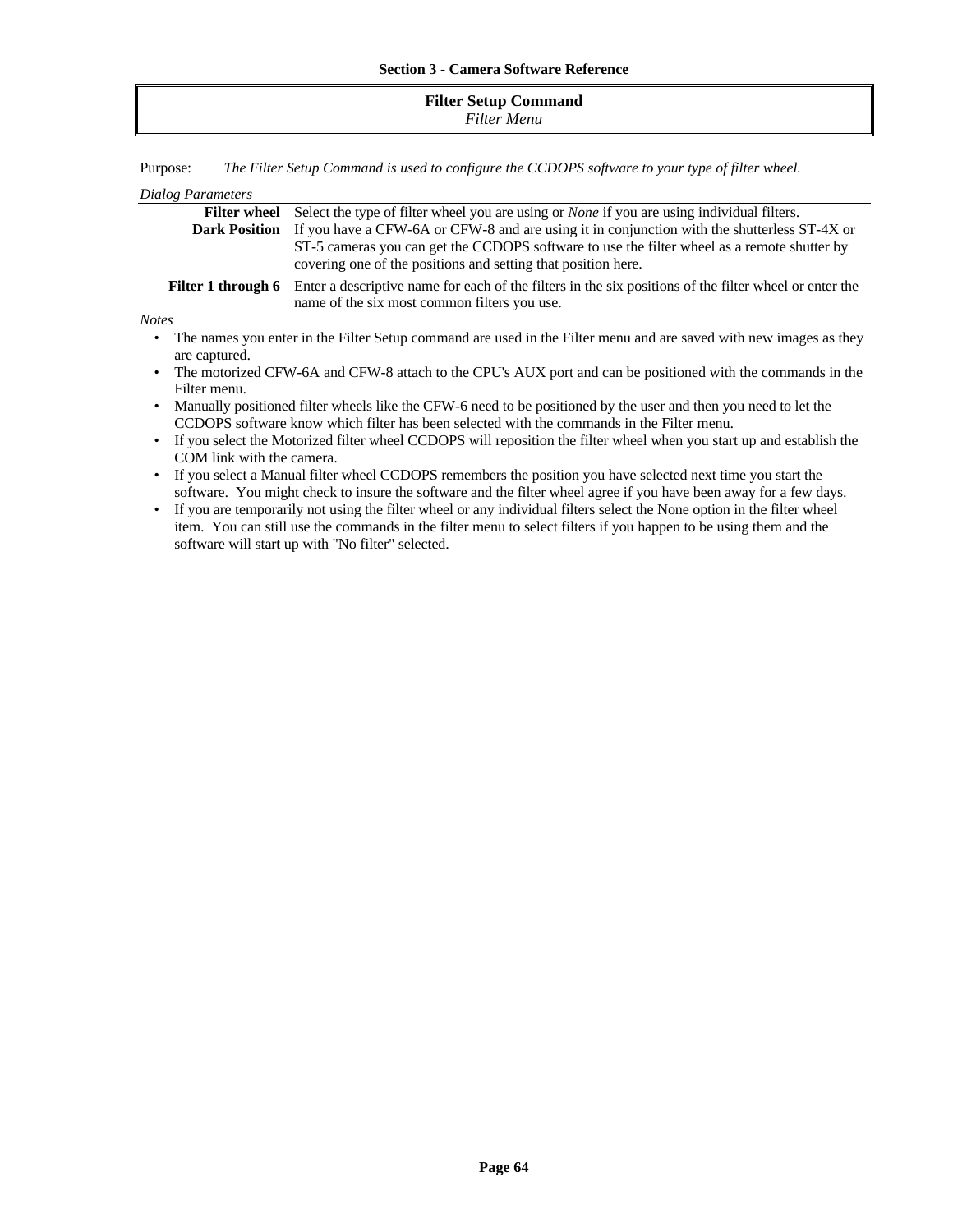| 3.11. | <b>AO Menu</b> |
|-------|----------------|
|       |                |

Purpose: *The commands in the AO menu are used in conjunction with the AO-7 Adaptive Optics accessory.*

*Commands*

| Commands |                   |                                                                                                                                                                                                     |
|----------|-------------------|-----------------------------------------------------------------------------------------------------------------------------------------------------------------------------------------------------|
|          | <b>Self Guide</b> | This command allows you to use the AO-7 as a high-speed drive corrector. This is<br>just like the Self Guide command in the Track menu except that the AO-7 is used to<br>correct for drive errors. |
|          | <b>Calibrate</b>  | This command calibrates the AO-7's displacement response and must be run before<br>you can use the AO-7 for guiding. Note you can calibrate with either CCD.                                        |
|          | Setup             | This command is enable and disable the AO-7 and control the slew rate.                                                                                                                              |
|          | <b>Exercise</b>   | This command allows you exercise the AO-7, flipping it back and forth in one or both<br>axes.                                                                                                       |
| Notes    |                   |                                                                                                                                                                                                     |

• When the AO-7 is enabled all the corrections that would normally apply to the relays are redirected to the AO-7. This means the Track and Accumulate, Self Guide and Autoguide commands will correct the AO-7 in response to a drive error, not the telescope through the relays. If after you've installed and enabled the AO-7 you want to go back to ordinary relay-based telescope control you should disable the AO-7 with the AO Setup command.

• Unlike the normal relay response and the Calibrate command in the Track menu, you do not have to recalibrate the AO at varying Declinations. One calibration should work for all orientations since the AO-7 is attached to the camera, not the telescope.

• Use the Exercise command to make sure the AO-7 is properly connected to the camera and communicating with the camera and software.

See Also: AO Self Guide Command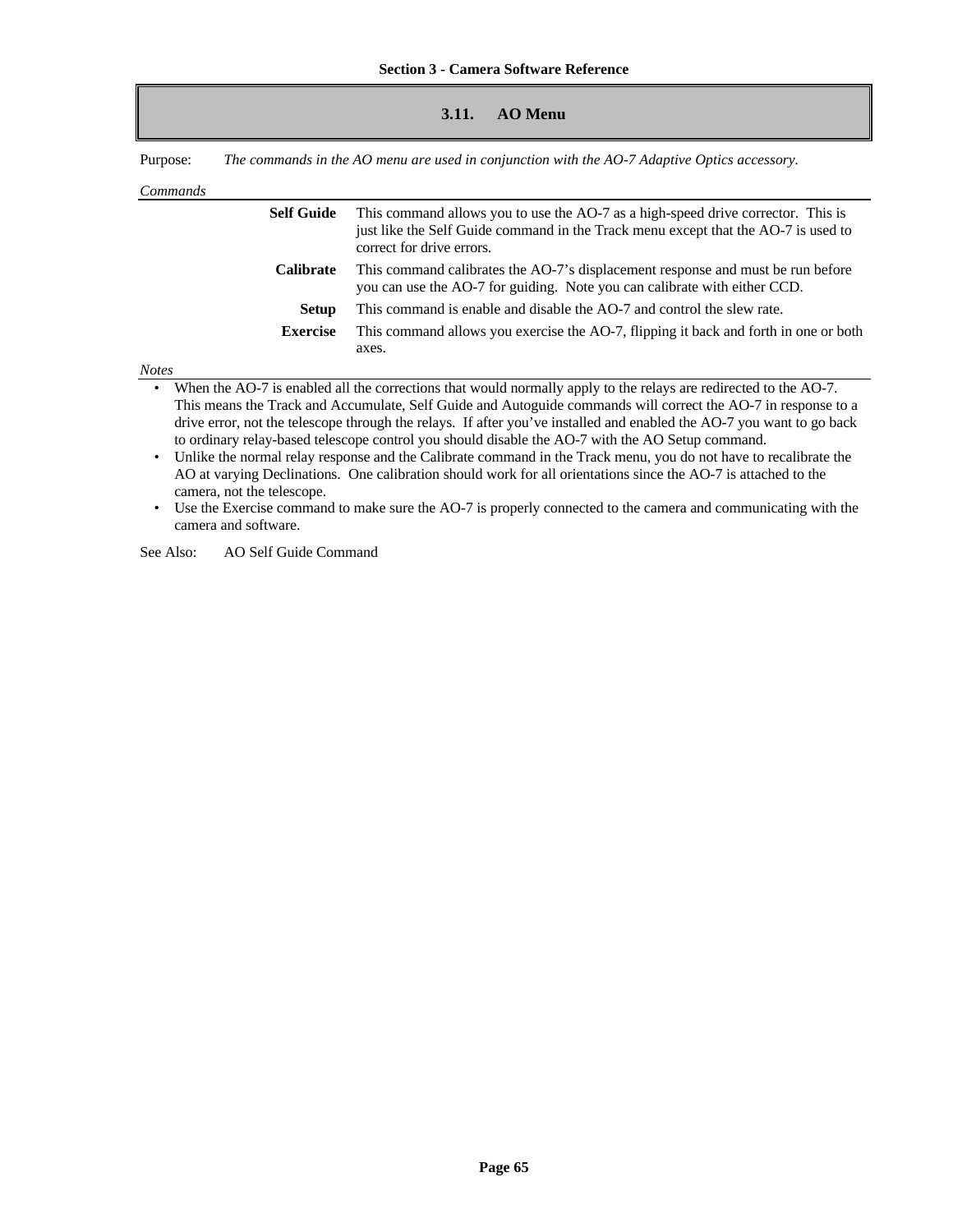#### **AO Self Guide Command** *AO Menu*

Purpose: *The AO Self Guide Command is used with an ST-7 or ST-8 and an AO-7 to take a self guided CCD image where the AO-7 acts as the drive corrector.*

| Dialog Parameters                                                                                                                                                                                                                        |                                                                                                                                                                                                                                                                                                                            |  |  |  |
|------------------------------------------------------------------------------------------------------------------------------------------------------------------------------------------------------------------------------------------|----------------------------------------------------------------------------------------------------------------------------------------------------------------------------------------------------------------------------------------------------------------------------------------------------------------------------|--|--|--|
| <b>Exposure time</b>                                                                                                                                                                                                                     | Set this to the exposure time desired for the imaging CCD.                                                                                                                                                                                                                                                                 |  |  |  |
| Track time                                                                                                                                                                                                                               | Set this to the exposure time desired for the tracking CCD.                                                                                                                                                                                                                                                                |  |  |  |
| <b>Track box</b>                                                                                                                                                                                                                         | Set this to <i>Small, Medium</i> or <i>Large</i> to use a 16x16, 8x8 or 4x4 box of pixels for guiding. With<br>short tracking exposures (under 0.05 seconds) you'll achieve higher rates with the Medium and<br>Small settings.                                                                                            |  |  |  |
| <b>Dither Exposure</b>                                                                                                                                                                                                                   | When this item is set to Yes the software periodically displaces the guide-star up and to the right<br>and disables guiding. It does this with a "5-seconds on", "5-seconds off" interval, giving a<br>"double" exposure showing the self guided results to the lower-left and the unguided results to<br>the upper right. |  |  |  |
| Notes                                                                                                                                                                                                                                    |                                                                                                                                                                                                                                                                                                                            |  |  |  |
| ٠                                                                                                                                                                                                                                        | You are shown a full FOV image from the tracking CCD where you select the guide star.                                                                                                                                                                                                                                      |  |  |  |
| The software starts guiding on the tracking CCD but you must hit the Space Bar (DOS) or click the "Start" button<br>٠<br>(Win 95 and Mac OS) the start the Imaging CCD exposure. This give you a chance to watch the performance and let |                                                                                                                                                                                                                                                                                                                            |  |  |  |
|                                                                                                                                                                                                                                          | the system "bed-down" before taking the big image.                                                                                                                                                                                                                                                                         |  |  |  |
| The software shows the following diagnostics while tracking:<br>٠                                                                                                                                                                        |                                                                                                                                                                                                                                                                                                                            |  |  |  |
| Guide rate:                                                                                                                                                                                                                              | This shows the effective rate the AO-7 is running at.                                                                                                                                                                                                                                                                      |  |  |  |
|                                                                                                                                                                                                                                          | Both the rate (Hz) and Period (ms) are shown. Shorter                                                                                                                                                                                                                                                                      |  |  |  |
|                                                                                                                                                                                                                                          | tracking times and smaller Track boxes result in higher rates.                                                                                                                                                                                                                                                             |  |  |  |
| AO Position:                                                                                                                                                                                                                             | This shoes the deflection of the AO in percent. 50% x 50% is in the                                                                                                                                                                                                                                                        |  |  |  |
|                                                                                                                                                                                                                                          | center. As the telescope drifts this could approach the limits of                                                                                                                                                                                                                                                          |  |  |  |
|                                                                                                                                                                                                                                          | compliance in the AO-7, shown as $0\%$ or $100\%$ .                                                                                                                                                                                                                                                                        |  |  |  |

RMS Wander: This is the high frequency (baseline removed) RMS error in the position of the guide star. Total Counts: This shows the integrated brightness in the guide star (first number)

versus the brightness when you started guiding.

- You can enable and disable the Fan by hitting the 'F' key (DOS) or clicking the "Enable fan" checkbox (Win 95 and Mac OS).
- You can enable and disable the AO corrections by hitting the 'A' key (DOS) or clicking the "Enable AO" checkbox (Win 95 & Mac OS).
- You can increase or decrease the Aggressiveness with the Up and Down arrow keys (DOS) or with the Aggressiveness control (Win 95 & Mac OS). The normal value for the aggressiveness is 10 meaning the AO-7 makes ten-tenths of the correction it should. If the guide star is jumping around more when the AO is enable than when it's not then you can reduce the aggressiveness to 5 for example to make the AO only make 50% of the normal correction.
- While you might think that higher rates are desirable, you never want to go so fast that the guide star image becomes so noisy that the performance is degraded by low Signal/Noise in the guide star.
- A good measure of the optimal tuning of the aggressiveness, guide rate, etc. is the RMS wander. This wants to be a small as possible and ideally will not degrade when the AO is turned off momentarily.
- The AO Self Guide command will activate the relays and try to bring the telescope back in line when the AO gets beyond 25% or 75% in either axis. You have 2 options in this regard:
	- A: Don't connect the guiding cable to the telescope and just watch to make sure the AO doesn't get all the way to the limit (0% or 100%). This is the easy option.
	- B: Connect the telescope cable and use the Calibrate command in the Track menu to Calibrate the Relays/Telescope. This is more difficult.
- Use the dither option to take 30 second or 1 minute images and then use the Crosshairs to measure the stellar halfwidth of the guided and unguided star images. Ideally the AO guided image will have 30% lower half-width and 50% to 100% better peak brightness.
- You can enable Track Logging in the Track Parameters command to make a mosaic image of the guiding performance.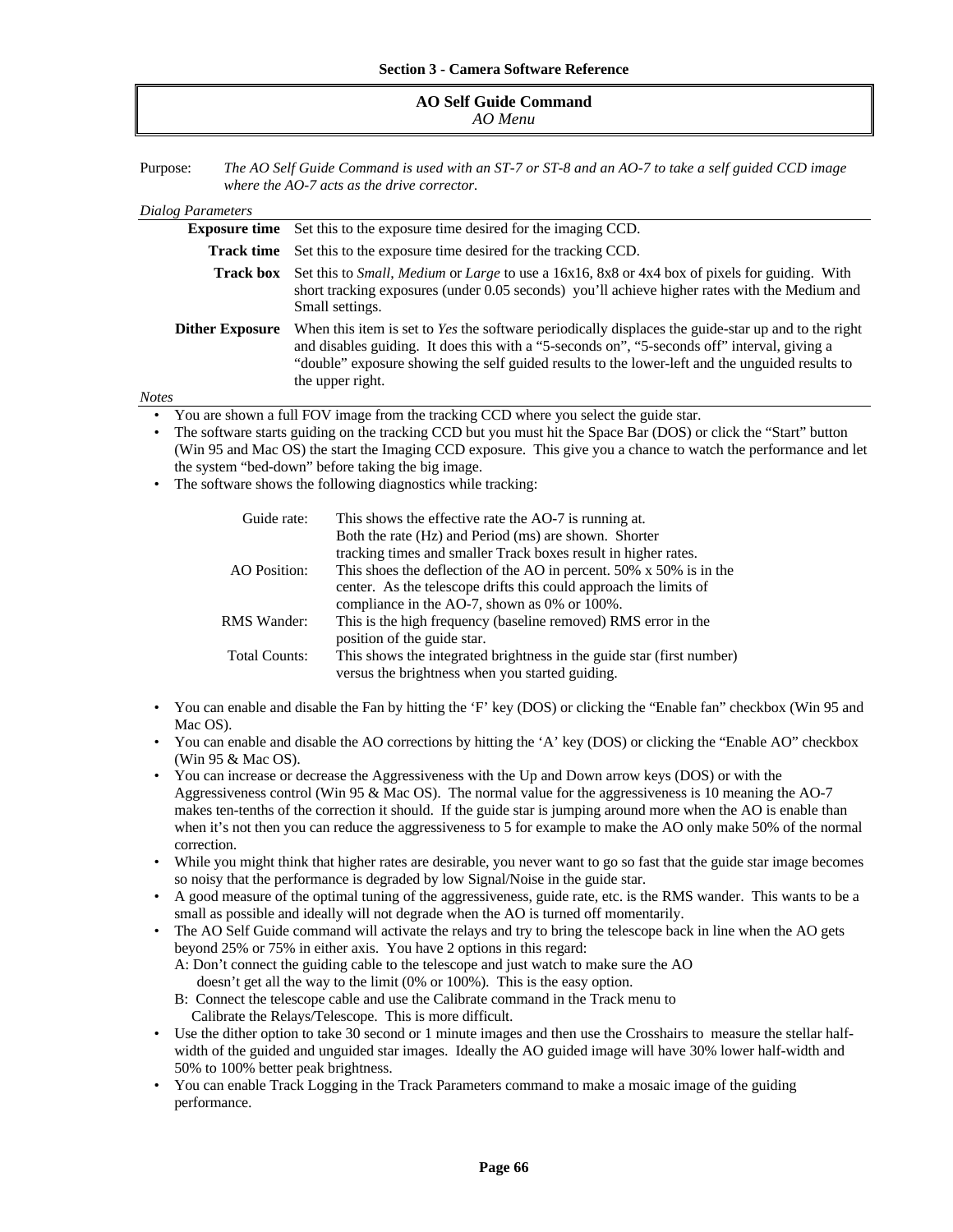PS - Please remember: it's very easy to forget to hit the space bar to start the exposure!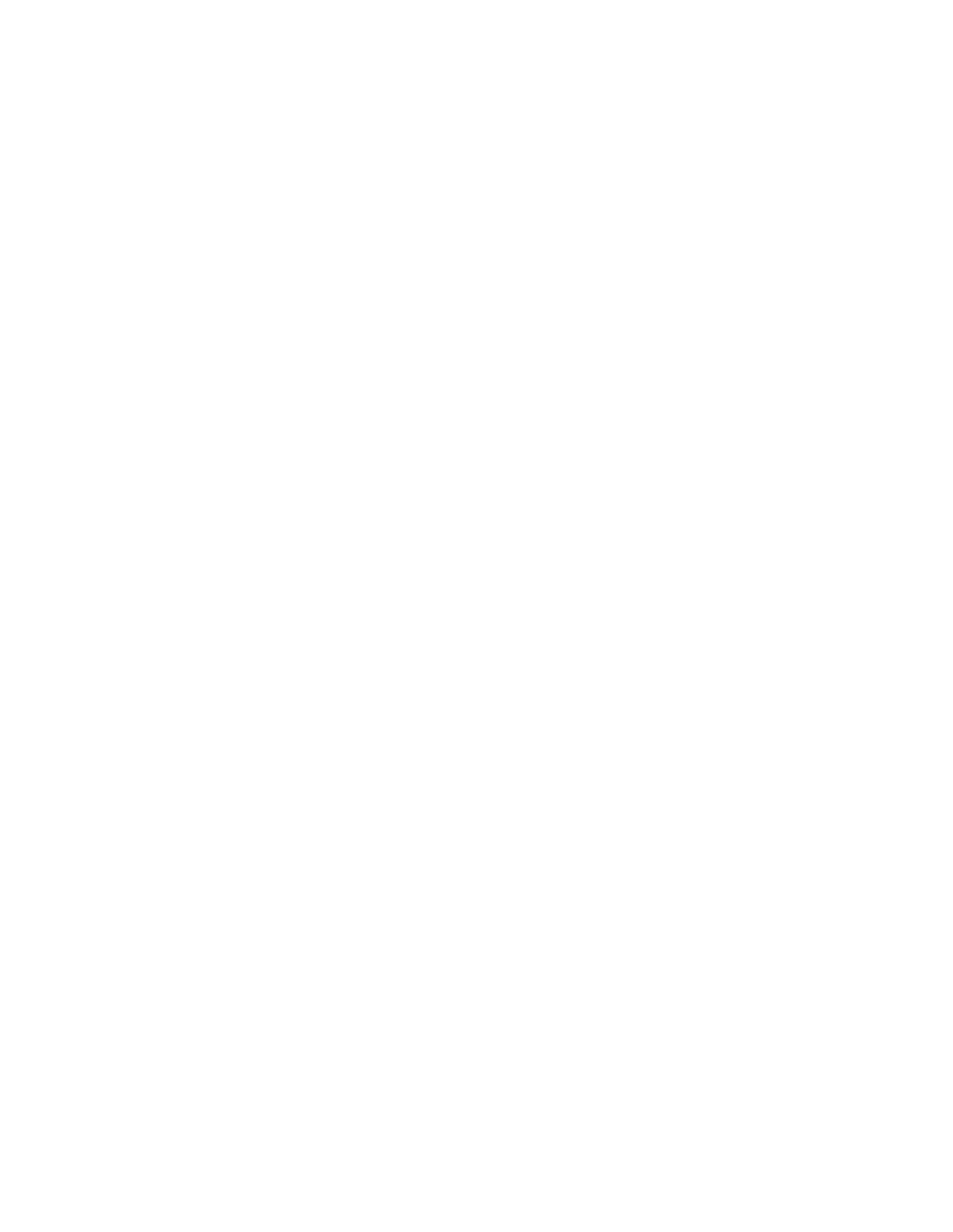# **4. Hints and Tips**

This section contains hints and tips to get the most use out of your camera and software. There is a section of Question and Answers to the most common questions followed by several sections of tips.

### **4.1 Question and Answer**

This section contains answers to some of the more common questions we hear in the Technical Support department.

Q. *Is there a short cut to focusing the camera?* A. We find the best method is using the peak brightness as described in the manual but there are almost as many opinions here as there are people.

Q. *How often do I need to refocus?* A. When there has been a big temperature change (3 °F) or when you have moved to a vastly different position of the sky with an SCT, you should consider refocusing.

Q. *Can I use a camera lens with the camera?* A. Yes, SBIG sells an adapter for the camera that allows you to use C-mount or other lenses with the camera.

Q. *Who should I call when I have questions or problems with the software?* Call or e-mail SBIG <sbig@sbig.com> and ask for Technical Support.

Q. *How long of a cable can I use between the PC and the CPU?* A. You should be able to use cables up to 100 feet in length but it will vary from PC to PC.

Q. *Where can I get a longer cable?* A. Go to your nearest computer store and ask for a male to female extension cable.

Q. *Why does the software say there isn't enough memory?* A. You need to make sure you have at least 1 Megabyte Extended memory and that the HIMEM.SYS driver is loaded into your CONFIG.SYS file. Also check that other entries in the CONFIG.SYS or AUTOEXEC.BAT files are not consuming too much memory.

Q. *I see dark spots in my images, what causes them?* A. If the dark spots are a single pixel they are typically caused by hot pixels in the CCD saturating and can be removed with the Remove Cool Pixels command. If they're several pixels wide you should suspect dust on the window and that effect can be removed with flat fielding your images or clean the window with an "air duster".

Q. *My images have dark tendrils in the corners. What can I do?* A. These are caused by the CCD frosting and you need to replace the desiccant as described in the camera operating manual.

Q. *Can I write my own software for the camera?* A. Appendix A describes the file format used to save images. You can also request an Application Note from SBIG telling how to interface and program to the camera.

Q. *Is there other software available for the camera?* A. You can upgrade your camera with the Color Filter Wheel and CCDCOLOR software. Also there are several third party software packages for image processing, camera control and various printer output.

Q. *Can I run the software under Windows,?* A. While we don't recommend running the CCDOPS software under Windows you should be able to do it. Also Software Bisque's SkyPro software supports the camera under Windows and is fully integrated with their excellent The Sky software. Contact Software Bisque at (303) 278-4478.

Q. *What do I do if my images have elongated stars?* A. If using Track and Accumulate you are probably using a snapshot time that is too long. If the snapshot time is longer than the amount of time your drive can track unguided with acceptable guiding errors, you will see elongated stars in your final images. If your snapshot times are getting down to 30 seconds or less you should improve your drive.

If you are using your camera as an autoguider for film photography and are noticing unacceptable guiding errors, please check the following:

- 1. Can you move the telescope using the Move command? This is an indicator as to whether or not you are properly connected to your drive system via the relay cable from the CPU.
- 2. Be sure that your calibration time gives at least 10 to 50 pixels of movement for each step of the Calibrate command.
- 3. Check for flexure between the CCD camera head and your system. Check for flexure between the guide scope or off-axis guider and your telescope system. This is a very common source of guiding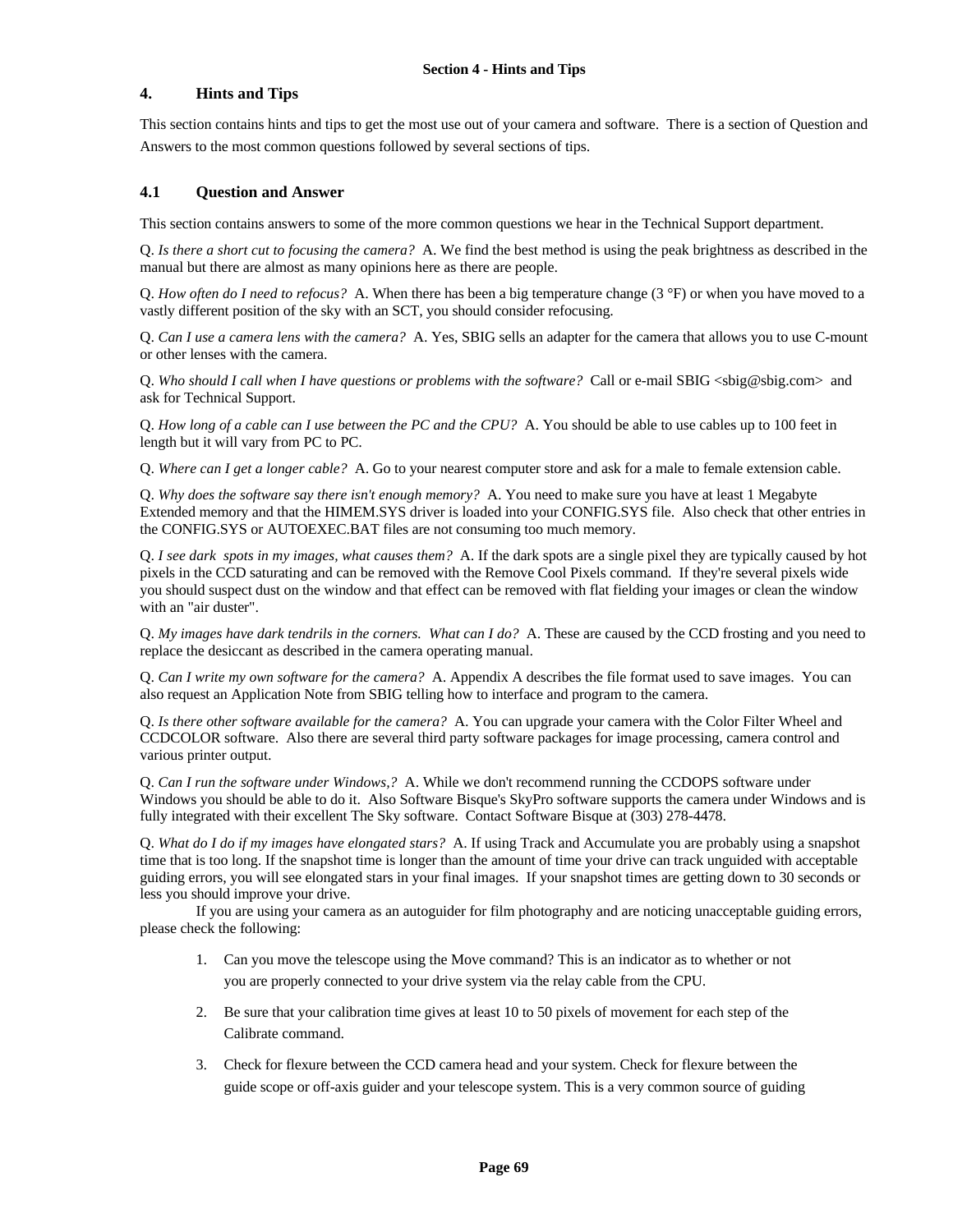### **Section 4 - Hints and Tips**

errors. A very small movement of the CCD head with respect to the guide scope during an exposure can cause unacceptable streaking.

4. If your mount is stable, try longer exposure times while tracking to average out the atmospheric effects.

Q. *What do I do if my CCD frosts?* A. If your camera starts to frost after a year of use it's time to replace the desiccant as described in the camera operating manual.

Q. *The moon is too bright, what do I do?* A. Try a full aperture solar filter. Try a variable rotating neutral density filter. Don't use off-axis apertures smaller than 4" or you give up resolution.

Q. *What exposure is best for planets?* A. Use the crosshairs mode to measure the disk's intensity. Make sure that the pixels are about 75% saturated. This should give a good range of brightness. Sometimes moons can also be imaged at the long end of the exposure range.

Q. *Which laptop is best for CCD use?* A. Nearly any laptop will work, however you should take a copy of CCDOPS with images and run it from any units you are considering. Color LCD isn't necessary unless it is your only computer.

Q. *Why are my images grainy looking and not smooth?* A. The grainy look is from low signal to noise. A longer integration time will increase signal and reduce graininess. Try doubling exposure times. This works up to a point where you begin picking up sky background (light pollution) which limits maximum practical integration times. Also make sure your cooler is running at 75% capacity or more.

Q. *What are the advantages of shorter focal lengths and faster F# telescopes?* A. Shorter focal lengths increase the field of view, allowing you to image larger objects. Faster F# telescopes increase the field of view *and* shorten the exposure times. Do not underestimate the benefits of focal reducing your f/10 SCT systems!

### **4.2. CCDOPS Use Tips**

- If you display an image and nothing shows, check that the Auto Contrast was enabled.
- When selecting a Track and Accumulate guide star, it is not necessary to exactly set the cursor on the center of the selected star. It automatically snaps to the brightest pixel, not necessarily the geometric visual center.
- Co-adding images together, whether guided or accumulated, averages out noise and results in a smoother image than one single long exposure. Keep in mind, the longer the individual exposure, the higher the signal to noise until you reach background sky limits. You will find that at f/10, a single 60 second exposure will be grainy for low contrast objects and 5 minutes may be the minimum tolerable, requiring off-axis guiding or a guide scope. At f/6.3, this snapshot time may be 1 minute and at f/2 it may be 10 seconds. Don't be afraid to experiment with poorly guided images of varying exposure times to learn what works best. Co-adding many underexposed images still results in inferior results. This is especially true for tricolor.
- If you are fortunate enough to have access to a full aperture solar filter or C-Mount camera and camera lens adapter, daytime use with the CCD camera is possible at f/6.3 to f/10. Distant power poles and power lines silhouetted against the sky work well as a target. Use binning since turbulence will limit resolution. This will allow you to learn the software flow in daylight.
- Dark frames aren't necessary for short exposures of bright objects (Jupiter at f/20 with 2x Barlow projection or the moon).

### **4.3. Hints and Tips for Laptop Users**

- If you mainly use your laptop for field use with CCDOPS, it is possible to modify your AUTOEXEC.BAT file to boot directly into CCDOPS, saving time.
- If your laptop is monochrome, obtain a small piece of red litho stripping film (rubylith) to slip in front of the LCD display. Most print shops have the red plastic. Use it matte side out.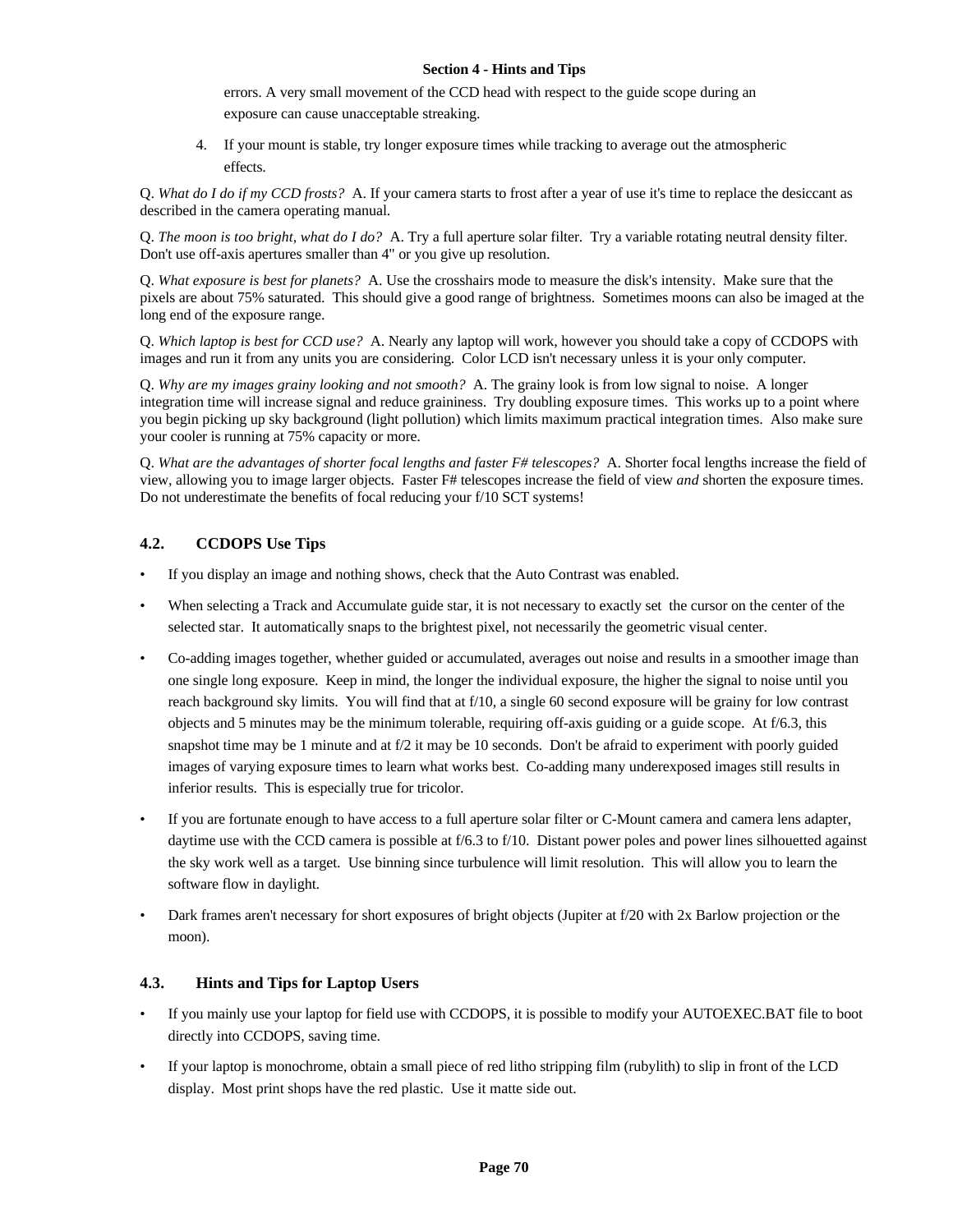### **Section 4 - Hints and Tips**

- Cursor movement through CCDOPS is much faster using the mouse, especially if your laptop has one of the small keyboard based pen-point mice.
- Some LCD displays dim when it is very cold outside. A small heat pad behind the display can help.
- Don't be afraid to adjust display brightness on your computer in the course of viewing an image. Negative views require opposite settings.
- Try to use a laptop with 64 shades of gray. Some laptops have a display setup mode in their resident software to optimize. VESA compliant is also useful for real time cursor contrast changes.
- LAPLINK software and cables allow easy next day image file transfer to your main computer. This is very handy.
- Images will always look better when displayed on a video monitor, however, an active matrix LCD display is pretty close except in brightness.
- You may wish to change your display and hard drive sleep cycles (battery conservation) to longer "keep awake" times so as not to interfere with image acquisition (long Track and Accumulate).
- LED flashlights help to see the keyboard when the display is dimmed red.

### **4.4. Telescope Tips**

- Always verify best collimation prior to installing the CCD camera. Because sub-arc second imaging (better than that you can see visually) is possible.
- Always secure the camera head cable to the optical tube assembly. Never let the cable dangle free from the focuser/ocular holder.
- Off-axis guiding is worth it, even on a bunch of 3 minute co-adds of a deep sky object.
- Don't guess on focus. If you're not sure, it is time to refocus.
- Take time to frame your object. Rotate the camera 90 degrees to take advantage of the CCD chip's aspect ratio and don't forget to refocus again.
- Focal reduce as much as possible for deep sky objects. Exposure times are then shorter and signal to noise gets better. 2-3 arc-seconds per pixel (30" focal length) is plenty of resolution for deep sky objects, especially nebulae. Good tracking is still critical down to 12" focal lengths in hi-res mode. Always polar align to minimize Dec drift.
- Focusing micrometers really help, especially on SCTs where you want to always enter the best focus position on a counterclockwise knob rotation. This advances the primary mirror forward against gravity and preloads bearings, screw threads and any mirror/baffle rocking. A light knuckle rap prior to exposure or guiding is advisable to settle moving components. It is always possible to ascertain exact focus only after you have passed a peak intensity and then come back to the peak's setting. You may not see the exact high value, but will see the trend at best focus position. Again, don't guess at focus.
- Focusing on planets is difficult since seeing can uniquely blur each frame. If a planet's moon is present, use the slow motion hand control to move over to it. Readjust exposure time accordingly and refocus on it, then bring the planet back into view and capture it.
- If track problems exist, first check balance in declination and then RA since they interact. Verify the 1 1/4" camera head coupler doesn't rock in the telescope bushing and that it is flush at it's coupler flange with bushing. Check drive clutches or clamps. Check drive rate setting. With guiding ocular visually check PEC setting or reprogram. Trails on only the brightest stars along short axis of the CCD is blooming, not tracking.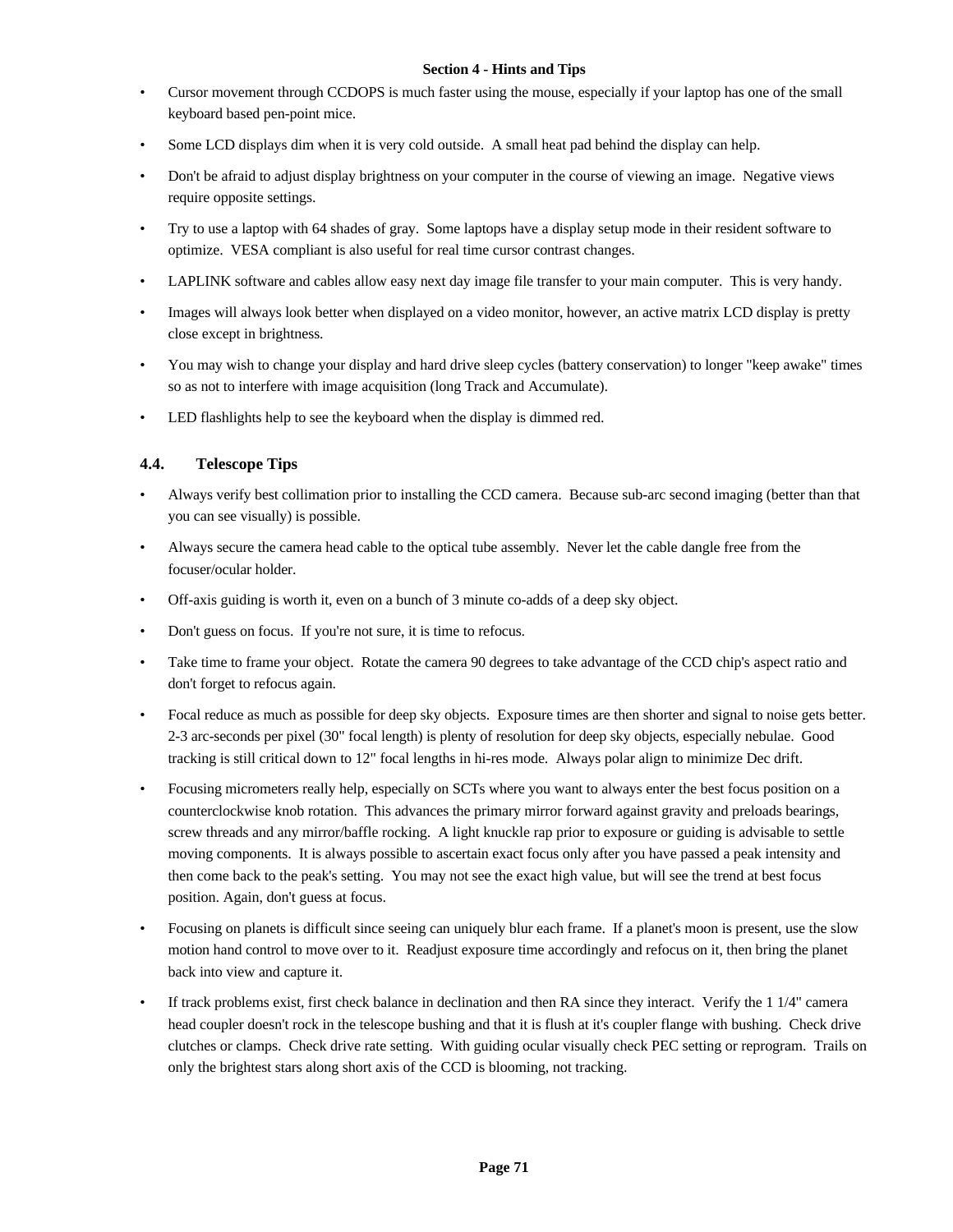### **Section 4 - Hints and Tips**

- Real dark skies are not necessary for beautiful CCD images of deep sky objects. CCDs are far superior to film with or without filters in this respect. Tricolor CCD will benefit from dark skies, but still works great compared to color film.
- Simple 2 element refractors can show bloated stars due to chromatic aberration since CCDs have a wide spectral response and a very wide dynamic range of signal. Red filters can help or quality multi-element color corrected refractors.
- Always keep an eye on ambient temperature changes. A 3 degree Fahrenheit change can affect SCT focus enough to merit refocusing. Temperature drop = clockwise movement of SCT focus knob (yes, the way you didn't want to move it).
- Closely re-align your finder as needed to the CCD image on the screen to speed up object finding. Don't use a 90 degree diagonal to visually acquire objects and expect them to be in the CCD camera view. The CCDs are generally small in size and 90 degree diagonals are never rotationally collimated to optical axis close enough to use for CCD work. Special laser collimated diagonals are available for this purpose as well as CCD framing oculars with exact reticle patterns to match the CCD chip.
- Digital setting circles with hi-res encoders (1/12 degree or better) can get you close to faint objects if you are polar aligned and they are "dialed in" as well.
- Integrating Software Bisque's "The Sky" software into your imaging system is another help in object acquisition, but adds new complexity to the operations until after you are comfortable with CCDOPS and CCD imaging. It is then a very interactive tool.
- Don't bother with deep sky imaging on an Alt/Az configured mount even if it tracks. Image rotation results and precludes co-adding, etc. in most instances. Use a wedge and polar align such systems for best and simplest results.
- Wait for both telescope and CCD camera to thermally settle in before trying for optimal results. Typically wait 1/2 to 1 hour after setting up and running. This is a good time to set up software, balance scope, and polar align, etc.
- Use a dew shield on SCTs to prevent dewing and minimize stray light. Re-balance as necessary. CCDs have a tremendous dynamic range. Bright stars at edge of field can spray light across nebula, especially Veil, Horsehead, California nebulae. Anti-blooming can't help scattered light. Reposition field slightly and try again.
- Fast telescopes with high resolution optics offer remarkable imaging characteristics with CCD cameras, especially tricolor. Exposure times are short, excellent tracking is easier, signal is awesome, therefore contrast of colors in deep sky objects is spectacular enough to warrant color dye sublimation prints that rival photographic color prints done with film through much larger telescopes at a much higher difficulty level. Takahashi Epsilon, Flat Field cameras and specialized SCTs are hard to match in performance.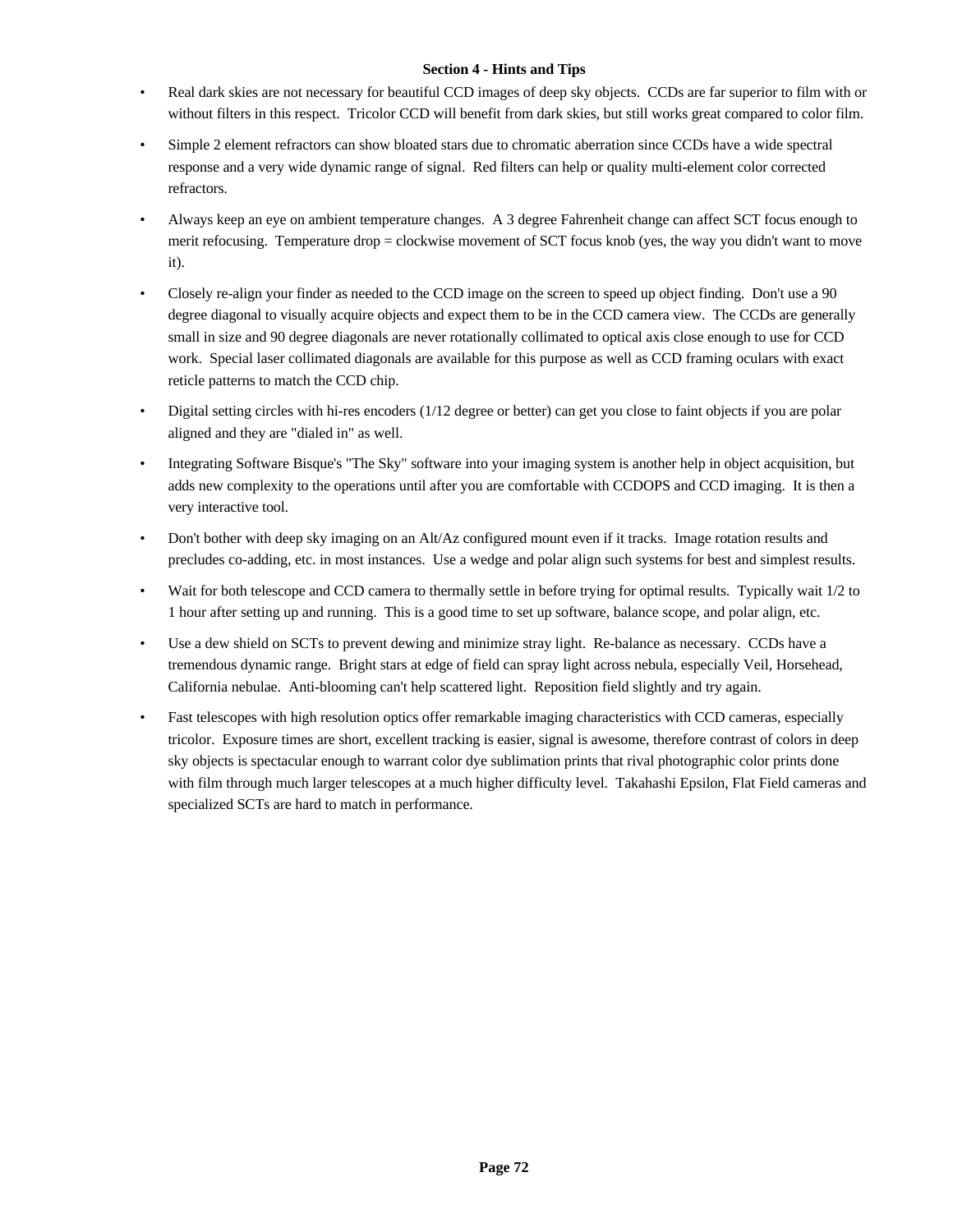## **5. Glossary**

- ABL Auto bias level. ST-7/8 and PixCel 255 images that show this in the image parameters dialog have had an auto bias level done on them to bring the dark signal down to 100 counts.
- **ADU -** Analog/Digital Unit. This is the number of counts in a pixel in terms of counts out of the analog/digital converter. To convert to electrons multiply by the e<sup>-</sup>/ADU shown in the Image Parameters command.
- **Antiblooming Gate** When a CCD pixel has reached its full well capacity, electrons can effectively spill over into an adjoining pixel. This is referred to as blooming. The Antiblooming gate can be used to help stop or at least reduce blooming when the brighter parts of the image saturate.
- **Astrometry** Astrometry is the study of stellar positions with respect to a given coordinate system.
- **Autoguider** All SBIG CCD cameras have auto guiding or "Star Tracker" functions. This is accomplished by using the telescope drive motors to force a guide star to stay precisely centered on a single pixel of the CCD array. The camera has four relays to control the drive corrector system of the telescope. The CCD camera head is installed at the guide scope or off axis guider in place of a guiding eyepiece.
- **CCD** The CCD (Charged Coupled Device) is a flat, two dimensional array of very small light detectors referred to as pixels. Each pixel acts like a bucket for electrons. The electrons are created by photons (light) absorbed in the pixel. During an exposure, each pixel fills up with electrons in proportion to the amount of light entering the pixel. After the exposure is complete, the electron charge buildup in each pixel is measured. When a pixel is displayed at the computer screen, its displayed brightness is proportional to the number of electrons that had accumulated in the pixel during the exposure.
- **Dark Frame** The user will need to routinely create image files called Dark Frames. A Dark Frame is an image taken completely in the dark. The telescope aperture must be covered or in the case of the ST-6, a shutter vane covers the CCD. Dark Frames are subtracted from normal exposures (light frames) to eliminate fixed pattern and dark current noise from the image. Dark Frames must be of the same integration time and temperature as the light frame being processed.
- **Dark Noise**  Dark Noise or Dark Current is the result of thermally generated electrons building up in the CCD pixels during an exposure. The number of electrons due to Dark Noise is related to just two parameters; integration time and temperature of the CCD. The longer the integration time, the greater the dark current buildup. Conversely, the lower the operating temperature, the lower the dark current. This is why the CCD is cooled for long integration times. Dark noise is a mostly repeatable noise source, therefore it can be subtracted from the image by taking a "Dark Frame" exposure and subtracting it from the light image. This can usually be done with very little loss of dynamic range.
- **DCR** DC Restore (DCR) only applies to the ST-6. It is used as a faster readout alternative to Double Correlated Sampling during focus mode. It works by setting the black level to the offset in a particular ST-6 by reading the average value of dark pixels. This usually results in a usable image for focusing while giving a much faster digitization and download cycle during focusing.
- **Double Correlated Sampling** Double Correlated Sampling (DCS) is employed to lower the digitization errors due to residual charge in the readout capacitors. This results in lower readout noise but can increase the digitization time by a factor of two in the ST-6. This feature can be switched off when faster digitization rates are desired. This is often done during find and focus modes.
- **e - /ADU** This is the gain of the camera in converting the CCD output into counts. It is shown in the Image Parameters dialog for each image and is used by programs like Hidden Image.
- **False Color** False Color images are images that have had colors assigned to different intensities instead of gray levels.
- **FITS Image File Format** The FITS image file format (which stands for Flexible Image Transport System) is a common format supported by professional astronomical image processing programs such as IRAF and PC Vista. CCDOPS can save image files in this format but can not read them.
- **Flat Field** A Flat Field is a image with a uniform distribution of light entering the telescope. An image taken this way is called a flat field image and is used with CCDOPS to correct images for vignetting.
- **Focal Reducer** A Focal Reducer reduces the effective focal length of an optical system. It consists of a lens mounted in a cell and is usually placed in front of an eyepiece or camera. With the relatively small size of CCDs compared to film, focal reducers are often used in CCD imaging.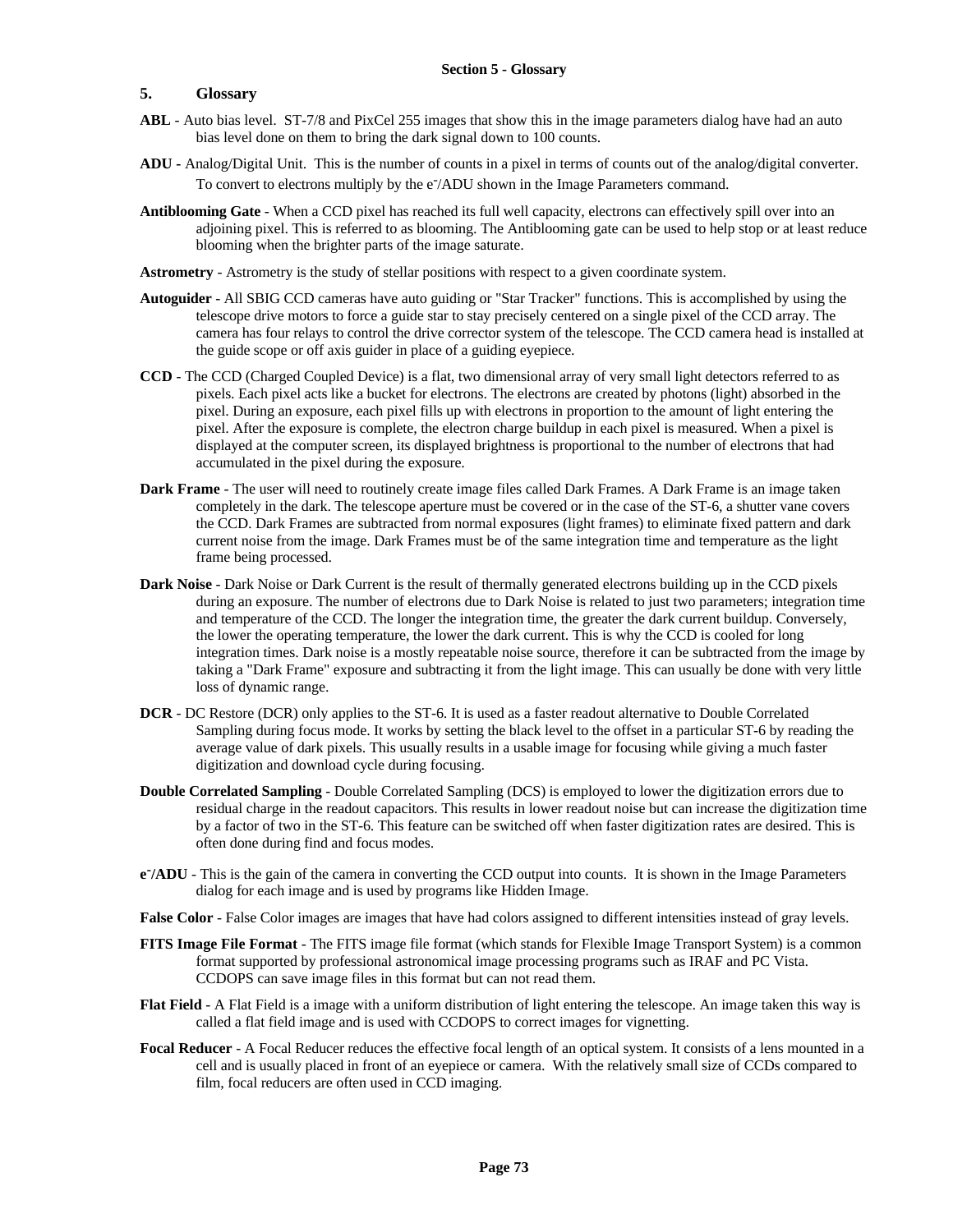#### **Section 5 - Glossary**

- **Frame Transfer CCDs** Frame Transfer CCDs are CCDs that have a metal mask over some portion (usually half) of the pixel array. The unmasked portion is used to collect the image. After the exposure is complete, the CCD can very quickly shift the image from the unmasked portion of the CCD to the masked portion, thus protecting the image from light which may still be impinging on the CCD. This acts as an electronic shutter.
- **Full Well Capacity** Full Well Capacity refers to the maximum number of electrons a CCD pixel can hold. This number is usually directly proportional to the area of the pixel.
- **Half Frame Mode** Half Frame Mode is used with the ST-4X to help eliminate streaking from bright objects during readout. Place the bright object (planets, moon, etc.) in the lower half of the frame. After the exposure is complete, the ST-4X will shift the image very quickly into the upper half of the frame. This allows the ST-4X time to digitize the half frame image without the bright object in the field of view corrupting the data.
- **Histogram** The Histogram is a table of the number of pixels having a given intensity for each of the possible pixel locations of the image file. Remember that, in the end, the image file is nothing more than a list of pixel values, one for each CCD pixel. These value numbers can be displayed in two formats; as a table or plotted as a graph.
- **Light Frame** The Light Frame is the image of an object before a Dark Frame has been subtracted.
- **Path/Filter**  For DOS users the Path setting tells CCDOPS which directory and disk drive to find and store the image files. In essence, it defines the current directory. The filter controls which image files are shown in the Open directory. Only files that match the filter are shown. For example, a filter setting of "\*.ST6" will only show files that have an "ST6" extension.

**Photometry** - Photometry is the study of stellar magnitudes at a given wavelength or bandpass.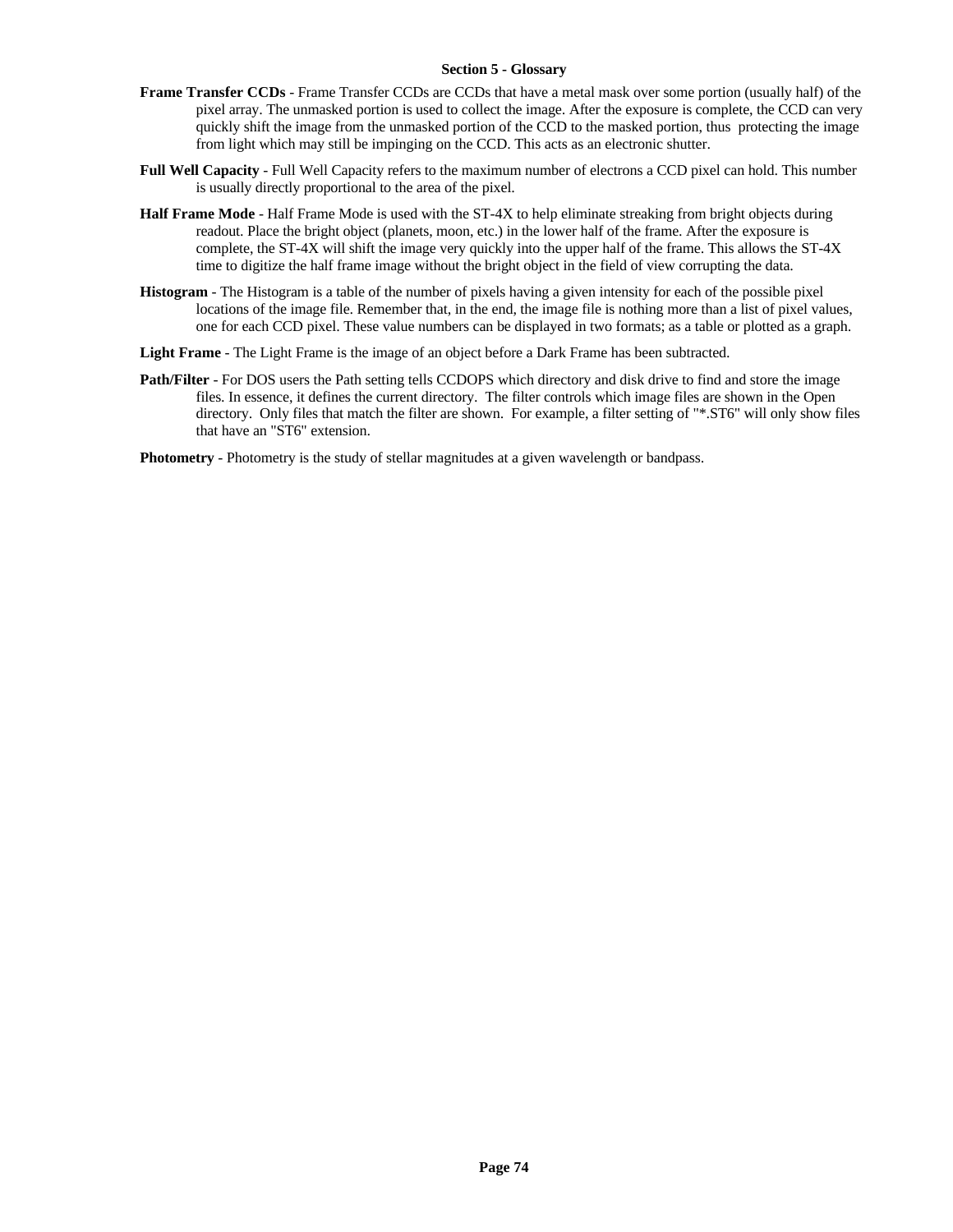#### **Section 5 - Glossary**

**Pixel Size** - The smallest resolution element of a CCD camera is the CCD pixel. The pixel sizes for each of the SBIG cameras are as follows:

| Camera             | Pixel Size (microns) |
|--------------------|----------------------|
| $ST-4X$            | $13.75 \times 16$    |
| $ST-5/P$ ixCel 255 | $10 \times 10$       |
| ST-237/PixCel 237  | 7.4 x 7.4            |
| $ST-6$             | $23 \times 27^{12}$  |
| $ST-7/8$           | 9 x 9                |

- **Planet Mode** Planet Mode is the most useful way to achieve focus. When you select Planet mode, a full frame is exposed, downloaded, and displayed on the computer monitor. A small window can be placed anywhere in the image area and the size of the window can be changed. Subsequent downloads will be of the area inside the box resulting in a much faster update rate.
- **Quantum Efficiency** Quantum Efficiency refers to the fractional number of electrons formed in the CCD pixel for a given number of photons. Quantum Efficiency is usually plotted as a function of wavelength.
- **Readout Noise** Readout noise is associated with errors generated by the actual interrogation and readout of each of the CCD pixels at the end of an exposure. This is the result of fixed pattern noise in the CCD, residual charge in the readout capacitors and to a small extent the noise from the A/D converter and preamplifier.
- **Readout Streaking** When a bright object is imaged using a short exposure time, readout streaking can occur. Readout streaking can look similar to blooming except it extends across the entire image passing through the bright object. This is a result of image shift at the beginning and again at the end of an exposure due to frame transfer in the case of the ST-5 and ST-6 and due to digitization in the ST-4X. The readout streaking is usually very faint with respect to the overall image and can sometimes be eliminated from the display image by slightly raising the background level.
- **Resolution Mode** The resolution of a CCD camera is determined by pixel size. Pixel size can be increased by combining or binning more than one pixel and displaying it as one pixel. Doing so decreases the effective resolution but speeds up the download time of the image. Maximum resolution is determined by the size of the individual CCD pixel.
- **Response Factor** Response Factor is a multiplier used by CCDOPS to calibrate CCDOPS to a given telescope for photometric calculations. The Response Factor multiplied by 1000 is the number of photoelectrons generated in the CCD for a 0th magnitude star per second per square inch of aperture. The standard value for the Response Factor is 2000 but will vary from camera to camera, night to night (as the atmospheric transparency changes), telescope to telescope (again transparency).

The best way to determine the proper setting is to take an image of a known star and then use the Crosshairs to measure the brightness. Adjust the displayed magnitude by pressing the "+" and "-" keys (or "shift +"/"shift -") which will adjust the image's Response Factor accordingly. Finally, copy the result from the Image Parameters dialog to the Telescope Setup for subsequent images.

 $\overline{a}$ 

<sup>&</sup>lt;sup>12</sup> The TC241 CCD used in the ST-6 actually has 11.5 x 27 micron pixels. The CPU combines two 11.5 micron pixels to make the 23 micron pixel . This give pixel with a more square aspect ratio.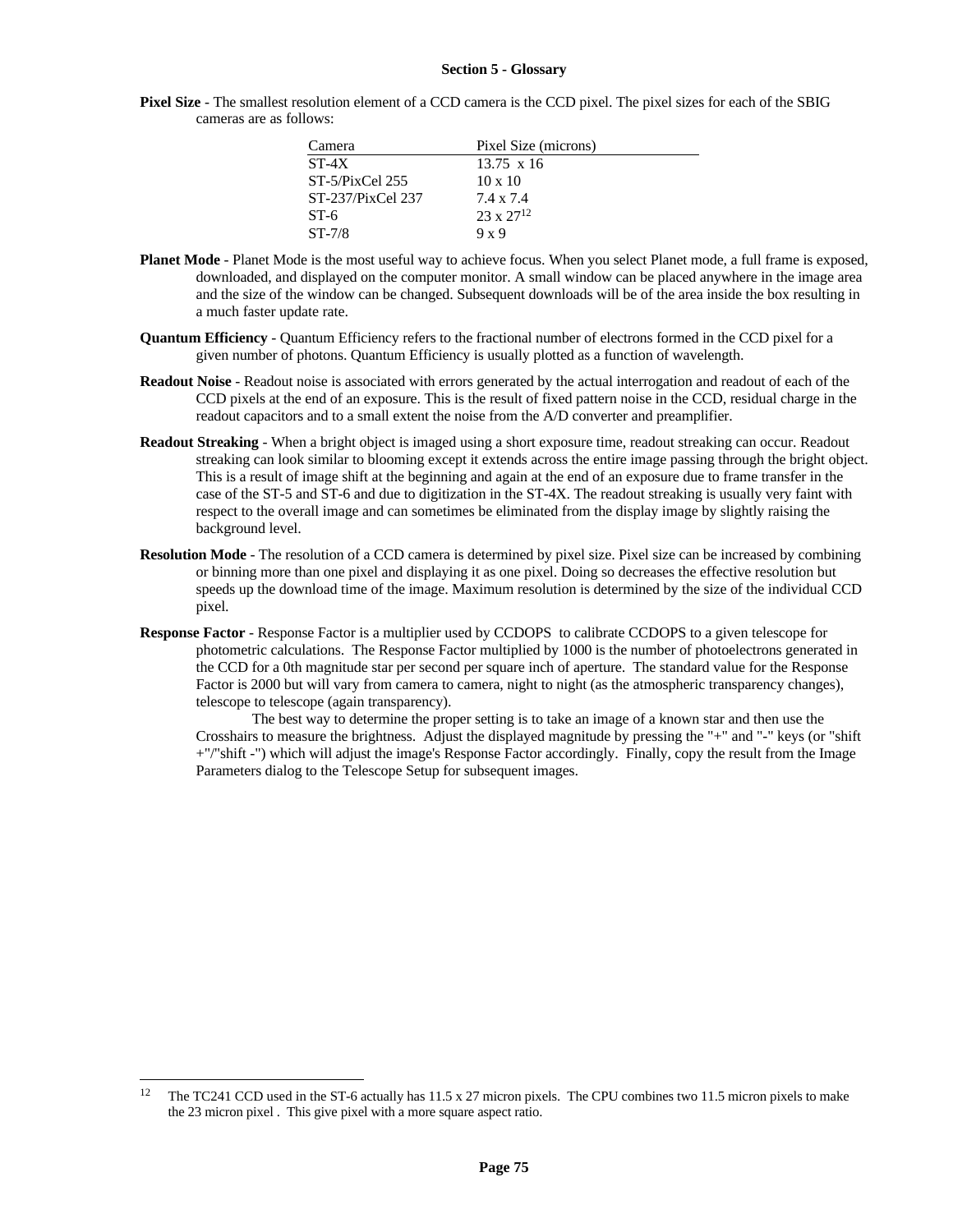#### **Section 5 - Glossary**

**Saturation** - Saturation refers to the full well capacity of a CCD pixel as well as the maximum counts available in the A/D converter. The pixel is saturated when the number of electrons accumulated in the pixel reaches its full well capacity. The A/D is saturated when the input voltage exceeds the maximum. The saturation values for the various cameras are shown in the table below.

|                   | <b>Full Well</b>      | Maximum A/D   |                           |
|-------------------|-----------------------|---------------|---------------------------|
| Camera            | Capacity              | Counts        | $e^{\frac{-\lambda}{13}}$ |
| $ST-4X$           | 150,000e <sup>-</sup> | 16,383        | 7.2                       |
| $ST-5$            | 50,000e <sup>-</sup>  | 16,383        | 3.0                       |
| $ST-6$            | 400,000e <sup>-</sup> | 65,535        | 6.7                       |
| $ST-7/8$ w $ABG$  | $40,000e-$            | $65,535^{13}$ | 2.3                       |
| $ST-7/8$ wo $ABG$ | 80,000e-              | 65,53514      | 2.3                       |
| PixCel 255        | 50,000e-              | 65,53515      | 2.0                       |
| PixCel 237        | 30.000e-              | 4095          | 4.2                       |

- **Sky Background** The sky background illumination or brightness is the number of counts in the image in areas free of stars or nebulosity and is due to city lights and sky glow. High levels of sky background can increase the noise in images just like dark current. For some objects deep sky filters can be used to reduce the sky background level.
- **Seeing** Seeing refers to the steadiness and the clarity of the atmosphere during an observing session.
- **TE Cooler**  The TE Cooler is a Thermal Electric cooling device used to cool the CCD down to operating temperature. The CCD is mounted to the TE Cooler which is mounted to a heat sink, usually the camera head housing.
- **TIFF Image File Format** The TIFF image file format (which stands for Tagged Interchange File Format) was developed jointly by Microsoft and Aldus Corporations to allow easy interchange of graphics images between programs in areas such as presentation and desktop publishing. CCDOPS can save image files in this format but it can not read them.
- **Track and Accumulate** The Track and Accumulate function is an patent pending feature of CCDOPS that allows the user to automatically co-register and co-add (including dark frame subtraction) a series of images of an object. These exposures can be taken unguided as long as the "Snapshot time" does not exceed the length of time before tracking errors of your clock drive become apparent. This allows you to image and track without guiding or the need to connect the CCD Relay port to your drive motors.
- **Track List** The Track List is an ASCII file generated by CCDOPS during a Track and Accumulate session. The Track List logs all the corrections made by CCDOPS for each of the images. Track lists are required when flat fielding Track and Accumulate images.
- **Tri-Color** Tri-Color refers to color images created using three different colors mixed into a balanced color image using red, green and blue filters. An object is imaged three times, once with each color filter. The three images are then co-added and color balanced with the appropriate software.
- **Vignetting** Vignetting is obstruction of the light paths by parts of the instrument. It results in an uneven illumination of the image plane. The effects of vignetting can be corrected using flat field images.

 $\overline{a}$ 

<sup>&</sup>lt;sup>13</sup> The e<sup>-</sup>/ADU shown are for the High Resolution readout mode. These numbers can be different for other readout modes. Use the Camera Information command in the Camera menu to see the actual value for the other readout modes.

<sup>&</sup>lt;sup>14</sup> While the A/D in the ST-7/8 saturates at 65,535 counts, the CCD saturates below that in the high resolution mode so don't expect to see pixel values all the way to the top in the high res mode.

<sup>&</sup>lt;sup>15</sup> The PixCel 255 saturates at 32,767 counts in the high res mode (where the CCD saturates) and at 65,535 in the Low res mode.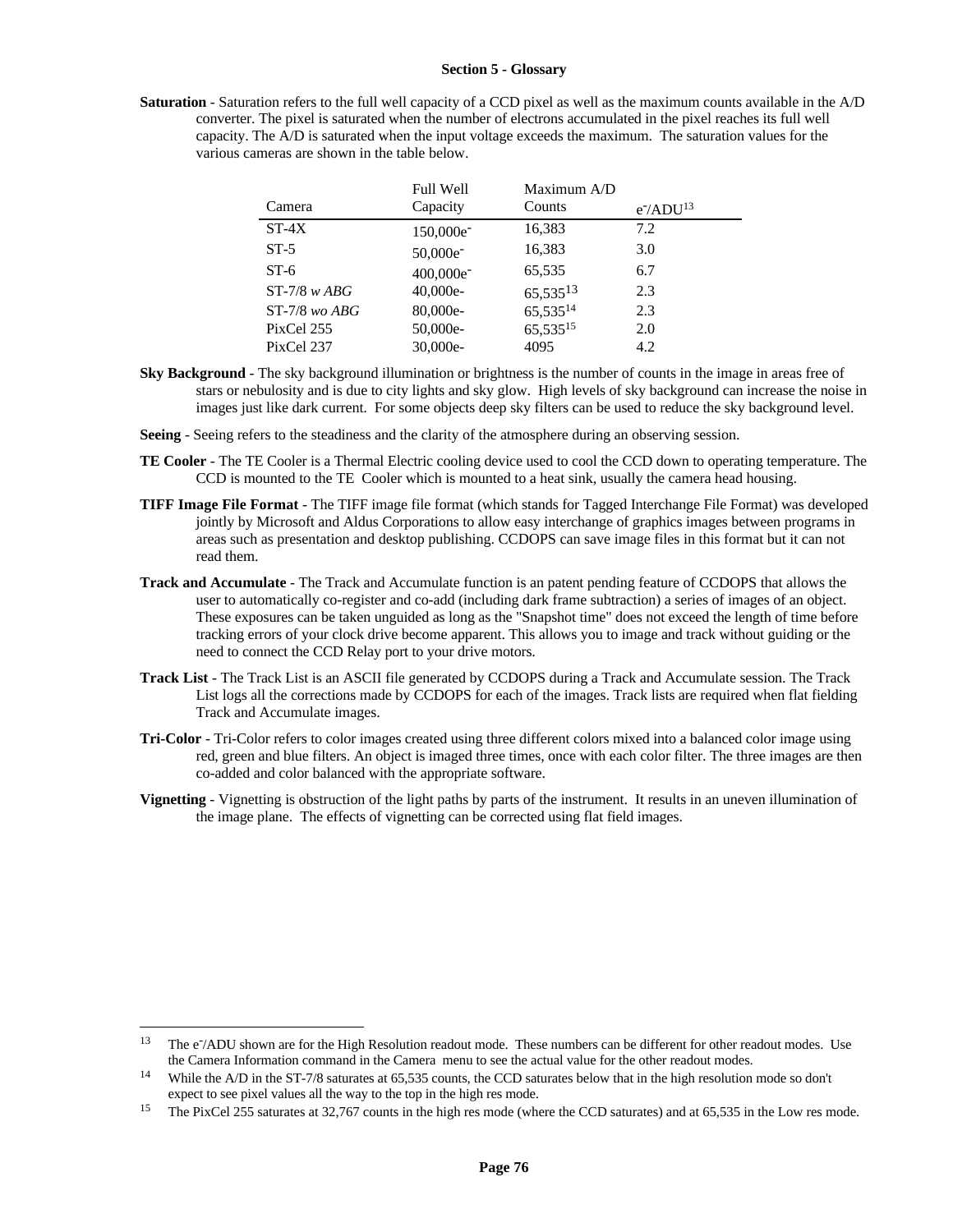## **A. Appendix A - SBIG File Formats**

This section describes the file formats used to save SBIG images on both the IBM PC and compatible computers and the Macintosh computers. The files contain the image data as well as header information describing the image in terms of exposure time, telescope, etc. The files come in two varieties: Compressed and Uncompressed. In addition the file format has evolved throughout the development of these CCD cameras and has finally settled down to the "Type 3" format described herein.

### Type 3 Format

The Type 3 format starts with a 2048 byte header of ASCII information followed by the image data in one of two varieties: Compressed or Uncompressed. The ASCII information for Type 3 files consists of a line showing the type of camera used to acquire the image and the variety of image data (Compressed or Uncompressed) as shown in the example below:

PixCel255 Compressed Image<lf><cr>

or

PixCel255 Image<lf><cr>

where <lf> and <cr> represent the linefeed (hex 0A) and carriage return (hex 0D) characters. Other camera images replace the "PixCel255" with the camera name ("ST-4X", ST-5", "ST-6", "ST-7" "ST-8", "PixCel237") in the lines above respectively. After the 1st line are several lines of parameters in the format:

### $Parameter = Value <$ lf $> <$ cr $>$

where "Parameter = " is a string describing the parameter and "Value" is a string containing the value of the parameter. At the end of all the parameters is the line:

## End<lf><cr><ctrl-z>

used to signify the end of the of the image information. The <ctrl-z> is used to tell DOS commands like type to stop and not display any further data. The remainder of the 2048 bytes in the header are unused. The parameters for a Type 3 file are shown below: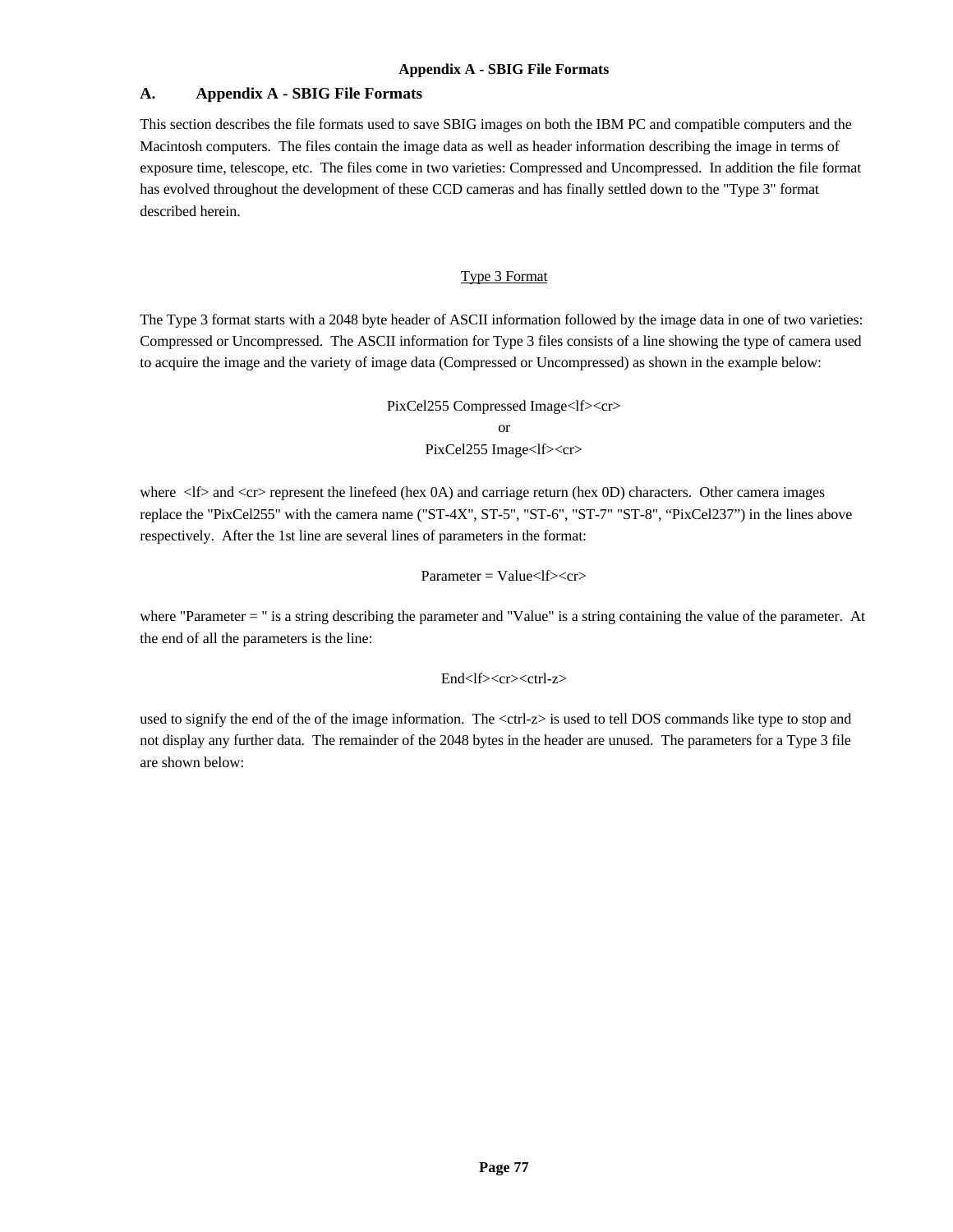| Table 1                                                  |
|----------------------------------------------------------|
| Type 3 Parameters                                        |
| PixCel255 Compressed Image                               |
| File version $= 1$                                       |
| Data_version $= 1$                                       |
| $Exposure = xxx$                                         |
| $Focal_length = xx.xxx$                                  |
| $A$ perture = $xx.xxx$                                   |
| $Respose\_factor = xx.xxx$                               |
| $Note = XXXXXX$                                          |
| $Background = xxx$                                       |
| $Range = XXX$                                            |
| $Height = xxx$                                           |
| $Width = xxx$                                            |
| $Date = xx/xx/xx$                                        |
| $Time = xx:xx:xx$                                        |
| Exposure_state = $xx$                                    |
| Temperature $= xx.xx$                                    |
| $Number_{exposures} = xx$                                |
| $Each\_exposure = xx$                                    |
| $History = XXXXXX$                                       |
| Observer $=$ xxxxxxxx                                    |
| $X$ <sub>pixel_size</sub> = xx.xx                        |
| $Y$ <sub>_pixel_size</sub> = xx.xx                       |
| $Pedestal = xx$                                          |
| $E_{gain} = x.xx$                                        |
| The following parameters are optional and may be present |
| $User_1 = XXXXXX$                                        |

 $User_2 = xxxxxxxx$  $User_3 = xxxxxxxxx$  $User_4 = xxxxxxxxx$  $Filter = XXXXXX$  $Readout_model = xx$ Track\_time = xxx Sat\_level = xxx End

> Table 2 Parameter Descriptions

- ??? Compressed Image This indicates the type of camera used to take the image and the fact that the data is compressed as described below. The ??? will be PixCel255, PixCel237, ST-4X, ST-5, ST-6, ST-7 or ST-8.
- ??? Image This indicates the type of camera used to take the image and that the image data is not compressed and is saved as N rows of M pixels where N and M are specified by the Height and Width entries in the header. The pixels are two byte unsigned integers each with the least significant byte before the most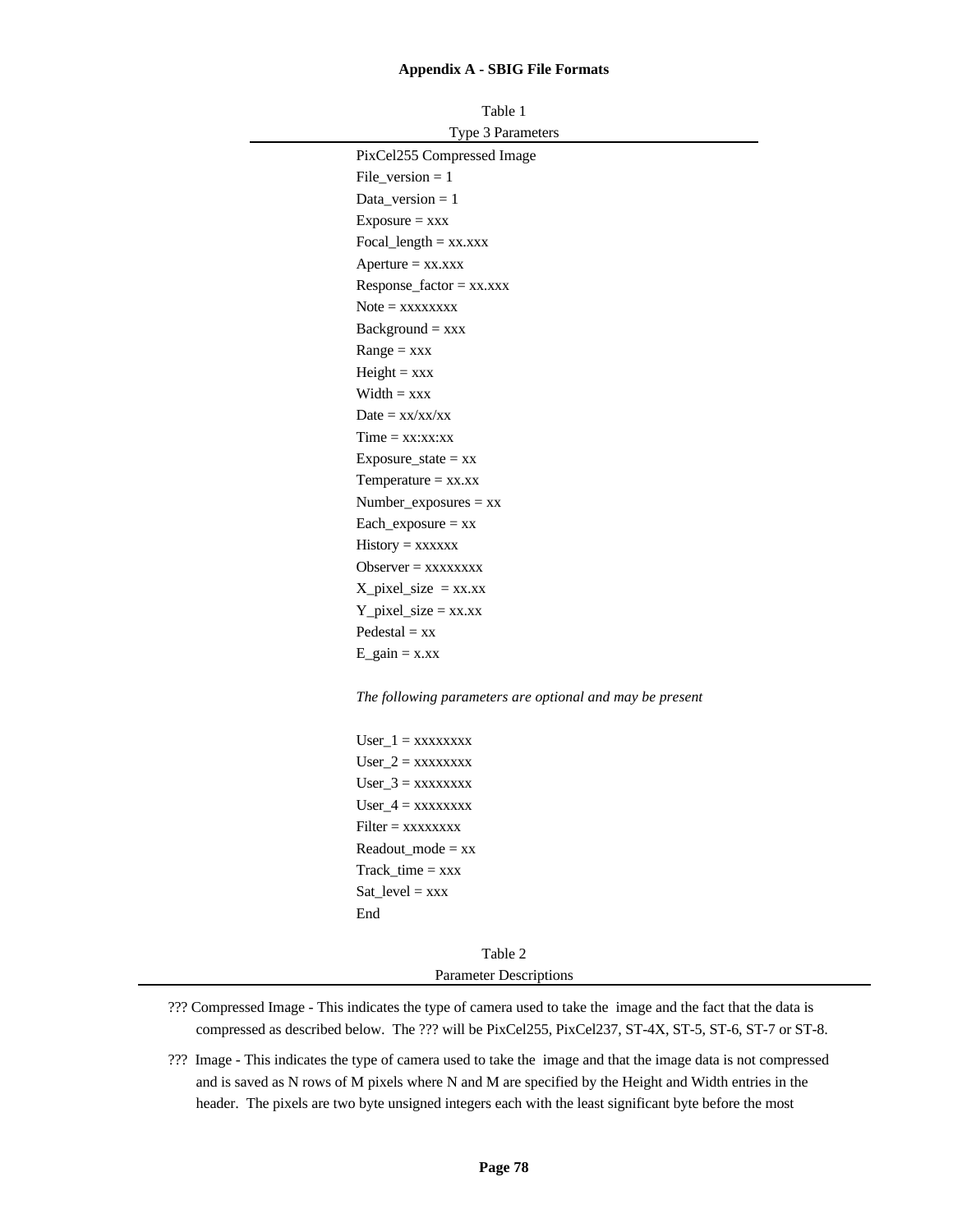significant byte. The pixels are written with pixel  $(1,1)$  first, proceeding in left-to-right order to pixel  $(1,M)$ , followed by the subsequent N-1 rows of pixel data.

File\_version - This field should be 3 to indicate the file is Type 3.

Data\_version - This field describes the version of the image data and will be 1.

Exposure - This field indicates the exposure time in 1/100ths of a second.

Focal\_length - This field indicates the focal length in inches of the telescope used to capture the image.

Aperture - This field indicates the aperture area in square-inches of the telescope used to capture the image.

Response\_factor - This field specifies the CCD's response calibration factor.

Note - This field is the annotation attached to the image.

Background - This is the value of the Background parameter used to display the image when it was last saved.

Range - This is the value of the Range parameter used to display the image when it was last saved.

Height - This is the height of the image in pixels.

Width - This is the width of the image in pixels.

Date - This field shows the date the image was captured.

Time - This field shows the time the image was captured.

Exposure\_state - This field contains sets of bits indicating whether ABG was active during the exposure, whether Double Correlated Sampling was used and whether DC Restore was used.

Temperature - This field indicates the temperature of the CCD in °C at the end of the exposure.

Number\_exposures - This field indicates how many images were co-added to produce a composite image.

Each\_exposure - For composite images this field indicates the exposure time of the individual exposures in 1/100ths of a second.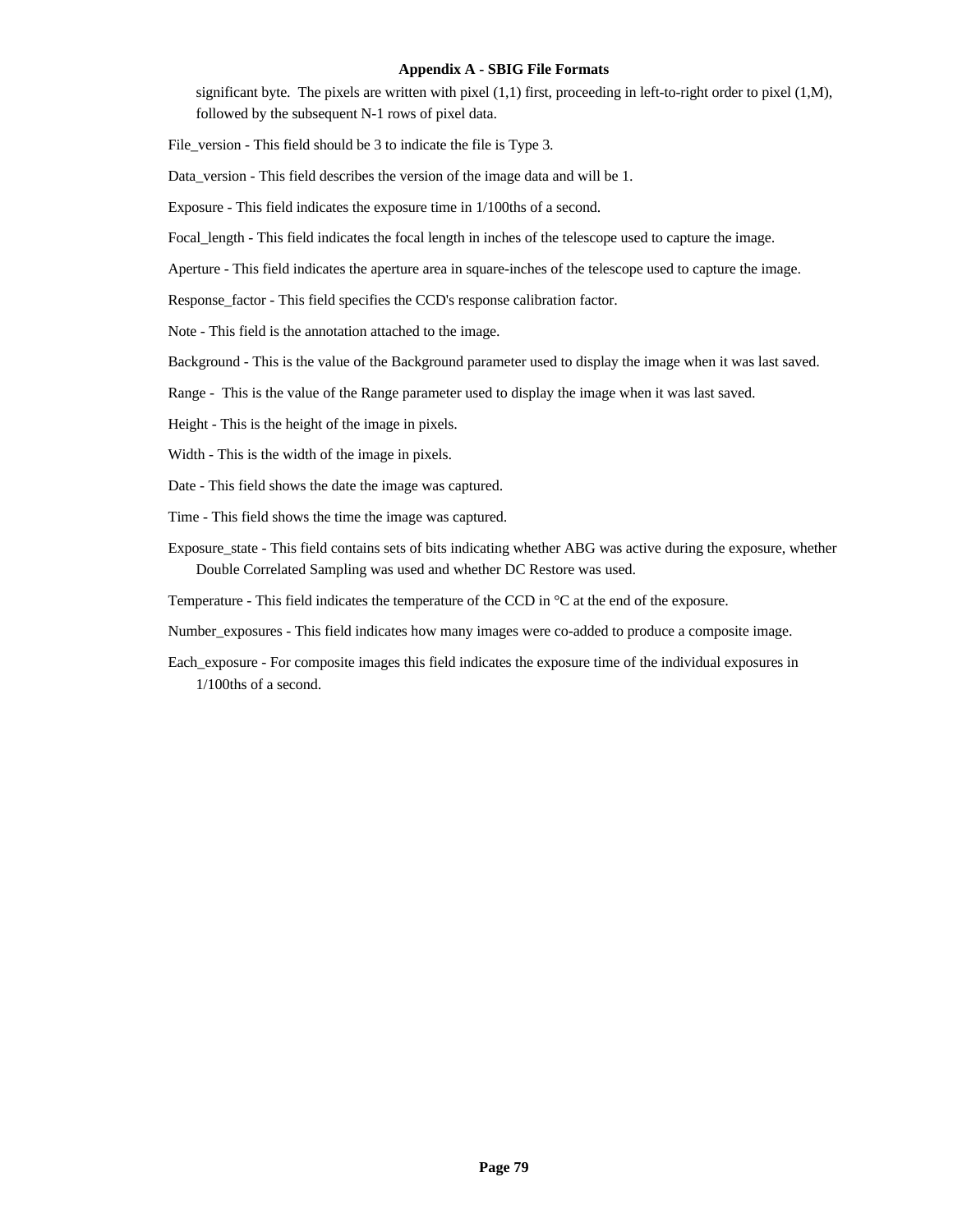History - This is a string of characters indicating which image processing functions have peen performed on the image. The following is the mapping between individual characters in the string and the operation performed:

- @ Modifications made before history established.
- 
- E Cool pixels removed. F Flat field corrected.
- 
- 
- 
- 
- O More than 40 operations performed. P Image log scaled.
- 
- 
- U Image converted to 8 bit log format (ST6COLOR).
- W Image merged to color using 3 color merge (ST6COLOR).
- 
- [ Image sharpened with one-sided sharpening.
- ] Image resampled to make square pixels.  $\land$  Image averaged.
- \_ Constant added to or subtracted from image.
- 0 (Zero) The history string is set to '0' for new images. This is not a C null string, it is actually the '0' character.
- b Image reduced 2X by pixel combining. c Column or Row repair.
- d Adaptive dark subtraction. e Pseudo 3D
- f Auto pixel repair dark subtract. g HPR Subtract
- h Deconvolve

1

- A Co-addition of image.
- B Image linearly scaled. D Image dark subtracted.
	-
- G Image smoothed. H Image sharpened.
- I Image pseudo flat field corrected. J Image quantized or posterized to less than 16 bits precision.
- K Warm pixels removed.  $L$  Image flipped horizontally.
- M Image flipped vertically. N Image zoomed with pixel interpolation.
	-
- Q Pixels combined. R Image auto dark subtracted.
- S Image zoomed with pixel replication. T Image clipped and filled (ST6COLOR)
	- V Image merged to color using 2 color merge (ST6COLOR).
	- X Image translated and back filled (ST6COLOR)
- Y Image pixels inverted.  $Z$  Image sharpened with unipolar algorithm.
	- \ Image modernized by replacing ST6COLOR history characters<sup>16</sup>
	-
	- ` Constant multiplied by or divided into image.
	- a Image enlarged 2X by pixel interpolation.
	-
	-
	-

*Please note the SBIG reserves the use of the characters '@' through '~' (decimal 64 through 126) for their use, and that any other characters added to the history string by other users should not use those characters.*

Observer - This string contains the name of the observer who captured the image.

X\_pixel\_size - This field indicates the width in millimeters of the pixels in the image.

Y\_pixel\_size - This field indicates the height in millimeters of the pixels in the image.

Pedestal - This field indicates any pedestal (constant value) that has been subtracted from each pixel in the image.<sup>17</sup>

<sup>16</sup> The ST6COLOR software used history codes 'S', 'T' and 'V' differently than described in this table. Modernizing replaces 'S' with 'T' (clip operation), 'T' with 'U' (compress operation) and 'U' with 'X' (translate operation).

<sup>&</sup>lt;sup>17</sup> All image pixels have a bias of 100 counts added to them to stop underflow due to noise. If you need to flat field correct an image the pixel value that is due to light is: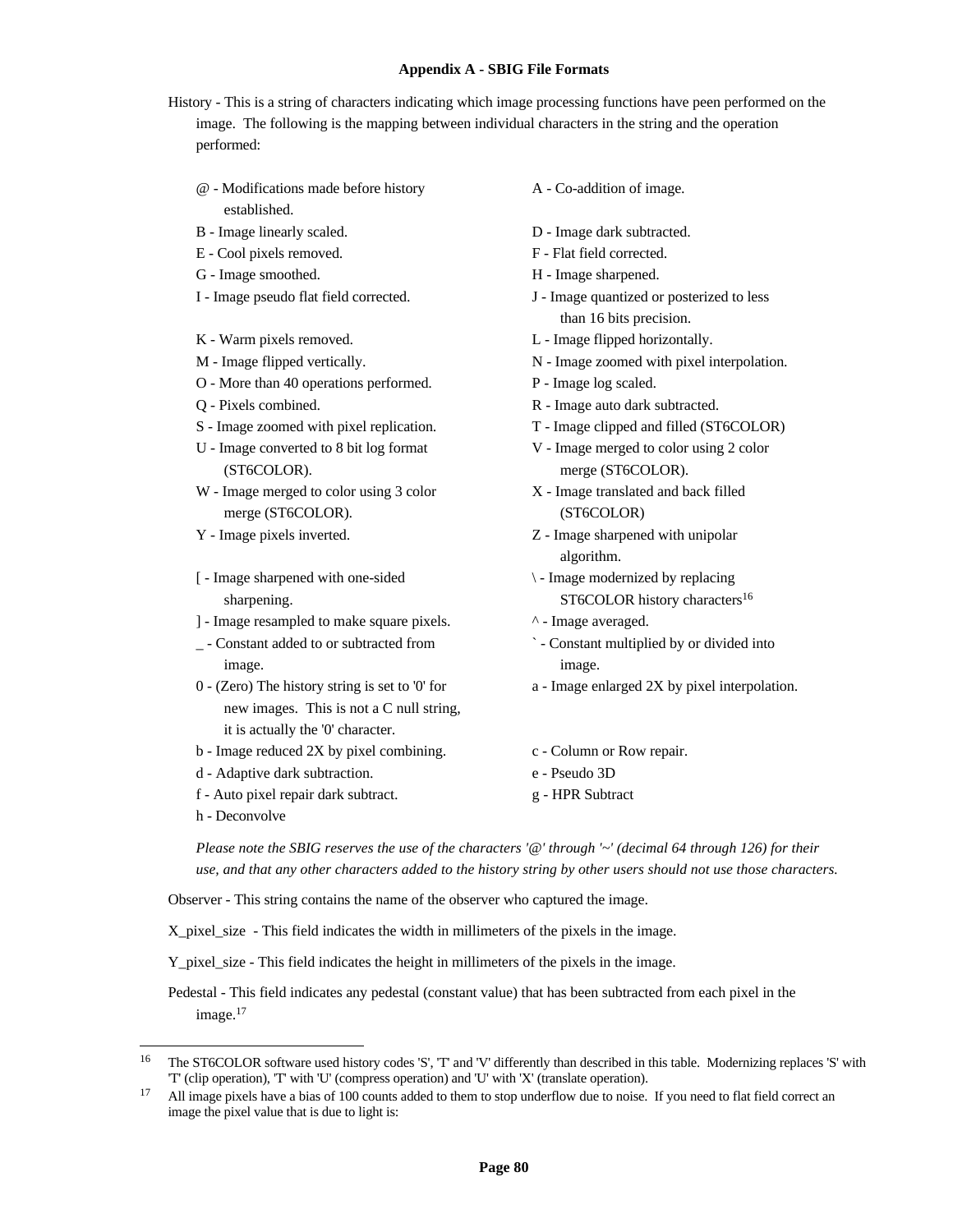- E\_gain This field gives the conversion factor between pixel values and electrons of charge in the CCD. The units are e<sup>-</sup>/count.
- *The following fields are optional. They may or may not be present. in the header As the CCDOPS software has evolved these fields have been added to the header. a few at a time If present they will be in the order shown.*
- User\_1 through User\_4 These fields are for the use of non-SBIG software packages and can be up to 64 characters in length each, terminated with the <lf><cr>clers. SBIG software will ignore and preserve the settings of these 4 user parameters when reading and writing files. Either all 4 should be present or none of them should be present. If present and any one of them is blank then a single dash character ("-") should be written before the <lf><cr>><cr>characters. Finally, SBIG uses the User\_1 filed to indicate the version of CCDOPS software used to capture the image.
- Filter This field is a 10 character text string indicating the name of the optical filter used when taking the image.
- Readout\_mode This field indicates the readout mode the CCD camera's internal firmware utilized in capturing the image.
- Track\_time This field, when non-zero, indicates the exposure used for the Tracking CCD in Self-Guided images.
- Sat\_level This field indicates the maximum level you should expect in the pixel data. The ST-4X and ST-5 are 14 bit cameras for example and this setting will be 16383. Note that this level can increase as images are co-added or with Track and Accumulate images.

#### Image Compression

Type 3 images can be saved using a simple form of image compression. The image compression consists of saving the differences between adjacent pixels and using single bytes for small differences rather than double bytes.

Each line of compressed image data starts with a two-byte integer (least significant byte first) indicating the compressed length of the line in bytes followed by the compressed image data. The 1st pixel of the actual image data is written using two-bytes and is the actual pixel value. Subsequent pixels are written as follows depending on the difference between that pixel and the previous pixel  $( = pixel (m,n) - pixel (m, n-1))$ :

If -127 127 then write as a single byte in 2's complement format, otherwise write hex 80 (-128) followed by the actual pixel value using two-bytes (least significant byte first).

The last caveat to the compressed image data is that if any line after being compressed has as many or more bytes than if it were stored uncompressed then that line is stored uncompressed with the 2 bytes of length followed by the actual pixel values written using 2-bytes per pixel (least significant byte first).

Note also that the compression algorithm described above used in saving images is similar though different than the compression algorithm used in downloading images from the CPU. You can not simply read a compressed image from the CPU and write it to file, adding a header. You must the CPU data and then compress the file data. This unfortunate consequence stems from the desire to have the CPU compression occur on the fly to keep the image throughput up.

 $\overline{a}$ 

Actual Counts = Image Counts - 100 + Pedestal

where Image Counts is what is read from the file and Actual Counts is the light response. For flat field correcting images you would multiply the Actual Counts by the flat field correction, not the Image Counts.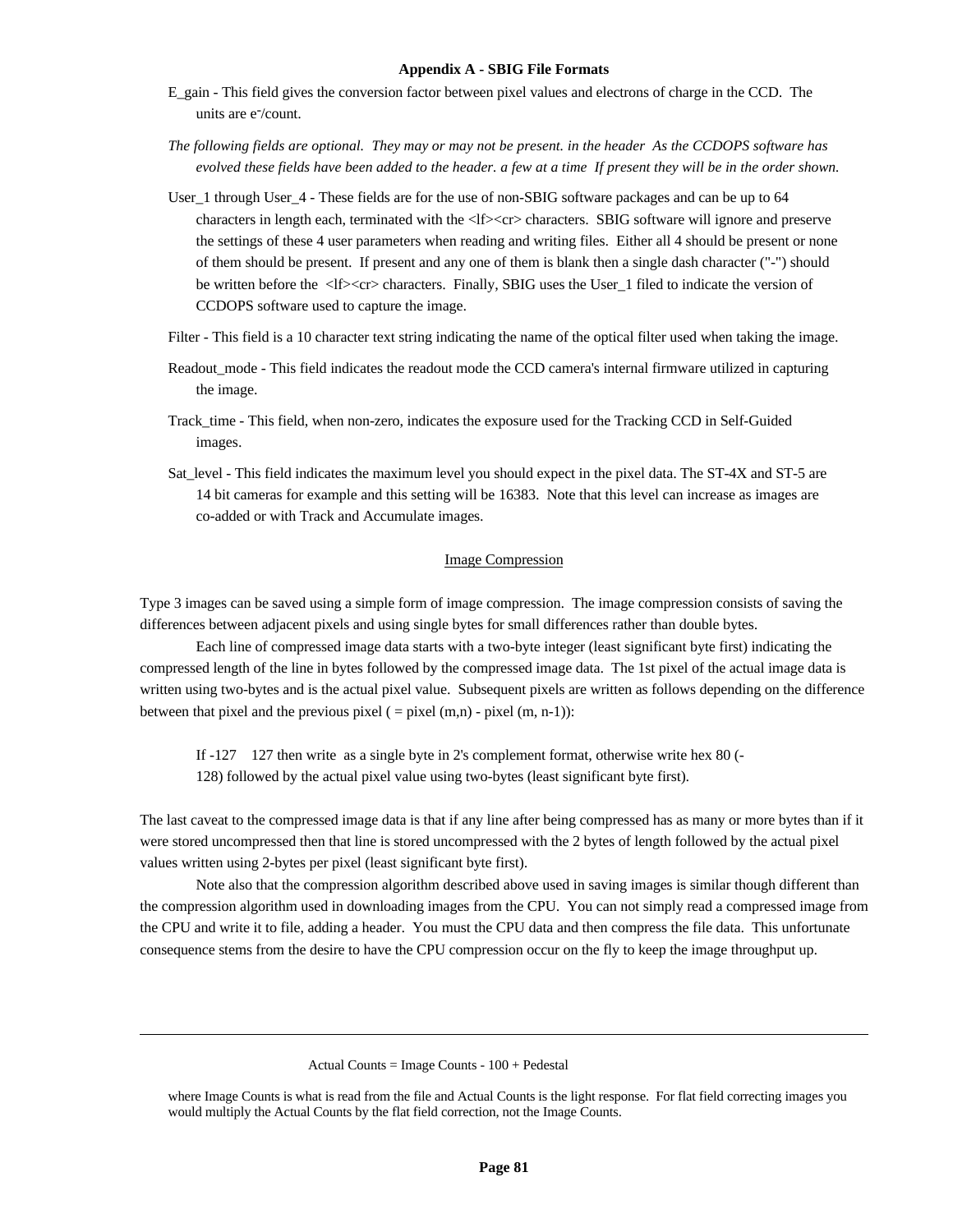### **A.2. PC Color Table Formats**

The PC version of CCDOPS software supports the use of user generated color tables with EGA, VGA, MCGA, and Super VGA video graphics adapters. These color tables are loaded with a command in the Display menu and apply in the Photo display mode.

The Data Buffer box of the Status Window contains a Color Table field to the right which has space for loading one color table for each of the supported graphics display adapters. For example, if VGA and Super VGA color tables were loaded, the Color Table field would say "--VX". The dashes indicate no EGA or MCGA tables are currently loaded, where as VGA and Super VGA (XVGA) are loaded.

The Color Table files share a common format, and are ordinary text files to facilitate easy creation and modification by the user. Color Table files are stored in the same directory as the CCDOPS software and have a .TBL extension. The first line of a Color Table file indicates the file is a color table and is as follows:

### "CCDOPS Color Table"

The second line indicates the intended graphics display adapter and will be either "EGA", "MCGA", "VGA" or "XVGA". The third line is a number indicating the number of color entries contained in the Color Table file. Table B1 below shows the maximum allowed number of color table entries for a given display mode.

| Display Mode | <b>Maximum Colors</b>        |
|--------------|------------------------------|
| EGA          | 16                           |
| MCGA         | 256                          |
| VGA          | 16                           |
| <b>XVGA</b>  | 256                          |
|              | $Tab$ $D1$ $Dem$ $Mod$ $Col$ |

*Table B1 - Display Mode Colors*

After the third line are N lines of color table entries where N is the number contained on the third line. The format of the color table entries is different for the various display adapters and is described individually below:

- **EGA** Each color table entry is a single number from 0 through 63. 0 is black, 63 is bright white. A maximum of 63 represents 6 bits of color (bits b0 through b5). The representation of color in this format is as follows: The 6 bits are broken down into two 3-bit fields occupying bits b0-b2 and b3-b5. Bits b0, b1 and b2 represent high intensity (bright) shades of Blue, Green and Red respectively. Bits b3, b4 and b5 represent low intensity (dim) shades of Blue, Green and Red respectively.
- **Others** Each color table entry is a series of three numbers, from 0 to 63 each, separated by a space. The three numbers in order from left to right on the line represent the Red, Green and Blue intensities. "0 0 0" represents black and "63 63 63" represents white.

Finally, the last line of the Color Table file is "End" to signify the end of the file.

### **A.3. TIFF Format**

The TIFF format (which stands for Tagged Interchange File Format) was developed jointly by Microsoft and Aldus Corporations to allow easy interchange of graphics images between programs in areas such as presentation and desktop publishing. The TIFF format is described in "Tag Image File Format, Revision 5.0, FINAL" by Aldus Corporation, Seattle, Washington.

## **A.4. FITS Format**

The FITS format (which stands for Flexible Image Transport System) is a common format supported by professional astronomical image processing programs such as IRAF and PC Vista. The format of FITS images is described in "Implementation of the Flexible Image Transport System (FITS)" published by NOST, NASA/OSSA Office of Standards and Technology, NASA Goddard Space Flight Center, Greenbelt, MD.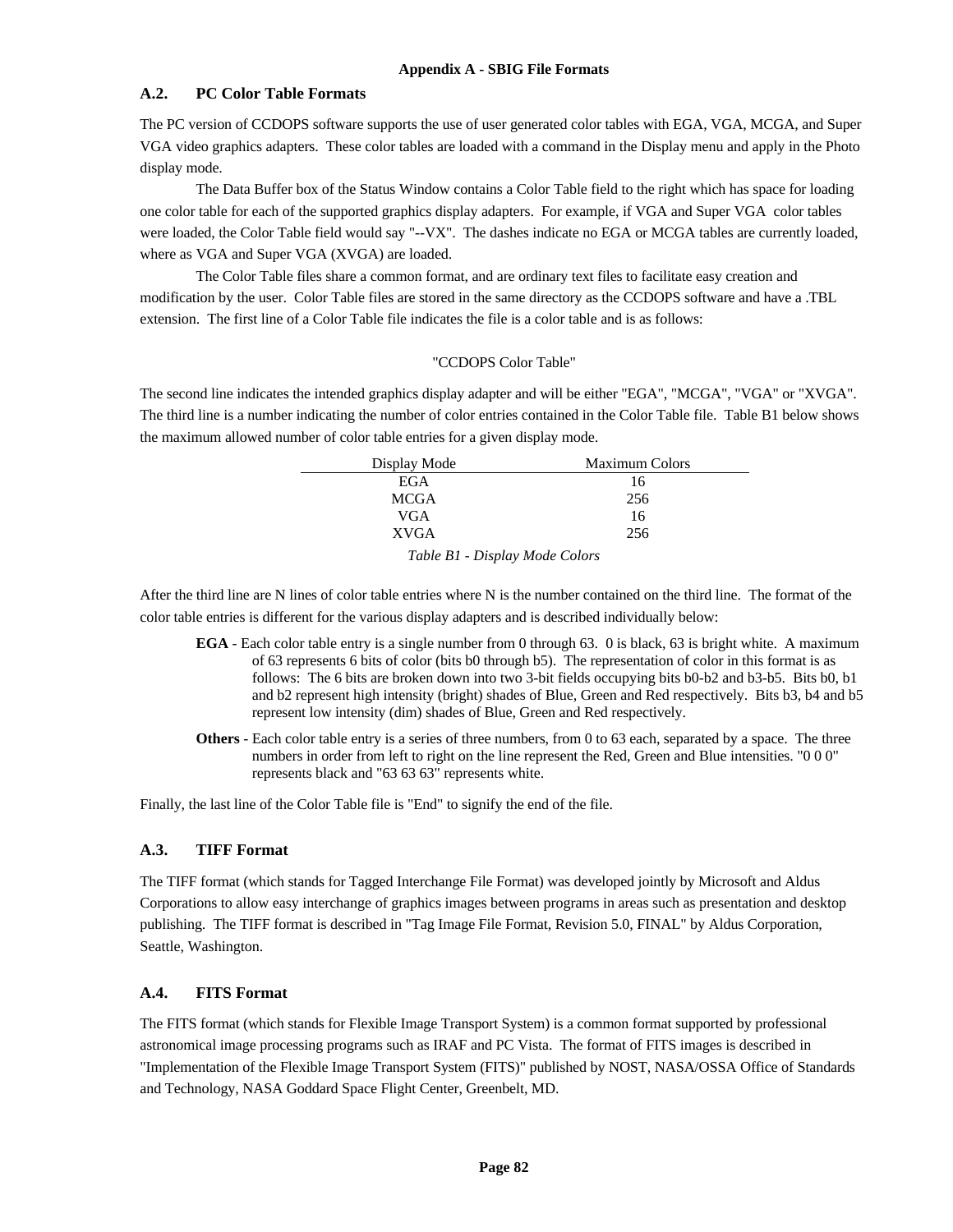Using the crosshair mode18 enables examination of images on a pixel by pixel basis for such measurements as Stellar and Diffuse Magnitude, and measurement of stellar positions. The 14 to 16 bit accuracy of SBIG cameras produces beautiful low-noise images and allows very accurate brightness measurements to be made. With appropriate filters stellar temperature can be measured.

### **B.1. Astrometric Measurements.**

The CCDOPS software allows measuring separations between objects in the field of view of an image. Essentially, these measurements involve the user specifying telescope focal length and two points in the image and the software calculating the separation in arcseconds (1 arcsecond  $=\frac{1}{3600}$  of a degree). The details of this process follow.

You can specify each of the two points using two methods or algorithms: 1) A point can be selected to be a pixel coordinate in the image; or 2) A point can be calculated by the software to be the centroid or "center of light" of the area near a pixel in the image. The latter works well when measuring separations involving stellar objects, the former should be used in all other cases.

The crosshairs mode of the operating software is used to make the astrometric measurements. Setting the positions of the two points is a five step process: 1) A determination of the background level is made, 2) The cursor is moved to the first point, 3) The position of the first point is recorded and the separation measurement zeroed, 4) The cursor is moved to the second point, 5) The separation is calculated and displayed. These steps are discussed in detail below:

- 1) If neither of the two points is stellar and measurements from pixel to pixel in the image are desired then you can skip ahead to step 2. If however you want the software to more accurately measure distances based upon stellar objects, then you must let the software know what the background level is. Move the cursor to an area of sky free of stars and nebulosity and hit the 'B' key (for background).
- 2) Move the cursor to the desired location of the first point using the arrow keys or mouse. If the first location is a star, then position the cursor near the center of the star.
- 3) If the first point is not a star and you desire to zero the separation on a pixel, then hit the 'S' key (for set position) to set the position of the first point to the pixel coordinate of the crosshair. If however the first object is a star and you wish to zero the separation on the optical center of the star, then hit the 'C' key (for centroid) and the computer will calculate the centroid of the star under the crosshair and zero the separation measurement at that centroid position. The advantage of using the centroid is that the zero position can be set between pixels resulting in a more accurate measurement.
- 4) Move the cursor to the desired location of the second point. Each time the cursor is moved, the separation between the 1st point and the current pixel coordinate of the cursor is calculated and displayed.
- 5) If the second point is not a star then you're done. The separation shown is the separation between the 1st point and the current pixel coordinate of the cursor in seconds of arc. If however the second point is a star and you wish to set the 2nd point to the centroid of the star, then position the cursor near the center of the star and hit the 'P' key (for position). The computer will calculate the centroid of the area under the cursor and use that centroid location for calculating and displaying the separation. You will have to hit the 'P' key each time you move the cursor to a new location because as soon as you move the cursor, the 2nd point is set to the pixel coordinate of the cursor and no new centroid is calculated. Finally note that in both cases, you can make several separation measurements between the 1st point and the different 2nd points without having to re-set the position of the 1st point.

How does the computer calculate the separation, you ask? The separation calculations are discussed in detail at the end of this section but in general, the software does this by measuring the physical separation of the two points in the image and dividing by the focal length of the telescope. For this reason, accurate astrometric measurements depend on the correct setting of the focal length parameter in the Edit Parameters command. This parameter, which is copied from the Telescope Setup command, should be set to the focal length of the telescope in inches.

1

<sup>&</sup>lt;sup>18</sup> The Crosshairs mode is accessed through the Display Image command in the Analysis mode.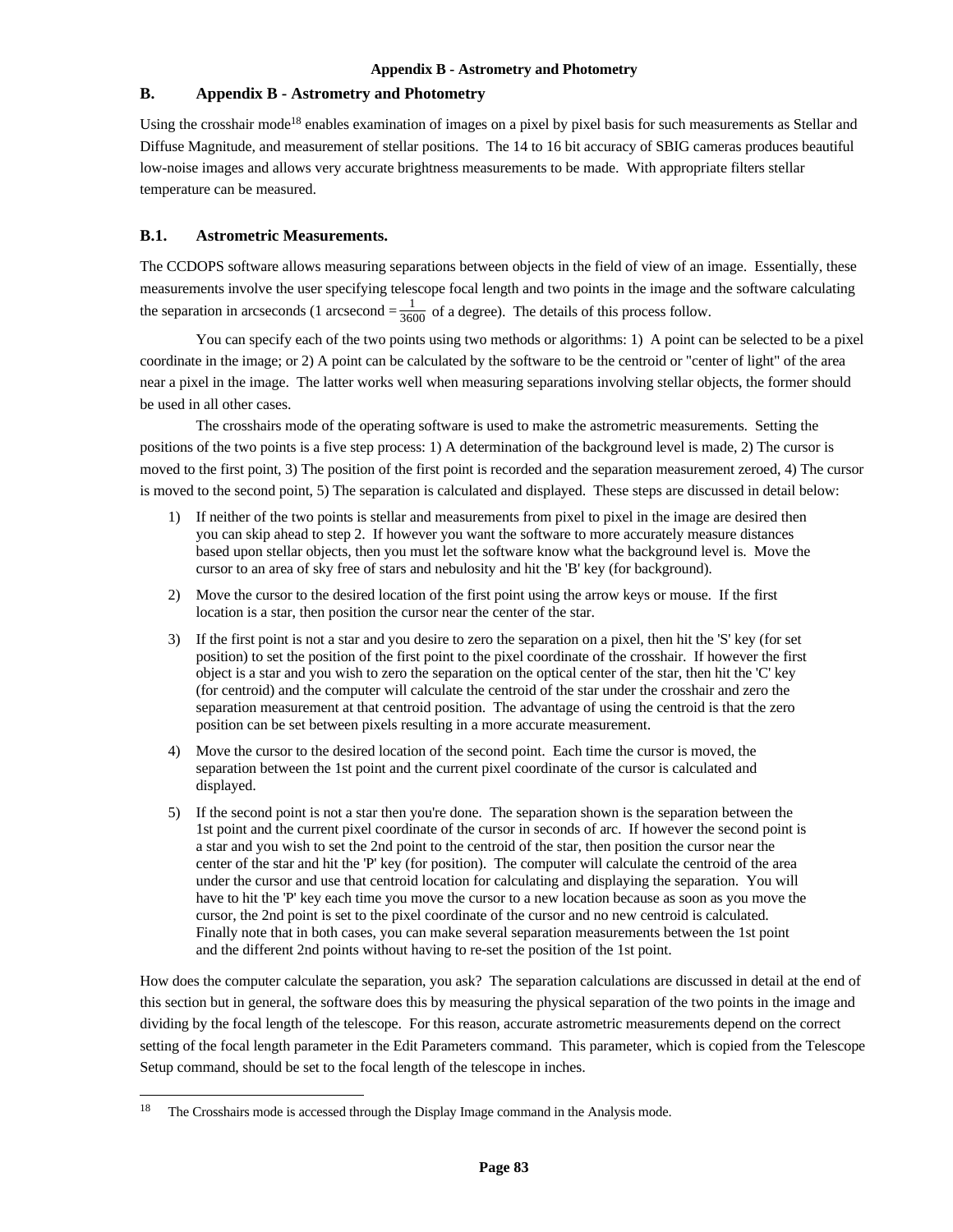An object with a known separation, such as a wide double star, can be used to accurately determine the focal length as follows:

- 1) Set your focal length parameter in the Telescope Setup command approximately correct. For example if you have an 8-inch f/10 telescope, the approximate focal length is 80 inches.
- 2) Take an image of the known object and measure the separation.
- 3) Finally adjust the focal length parameter in both the Edit Parameters command and the Telescope Setup command accordingly. For example if the measured separation is 10% lower than the actual value, then you should lower the focal length parameter by 10%.

## **B.2. Photometric Measurements.**

The CCDOPS software also lets you make photometric measurements of objects in the field of view. These measurements include stellar magnitude and surface brightness (Diffuse Magnitude). Stellar magnitude measures the total energy in an object . Surface brightness calculates the total energy per unit of area.

These measurements are made in the crosshairs mode and involve three steps: 1) A determination of the sky background is made to zero the calculations, 2) The crosshair is positioned on the star or portion of nebulosity, and 3) An appropriate box-size is determined for accurately measuring the magnitude. These three steps are detailed below:

- 1) Move the cursor to an area that is representative of the background surrounding the object you wish to measure. For example, if you're trying to determine the magnitude of a star buried in nebulosity, you would select a background area with roughly the same brightness as the nebulosity surrounding the star. If you are trying to measure the surface brightness of a galaxy, then pick a location out in the sky background free of stars and nebulosity. Once the cursor is positioned, hit the 'B' key (for background) to calibrate the magnitude measurements based upon the background level.
- 2) Position the crosshair over the object of interest. For stellar objects get the crosshair close to the center of the star. For nebular objects place the crosshair over the region of interest.
- 3) The size of the box used to measure the magnitude is toggled through using the 'T' key (for toggle box size). For stellar objects the box size should be big enough to include all the light from the star but small enough to exclude other objects from the calculations. As you increase the size of the box from 3x3, you will see the calculated magnitude decrease (stellar brightness increase) and plateau out as the box size includes all the star's light. For nebular objects, set the size of the box large enough to get the desired smoothing effects of larger numbers of pixels but small enough to be able to measure any desired spatial variations in the surface brightness.

Accurate measurements of photometric quantities requires attention to several items. First, the CCD's spectral response means it measures light from 4000Å through 9000Å with varying efficiencies. In general the CCD's response peaks near 6750Å and is roughly 50% (relative to the peak) at 4500Å and 7500Å. Using the CCD without any optical bandwidth filters is roughly equivalent to measuring photographic magnitudes. Second, the software needs to know the aperture area of the telescope. Larger apertures capture more light. This is set in the Telescope Setup command for images to be taken in the future and in the Edit Parameters command for existing images. This aperture area should be the clear aperture area with any obstruction subtracted. The software also depends on a response or calibration factor to convert pixel counts to magnitudes. This parameter is in both the Camera Setup and Edit Parameters commands. The approximate value for SBIG cameras is 2000. The reason we say "approximate" is that the calibration parameter is adjusted to calibrate the magnitude to that of a known star or object. Reasons for the variation include transparencies of optical elements in the telescope, transmission of the atmosphere and manufacturing variations from camera to camera. All this aside, the method you use to determine the correct setting of the CCD response factor is as follows:

- 1) Select an object in the field of view for which you know the magnitude or take an image of a known object. The former is preferable because it takes into account any variations in atmospheric transmission as a function of altitude in the sky which can be quite substantial. Objects at the zenith go through less air than objects near the horizon.
- 2) Make a background setting as described in the steps above.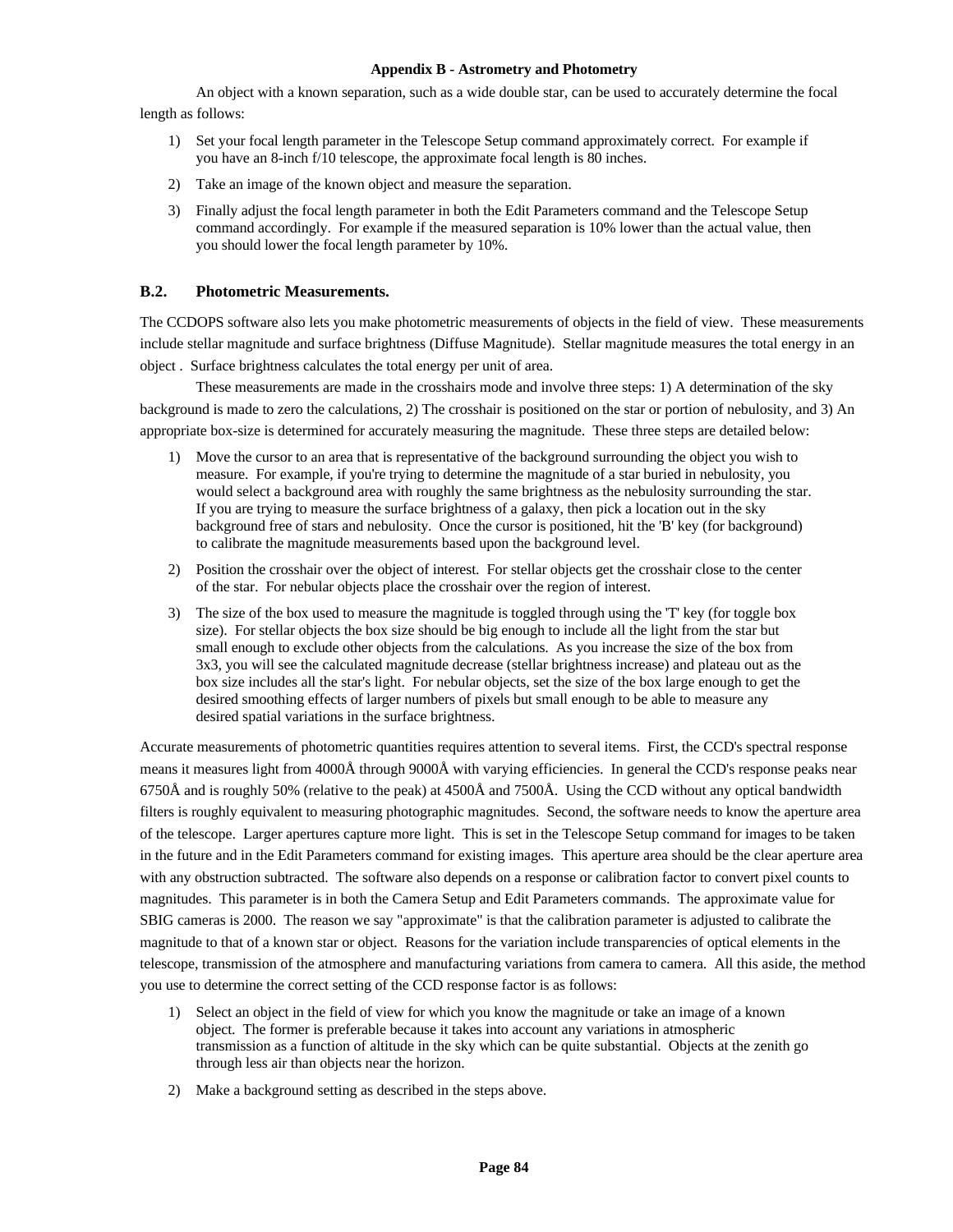- 3) Position the cursor over the known object and select the box size as described above. If the magnitude shown is incorrect, use the '+' and '-' keys to adjust the calculated magnitude. Each press of the '+' and '- ' keys adjusts the magnitude by 0.1 or 0.01 depending on whether the Shift key is held down.
- 4) When the calculated magnitude is correct, note the settings of the response factor parameter in the Edit Parameters command and copy it to the settings in the Camera Setup command so it will be used in future images<sup>19</sup>.

If you're interested in the nuts and bolts of the photometric calculations, read on. They're described in full detail below.

### **B.3. Calculation of Centroids**

 $\overline{a}$ 

The centroid calculation is directly analogous to a center-of-mass calculation for an object if you represent the local mass density with the pixel intensity values and allow a discrimination level at the average background level. This is shown in the following figures and formulas:



where in the formula above  $P(i,j)$  represents the intensity value of the pixel at  $x=X_0+i$ ,  $y=Y_0+j$ . Also the *Threshold* value which will be used as a discrimination level in the centroid calculation is taken over the background area and represents the average pixel level in the background area.

Xcentroid = 
$$
X_0
$$
 +  $\frac{\sum_{i=0}^{w-1} \sum_{j=0}^{h-1} i \times (P(i, j) - Threshold)}{\sum_{i=0}^{w-1} \sum_{j=0}^{h-1} P(i, j) - Threshold}$   
\nYcentroid =  $Y_0$  +  $\frac{\sum_{i=0}^{w-1} \sum_{j=0}^{h-1} j \times (P(i, j) - Threshold)}{\sum_{i=0}^{w-1} \sum_{j=0}^{h-1} P(i, j) - Threshold}$ 

<sup>&</sup>lt;sup>19</sup> The star's spectral class can produce  $\pm 0.5$  magnitude errors in this determination. For the greatest accuracy calibrate the response factor on a star with a similar spectral class.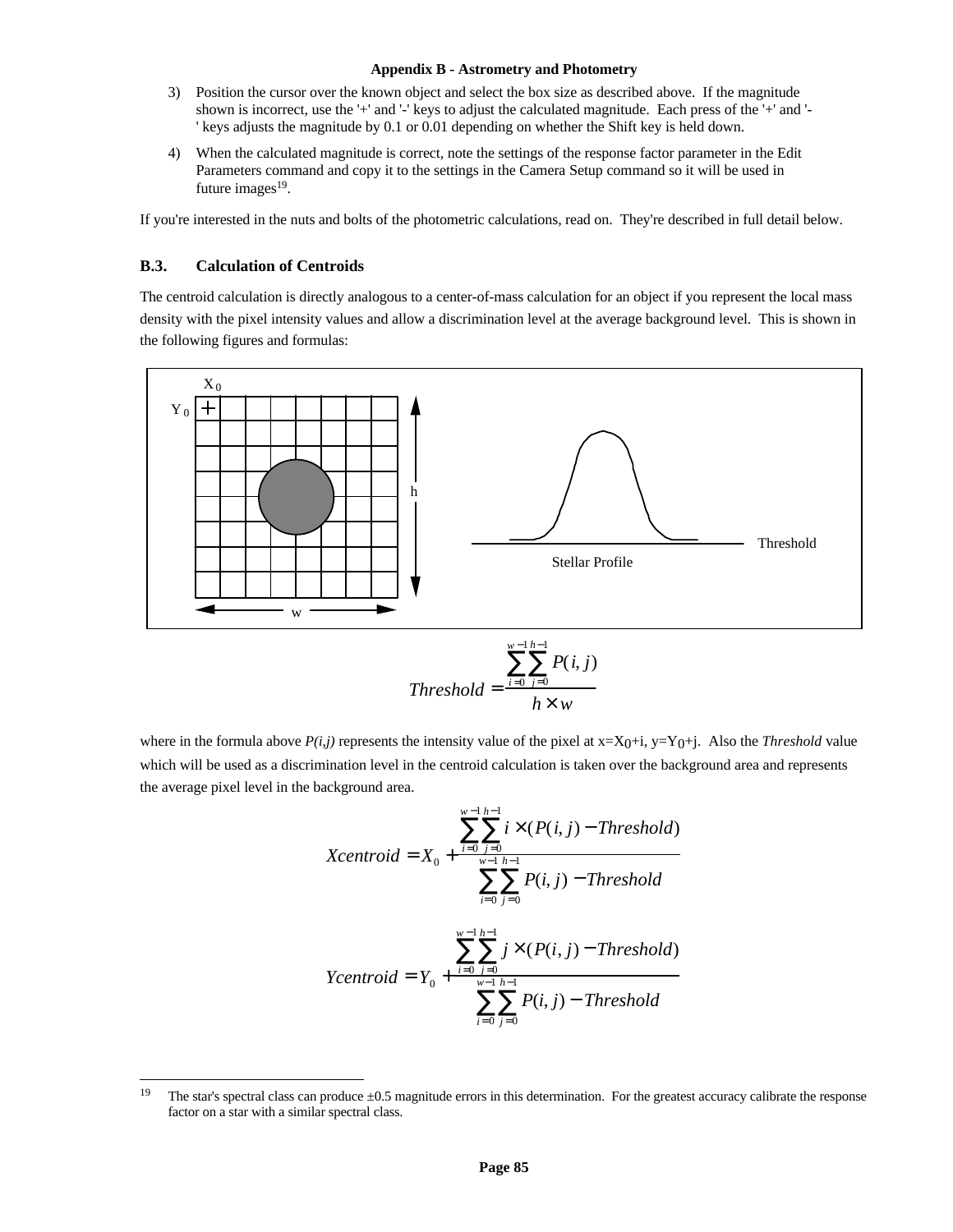where in the formulas above should the quantity  $P(i,j)$  - Threshold be less than zero, zero is substituted on a pixel-by-pixel basis.

#### **B.4. Calculation of Separation**

The angular separation between two points on the image is determined by calculating the corresponding physical separation between the points on the CCD and dividing by the focal length, keeping track of the units<sup>20</sup>:

Separation = 
$$
\frac{3600 \times 180}{p} \times \frac{\sqrt{(\Delta x \times 0.01)^2 + (\Delta y \times 0.01)^2}}{25.4 \times fl}
$$

where *Separation* is in seconds of arc, x and y are the x and y separations between the two points in pixels and fl is the focal length of the telescope in inches.

### **B.5. Calculation of Magnitude**

The magnitude calculation involves calculating the total energy in a star, subtracting the background, correcting for the exposure time, aperture area and CCD response factor and taking a scaled logarithm. The calculation is broken down into several steps below:

$$
L = \sum_{i} \sum_{j} P(i, j)
$$

$$
B = \sum_{i} \sum_{j} P(i, j)
$$

where *L* and *B* are the sum of all pixel values in the box centered on the star and background areas respectively.

$$
Magnitude = -2.5 \times \log_{10}\left(\frac{L - B}{A \times C \times T}\right)
$$

where *A* is the aperture area in square inches, *C* is the magnitude calibration factor and *T* is the exposure duration in seconds. Note that the units of *C* are counts per second per square inch of aperture for a 0th magnitude star. C is proportional to the CCD's response factor from the Camera Setup command. You can calculate C from the CCD's Response factor (R) using the formula below:

$$
C = \frac{1000 \times R}{e^- / AD \text{ Count}}
$$

### **B.6. Calculation of Diffuse Magnitude**

Diffuse Magnitude is the magnitude per square arcsecond of subtended area. The calculation uses the Magnitude calculated above and the area of the box as shown below<sup>21</sup>:

$$
BoxArea = \left(\frac{3600 \times 180}{p}\right)^2 \times \left(\frac{BoxSize^2 \times 0.01 \times 0.01}{(f1 \times 25.4)^2}\right)
$$

l

<sup>&</sup>lt;sup>20</sup> The pixel sizes shown are for an ST-5 in the High Resolution readout mode (0.01 x 0.01 millimeters). For the other cameras or readout modes substitute the appropriate X and Y pixel sizes. This information is shown in the Image Parameters command.

<sup>21</sup> Refer to the previous footnote.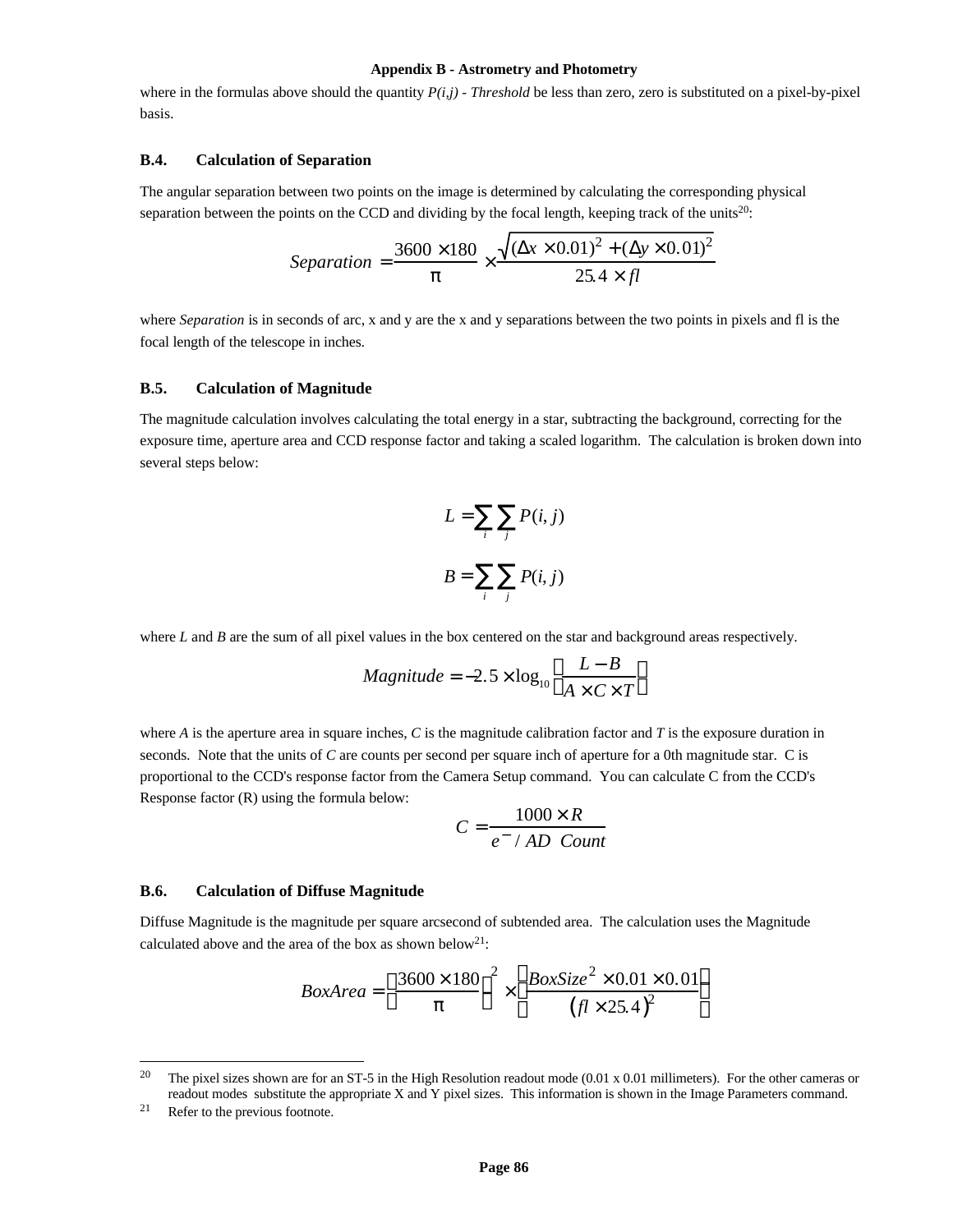where BoxArea is the area of the box over which the Diffuse Magnitude is calculated in square arcseconds, BoxSize is the size of the box in pixels and  $fl$  is the focal length of the telescope in inches. Finally:

 $\begin{aligned} \textit{DiffuseMagnitude} = \frac{\textit{Magnitude}}{\textit{BoxArea}} \end{aligned}$ 

## $\boldsymbol{\rm{A}}$

## $\, {\bf B}$

## $\mathbf C$

| <b>CCD</b> |  |
|------------|--|
|            |  |
|            |  |

| commands |  |
|----------|--|
|          |  |
|          |  |
|          |  |
|          |  |
|          |  |
|          |  |
|          |  |
|          |  |
|          |  |
|          |  |
|          |  |
|          |  |
|          |  |
|          |  |
|          |  |
|          |  |
|          |  |
|          |  |
|          |  |
|          |  |
|          |  |
|          |  |
|          |  |
|          |  |
|          |  |
|          |  |
|          |  |
|          |  |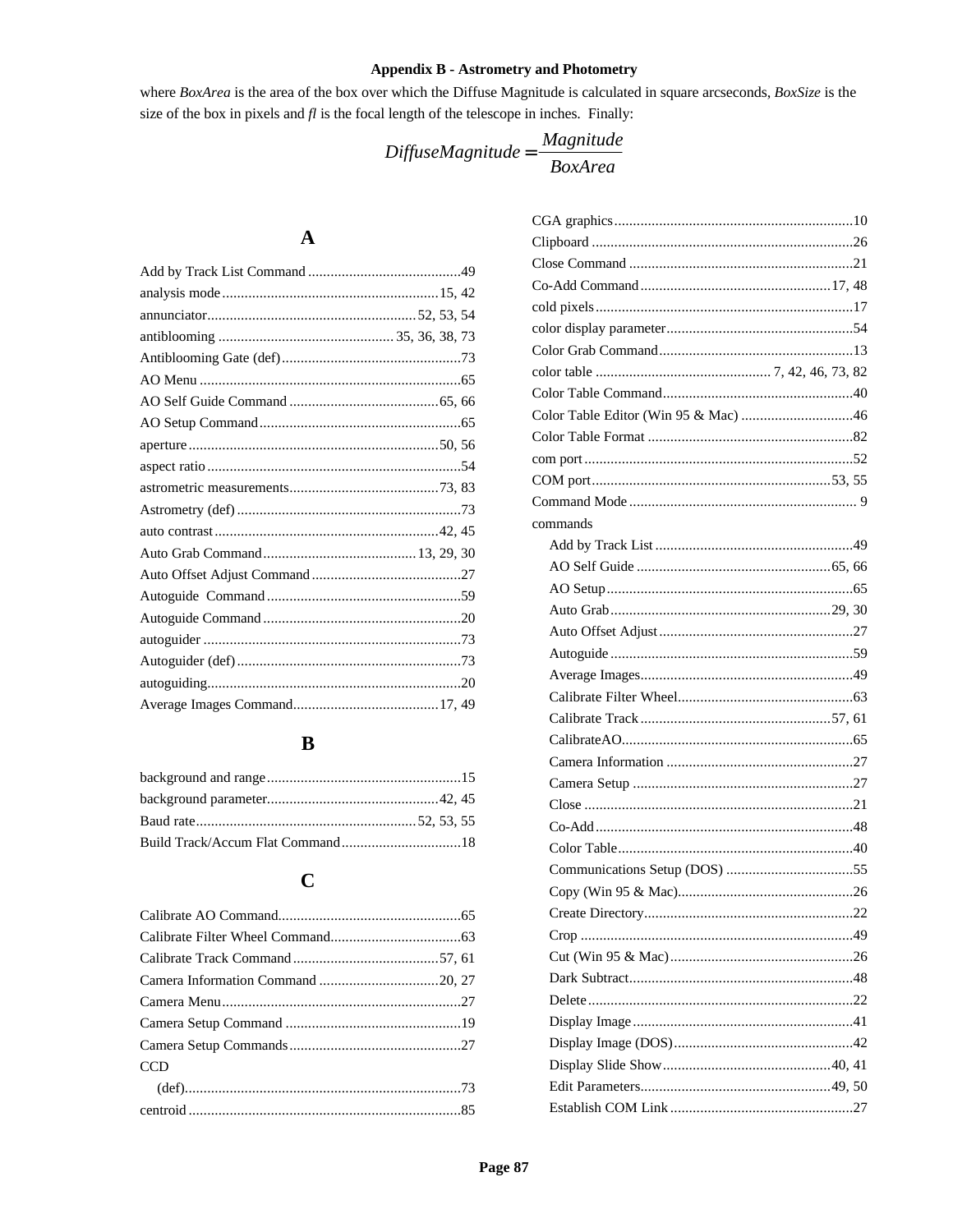| Show/Hide Icon Bar (Win 95 & Mac)26   |           |
|---------------------------------------|-----------|
|                                       |           |
|                                       |           |
|                                       |           |
|                                       |           |
|                                       |           |
|                                       |           |
|                                       |           |
|                                       |           |
|                                       |           |
|                                       |           |
|                                       |           |
|                                       |           |
|                                       |           |
| Commands                              |           |
|                                       |           |
|                                       |           |
|                                       |           |
|                                       |           |
|                                       |           |
|                                       |           |
|                                       |           |
|                                       |           |
|                                       |           |
|                                       |           |
|                                       |           |
|                                       |           |
|                                       |           |
|                                       |           |
|                                       |           |
|                                       |           |
| Grab                                  | $\sim$ 11 |
|                                       |           |
|                                       |           |
|                                       |           |
|                                       |           |
|                                       |           |
|                                       |           |
|                                       |           |
|                                       |           |
|                                       |           |
|                                       |           |
|                                       |           |
|                                       |           |
| Communications Setup Command (DOS) 55 |           |
|                                       |           |
|                                       |           |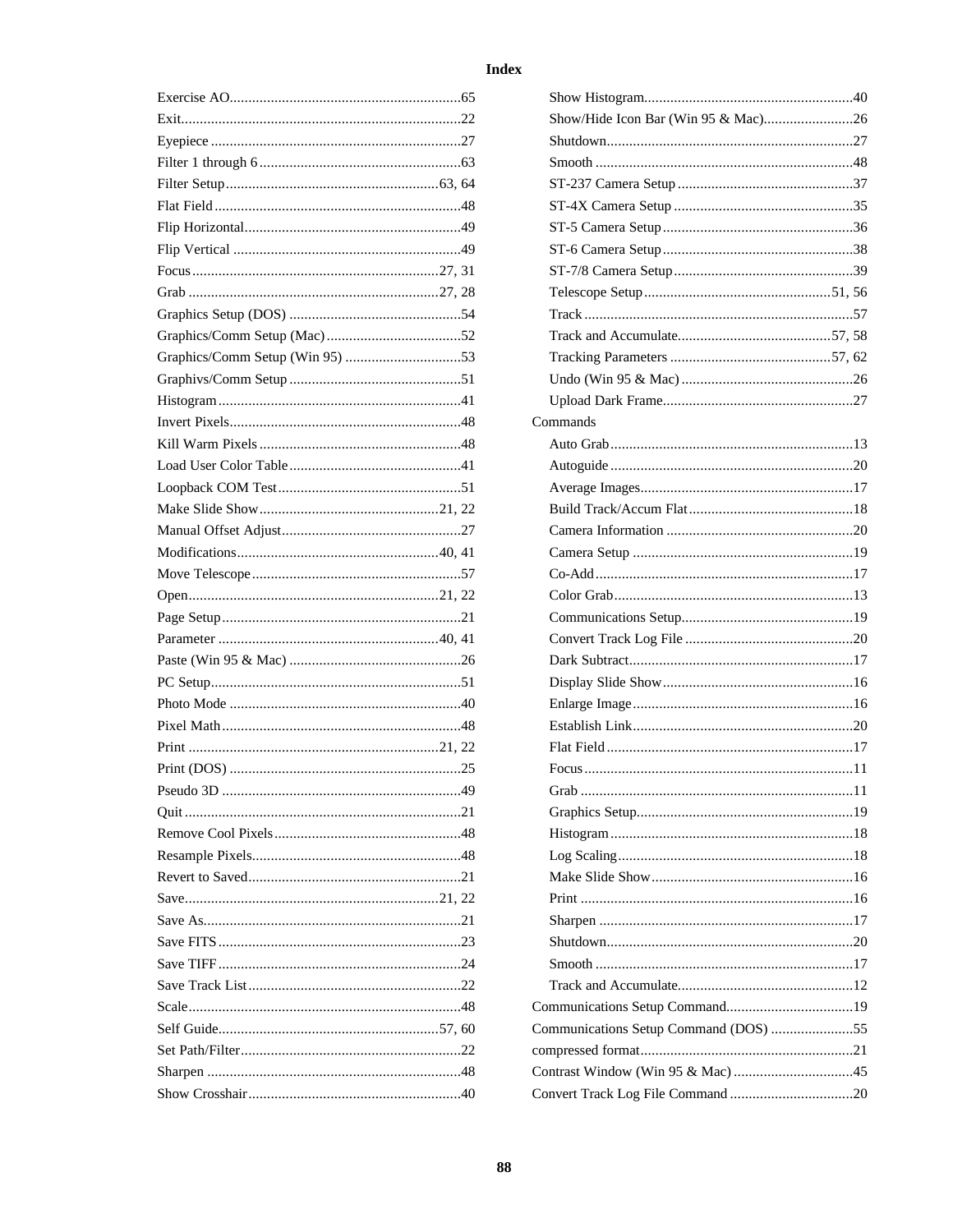## $\mathbf{D}$

| Display Slide Show Command 16, 40, 41 |  |
|---------------------------------------|--|
|                                       |  |
|                                       |  |
|                                       |  |

## $\mathbf E$

## $\mathbf{F}$

| focus                             |  |
|-----------------------------------|--|
|                                   |  |
|                                   |  |
|                                   |  |
|                                   |  |
|                                   |  |
|                                   |  |
| Focus Window (Win 95 & Mac OS) 33 |  |
|                                   |  |
|                                   |  |
|                                   |  |

## $\mathbf G$

| graphics adapters                       |  |
|-----------------------------------------|--|
|                                         |  |
|                                         |  |
|                                         |  |
|                                         |  |
|                                         |  |
|                                         |  |
|                                         |  |
|                                         |  |
|                                         |  |
| Graphics/Comm Setup Command (Mac)52     |  |
| Graphics/Comm Setup Command (Win 95) 53 |  |
|                                         |  |

## $\mathbf H$

|--|--|--|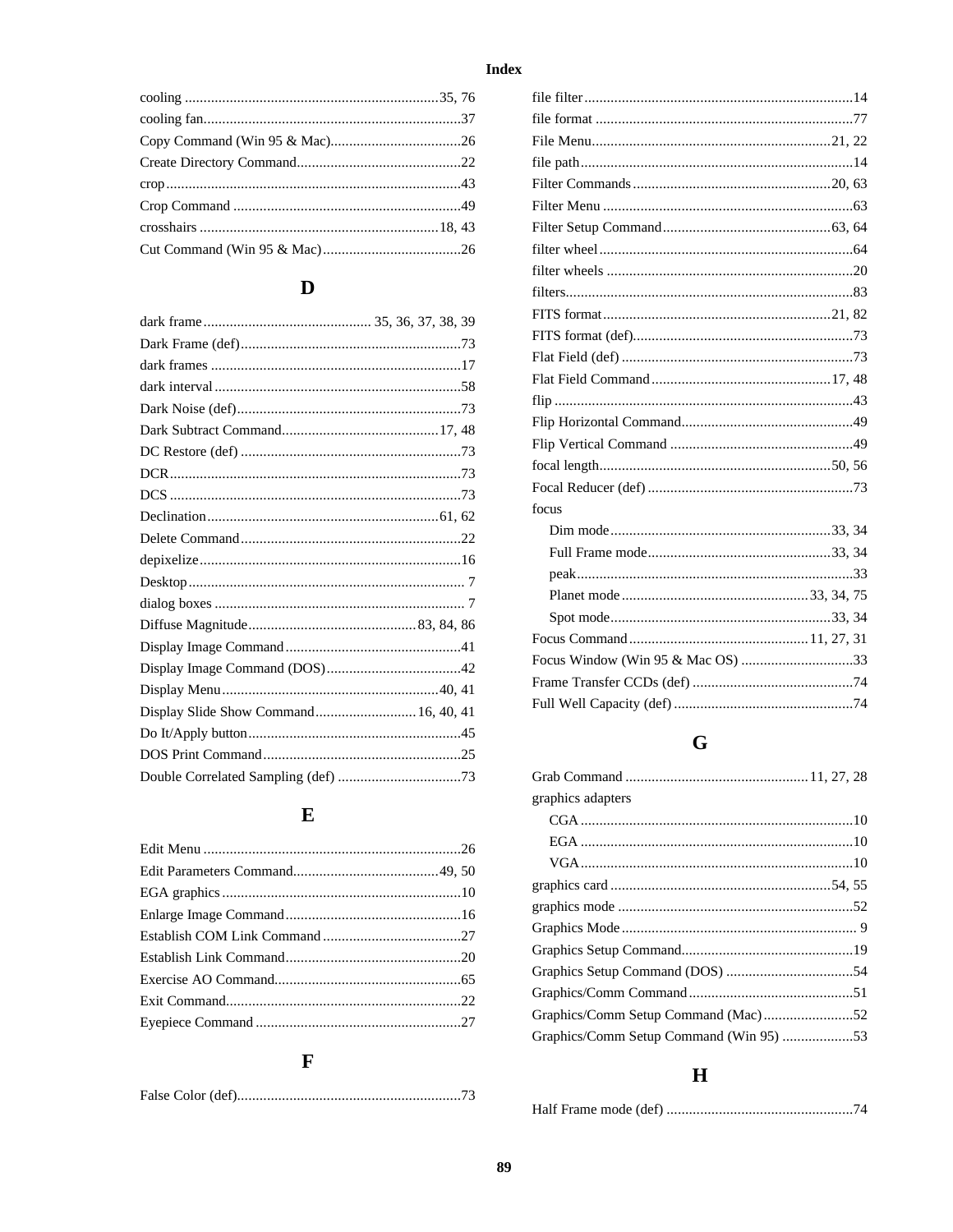## $\mathbf I$

## $\mathbf K$

|--|--|--|--|--|

## $\mathbf{L}$

## $\mathbf{M}$

| magnitude |  |
|-----------|--|
|           |  |
|           |  |
|           |  |
|           |  |
| Menus     |  |
|           |  |
|           |  |
|           |  |
|           |  |
|           |  |
|           |  |
|           |  |
|           |  |
|           |  |
|           |  |
|           |  |
|           |  |

## $\mathbf N$

## $\mathbf{O}$

|--|

## $\mathbf P$

# $\mathbf Q$

## $\overline{\mathbf{R}}$

| readout |  |
|---------|--|
|         |  |
|         |  |
|         |  |
|         |  |
|         |  |
|         |  |
|         |  |